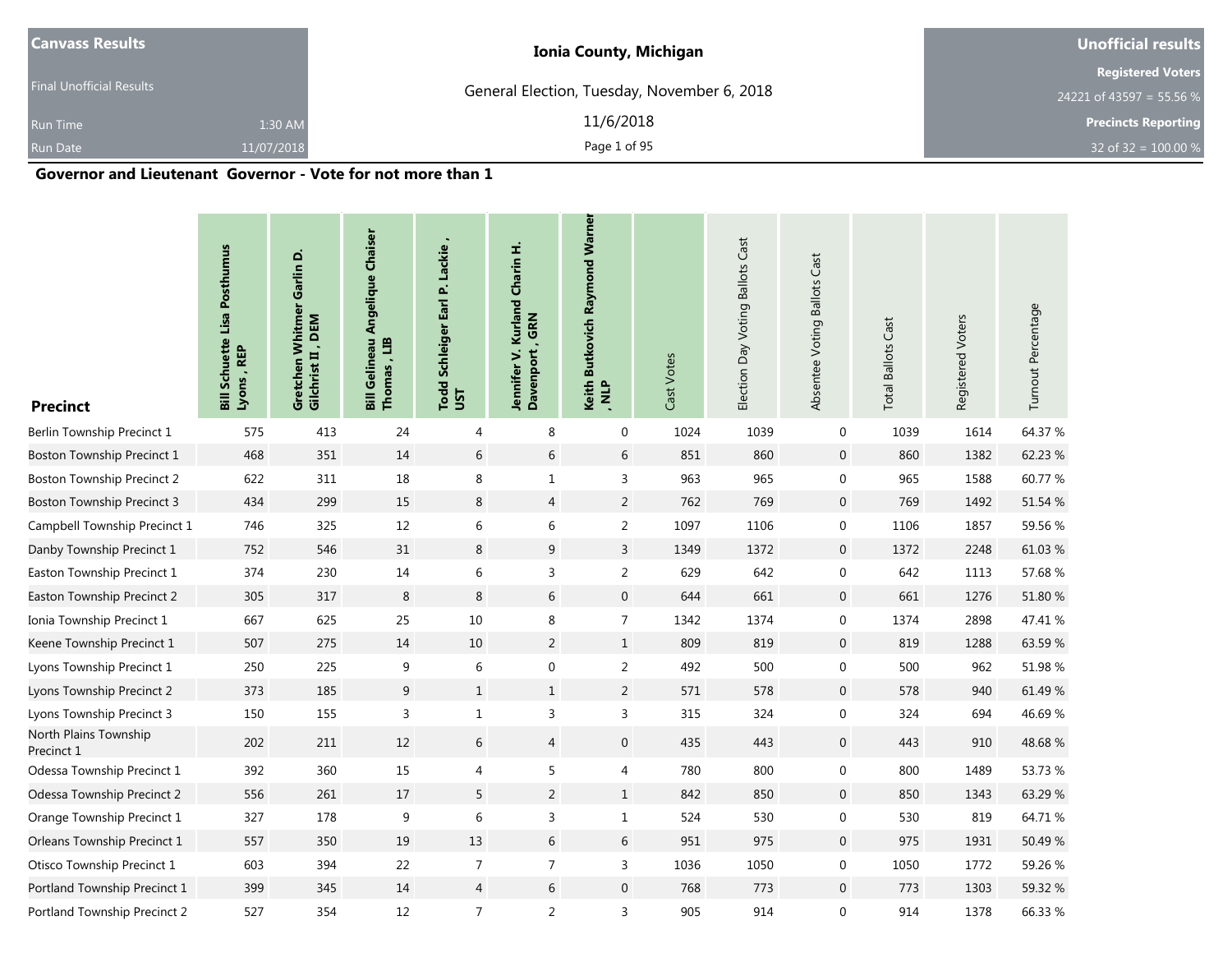| <b>Canvass Results</b>          |            | <b>Ionia County, Michigan</b>               | <b>Unofficial results</b>  |
|---------------------------------|------------|---------------------------------------------|----------------------------|
|                                 |            |                                             | <b>Registered Voters</b>   |
| <b>Final Unofficial Results</b> |            | General Election, Tuesday, November 6, 2018 | 24221 of 43597 = 55.56 %   |
| <b>Run Time</b>                 | 1:30 AM    | 11/6/2018                                   | <b>Precincts Reporting</b> |
| Run Date                        | 11/07/2018 | Page 2 of 95                                | 32 of 32 = $100.00\%$      |

### **Governor and Lieutenant Governor - Vote for not more than 1**

| <b>Precinct</b>                 | Posthumus<br>Lisa<br><b>Bill Schuett</b><br>Lyons, REP | Garlin D.<br>Whitme<br>Gilchrist II, DEM<br>Gretchen | <b>Angelique Chaiser</b><br><b>Bill Gelineau</b><br>ED<br>Thomas | Lackie<br>ثه<br>Earl<br>Schleiger<br>Todd<br>JSΤ | Kurland Charin H.<br>GRN<br>Jennifer V.<br>Davenport | <b>Butkovich Raymond Warner</b><br>Keith<br>JIN. | Cast Votes | Cast<br><b>Ballots</b><br>Election Day Voting | Cast<br>Absentee Voting Ballots | <b>Total Ballots Cast</b> | Registered Voters | Turnout Percentage |
|---------------------------------|--------------------------------------------------------|------------------------------------------------------|------------------------------------------------------------------|--------------------------------------------------|------------------------------------------------------|--------------------------------------------------|------------|-----------------------------------------------|---------------------------------|---------------------------|-------------------|--------------------|
| Ronald Township Precinct 1      | 436                                                    | 285                                                  | 12                                                               | 10                                               | $\overline{4}$                                       | $\mathsf{3}$                                     | 750        | 763                                           | $\mathbf 0$                     | 763                       | 1341              | 56.90 %            |
| Sebewa Township Precinct 1      | 338                                                    | 183                                                  | 3                                                                | 2                                                | 3                                                    | 2                                                | 531        | 540                                           | $\mathbf 0$                     | 540                       | 889               | 60.74 %            |
| City of Belding Precinct 1      | 348                                                    | 317                                                  | 17                                                               | 9                                                | 8                                                    | $\overline{3}$                                   | 702        | 718                                           | $\mathbf 0$                     | 718                       | 1509              | 47.58%             |
| City of Belding Precinct 2      | 293                                                    | 302                                                  | $\overline{7}$                                                   | 13                                               | 10                                                   | $\overline{4}$                                   | 629        | 644                                           | $\boldsymbol{0}$                | 644                       | 1362              | 47.28%             |
| City of Belding Precinct 3      | 218                                                    | 252                                                  | 10                                                               | 3                                                | $\overline{4}$                                       | $\mathbf{1}$                                     | 488        | 492                                           | $\mathbf 0$                     | 492                       | 914               | 53.83 %            |
| City of Ionia Ward 1 Precinct 1 | 202                                                    | 278                                                  | 10                                                               | 6                                                | 10                                                   | 2                                                | 508        | 517                                           | 0                               | 517                       | 1209              | 42.76 %            |
| City of Ionia Ward 2 Precinct 2 | 175                                                    | 234                                                  | 13                                                               | $\overline{4}$                                   | $\overline{4}$                                       | 2                                                | 432        | 442                                           | $\mathbf{0}$                    | 442                       | 1081              | 40.89%             |
| City of Ionia Ward 3 Precinct 3 | 230                                                    | 247                                                  | 13                                                               | 6                                                | 8                                                    | $\mathbf{1}$                                     | 505        | 530                                           | 0                               | 530                       | 1142              | 46.41 %            |
| City of Ionia Ward 4 Precinct 4 | 189                                                    | 265                                                  | 12                                                               | 11                                               | $\overline{7}$                                       | $\overline{3}$                                   | 487        | 496                                           | $\overline{0}$                  | 496                       | 1114              | 44.52 %            |
| City of Portland Precinct 1     | 355                                                    | 419                                                  | 16                                                               | 3                                                | 8                                                    | $\mathbf{1}$                                     | 802        | 810                                           | 0                               | 810                       | 1339              | 60.49%             |
| City of Portland Precinct 2     | 437                                                    | 437                                                  | 14                                                               | $\overline{7}$                                   | $\overline{7}$                                       | 5                                                | 907        | 925                                           | $\overline{0}$                  | 925                       | 1400              | 66.07%             |
| <b>Totals</b>                   | 13007                                                  | 9929                                                 | 443                                                              | 208                                              | 165                                                  | 78                                               | 23830      | 24221                                         | $\mathbf{0}$                    | 24221                     | 43597             | 55.56 %            |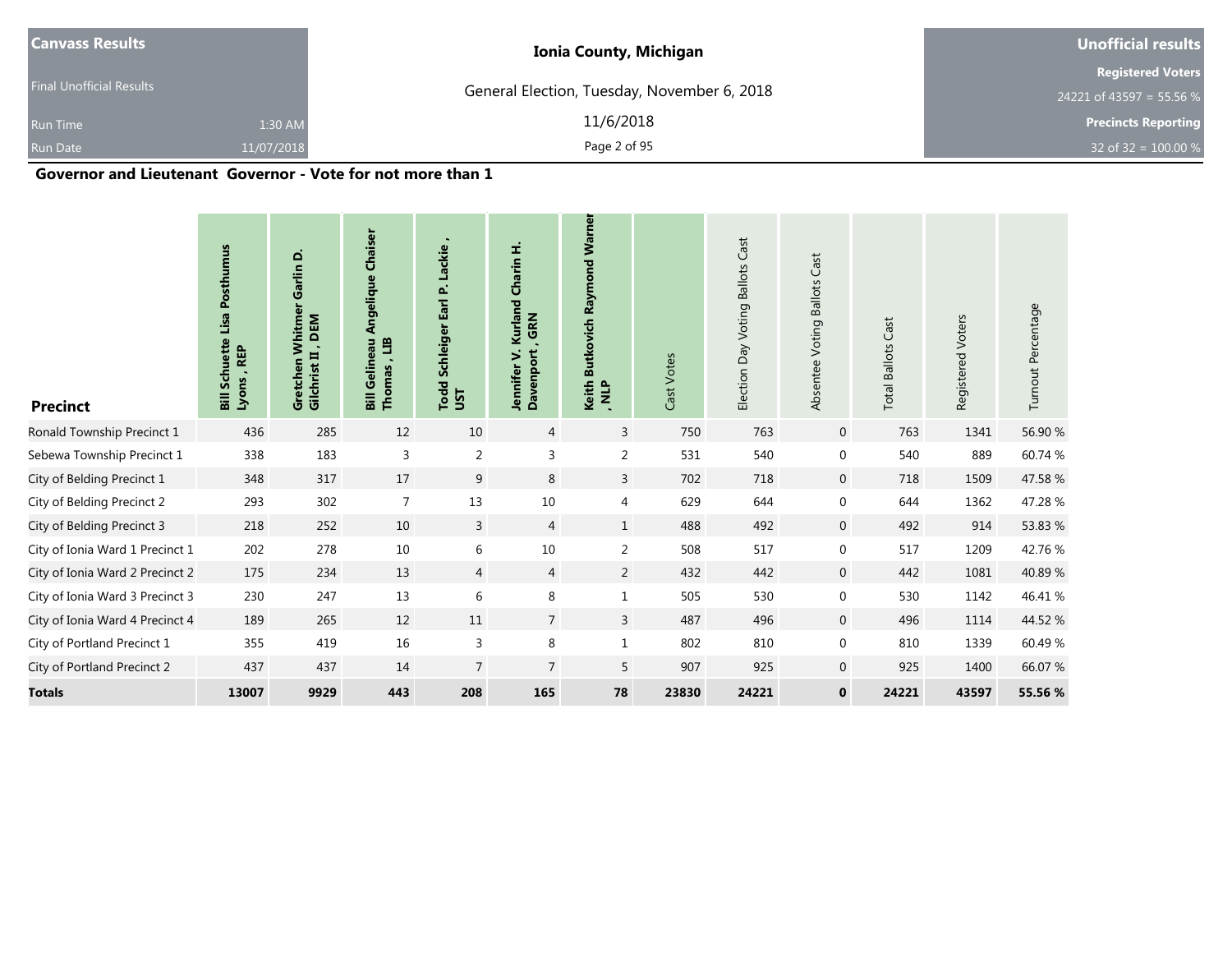| <b>Canvass Results</b>          |            | <b>Ionia County, Michigan</b>               | Unofficial results                                   |
|---------------------------------|------------|---------------------------------------------|------------------------------------------------------|
| <b>Final Unofficial Results</b> |            | General Election, Tuesday, November 6, 2018 | <b>Registered Voters</b><br>24221 of 43597 = 55.56 % |
| Run Time                        | 1:30 AM    | 11/6/2018                                   | <b>Precincts Reporting</b>                           |
| <b>Run Date</b>                 | 11/07/2018 | Page 3 of 95                                | 32 of 32 = $100.00 %$                                |
|                                 |            |                                             |                                                      |

**Secretary of State - Vote for not more than 1**

| <b>Precinct</b>                     | Mary Treder Lang, REP | , DEM<br><b>Jocelyn Benson</b> | Gregory Scott Stempfle, LIB | Robert Gale, UST | Cast Votes | Election Day Voting Ballots Cast | Absentee Voting Ballots Cast | <b>Total Ballots Cast</b> | Registered Voters | Turnout Percentage |
|-------------------------------------|-----------------------|--------------------------------|-----------------------------|------------------|------------|----------------------------------|------------------------------|---------------------------|-------------------|--------------------|
| Berlin Township Precinct 1          | 590                   | 377                            | 29                          | 8                | 1004       | 1039                             | $\mathbf 0$                  | 1039                      | 1614              | 64.37 %            |
| Boston Township Precinct 1          | 490                   | 336                            | 15                          | 5                | 846        | 860                              | $\mathbf{0}$                 | 860                       | 1382              | 62.23 %            |
| <b>Boston Township Precinct 2</b>   | 622                   | 280                            | 21                          | 10               | 933        | 965                              | $\mathbf 0$                  | 965                       | 1588              | 60.77 %            |
| <b>Boston Township Precinct 3</b>   | 456                   | 260                            | 17                          | 17               | 750        | 769                              | $\mathbf{0}$                 | 769                       | 1492              | 51.54 %            |
| Campbell Township Precinct 1        | 747                   | 299                            | 20                          | 11               | 1077       | 1106                             | 0                            | 1106                      | 1857              | 59.56 %            |
| Danby Township Precinct 1           | 758                   | 506                            | 34                          | 22               | 1320       | 1372                             | $\mathbf{0}$                 | 1372                      | 2248              | 61.03%             |
| Easton Township Precinct 1          | 363                   | 212                            | 17                          | 10               | 602        | 642                              | 0                            | 642                       | 1113              | 57.68%             |
| Easton Township Precinct 2          | 323                   | 279                            | 12                          | 16               | 630        | 661                              | $\mathbf 0$                  | 661                       | 1276              | 51.80 %            |
| Ionia Township Precinct 1           | 673                   | 554                            | 34                          | 28               | 1289       | 1374                             | 0                            | 1374                      | 2898              | 47.41 %            |
| Keene Township Precinct 1           | 517                   | 250                            | 11                          | 17               | 795        | 819                              | $\mathbf{0}$                 | 819                       | 1288              | 63.59%             |
| Lyons Township Precinct 1           | 246                   | 202                            | 13                          | 21               | 482        | 500                              | 0                            | 500                       | 962               | 51.98 %            |
| Lyons Township Precinct 2           | 377                   | 162                            | 10                          | $\overline{7}$   | 556        | 578                              | $\mathbf 0$                  | 578                       | 940               | 61.49%             |
| Lyons Township Precinct 3           | 143                   | 155                            | 6                           | 9                | 313        | 324                              | 0                            | 324                       | 694               | 46.69%             |
| North Plains Township<br>Precinct 1 | 209                   | 186                            | $20\,$                      | $10\,$           | 425        | 443                              | $\mathbf 0$                  | 443                       | 910               | 48.68%             |
| Odessa Township Precinct 1          | 410                   | 316                            | 28                          | 14               | 768        | 800                              | 0                            | 800                       | 1489              | 53.73 %            |
| Odessa Township Precinct 2          | 563                   | 241                            | 17                          | 11               | 832        | 850                              | $\mathbf 0$                  | 850                       | 1343              | 63.29 %            |
| Orange Township Precinct 1          | 332                   | 152                            | $\overline{7}$              | 9                | 500        | 530                              | 0                            | 530                       | 819               | 64.71%             |
| Orleans Township Precinct 1         | 551                   | 332                            | 27                          | 30               | 940        | 975                              | $\mathbf{0}$                 | 975                       | 1931              | 50.49 %            |
| Otisco Township Precinct 1          | 613                   | 360                            | 16                          | 24               | 1013       | 1050                             | 0                            | 1050                      | 1772              | 59.26 %            |
| Portland Township Precinct 1        | 401                   | 322                            | 17                          | 14               | 754        | 773                              | $\mathbf{0}$                 | 773                       | 1303              | 59.32 %            |
| Portland Township Precinct 2        | 509                   | 334                            | 14                          | 15               | 872        | 914                              | 0                            | 914                       | 1378              | 66.33 %            |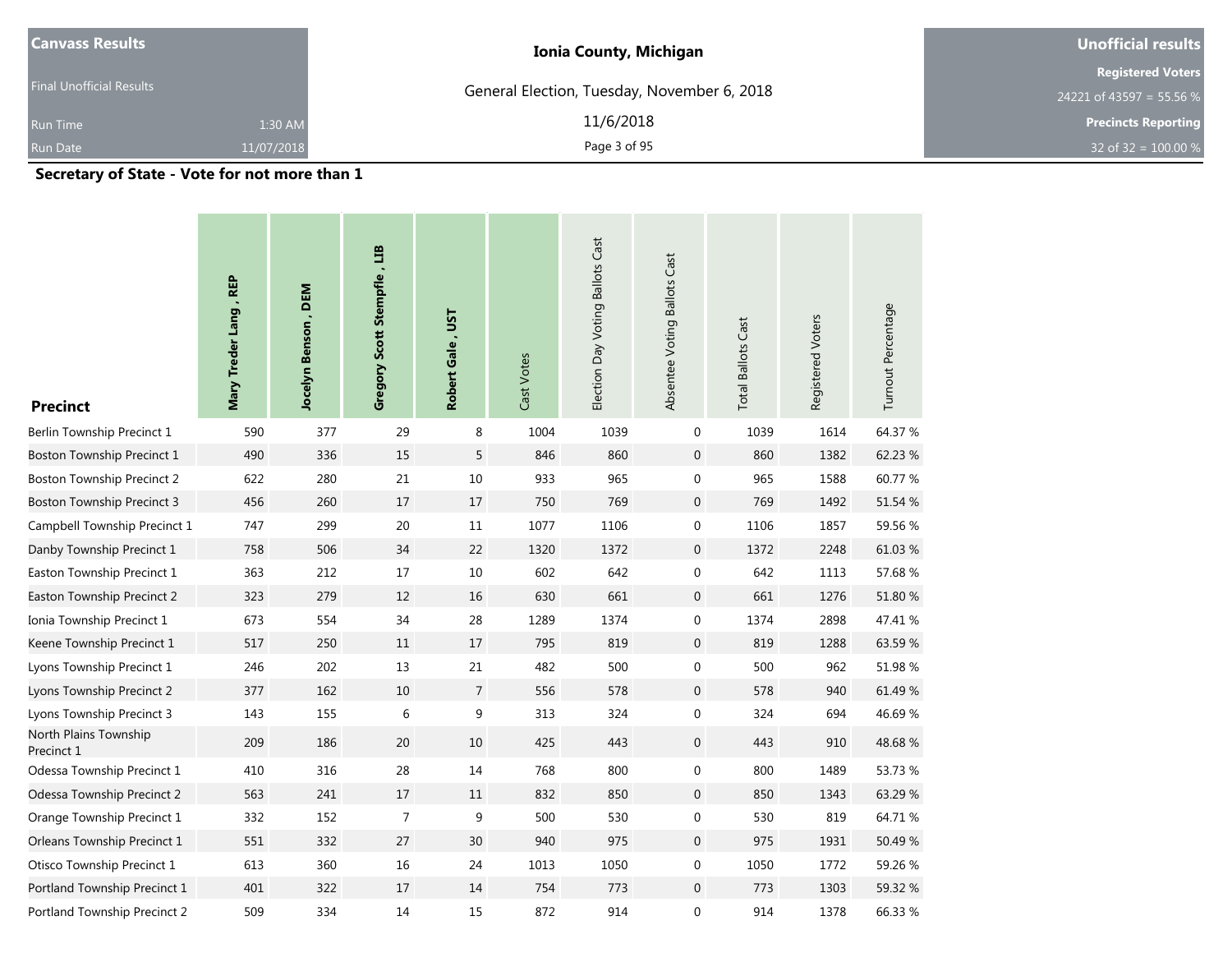| <b>Canvass Results</b>          |            | <b>Ionia County, Michigan</b>               | Unofficial results                                   |
|---------------------------------|------------|---------------------------------------------|------------------------------------------------------|
| <b>Final Unofficial Results</b> |            | General Election, Tuesday, November 6, 2018 | <b>Registered Voters</b><br>24221 of 43597 = 55.56 % |
| Run Time                        | 1:30 AM    | 11/6/2018                                   | <b>Precincts Reporting</b>                           |
| <b>Run Date</b>                 | 11/07/2018 | Page 4 of 95                                | 32 of 32 = $100.00 %$                                |
|                                 |            |                                             |                                                      |

**Secretary of State - Vote for not more than 1**

| <b>Precinct</b>                 | <b>REP</b><br>Mary Treder Lang | DEM<br>Jocelyn Benson | E<br>Gregory Scott Stempfle | <b>LSL</b><br>Robert Gale, | Cast Votes | Election Day Voting Ballots Cast | Absentee Voting Ballots Cast | <b>Total Ballots Cast</b> | Registered Voters | Turnout Percentage |
|---------------------------------|--------------------------------|-----------------------|-----------------------------|----------------------------|------------|----------------------------------|------------------------------|---------------------------|-------------------|--------------------|
| Ronald Township Precinct 1      | 433                            | 258                   | 22                          | 21                         | 734        | 763                              | $\mathbf 0$                  | 763                       | 1341              | 56.90 %            |
| Sebewa Township Precinct 1      | 326                            | 172                   | 13                          | 6                          | 517        | 540                              | $\boldsymbol{0}$             | 540                       | 889               | 60.74 %            |
| City of Belding Precinct 1      | 342                            | 298                   | 21                          | 17                         | 678        | 718                              | $\mathbf{0}$                 | 718                       | 1509              | 47.58%             |
| City of Belding Precinct 2      | 303                            | 295                   | 13                          | 14                         | 625        | 644                              | $\pmb{0}$                    | 644                       | 1362              | 47.28 %            |
| City of Belding Precinct 3      | 217                            | 233                   | 12                          | 11                         | 473        | 492                              | $\mathbf{0}$                 | 492                       | 914               | 53.83 %            |
| City of Ionia Ward 1 Precinct 1 | 221                            | 251                   | 16                          | 8                          | 496        | 517                              | $\pmb{0}$                    | 517                       | 1209              | 42.76 %            |
| City of Ionia Ward 2 Precinct 2 | 180                            | 218                   | 15                          | 14                         | 427        | 442                              | $\boldsymbol{0}$             | 442                       | 1081              | 40.89%             |
| City of Ionia Ward 3 Precinct 3 | 242                            | 232                   | 15                          | 10                         | 499        | 530                              | $\mathbf 0$                  | 530                       | 1142              | 46.41 %            |
| City of Ionia Ward 4 Precinct 4 | 187                            | 256                   | 18                          | 16                         | 477        | 496                              | $\mathbf{0}$                 | 496                       | 1114              | 44.52 %            |
| City of Portland Precinct 1     | 367                            | 382                   | 27                          | 8                          | 784        | 810                              | $\mathbf{0}$                 | 810                       | 1339              | 60.49%             |
| City of Portland Precinct 2     | 449                            | 403                   | 23                          | 8                          | 883        | 925                              | $\mathbf 0$                  | 925                       | 1400              | 66.07 %            |
| <b>Totals</b>                   | 13160                          | 9113                  | 580                         | 441                        | 23294      | 24221                            | $\bf{0}$                     | 24221                     | 43597             | 55.56 %            |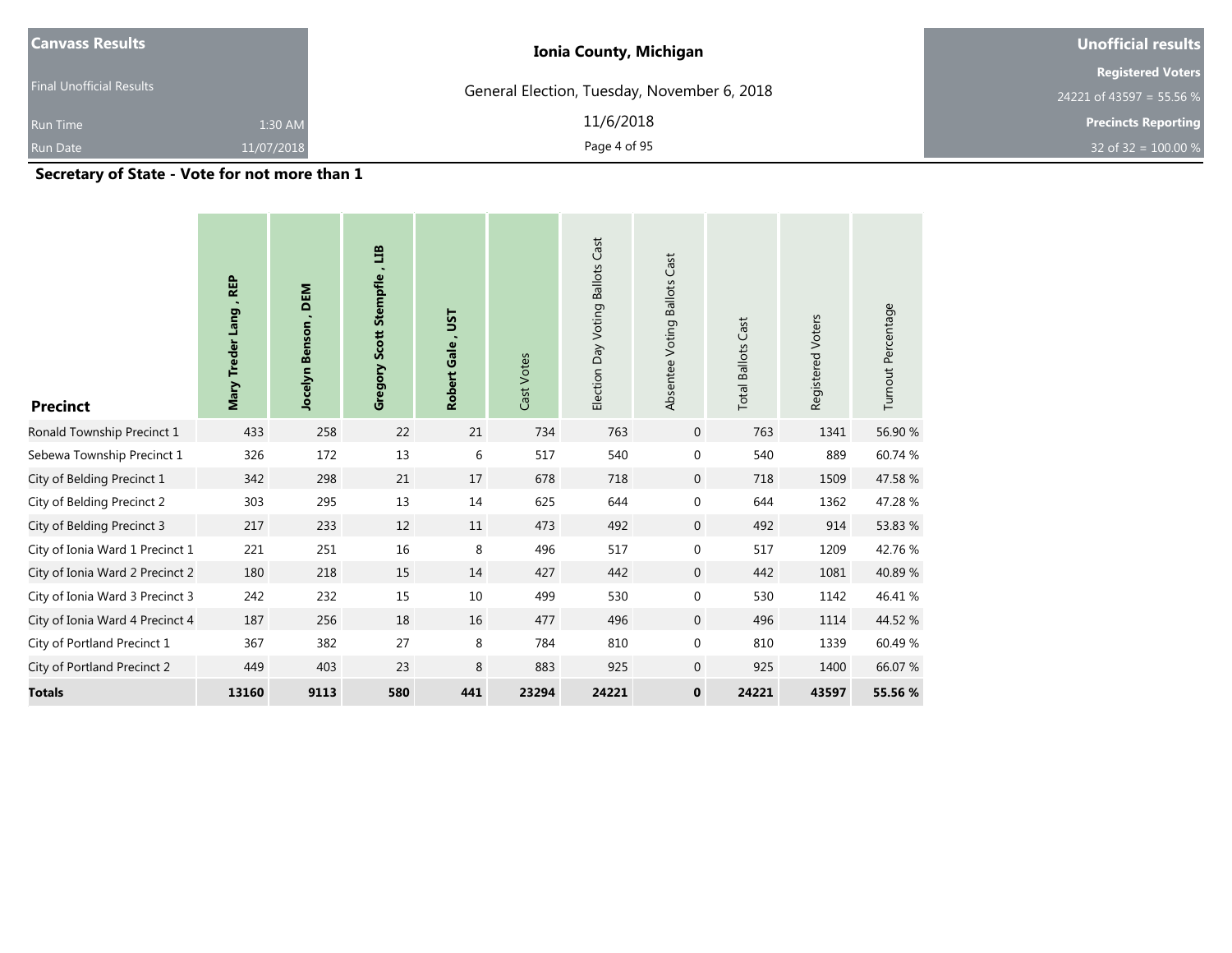| <b>Canvass Results</b>                                                                                                                                                                                                            |            | <b>Ionia County, Michigan</b>               | Unofficial results                                   |
|-----------------------------------------------------------------------------------------------------------------------------------------------------------------------------------------------------------------------------------|------------|---------------------------------------------|------------------------------------------------------|
| <b>Final Unofficial Results</b>                                                                                                                                                                                                   |            | General Election, Tuesday, November 6, 2018 | <b>Registered Voters</b><br>24221 of 43597 = 55.56 % |
| <b>Run Time</b>                                                                                                                                                                                                                   | 1:30 AM    | 11/6/2018                                   | <b>Precincts Reporting</b>                           |
| <b>Run Date</b>                                                                                                                                                                                                                   | 11/07/2018 | Page 5 of 95                                | 32 of 32 = $100.00\%$                                |
| $\mathbf{A}$ . The contract of the contract of the contract of the contract of the contract of the contract of the contract of the contract of the contract of the contract of the contract of the contract of the contract of th |            |                                             |                                                      |

**Attorney General - Vote for not more than 1**

| <b>Precinct</b>                     | Tom Leonard, REP | Dana Nessel, DEM | Lisa Lane Gioia, LIB | Gerald T. Van Sickle, UST | Chris Graveline | Cast Votes | Election Day Voting Ballots Cast | Absentee Voting Ballots Cast | <b>Total Ballots Cast</b> | Registered Voters | Turnout Percentage |
|-------------------------------------|------------------|------------------|----------------------|---------------------------|-----------------|------------|----------------------------------|------------------------------|---------------------------|-------------------|--------------------|
| Berlin Township Precinct 1          | 637              | 300              | 29                   | 11                        | 14              | 991        | 1039                             | $\mathbf 0$                  | 1039                      | 1614              | 64.37 %            |
| Boston Township Precinct 1          | 520              | 274              | 19                   | 6                         | 13              | 832        | 860                              | $\mathbf 0$                  | 860                       | 1382              | 62.23 %            |
| <b>Boston Township Precinct 2</b>   | 630              | 234              | 25                   | 12                        | 16              | 917        | 965                              | 0                            | 965                       | 1588              | 60.77 %            |
| <b>Boston Township Precinct 3</b>   | 447              | 246              | 17                   | 15                        | 15              | 740        | 769                              | $\mathbf 0$                  | 769                       | 1492              | 51.54 %            |
| Campbell Township Precinct 1        | 779              | 240              | 23                   | 10                        | 13              | 1065       | 1106                             | $\mathbf 0$                  | 1106                      | 1857              | 59.56 %            |
| Danby Township Precinct 1           | 808              | 439              | 32                   | 17                        | 18              | 1314       | 1372                             | $\mathbf 0$                  | 1372                      | 2248              | 61.03%             |
| Easton Township Precinct 1          | 380              | 171              | 17                   | 13                        | 13              | 594        | 642                              | 0                            | 642                       | 1113              | 57.68 %            |
| Easton Township Precinct 2          | 339              | 235              | 18                   | 13                        | 15              | 620        | 661                              | $\mathbf 0$                  | 661                       | 1276              | 51.80 %            |
| Ionia Township Precinct 1           | 726              | 468              | 38                   | 23                        | $30\,$          | 1285       | 1374                             | 0                            | 1374                      | 2898              | 47.41 %            |
| Keene Township Precinct 1           | 527              | 208              | 22                   | 9                         | 14              | 780        | 819                              | $\mathbf 0$                  | 819                       | 1288              | 63.59%             |
| Lyons Township Precinct 1           | 273              | 171              | $16\,$               | 8                         | 8               | 476        | 500                              | 0                            | 500                       | 962               | 51.98 %            |
| Lyons Township Precinct 2           | 393              | 128              | $\overline{7}$       | $\mathbf{1}$              | 16              | 545        | 578                              | $\mathbf 0$                  | 578                       | 940               | 61.49 %            |
| Lyons Township Precinct 3           | 157              | 121              | $20\,$               | $10\,$                    | $1\,$           | 309        | 324                              | 0                            | 324                       | 694               | 46.69%             |
| North Plains Township<br>Precinct 1 | 234              | 154              | 13                   | 9                         | 10              | 420        | 443                              | $\mathbf 0$                  | 443                       | 910               | 48.68%             |
| Odessa Township Precinct 1          | 425              | 291              | 29                   | 13                        | $10\,$          | 768        | 800                              | 0                            | 800                       | 1489              | 53.73 %            |
| Odessa Township Precinct 2          | 579              | 209              | 26                   | 8                         | $\,8\,$         | 830        | 850                              | $\overline{0}$               | 850                       | 1343              | 63.29 %            |
| Orange Township Precinct 1          | 344              | 127              | $10\,$               | 3                         | $11\,$          | 495        | 530                              | 0                            | 530                       | 819               | 64.71%             |
| Orleans Township Precinct 1         | 573              | 288              | 23                   | 17                        | 21              | 922        | 975                              | $\mathbf 0$                  | 975                       | 1931              | 50.49 %            |
| Otisco Township Precinct 1          | 635              | 317              | $18\,$               | 24                        | 21              | 1015       | 1050                             | 0                            | 1050                      | 1772              | 59.26 %            |
| Portland Township Precinct 1        | 436              | 271              | 11                   | 12                        | 15              | 745        | 773                              | $\mathbf 0$                  | 773                       | 1303              | 59.32 %            |
| Portland Township Precinct 2        | 544              | 275              | 19                   | 18                        | 14              | 870        | 914                              | 0                            | 914                       | 1378              | 66.33 %            |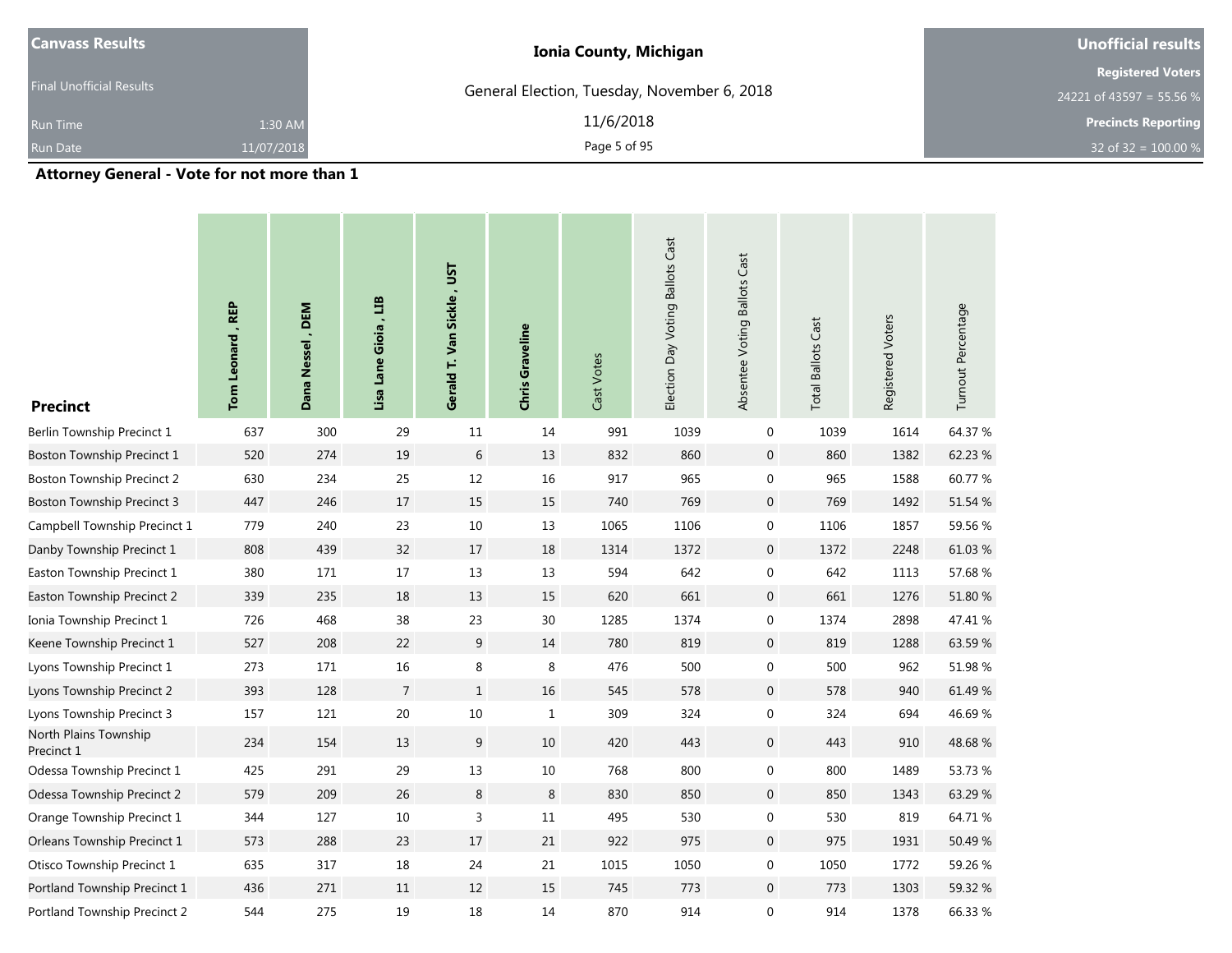| <b>Canvass Results</b>                                                                                                                                                                                                            |            | <b>Ionia County, Michigan</b>               | Unofficial results                                   |
|-----------------------------------------------------------------------------------------------------------------------------------------------------------------------------------------------------------------------------------|------------|---------------------------------------------|------------------------------------------------------|
| <b>Final Unofficial Results</b>                                                                                                                                                                                                   |            | General Election, Tuesday, November 6, 2018 | <b>Registered Voters</b><br>24221 of 43597 = 55.56 % |
| Run Time                                                                                                                                                                                                                          | 1:30 AM    | 11/6/2018                                   | <b>Precincts Reporting</b>                           |
| <b>Run Date</b>                                                                                                                                                                                                                   | 11/07/2018 | Page 6 of 95                                | 32 of 32 = $100.00 %$                                |
| $\mathbf{A}$ , and a set of the set of the set of the set of the set of the set of the set of the set of the set of the set of the set of the set of the set of the set of the set of the set of the set of the set of the set of |            |                                             |                                                      |

**Attorney General - Vote for not more than 1**

| <b>Precinct</b>                 | <b>REP</b><br>Leonard<br>Tom | Nessel, DEM<br>Dana | ED<br>٠<br>Lisa Lane Gioia | Gerald T. Van Sickle, UST | <b>Chris Graveline</b> | Cast Votes | <b>Ballots Cast</b><br>Election Day Voting | Cast<br>Absentee Voting Ballots | <b>Total Ballots Cast</b> | Registered Voters | Turnout Percentage |
|---------------------------------|------------------------------|---------------------|----------------------------|---------------------------|------------------------|------------|--------------------------------------------|---------------------------------|---------------------------|-------------------|--------------------|
| Ronald Township Precinct 1      | 442                          | 229                 | 17                         | 17                        | 24                     | 729        | 763                                        | $\overline{0}$                  | 763                       | 1341              | 56.90 %            |
| Sebewa Township Precinct 1      | 344                          | 133                 | 12                         | 10                        | 9                      | 508        | 540                                        | $\mathbf 0$                     | 540                       | 889               | 60.74 %            |
| City of Belding Precinct 1      | 387                          | 249                 | 18                         | 12                        | 12                     | 678        | 718                                        | $\overline{0}$                  | 718                       | 1509              | 47.58 %            |
| City of Belding Precinct 2      | 323                          | 249                 | 12                         | $16\,$                    | 13                     | 613        | 644                                        | $\mathbf 0$                     | 644                       | 1362              | 47.28 %            |
| City of Belding Precinct 3      | 224                          | 206                 | 12                         | 14                        | 16                     | 472        | 492                                        | $\overline{0}$                  | 492                       | 914               | 53.83 %            |
| City of Ionia Ward 1 Precinct 1 | 213                          | 230                 | 14                         | 15                        | 15                     | 487        | 517                                        | 0                               | 517                       | 1209              | 42.76 %            |
| City of Ionia Ward 2 Precinct 2 | 195                          | 181                 | 16                         | 15                        | 11                     | 418        | 442                                        | $\overline{0}$                  | 442                       | 1081              | 40.89%             |
| City of Ionia Ward 3 Precinct 3 | 266                          | 192                 | 11                         | $\overline{7}$            | 11                     | 487        | 530                                        | $\mathbf 0$                     | 530                       | 1142              | 46.41 %            |
| City of Ionia Ward 4 Precinct 4 | 199                          | 229                 | 15                         | 10                        | 15                     | 468        | 496                                        | $\overline{0}$                  | 496                       | 1114              | 44.52 %            |
| City of Portland Precinct 1     | 378                          | 361                 | 19                         | $\overline{4}$            | 14                     | 776        | 810                                        | 0                               | 810                       | 1339              | 60.49%             |
| City of Portland Precinct 2     | 485                          | 335                 | 25                         | 8                         | 17                     | 870        | 925                                        | $\overline{0}$                  | 925                       | 1400              | 66.07 %            |
| <b>Totals</b>                   | 13842                        | 7761                | 603                        | 380                       | 453                    | 23039      | 24221                                      | $\mathbf{0}$                    | 24221                     | 43597             | 55.56 %            |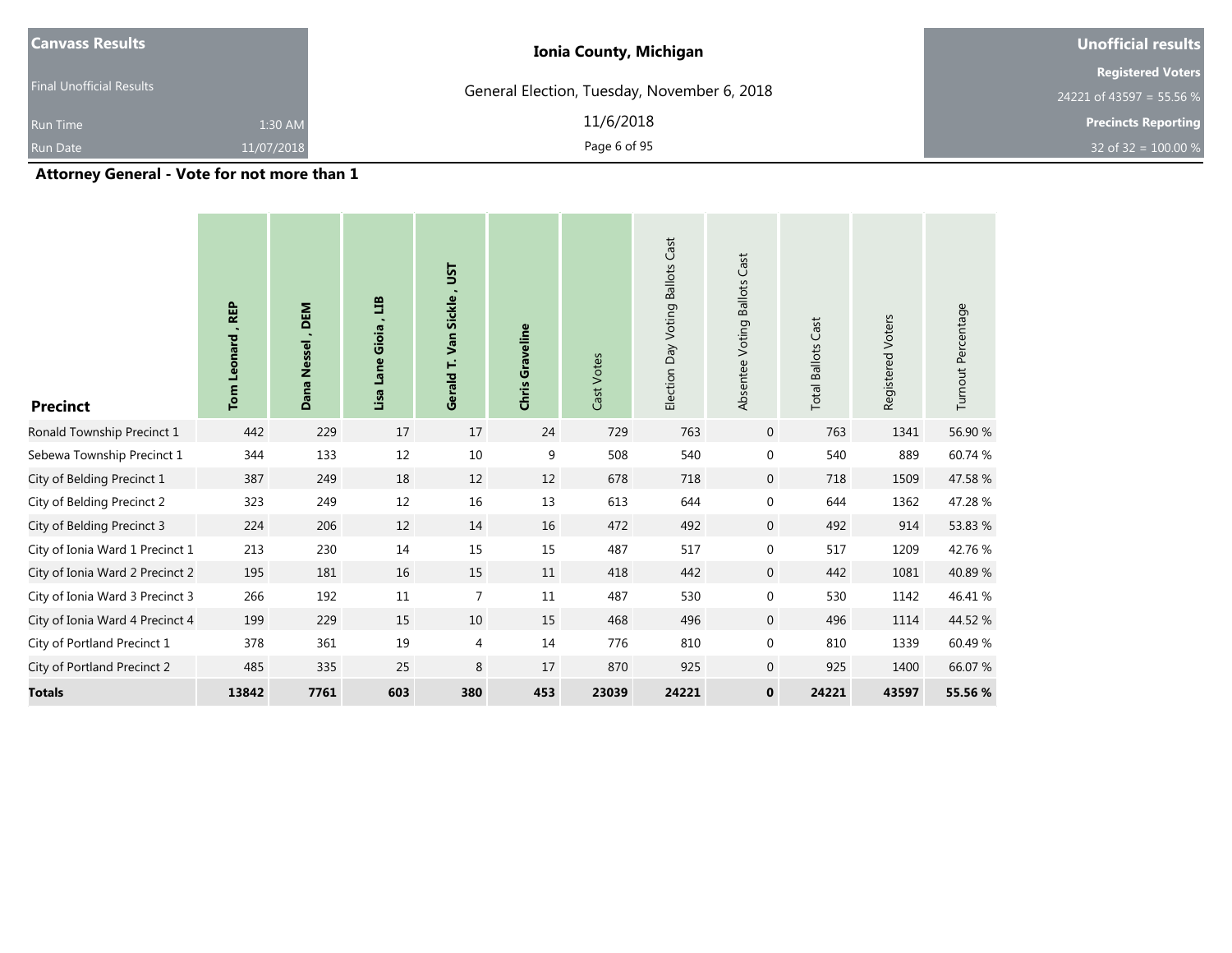| <b>Canvass Results</b>                                       |            | <b>Ionia County, Michigan</b>               | Unofficial results         |  |  |
|--------------------------------------------------------------|------------|---------------------------------------------|----------------------------|--|--|
| <b>Final Unofficial Results</b>                              |            |                                             | <b>Registered Voters</b>   |  |  |
|                                                              |            | General Election, Tuesday, November 6, 2018 | 24221 of 43597 = 55.56 %   |  |  |
| Run Time                                                     | 1:30 AM    | 11/6/2018                                   | <b>Precincts Reporting</b> |  |  |
| <b>Run Date</b>                                              | 11/07/2018 | Page 7 of 95                                | 32 of 32 = $100.00\%$      |  |  |
| The book Country Constant Material and the country of the Co |            |                                             |                            |  |  |

**United States Senator - Vote for not more than 1**

| <b>Precinct</b>                     | John James, REP | Debbie Stabenow, DEM | George E. Huffman III, UST | Marcia Squier, GRN | John Howard Wilhelm, NLP | Cast Votes | Election Day Voting Ballots Cast | Absentee Voting Ballots Cast | <b>Total Ballots Cast</b> | Registered Voters | Turnout Percentage |
|-------------------------------------|-----------------|----------------------|----------------------------|--------------------|--------------------------|------------|----------------------------------|------------------------------|---------------------------|-------------------|--------------------|
| Berlin Township Precinct 1          | 613             | 386                  | 10                         | 11                 | 3                        | 1023       | 1039                             | $\mathbf 0$                  | 1039                      | 1614              | 64.37 %            |
| Boston Township Precinct 1          | 515             | 319                  | $\overline{2}$             | 12                 | $\overline{4}$           | 852        | 860                              | $\mathbf 0$                  | 860                       | 1382              | 62.23 %            |
| <b>Boston Township Precinct 2</b>   | 641             | 290                  | $10\,$                     | 9                  | 5                        | 955        | 965                              | $\mathbf 0$                  | 965                       | 1588              | 60.77 %            |
| <b>Boston Township Precinct 3</b>   | 464             | 264                  | 6                          | 11                 | 6                        | 751        | 769                              | $\mathbf 0$                  | 769                       | 1492              | 51.54 %            |
| Campbell Township Precinct 1        | 754             | 310                  | 9                          | 10                 | 3                        | 1086       | 1106                             | $\mathbf 0$                  | 1106                      | 1857              | 59.56 %            |
| Danby Township Precinct 1           | 795             | 524                  | 11                         | 15                 | 5                        | 1350       | 1372                             | $\mathbf 0$                  | 1372                      | 2248              | 61.03%             |
| Easton Township Precinct 1          | 395             | 219                  | 8                          | 4                  | $\mathbf{1}$             | 627        | 642                              | $\mathbf 0$                  | 642                       | 1113              | 57.68 %            |
| Easton Township Precinct 2          | 320             | 298                  | 13                         | $10$               | $\overline{4}$           | 645        | 661                              | $\mathbf 0$                  | 661                       | 1276              | 51.80 %            |
| Ionia Township Precinct 1           | 722             | 559                  | 21                         | 15                 | 9                        | 1326       | 1374                             | $\mathbf 0$                  | 1374                      | 2898              | 47.41 %            |
| Keene Township Precinct 1           | 526             | 265                  | $\,8\,$                    | $\overline{3}$     | $6\,$                    | 808        | 819                              | $\overline{0}$               | 819                       | 1288              | 63.59%             |
| Lyons Township Precinct 1           | 281             | 198                  | 7                          | 3                  | $\mathbf{1}$             | 490        | 500                              | $\mathbf 0$                  | 500                       | 962               | 51.98 %            |
| Lyons Township Precinct 2           | 384             | 180                  | $\overline{2}$             | $\overline{3}$     | $\mathbf{1}$             | 570        | 578                              | $\mathbf 0$                  | 578                       | 940               | 61.49 %            |
| Lyons Township Precinct 3           | 159             | 152                  | 5                          | 1                  | 3                        | 320        | 324                              | $\mathbf 0$                  | 324                       | 694               | 46.69%             |
| North Plains Township<br>Precinct 1 | 225             | 192                  | $7\overline{ }$            | $\overline{7}$     | 5                        | 436        | 443                              | $\mathbf 0$                  | 443                       | 910               | 48.68%             |
| Odessa Township Precinct 1          | 425             | 332                  | 7                          | 13                 | 6                        | 783        | 800                              | $\mathbf 0$                  | 800                       | 1489              | 53.73 %            |
| Odessa Township Precinct 2          | 579             | 250                  | $\overline{4}$             | 3                  | $\mathbf{1}$             | 837        | 850                              | $\mathbf 0$                  | 850                       | 1343              | 63.29 %            |
| Orange Township Precinct 1          | 320             | 187                  | 5                          | 2                  | $\mathbf{1}$             | 515        | 530                              | $\mathbf 0$                  | 530                       | 819               | 64.71 %            |
| Orleans Township Precinct 1         | 604             | 323                  | 18                         | 9                  | 8                        | 962        | 975                              | $\mathbf 0$                  | 975                       | 1931              | 50.49 %            |
| Otisco Township Precinct 1          | 625             | 386                  | $10\,$                     | 4                  | 4                        | 1029       | 1050                             | $\mathbf 0$                  | 1050                      | 1772              | 59.26 %            |
| Portland Township Precinct 1        | 430             | 313                  | 6                          | 5                  | $\mathbf{1}$             | 755        | 773                              | $\mathbf 0$                  | 773                       | 1303              | 59.32 %            |
| Portland Township Precinct 2        | 551             | 325                  | 10                         | 6                  | 0                        | 892        | 914                              | $\mathbf 0$                  | 914                       | 1378              | 66.33 %            |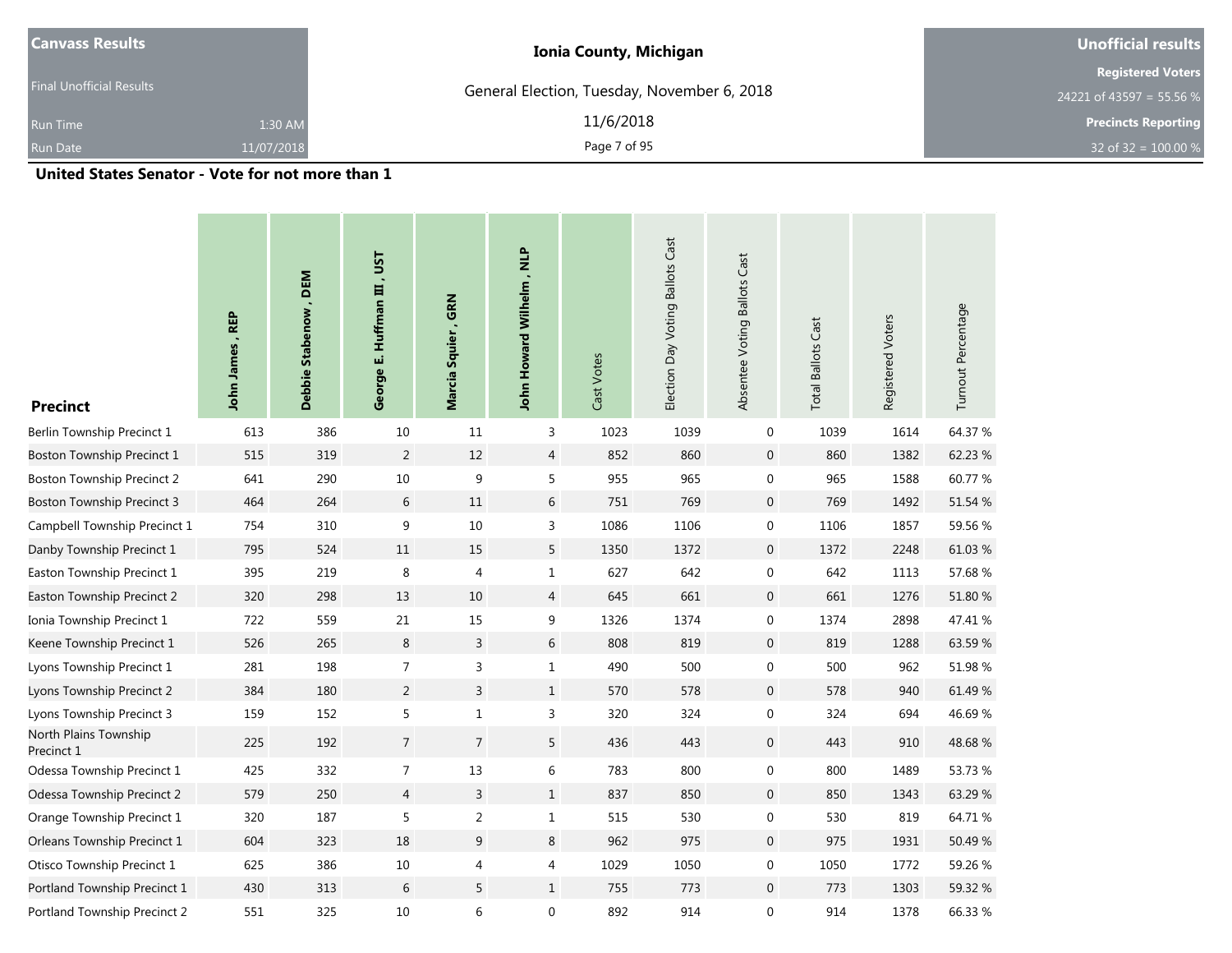| <b>Canvass Results</b>                                                                                                               |            | <b>Ionia County, Michigan</b>               | Unofficial results                                   |  |  |
|--------------------------------------------------------------------------------------------------------------------------------------|------------|---------------------------------------------|------------------------------------------------------|--|--|
| <b>Final Unofficial Results</b>                                                                                                      |            | General Election, Tuesday, November 6, 2018 | <b>Registered Voters</b><br>24221 of 43597 = 55.56 % |  |  |
| Run Time                                                                                                                             | 1:30 AM    | 11/6/2018                                   | <b>Precincts Reporting</b>                           |  |  |
| <b>Run Date</b>                                                                                                                      | 11/07/2018 | Page 8 of 95                                | 32 of 32 = $100.00 %$                                |  |  |
| $\mathbf{u}$ , $\mathbf{u}$ , $\mathbf{u}$ , $\mathbf{u}$ , $\mathbf{u}$ , $\mathbf{u}$ , $\mathbf{u}$ , $\mathbf{u}$ , $\mathbf{u}$ |            |                                             |                                                      |  |  |

**United States Senator - Vote for not more than 1**

| <b>Precinct</b>                 | <b>REP</b><br>John James | DEM<br>Debbie Stabenow | Ξ<br>$\blacksquare$<br><b>Huffman III</b><br>Ш<br>George | , GRN<br>Marcia Squier | John Howard Wilhelm, NLP | Cast Votes | Cast<br><b>Ballots</b><br>Election Day Voting | Cast<br><b>Ballots</b><br>Absentee Voting | <b>Total Ballots Cast</b> | Registered Voters | Turnout Percentage |
|---------------------------------|--------------------------|------------------------|----------------------------------------------------------|------------------------|--------------------------|------------|-----------------------------------------------|-------------------------------------------|---------------------------|-------------------|--------------------|
| Ronald Township Precinct 1      | 453                      | 270                    | $\overline{7}$                                           | 9                      | $\overline{7}$           | 746        | 763                                           | $\overline{0}$                            | 763                       | 1341              | 56.90 %            |
| Sebewa Township Precinct 1      | 342                      | 164                    | 8                                                        | 6                      | 4                        | 524        | 540                                           | $\mathbf{0}$                              | 540                       | 889               | 60.74 %            |
| City of Belding Precinct 1      | 362                      | 310                    | 13                                                       | 9                      | 5                        | 699        | 718                                           | $\mathbf 0$                               | 718                       | 1509              | 47.58 %            |
| City of Belding Precinct 2      | 318                      | 281                    | 13                                                       | 11                     | 5                        | 628        | 644                                           | $\mathbf{0}$                              | 644                       | 1362              | 47.28 %            |
| City of Belding Precinct 3      | 245                      | 227                    | 6                                                        | 6                      | $\overline{2}$           | 486        | 492                                           | $\mathbf 0$                               | 492                       | 914               | 53.83 %            |
| City of Ionia Ward 1 Precinct 1 | 233                      | 244                    | 9                                                        | 20                     | $\overline{2}$           | 508        | 517                                           | $\overline{0}$                            | 517                       | 1209              | 42.76%             |
| City of Ionia Ward 2 Precinct 2 | 207                      | 208                    | 5                                                        | $\overline{7}$         | $\overline{4}$           | 431        | 442                                           | $\mathbf 0$                               | 442                       | 1081              | 40.89%             |
| City of Ionia Ward 3 Precinct 3 | 259                      | 231                    | 6                                                        | 8                      | 6                        | 510        | 530                                           | 0                                         | 530                       | 1142              | 46.41 %            |
| City of Ionia Ward 4 Precinct 4 | 217                      | 250                    | 6                                                        | 6                      | $\overline{4}$           | 483        | 496                                           | $\mathbf 0$                               | 496                       | 1114              | 44.52 %            |
| City of Portland Precinct 1     | 393                      | 386                    | 4                                                        | 8                      | 4                        | 795        | 810                                           | 0                                         | 810                       | 1339              | 60.49%             |
| City of Portland Precinct 2     | 477                      | 416                    | 6                                                        | 6                      | 3                        | 908        | 925                                           | $\overline{0}$                            | 925                       | 1400              | 66.07 %            |
| <b>Totals</b>                   | 13834                    | 9259                   | 262                                                      | 252                    | 123                      | 23730      | 24221                                         | $\mathbf{0}$                              | 24221                     | 43597             | 55.56 %            |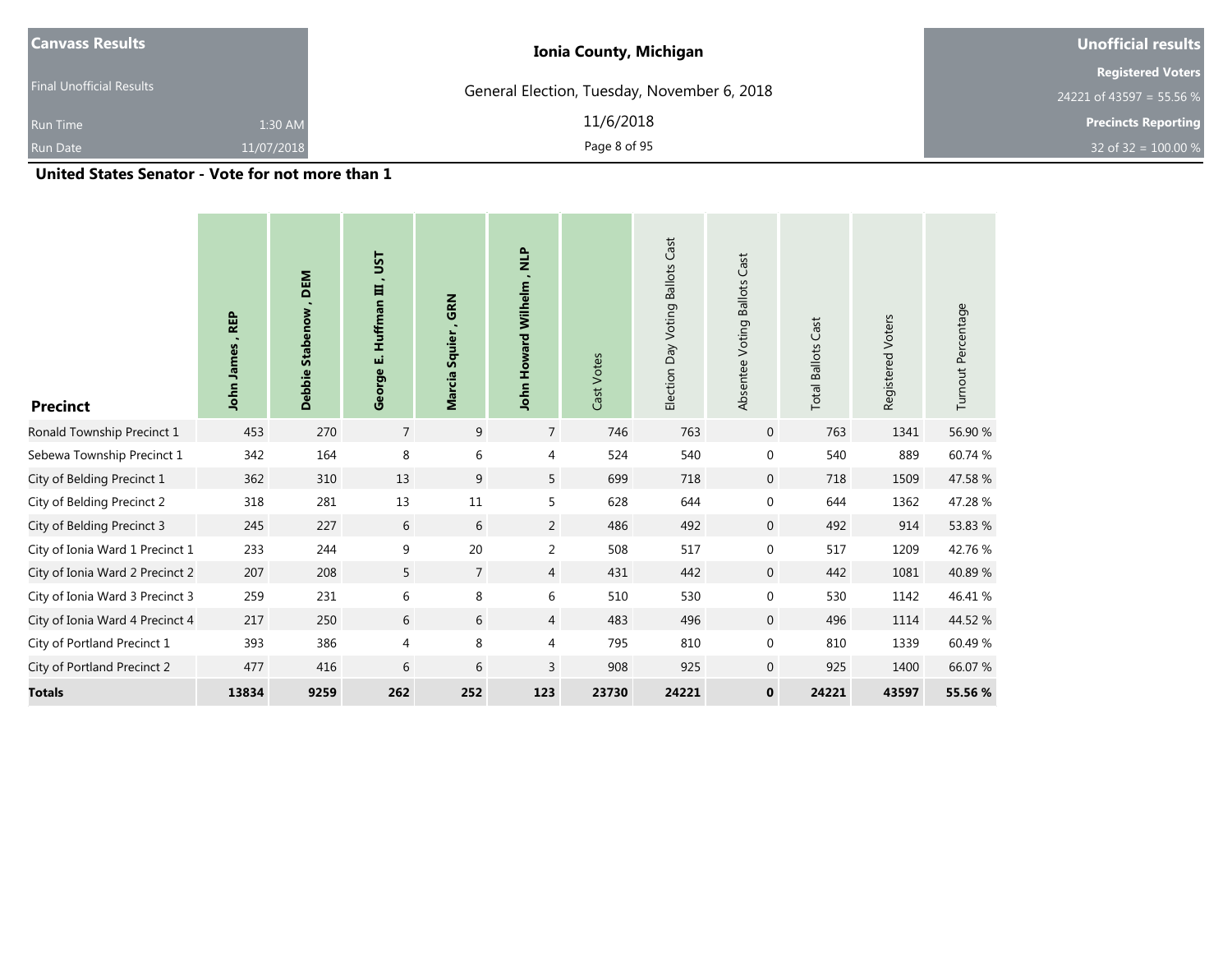| <b>Canvass Results</b>          | <b>Ionia County, Michigan</b>               | Unofficial results         |  |  |
|---------------------------------|---------------------------------------------|----------------------------|--|--|
|                                 |                                             | <b>Registered Voters</b>   |  |  |
| <b>Final Unofficial Results</b> | General Election, Tuesday, November 6, 2018 | 24221 of 43597 = 55.56 %   |  |  |
| 1:30 AM<br><b>Run Time</b>      | 11/6/2018                                   | <b>Precincts Reporting</b> |  |  |
| <b>Run Date</b><br>11/07/2018   | Page 9 of 95                                | 32 of 32 = $100.00\%$      |  |  |

#### **Representative in Congress 3rd District - Vote for not more than 1**

| <b>Precinct</b>                     | Justin Amash, REP | Cathy Albro, DEM | Ted Gerrard, UST | Cast Votes | Election Day Voting Ballots Cast | Absentee Voting Ballots Cast | <b>Total Ballots Cast</b> | Registered Voters | Turnout Percentage |
|-------------------------------------|-------------------|------------------|------------------|------------|----------------------------------|------------------------------|---------------------------|-------------------|--------------------|
| Berlin Township Precinct 1          | 655               | 308              | 39               | 1002       | 1039                             | 0                            | 1039                      | 1614              | 64.37 %            |
| Boston Township Precinct 1          | 535               | 273              | 25               | 833        | 860                              | $\mathbf 0$                  | 860                       | 1382              | 62.23 %            |
| <b>Boston Township Precinct 2</b>   | 676               | 229              | 30               | 935        | 965                              | $\boldsymbol{0}$             | 965                       | 1588              | 60.77 %            |
| <b>Boston Township Precinct 3</b>   | 469               | 240              | 23               | 732        | 769                              | $\mathbf 0$                  | 769                       | 1492              | 51.54 %            |
| Campbell Township Precinct 1        | 780               | 250              | 39               | 1069       | 1106                             | 0                            | 1106                      | 1857              | 59.56 %            |
| Danby Township Precinct 1           | 823               | 429              | 42               | 1294       | 1372                             | $\mathbf 0$                  | 1372                      | 2248              | 61.03%             |
| Easton Township Precinct 1          | 414               | 183              | 15               | 612        | 642                              | $\boldsymbol{0}$             | 642                       | 1113              | 57.68 %            |
| Easton Township Precinct 2          | 353               | 245              | 31               | 629        | 661                              | $\mathbf 0$                  | 661                       | 1276              | 51.80 %            |
| Ionia Township Precinct 1           | 750               | 484              | 49               | 1283       | 1374                             | 0                            | 1374                      | 2898              | 47.41 %            |
| Keene Township Precinct 1           | 540               | 221              | 20               | 781        | 819                              | $\mathbf 0$                  | 819                       | 1288              | 63.59%             |
| Lyons Township Precinct 1           | 269               | 178              | 21               | 468        | 500                              | 0                            | 500                       | 962               | 51.98 %            |
| Lyons Township Precinct 2           | 413               | 129              | 13               | 555        | 578                              | $\mathbf 0$                  | 578                       | 940               | 61.49 %            |
| Lyons Township Precinct 3           | 167               | 124              | 19               | 310        | 324                              | $\boldsymbol{0}$             | 324                       | 694               | 46.69%             |
| North Plains Township<br>Precinct 1 | 226               | 155              | 29               | 410        | 443                              | $\boldsymbol{0}$             | 443                       | 910               | 48.68%             |
| Odessa Township Precinct 1          | 453               | 289              | 23               | 765        | 800                              | 0                            | 800                       | 1489              | 53.73 %            |
| Odessa Township Precinct 2          | 599               | 200              | 26               | 825        | 850                              | $\mathbf 0$                  | 850                       | 1343              | 63.29 %            |
| Orange Township Precinct 1          | 370               | 113              | 20               | 503        | 530                              | 0                            | 530                       | 819               | 64.71 %            |
| Orleans Township Precinct 1         | 608               | 298              | 32               | 938        | 975                              | $\mathbf 0$                  | 975                       | 1931              | 50.49 %            |
| Otisco Township Precinct 1          | 668               | 304              | 46               | 1018       | 1050                             | 0                            | 1050                      | 1772              | 59.26 %            |
| Portland Township Precinct 1        | 445               | 275              | 20               | 740        | 773                              | $\mathbf 0$                  | 773                       | 1303              | 59.32 %            |
| Portland Township Precinct 2        | 557               | 287              | 25               | 869        | 914                              | $\mathbf 0$                  | 914                       | 1378              | 66.33 %            |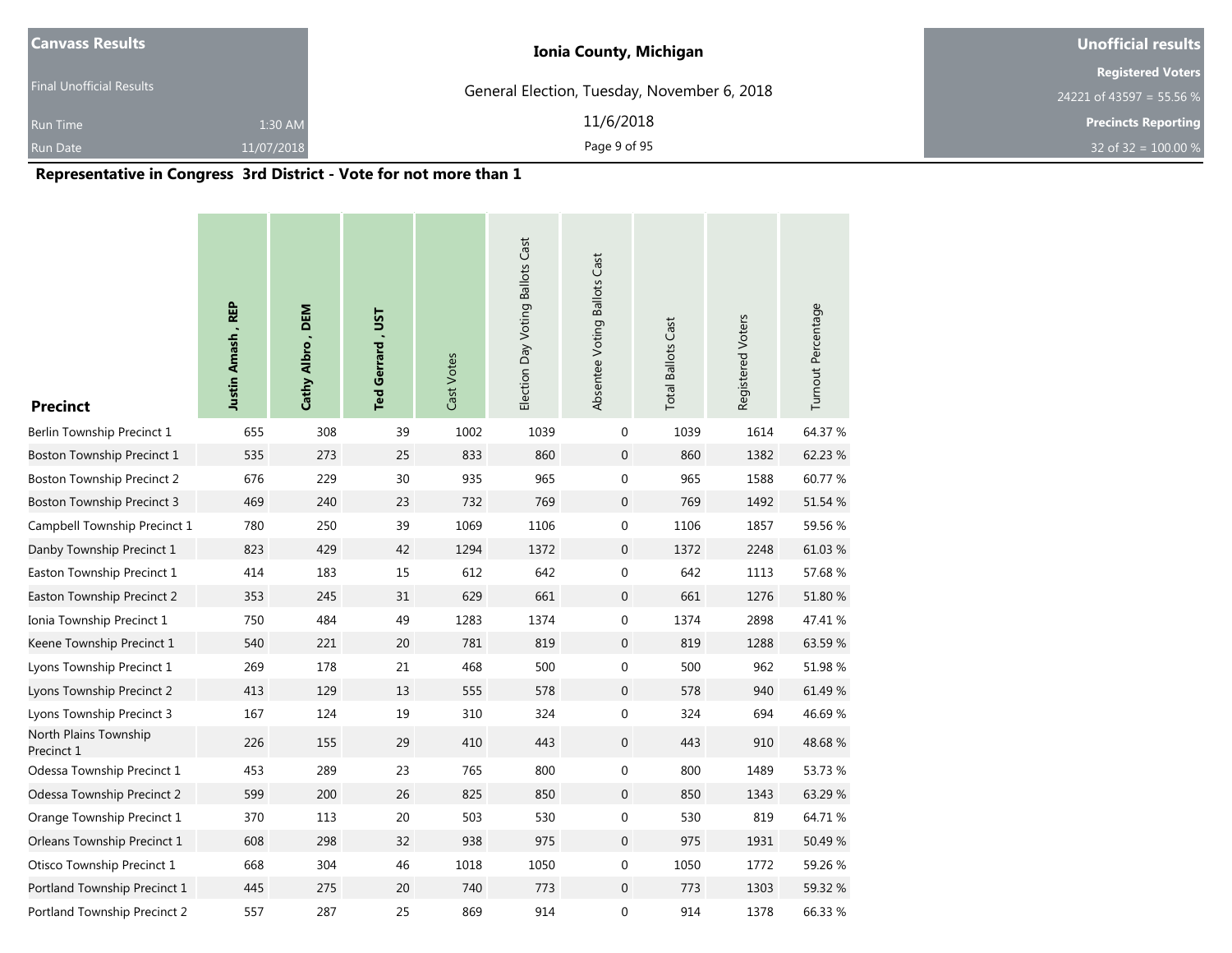| <b>Canvass Results</b>          | <b>Ionia County, Michigan</b>               | Unofficial results         |  |  |
|---------------------------------|---------------------------------------------|----------------------------|--|--|
|                                 |                                             | <b>Registered Voters</b>   |  |  |
| <b>Final Unofficial Results</b> | General Election, Tuesday, November 6, 2018 | 24221 of 43597 = 55.56 %   |  |  |
| 1:30 AM<br><b>Run Time</b>      | 11/6/2018                                   | <b>Precincts Reporting</b> |  |  |
| <b>Run Date</b><br>11/07/2018   | Page 10 of 95                               | 32 of 32 = $100.00\%$      |  |  |

#### **Representative in Congress 3rd District - Vote for not more than 1**

| <b>Precinct</b>                 | Justin Amash, REP | DEM<br>Cathy Albro | Ted Gerrard, UST | Cast Votes | Election Day Voting Ballots Cast | Absentee Voting Ballots Cast | <b>Total Ballots Cast</b> | Registered Voters | Turnout Percentage |
|---------------------------------|-------------------|--------------------|------------------|------------|----------------------------------|------------------------------|---------------------------|-------------------|--------------------|
| Ronald Township Precinct 1      | 463               | 230                | 42               | 735        | 763                              | $\mathbf 0$                  | 763                       | 1341              | 56.90 %            |
| Sebewa Township Precinct 1      | 374               | 129                | 15               | 518        | 540                              | $\boldsymbol{0}$             | 540                       | 889               | 60.74 %            |
| City of Belding Precinct 1      | 412               | 247                | 27               | 686        | 718                              | $\mathbf 0$                  | 718                       | 1509              | 47.58 %            |
| City of Belding Precinct 2      | 335               | 253                | 27               | 615        | 644                              | $\boldsymbol{0}$             | 644                       | 1362              | 47.28 %            |
| City of Belding Precinct 3      | 240               | 216                | 14               | 470        | 492                              | $\mathbf{0}$                 | 492                       | 914               | 53.83 %            |
| City of Ionia Ward 1 Precinct 1 | 246               | 225                | 22               | 493        | 517                              | $\mathbf{0}$                 | 517                       | 1209              | 42.76%             |
| City of Ionia Ward 2 Precinct 2 | 214               | 185                | 23               | 422        | 442                              | $\mathbf 0$                  | 442                       | 1081              | 40.89%             |
| City of Ionia Ward 3 Precinct 3 | 300               | 189                | 16               | 505        | 530                              | $\mathbf 0$                  | 530                       | 1142              | 46.41 %            |
| City of Ionia Ward 4 Precinct 4 | 229               | 219                | 20               | 468        | 496                              | $\mathbf 0$                  | 496                       | 1114              | 44.52 %            |
| City of Portland Precinct 1     | 416               | 350                | 16               | 782        | 810                              | $\boldsymbol{0}$             | 810                       | 1339              | 60.49%             |
| City of Portland Precinct 2     | 518               | 348                | 24               | 890        | 925                              | $\mathbf 0$                  | 925                       | 1400              | 66.07 %            |
| <b>Totals</b>                   | 14517             | 7805               | 833              | 23155      | 24221                            | $\mathbf 0$                  | 24221                     | 43597             | 55.56 %            |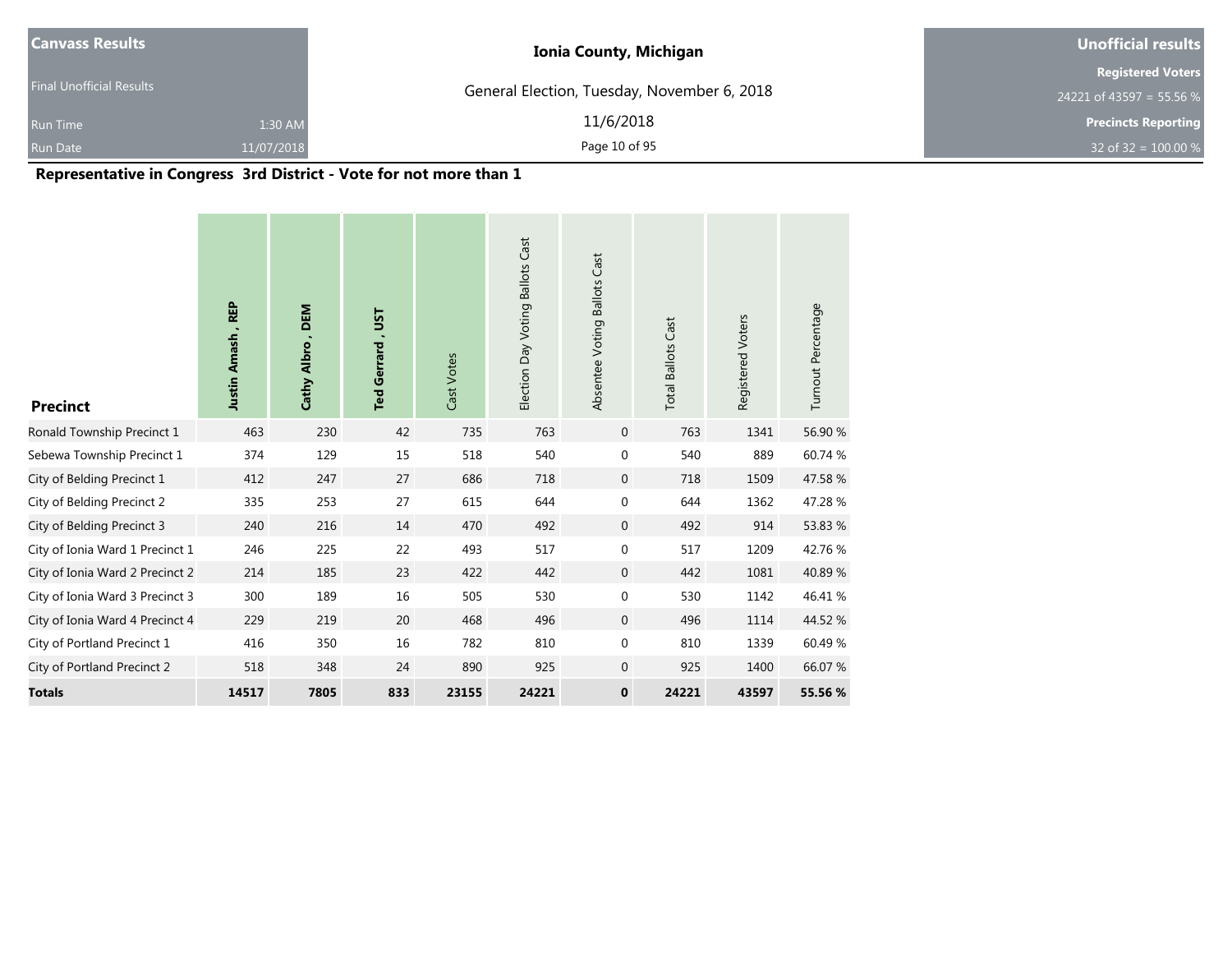| <b>Canvass Results</b>          |                | <b>Ionia County, Michigan</b>               | Unofficial results         |  |  |
|---------------------------------|----------------|---------------------------------------------|----------------------------|--|--|
| <b>Final Unofficial Results</b> |                | General Election, Tuesday, November 6, 2018 | <b>Registered Voters</b>   |  |  |
|                                 |                |                                             | 24221 of 43597 = 55.56 %   |  |  |
| <b>Run Time</b>                 | 1:30 AM        | 11/6/2018                                   | <b>Precincts Reporting</b> |  |  |
| <b>Run Date</b>                 | 11/07/2018     | Page 11 of 95                               | 32 of 32 = $100.00 %$      |  |  |
| ______                          | -------------- |                                             |                            |  |  |

**State Senator 19th District - Vote for not more than 1**

| <b>Precinct</b>                     | John Bizon, REP | Jason Noble, DEM | Joseph P. Gillotte, LIB | Cast Votes | Election Day Voting Ballots Cast | Absentee Voting Ballots Cast | <b>Total Ballots Cast</b> | Registered Voters | Turnout Percentage |
|-------------------------------------|-----------------|------------------|-------------------------|------------|----------------------------------|------------------------------|---------------------------|-------------------|--------------------|
| Berlin Township Precinct 1          | 620             | 331              | 33                      | 984        | 1039                             | 0                            | 1039                      | 1614              | 64.37 %            |
| Boston Township Precinct 1          | 517             | 301              | 17                      | 835        | 860                              | $\boldsymbol{0}$             | 860                       | 1382              | 62.23 %            |
| <b>Boston Township Precinct 2</b>   | 611             | 259              | 40                      | 910        | 965                              | $\mathbf 0$                  | 965                       | 1588              | 60.77 %            |
| <b>Boston Township Precinct 3</b>   | 449             | 257              | 26                      | 732        | 769                              | $\mathbf{0}$                 | 769                       | 1492              | 51.54 %            |
| Campbell Township Precinct 1        | 746             | 268              | 38                      | 1052       | 1106                             | $\mathbf 0$                  | 1106                      | 1857              | 59.56 %            |
| Danby Township Precinct 1           | 776             | 475              | 35                      | 1286       | 1372                             | $\boldsymbol{0}$             | 1372                      | 2248              | 61.03%             |
| Easton Township Precinct 1          | 380             | 190              | 15                      | 585        | 642                              | $\pmb{0}$                    | 642                       | 1113              | 57.68 %            |
| Easton Township Precinct 2          | 335             | 263              | 22                      | 620        | 661                              | $\mathbf{0}$                 | 661                       | 1276              | 51.80 %            |
| Ionia Township Precinct 1           | 718             | 498              | 36                      | 1252       | 1374                             | $\boldsymbol{0}$             | 1374                      | 2898              | 47.41 %            |
| Keene Township Precinct 1           | 530             | 234              | 18                      | 782        | 819                              | $\mathbf{0}$                 | 819                       | 1288              | 63.59%             |
| Lyons Township Precinct 1           | 274             | 186              | 10                      | 470        | 500                              | $\mathbf 0$                  | 500                       | 962               | 51.98 %            |
| Lyons Township Precinct 2           | 398             | 134              | 11                      | 543        | 578                              | $\boldsymbol{0}$             | 578                       | 940               | 61.49 %            |
| Lyons Township Precinct 3           | 163             | 133              | 13                      | 309        | 324                              | $\pmb{0}$                    | 324                       | 694               | 46.69%             |
| North Plains Township<br>Precinct 1 | 219             | 174              | 18                      | 411        | 443                              | $\mathbf{0}$                 | 443                       | 910               | 48.68%             |
| Odessa Township Precinct 1          | 438             | 292              | 29                      | 759        | 800                              | $\mathbf 0$                  | 800                       | 1489              | 53.73 %            |
| Odessa Township Precinct 2          | 584             | 214              | 17                      | 815        | 850                              | $\mathbf{0}$                 | 850                       | 1343              | 63.29 %            |
| Orange Township Precinct 1          | 341             | 140              | 13                      | 494        | 530                              | $\mathbf 0$                  | 530                       | 819               | 64.71 %            |
| Orleans Township Precinct 1         | 587             | 312              | 26                      | 925        | 975                              | $\boldsymbol{0}$             | 975                       | 1931              | 50.49%             |
| Otisco Township Precinct 1          | 627             | 343              | 28                      | 998        | 1050                             | $\pmb{0}$                    | 1050                      | 1772              | 59.26 %            |
| Portland Township Precinct 1        | 422             | 293              | 18                      | 733        | 773                              | $\mathbf{0}$                 | 773                       | 1303              | 59.32 %            |
| Portland Township Precinct 2        | 550             | 286              | 25                      | 861        | 914                              | $\mathbf 0$                  | 914                       | 1378              | 66.33 %            |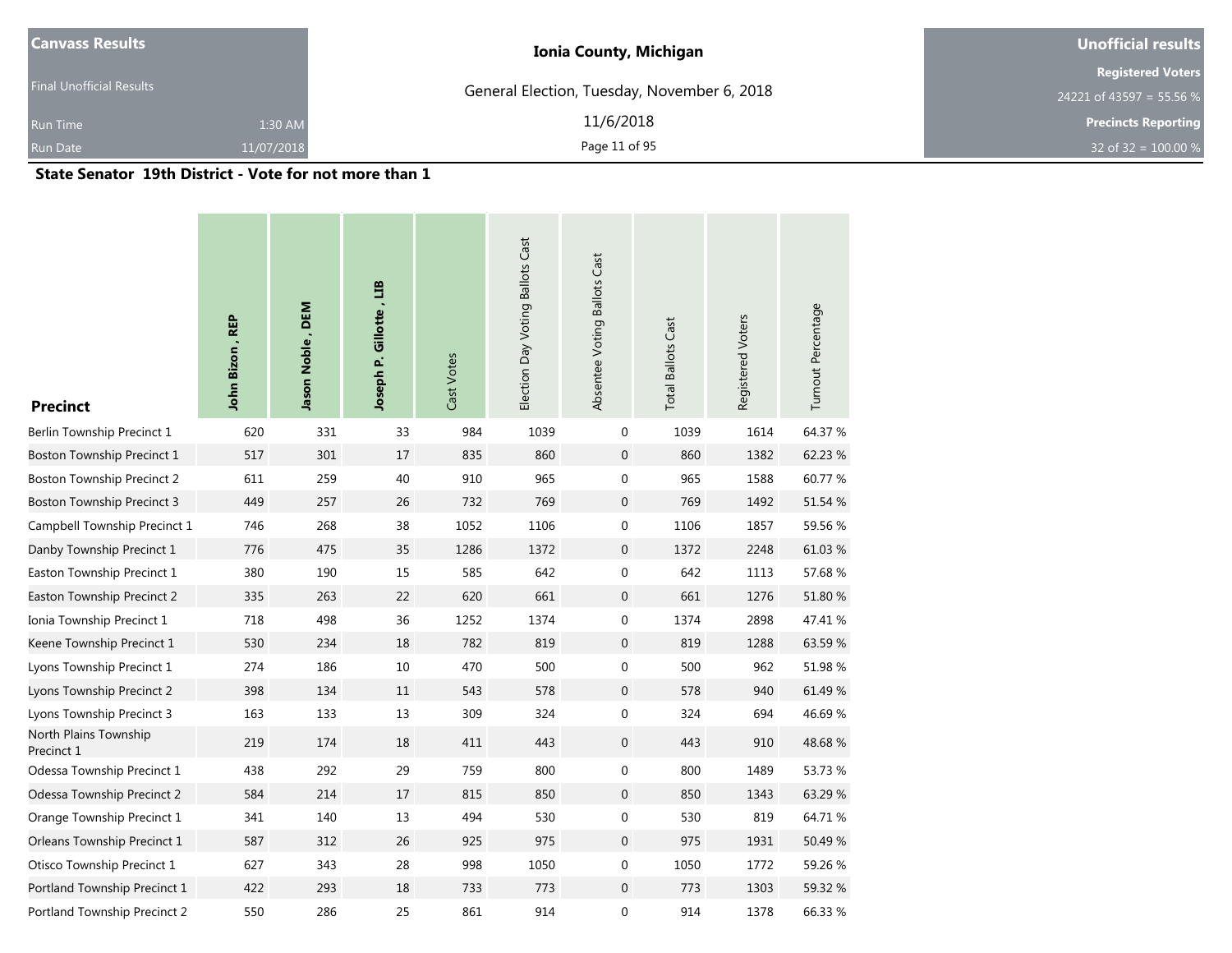| <b>Canvass Results</b>          | <b>Ionia County, Michigan</b>               | Unofficial results                                   |
|---------------------------------|---------------------------------------------|------------------------------------------------------|
| <b>Final Unofficial Results</b> | General Election, Tuesday, November 6, 2018 | <b>Registered Voters</b><br>24221 of 43597 = 55.56 % |
| 1:30 AM<br><b>Run Time</b>      | 11/6/2018                                   | <b>Precincts Reporting</b>                           |
| 11/07/2018<br><b>Run Date</b>   | Page 12 of 95                               | 32 of $32 = 100.00 %$                                |

**State Senator 19th District - Vote for not more than 1**

| <b>Precinct</b>                 | John Bizon, REP | <b>DEM</b><br>Jason Noble | E<br>Gillotte,<br>Joseph P. | Cast Votes | Cast<br><b>Ballots</b><br>Election Day Voting | Cast<br>Ballots<br>Absentee Voting | <b>Total Ballots Cast</b> | Registered Voters | Turnout Percentage |
|---------------------------------|-----------------|---------------------------|-----------------------------|------------|-----------------------------------------------|------------------------------------|---------------------------|-------------------|--------------------|
| Ronald Township Precinct 1      | 447             | 236                       | 29                          | 712        | 763                                           | $\mathbf 0$                        | 763                       | 1341              | 56.90 %            |
| Sebewa Township Precinct 1      | 338             | 145                       | 14                          | 497        | 540                                           | $\boldsymbol{0}$                   | 540                       | 889               | 60.74 %            |
| City of Belding Precinct 1      | 356             | 283                       | 24                          | 663        | 718                                           | $\mathbf{0}$                       | 718                       | 1509              | 47.58 %            |
| City of Belding Precinct 2      | 308             | 276                       | 22                          | 606        | 644                                           | $\mathbf 0$                        | 644                       | 1362              | 47.28 %            |
| City of Belding Precinct 3      | 229             | 218                       | 10                          | 457        | 492                                           | $\mathbf{0}$                       | 492                       | 914               | 53.83 %            |
| City of Ionia Ward 1 Precinct 1 | 222             | 242                       | 26                          | 490        | 517                                           | 0                                  | 517                       | 1209              | 42.76%             |
| City of Ionia Ward 2 Precinct 2 | 191             | 202                       | 21                          | 414        | 442                                           | $\mathbf 0$                        | 442                       | 1081              | 40.89%             |
| City of Ionia Ward 3 Precinct 3 | 248             | 204                       | 30                          | 482        | 530                                           | $\boldsymbol{0}$                   | 530                       | 1142              | 46.41 %            |
| City of Ionia Ward 4 Precinct 4 | 215             | 231                       | 18                          | 464        | 496                                           | $\mathbf{0}$                       | 496                       | 1114              | 44.52 %            |
| City of Portland Precinct 1     | 385             | 363                       | 24                          | 772        | 810                                           | $\mathbf{0}$                       | 810                       | 1339              | 60.49%             |
| City of Portland Precinct 2     | 472             | 355                       | 26                          | 853        | 925                                           | $\mathbf 0$                        | 925                       | 1400              | 66.07%             |
| <b>Totals</b>                   | 13696           | 8338                      | 732                         | 22766      | 24221                                         | $\bf{0}$                           | 24221                     | 43597             | 55.56 %            |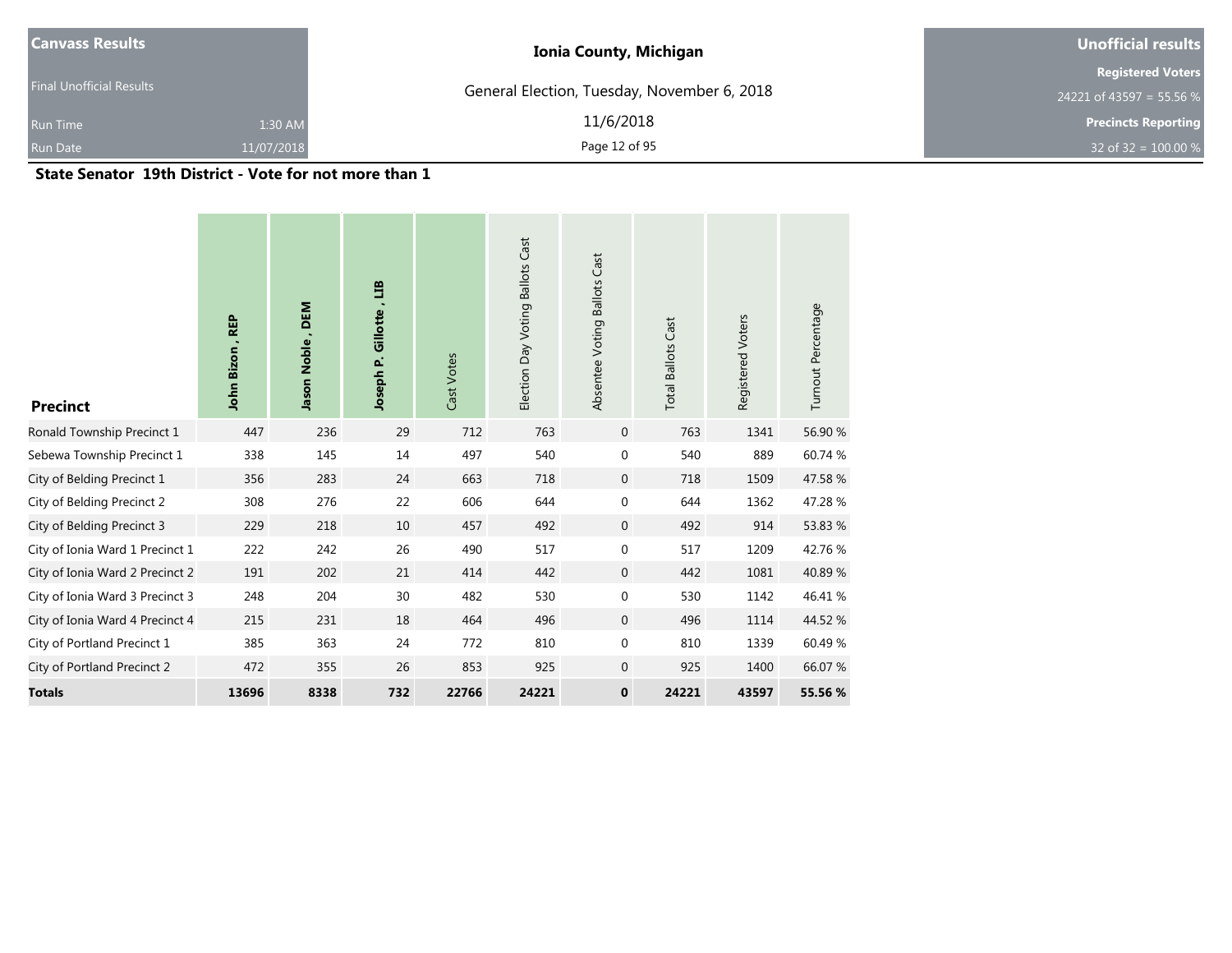| <b>Canvass Results</b>          | <b>Ionia County, Michigan</b>               | Unofficial results                                     |  |  |
|---------------------------------|---------------------------------------------|--------------------------------------------------------|--|--|
| <b>Final Unofficial Results</b> | General Election, Tuesday, November 6, 2018 | <b>Registered Voters</b>                               |  |  |
| 1:30 AM<br><b>Run Time</b>      | 11/6/2018                                   | 24221 of 43597 = 55.56 %<br><b>Precincts Reporting</b> |  |  |
| <b>Run Date</b><br>11/07/2018   | Page 13 of 95                               | 32 of 32 = $100.00\%$                                  |  |  |

## **Representative in State Legislature 86th District - Vote for not more than 1**

| <b>Precinct</b>                 | Thomas A. Albert, REP | DEM<br>Lauren Taylor | Sue Norman | Cast Votes | Election Day Voting Ballots Cast | Absentee Voting Ballots Cast | <b>Total Ballots Cast</b> | Registered Voters | Turnout Percentage |
|---------------------------------|-----------------------|----------------------|------------|------------|----------------------------------|------------------------------|---------------------------|-------------------|--------------------|
| Easton Township Precinct 1      | 373                   | 178                  | 22         | 573        | 642                              | $\mathbf 0$                  | 642                       | 1113              | 57.68%             |
| Easton Township Precinct 2      | 321                   | 257                  | 33         | 611        | 661                              | $\mathbf{0}$                 | 661                       | 1276              | 51.80 %            |
| Ionia Township Precinct 1       | 681                   | 495                  | 58         | 1234       | 1374                             | $\mathbf 0$                  | 1374                      | 2898              | 47.41 %            |
| Orleans Township Precinct 1     | 604                   | 286                  | 40         | 930        | 975                              | $\mathbf{0}$                 | 975                       | 1931              | 50.49 %            |
| Otisco Township Precinct 1      | 677                   | 302                  | 24         | 1003       | 1050                             | $\mathbf 0$                  | 1050                      | 1772              | 59.26 %            |
| City of Belding Precinct 1      | 408                   | 239                  | 26         | 673        | 718                              | $\mathbf{0}$                 | 718                       | 1509              | 47.58 %            |
| City of Belding Precinct 2      | 339                   | 250                  | 21         | 610        | 644                              | $\mathbf 0$                  | 644                       | 1362              | 47.28 %            |
| City of Belding Precinct 3      | 249                   | 206                  | 16         | 471        | 492                              | $\mathbf 0$                  | 492                       | 914               | 53.83 %            |
| City of Ionia Ward 1 Precinct 1 | 210                   | 231                  | 30         | 471        | 517                              | $\mathbf{0}$                 | 517                       | 1209              | 42.76%             |
| City of Ionia Ward 2 Precinct 2 | 189                   | 189                  | 29         | 407        | 442                              | $\mathbf{0}$                 | 442                       | 1081              | 40.89%             |
| City of Ionia Ward 3 Precinct 3 | 236                   | 205                  | 28         | 469        | 530                              | $\mathbf 0$                  | 530                       | 1142              | 46.41 %            |
| City of Ionia Ward 4 Precinct 4 | 200                   | 241                  | 21         | 462        | 496                              | $\mathbf{0}$                 | 496                       | 1114              | 44.52 %            |
| <b>Totals</b>                   | 4487                  | 3079                 | 348        | 7914       | 8541                             | $\mathbf{0}$                 | 8541                      | 17321             | 49.31%             |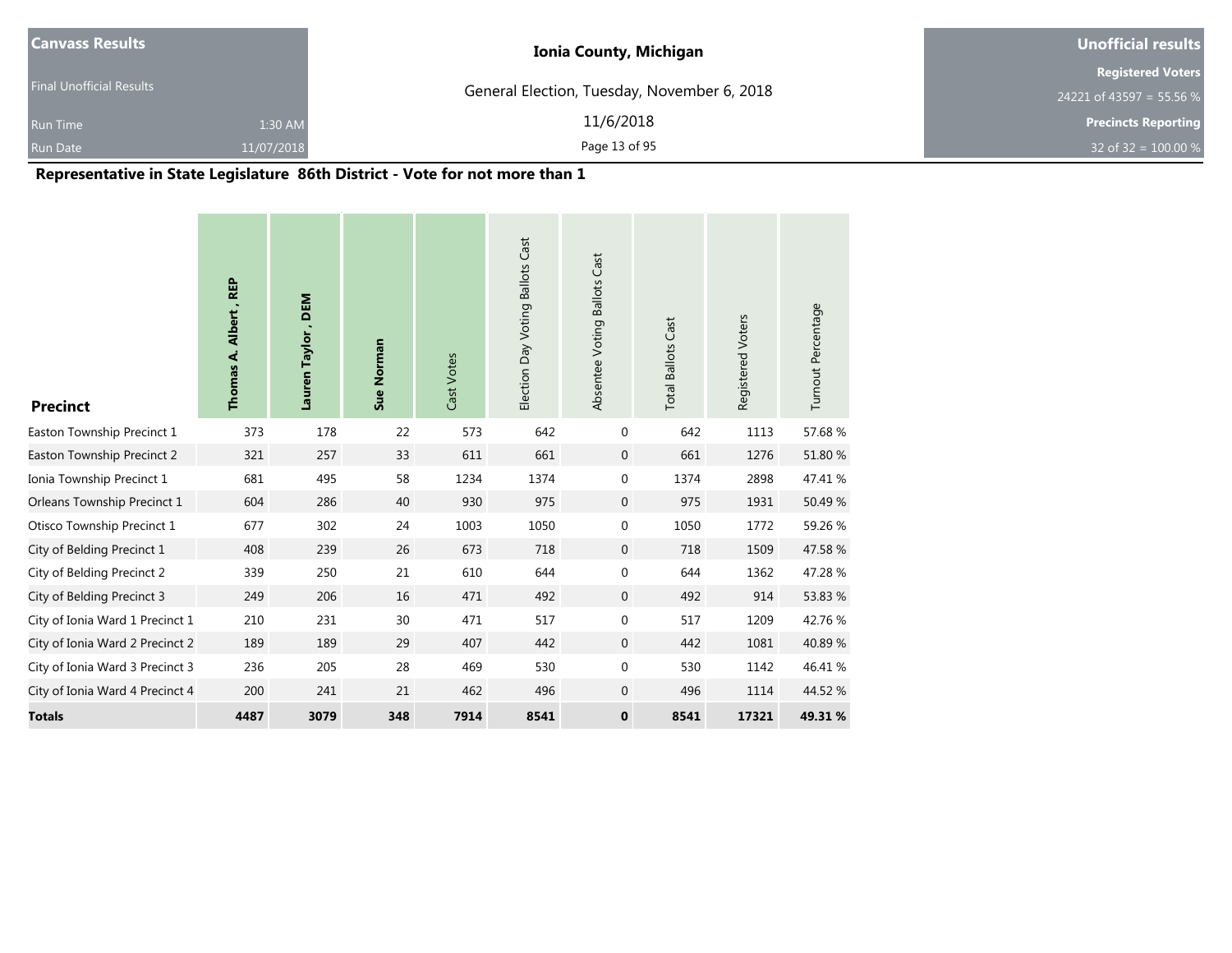| <b>Canvass Results</b>          |            | <b>Ionia County, Michigan</b>               | Unofficial results         |
|---------------------------------|------------|---------------------------------------------|----------------------------|
| <b>Final Unofficial Results</b> |            |                                             | <b>Registered Voters</b>   |
|                                 |            | General Election, Tuesday, November 6, 2018 | 24221 of 43597 = 55.56 %   |
| <b>Run Time</b>                 | 1:30 AM    | 11/6/2018                                   | <b>Precincts Reporting</b> |
| <b>Run Date</b>                 | 11/07/2018 | Page 14 of 95                               | 32 of 32 = $100.00\%$      |

## **Representative in State Legislature 87th District - Vote for not more than 1**

| <b>Precinct</b>                     | Julie A. Calley, REP | Shawn Marie Winters, DEM | Cast Votes | Election Day Voting Ballots Cast | Absentee Voting Ballots Cast | <b>Total Ballots Cast</b> | Registered Voters | Turnout Percentage |
|-------------------------------------|----------------------|--------------------------|------------|----------------------------------|------------------------------|---------------------------|-------------------|--------------------|
| Berlin Township Precinct 1          | 689                  | 302                      | 991        | 1039                             | 0                            | 1039                      | 1614              | 64.37 %            |
| <b>Boston Township Precinct 1</b>   | 539                  | 288                      | 827        | 860                              | $\boldsymbol{0}$             | 860                       | 1382              | 62.23 %            |
| <b>Boston Township Precinct 2</b>   | 642                  | 257                      | 899        | 965                              | 0                            | 965                       | 1588              | 60.77 %            |
| <b>Boston Township Precinct 3</b>   | 483                  | 237                      | 720        | 769                              | $\mathbf 0$                  | 769                       | 1492              | 51.54 %            |
| Campbell Township Precinct 1        | 796                  | 251                      | 1047       | 1106                             | $\boldsymbol{0}$             | 1106                      | 1857              | 59.56 %            |
| Danby Township Precinct 1           | 892                  | 404                      | 1296       | 1372                             | $\mathbf 0$                  | 1372                      | 2248              | 61.03%             |
| Keene Township Precinct 1           | 549                  | 208                      | 757        | 819                              | $\boldsymbol{0}$             | 819                       | 1288              | 63.59%             |
| Lyons Township Precinct 1           | 300                  | 168                      | 468        | 500                              | $\mathbf 0$                  | 500                       | 962               | 51.98 %            |
| Lyons Township Precinct 2           | 407                  | 133                      | 540        | 578                              | 0                            | 578                       | 940               | 61.49 %            |
| Lyons Township Precinct 3           | 190                  | 123                      | 313        | 324                              | $\mathbf 0$                  | 324                       | 694               | 46.69 %            |
| North Plains Township<br>Precinct 1 | 240                  | 173                      | 413        | 443                              | $\boldsymbol{0}$             | 443                       | 910               | 48.68%             |
| Odessa Township Precinct 1          | 489                  | 271                      | 760        | 800                              | $\mathbf 0$                  | 800                       | 1489              | 53.73 %            |
| Odessa Township Precinct 2          | 595                  | 200                      | 795        | 850                              | $\boldsymbol{0}$             | 850                       | 1343              | 63.29 %            |
| Orange Township Precinct 1          | 374                  | 124                      | 498        | 530                              | $\mathbf 0$                  | 530                       | 819               | 64.71%             |
| Portland Township Precinct 1        | 507                  | 234                      | 741        | 773                              | 0                            | 773                       | 1303              | 59.32 %            |
| Portland Township Precinct 2        | 602                  | 252                      | 854        | 914                              | $\mathbf{0}$                 | 914                       | 1378              | 66.33 %            |
| Ronald Township Precinct 1          | 479                  | 247                      | 726        | 763                              | 0                            | 763                       | 1341              | 56.90 %            |
| Sebewa Township Precinct 1          | 376                  | 124                      | 500        | 540                              | $\mathbf 0$                  | 540                       | 889               | 60.74 %            |
| City of Portland Precinct 1         | 447                  | 322                      | 769        | 810                              | $\mathbf 0$                  | 810                       | 1339              | 60.49%             |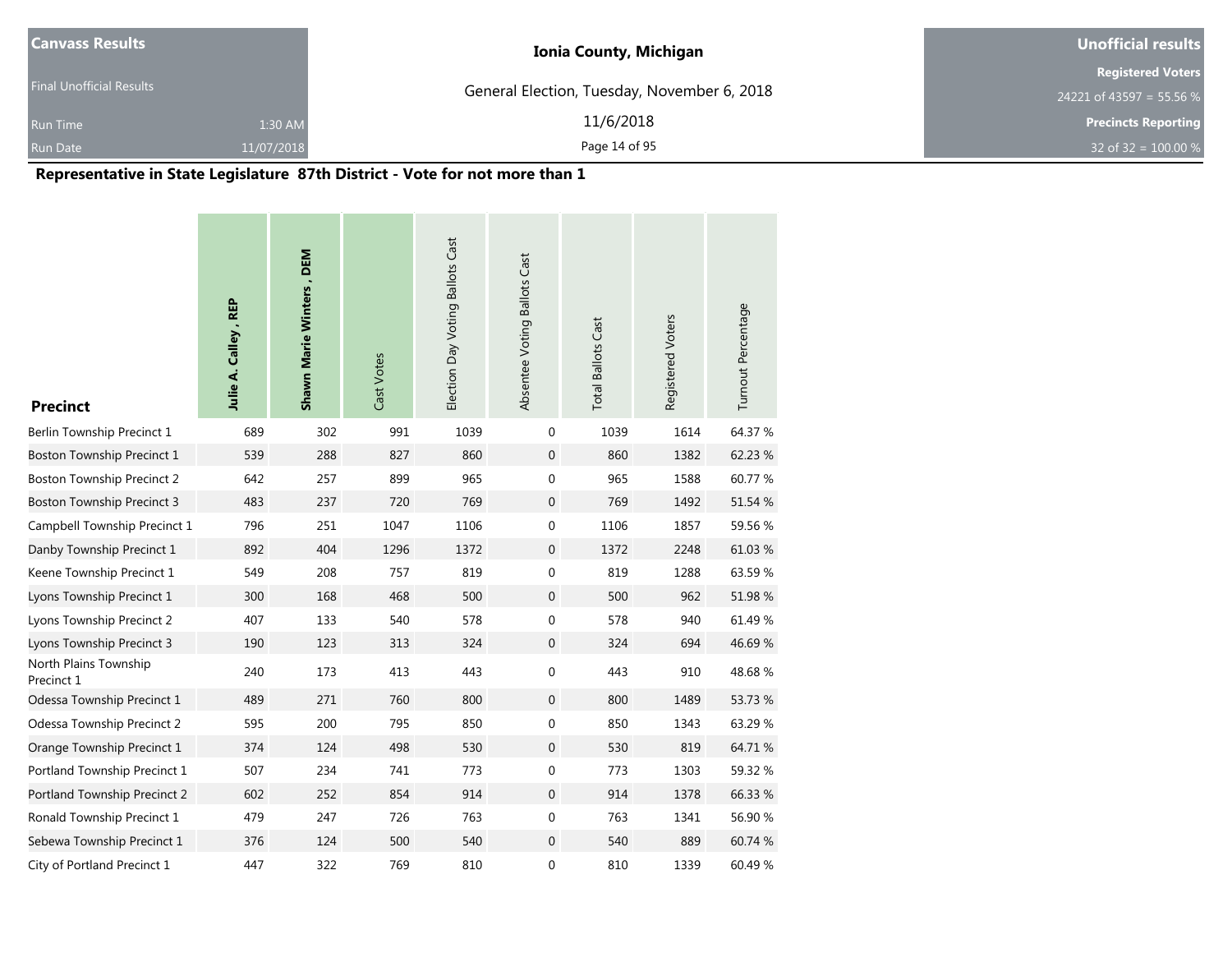| <b>Canvass Results</b>          |            | <b>Ionia County, Michigan</b>               | Unofficial results         |
|---------------------------------|------------|---------------------------------------------|----------------------------|
|                                 |            |                                             | <b>Registered Voters</b>   |
| <b>Final Unofficial Results</b> |            | General Election, Tuesday, November 6, 2018 | 24221 of 43597 = 55.56 %   |
| <b>Run Time</b>                 | 1:30 AM    | 11/6/2018                                   | <b>Precincts Reporting</b> |
| <b>Run Date</b>                 | 11/07/2018 | Page 15 of 95                               | 32 of 32 = $100.00 %$      |

## **Representative in State Legislature 87th District - Vote for not more than 1**

| <b>Precinct</b>             | <b>REP</b><br>Calley<br>⋖<br>Julie | DEM<br>Winters<br>Marie<br><b>Shawn</b> | Cast Votes | Cast<br><b>Ballots</b><br>Voting<br>Election Day | Cast<br><b>Ballots</b><br>Voting<br>Absentee | Cast<br><b>Total Ballots</b> | Voters<br>Registered | Turnout Percentage |
|-----------------------------|------------------------------------|-----------------------------------------|------------|--------------------------------------------------|----------------------------------------------|------------------------------|----------------------|--------------------|
| City of Portland Precinct 2 | 550                                | 313                                     | 863        | 925                                              | $\mathbf{0}$                                 | 925                          | 1400                 | 66.07 %            |
| <b>Totals</b>               | 10146                              | 4631                                    | 14777      | 15680                                            | $\mathbf 0$                                  | 15680                        | 26276                | 59.67 %            |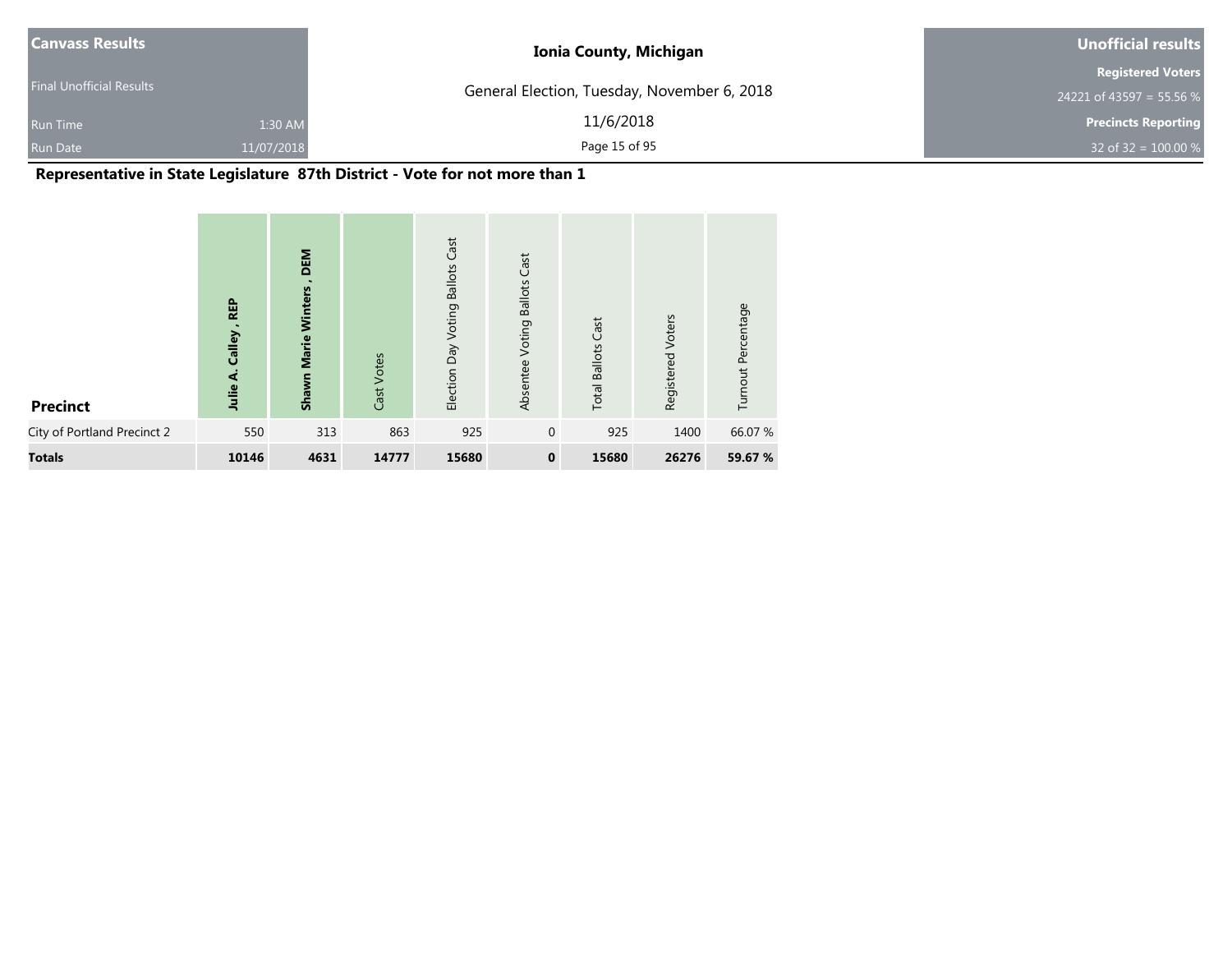| <b>Canvass Results</b>          |            | <b>Ionia County, Michigan</b>               | <b>Unofficial results</b>  |  |  |
|---------------------------------|------------|---------------------------------------------|----------------------------|--|--|
|                                 |            |                                             | <b>Registered Voters</b>   |  |  |
| <b>Final Unofficial Results</b> |            | General Election, Tuesday, November 6, 2018 | 24221 of 43597 = 55.56 %   |  |  |
| <b>Run Time</b>                 | 1:30 AM    | 11/6/2018                                   | <b>Precincts Reporting</b> |  |  |
| <b>Run Date</b>                 | 11/07/2018 | Page 16 of 95                               | 32 of 32 = $100.00\%$      |  |  |

| <b>Precinct</b>                     | Tami Carlone, REP | , REP<br><b>Richard Zeile</b> | Judith P. Pritchett, DEM | Tiffany Tilley, DEM | Scotty Boman, LIB | E<br>John J. Tatar | Karen Adams, UST | Douglas Levesque, UST | Wells, GRN<br>خ<br><b>Sherry</b> | Mary Anne Hering, WCP | Logan R. Smith, WCP | Cast Votes | Election Day Voting Ballots Cast |
|-------------------------------------|-------------------|-------------------------------|--------------------------|---------------------|-------------------|--------------------|------------------|-----------------------|----------------------------------|-----------------------|---------------------|------------|----------------------------------|
| Berlin Township Precinct 1          | 513               | 446                           | 306                      | 269                 | 39                | 22                 | 20               | 6                     | 14                               | 38                    | 28                  | 1701       | 1039                             |
| Boston Township Precinct 1          | 439               | 382                           | 279                      | 266                 | 27                | $20\,$             | 19               | 5                     | $11\,$                           | 29                    | 15                  | 1492       | 860                              |
| <b>Boston Township Precinct 2</b>   | 532               | 469                           | 226                      | 218                 | 36                | 18                 | 18               | 8                     | 11                               | 48                    | 34                  | 1618       | 965                              |
| <b>Boston Township Precinct 3</b>   | 394               | 364                           | 230                      | 210                 | 35                | $16\,$             | 19               | $\overline{4}$        | 16                               | 28                    | 29                  | 1345       | 769                              |
| Campbell Township Precinct 1        | 650               | 580                           | 234                      | 221                 | 33                | 29                 | 18               | 13                    | $11\,$                           | 30                    | 29                  | 1848       | 1106                             |
| Danby Township Precinct 1           | 663               | 599                           | 423                      | 387                 | 35                | 34                 | 17               | 9                     | 16                               | 51                    | 37                  | 2271       | 1372                             |
| Easton Township Precinct 1          | 318               | 270                           | 155                      | 147                 | 24                | $10\,$             | 15               | 8                     | $\overline{4}$                   | 22                    | 31                  | 1004       | 642                              |
| Easton Township Precinct 2          | 269               | 213                           | 215                      | 190                 | 19                | 9                  | 17               | 9                     | $11\,$                           | 39                    | 29                  | 1020       | 661                              |
| Ionia Township Precinct 1           | 564               | 485                           | 416                      | 395                 | 35                | 23                 | 35               | 12                    | 13                               | 65                    | 47                  | 2090       | 1374                             |
| Keene Township Precinct 1           | 450               | 404                           | 210                      | 188                 | 24                | 24                 | 9                | $10\,$                | $\,8\,$                          | 31                    | $17\,$              | 1375       | 819                              |
| Lyons Township Precinct 1           | 201               | 189                           | 143                      | 152                 | 16                | 13                 | 14               | 8                     | 4                                | $16\,$                | 18                  | 774        | 500                              |
| Lyons Township Precinct 2           | 315               | 295                           | 119                      | 114                 | $\overline{7}$    | $\boldsymbol{9}$   | $11\,$           | $\overline{4}$        | $\overline{2}$                   | 13                    | 13                  | 902        | 578                              |
| Lyons Township Precinct 3           | 126               | 102                           | 108                      | 106                 | $12\,$            | 8                  | 12               | 5                     | 5                                | $14\,$                | 16                  | 514        | 324                              |
| North Plains Township<br>Precinct 1 | 177               | 152                           | 136                      | 127                 | 15                | $\bf 8$            | 18               | $\,8\,$               | $6\,$                            | 24                    | 18                  | 689        | 443                              |
| Odessa Township Precinct 1          | 362               | 317                           | 258                      | 243                 | 21                | 15                 | 20               | 9                     | 14                               | 36                    | 32                  | 1327       | 800                              |
| Odessa Township Precinct 2          | 491               | 425                           | 197                      | 184                 | 31                | 23                 | 21               | 6                     | 6                                | 22                    | 19                  | 1425       | 850                              |
| Orange Township Precinct 1          | 271               | 240                           | 120                      | 118                 | 18                | 15                 | 12               | 5                     | $\overline{4}$                   | 24                    | $20\,$              | 847        | 530                              |
| Orleans Township Precinct 1         | 493               | 421                           | 260                      | 246                 | 30                | $20\,$             | 35               | 13                    | $\overline{2}$                   | 53                    | 32                  | 1605       | 975                              |
| Otisco Township Precinct 1          | 532               | 503                           | 308                      | 299                 | 29                | 23                 | 27               | $10$                  | 9                                | 44                    | 33                  | 1817       | 1050                             |
| Portland Township Precinct 1        | 362               | 321                           | 260                      | 238                 | 19                | 9                  | 19               | 10                    | 10                               | 25                    | 22                  | 1295       | 773                              |
| Portland Township Precinct 2        | 442               | 383                           | 270                      | 248                 | 32                | 14                 | 25               | 11                    | $\overline{7}$                   | 30                    | 33                  | 1495       | 914                              |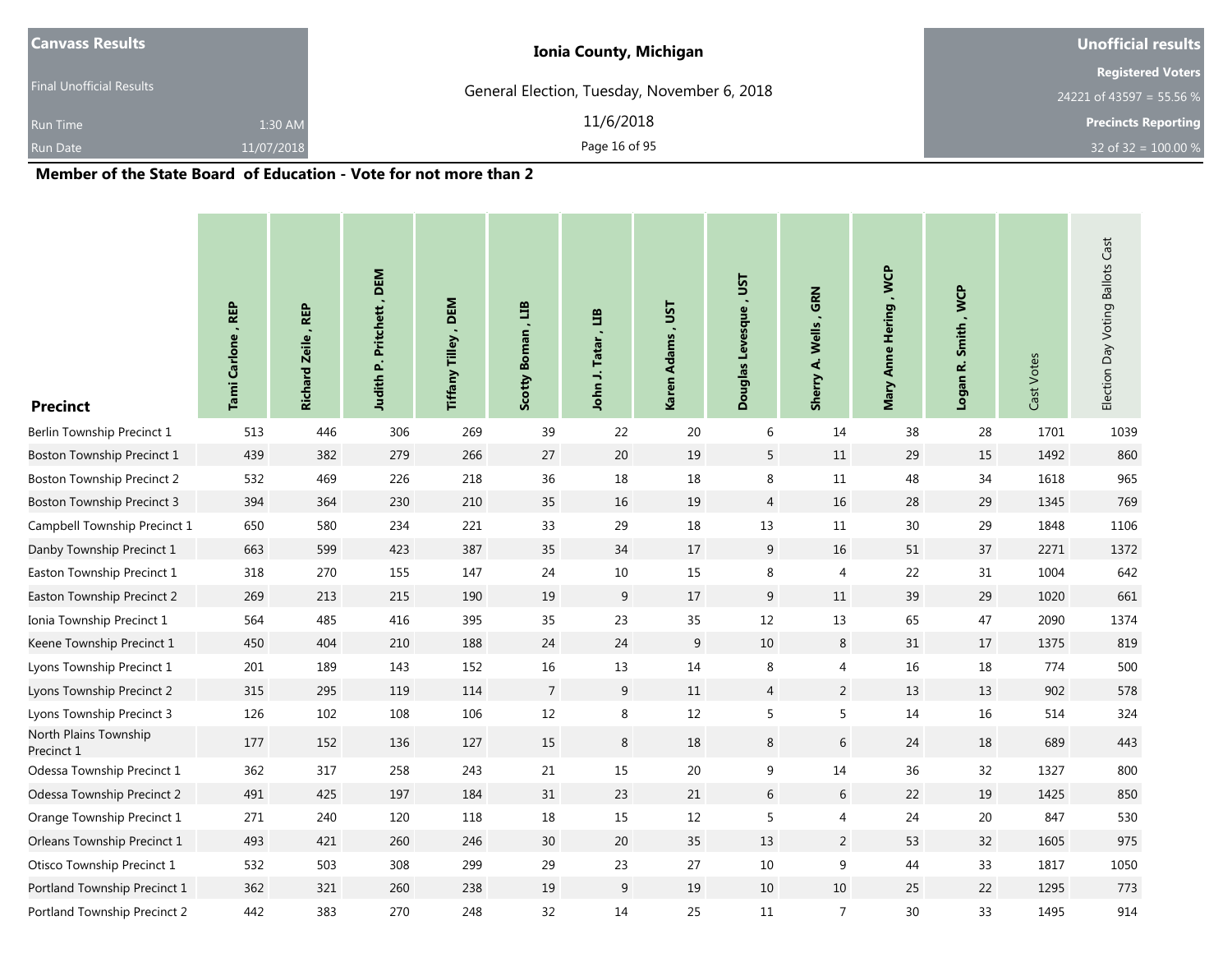| Canvass Results                 |            | <b>Ionia County, Michigan</b>               | <b>Unofficial results</b>  |  |  |
|---------------------------------|------------|---------------------------------------------|----------------------------|--|--|
|                                 |            |                                             | <b>Registered Voters</b>   |  |  |
| <b>Final Unofficial Results</b> |            | General Election, Tuesday, November 6, 2018 | 24221 of 43597 = 55.56 %   |  |  |
| <b>Run Time</b>                 | 1:30 AM    | 11/6/2018                                   | <b>Precincts Reporting</b> |  |  |
| <b>Run Date</b>                 | 11/07/2018 | Page 17 of 95                               | 32 of 32 = $100.00\%$      |  |  |

| <b>Precinct</b>                     | Absentee Voting Ballots Cast | <b>Total Ballots Cast</b> | Registered Voters | Turnout Percentage |
|-------------------------------------|------------------------------|---------------------------|-------------------|--------------------|
| Berlin Township Precinct 1          | $\mathbf{0}$                 | 1039                      | 1614              | 64.37 %            |
| Boston Township Precinct 1          | 0                            | 860                       | 1382              | 62.23 %            |
| Boston Township Precinct 2          | 0                            | 965                       | 1588              | 60.77 %            |
| Boston Township Precinct 3          | 0                            | 769                       | 1492              | 51.54 %            |
| Campbell Township Precinct 1        | 0                            | 1106                      | 1857              | 59.56 %            |
| Danby Township Precinct 1           | 0                            | 1372                      | 2248              | 61.03%             |
| Easton Township Precinct 1          | $\boldsymbol{0}$             | 642                       | 1113              | 57.68%             |
| Easton Township Precinct 2          | 0                            | 661                       | 1276              | 51.80 %            |
| Ionia Township Precinct 1           | $\boldsymbol{0}$             | 1374                      | 2898              | 47.41 %            |
| Keene Township Precinct 1           | 0                            | 819                       | 1288              | 63.59 %            |
| Lyons Township Precinct 1           | $\boldsymbol{0}$             | 500                       | 962               | 51.98%             |
| Lyons Township Precinct 2           | 0                            | 578                       | 940               | 61.49 %            |
| Lyons Township Precinct 3           | 0                            | 324                       | 694               | 46.69%             |
| North Plains Township<br>Precinct 1 | 0                            | 443                       | 910               | 48.68%             |
| Odessa Township Precinct 1          | 0                            | 800                       | 1489              | 53.73 %            |
| Odessa Township Precinct 2          | 0                            | 850                       | 1343              | 63.29 %            |
| Orange Township Precinct 1          | 0                            | 530                       | 819               | 64.71 %            |
| Orleans Township Precinct 1         | $\boldsymbol{0}$             | 975                       | 1931              | 50.49 %            |
| Otisco Township Precinct 1          | 0                            | 1050                      | 1772              | 59.26 %            |
| Portland Township Precinct 1        | $\mathbf 0$                  | 773                       | 1303              | 59.32 %            |
| Portland Township Precinct 2        | 0                            | 914                       | 1378              | 66.33 %            |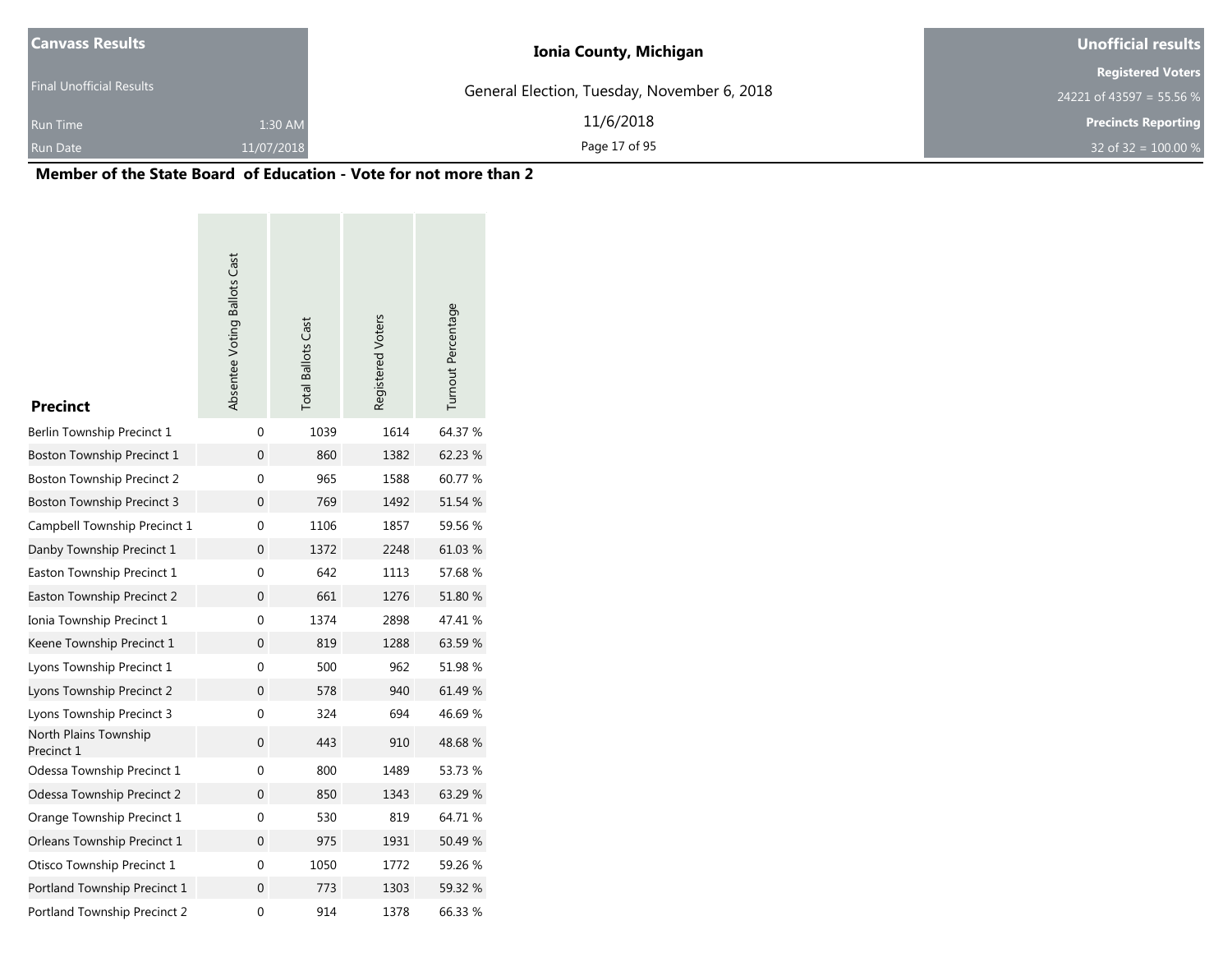| <b>Canvass Results</b>          |            | <b>Ionia County, Michigan</b>               | <b>Unofficial results</b>  |  |  |
|---------------------------------|------------|---------------------------------------------|----------------------------|--|--|
|                                 |            |                                             | <b>Registered Voters</b>   |  |  |
| <b>Final Unofficial Results</b> |            | General Election, Tuesday, November 6, 2018 | 24221 of 43597 = 55.56 %   |  |  |
| <b>Run Time</b>                 | 1:30 AM    | 11/6/2018                                   | <b>Precincts Reporting</b> |  |  |
| Run Date                        | 11/07/2018 | Page 18 of 95                               | 32 of 32 = $100.00\%$      |  |  |

| <b>Precinct</b>                 | <b>REP</b><br>Carlone<br>Tami | <b>REP</b><br><b>Zeile</b><br><b>Richard</b> | <b>DEM</b><br>Pritchett,<br>Judith P | DEM<br>Tiffany Tilley, | ED<br>$\blacksquare$<br><b>Boman</b><br>Scotty | 巴<br>Tatar<br>$\rightarrow$<br>John | JST<br>×<br><b>Karen Adams</b> | JSΤ<br>$\blacksquare$<br>Douglas Levesque | <b>GRN</b><br>Wells<br>दं<br><b>Sherry</b> | , WCP<br><b>Hering</b><br>Anne<br>Mary | <b>WCP</b><br>Smith,<br>نم<br>Logan | Cast Votes | Election Day Voting Ballots Cast |
|---------------------------------|-------------------------------|----------------------------------------------|--------------------------------------|------------------------|------------------------------------------------|-------------------------------------|--------------------------------|-------------------------------------------|--------------------------------------------|----------------------------------------|-------------------------------------|------------|----------------------------------|
| Ronald Township Precinct 1      | 364                           | 312                                          | 208                                  | 195                    | 24                                             | 19                                  | 22                             | 10                                        | 12                                         | 39                                     | 35                                  | 1240       | 763                              |
| Sebewa Township Precinct 1      | 283                           | 241                                          | 135                                  | 108                    | 16                                             | 13                                  | 10                             | $\mathbf{1}$                              | 6                                          | 17                                     | $11\,$                              | 841        | 540                              |
| City of Belding Precinct 1      | 307                           | 277                                          | 232                                  | 207                    | 27                                             | 19                                  | 26                             | 11                                        | 10                                         | 36                                     | 24                                  | 1176       | 718                              |
| City of Belding Precinct 2      | 261                           | 228                                          | 229                                  | 225                    | 24                                             | 10                                  | 19                             | 5                                         | $\overline{7}$                             | 36                                     | 30                                  | 1074       | 644                              |
| City of Belding Precinct 3      | 190                           | 177                                          | 196                                  | 177                    | 20                                             | 10                                  | 20                             | $\mathbf{1}$                              | 10                                         | 26                                     | 17                                  | 844        | 492                              |
| City of Ionia Ward 1 Precinct 1 | 187                           | 160                                          | 202                                  | 184                    | 16                                             | 12                                  | 19                             | $\overline{3}$                            | 14                                         | 25                                     | 16                                  | 838        | 517                              |
| City of Ionia Ward 2 Precinct 2 | 158                           | 135                                          | 171                                  | 151                    | 17                                             | 11                                  | 11                             | $\overline{4}$                            | 9                                          | 23                                     | 13                                  | 703        | 442                              |
| City of Ionia Ward 3 Precinct 3 | 207                           | 168                                          | 175                                  | 159                    | 26                                             | 12                                  | 16                             | 11                                        | 5                                          | 23                                     | 20                                  | 822        | 530                              |
| City of Ionia Ward 4 Precinct 4 | 177                           | 135                                          | 209                                  | 182                    | 18                                             | 13                                  | 11                             | 5                                         | 8                                          | 22                                     | 26                                  | 806        | 496                              |
| City of Portland Precinct 1     | 333                           | 297                                          | 319                                  | 300                    | 22                                             | 18                                  | 9                              | 5                                         | 10                                         | 25                                     | 19                                  | 1357       | 810                              |
| City of Portland Precinct 2     | 396                           | 339                                          | 329                                  | 317                    | 26                                             | 16                                  | 18                             | $\mathbf{1}$                              | 9                                          | 38                                     | 23                                  | 1512       | 925                              |
| <b>Totals</b>                   | 11427                         | 10029                                        | 7278                                 | 6771                   | 773                                            | 515                                 | 582                            | 230                                       | 284                                        | 992                                    | 786                                 | 39667      | 24221                            |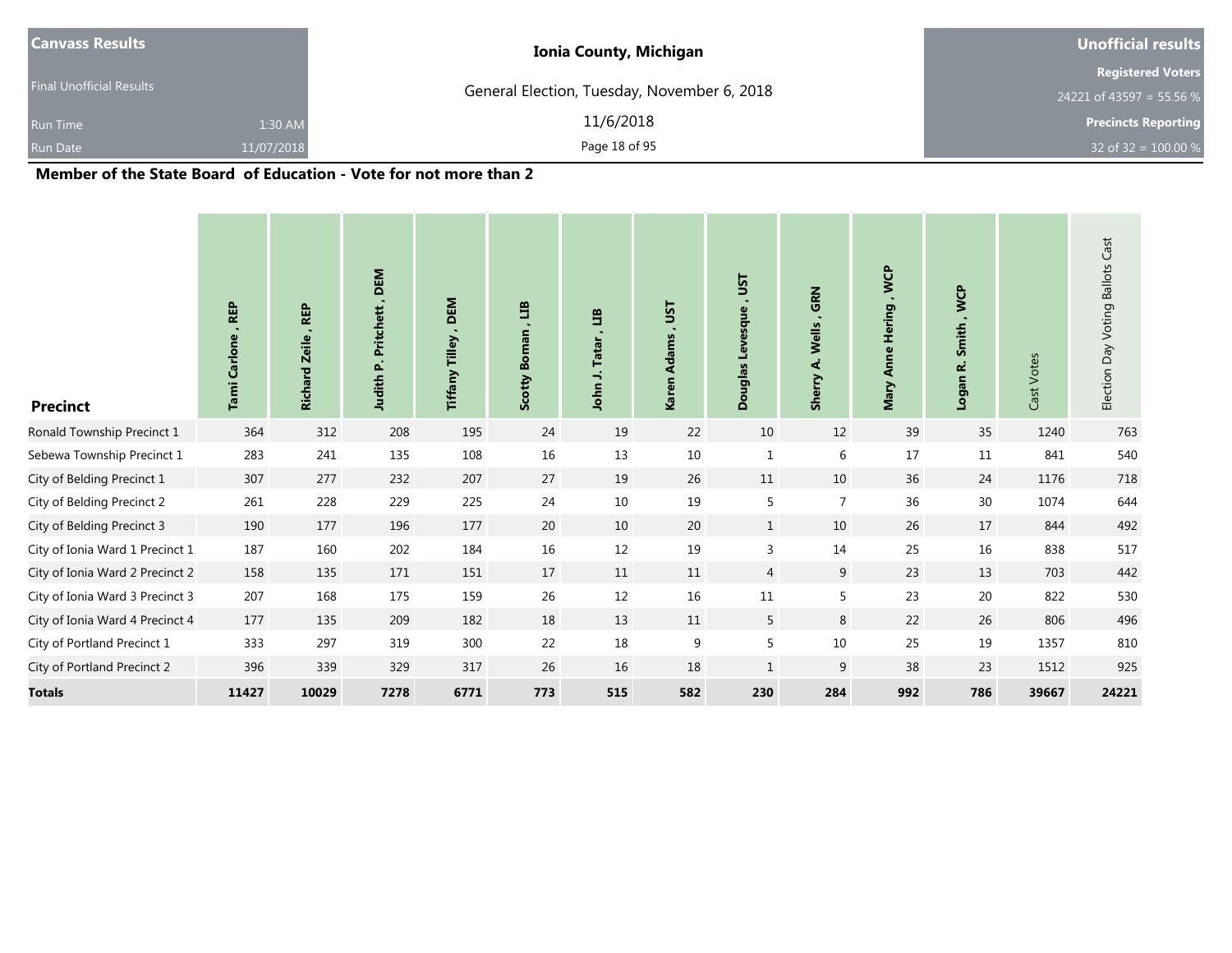| <b>Canvass Results</b>   |            | <b>Ionia County, Michigan</b>               | Unofficial results         |
|--------------------------|------------|---------------------------------------------|----------------------------|
|                          |            |                                             | <b>Registered Voters</b>   |
| Final Unofficial Results |            | General Election, Tuesday, November 6, 2018 | 24221 of 43597 = 55.56 %   |
| <b>Run Time</b>          | 1:30 AM    | 11/6/2018                                   | <b>Precincts Reporting</b> |
| Run Date                 | 11/07/2018 | Page 19 of 95                               | 32 of 32 = $100.00\%$      |

| <b>Precinct</b>                 | Absentee Voting Ballots Cast | <b>Total Ballots Cast</b> | Registered Voters | Turnout Percentage |
|---------------------------------|------------------------------|---------------------------|-------------------|--------------------|
| Ronald Township Precinct 1      | $\mathbf{0}$                 | 763                       | 1341              | 56.90 %            |
| Sebewa Township Precinct 1      | $\mathbf 0$                  | 540                       | 889               | 60.74 %            |
| City of Belding Precinct 1      | $\Omega$                     | 718                       | 1509              | 47.58 %            |
| City of Belding Precinct 2      | 0                            | 644                       | 1362              | 47.28 %            |
| City of Belding Precinct 3      | $\Omega$                     | 492                       | 914               | 53.83 %            |
| City of Ionia Ward 1 Precinct 1 | $\Omega$                     | 517                       | 1209              | 42.76%             |
| City of Ionia Ward 2 Precinct 2 | $\mathbf{0}$                 | 442                       | 1081              | 40.89%             |
| City of Ionia Ward 3 Precinct 3 | $\mathbf 0$                  | 530                       | 1142              | 46.41%             |
| City of Ionia Ward 4 Precinct 4 | $\mathbf{0}$                 | 496                       | 1114              | 44.52 %            |
| City of Portland Precinct 1     | $\mathbf 0$                  | 810                       | 1339              | 60.49%             |
| City of Portland Precinct 2     | $\Omega$                     | 925                       | 1400              | 66.07 %            |
| <b>Totals</b>                   | $\bf{0}$                     | 24221                     | 43597             | 55.56 %            |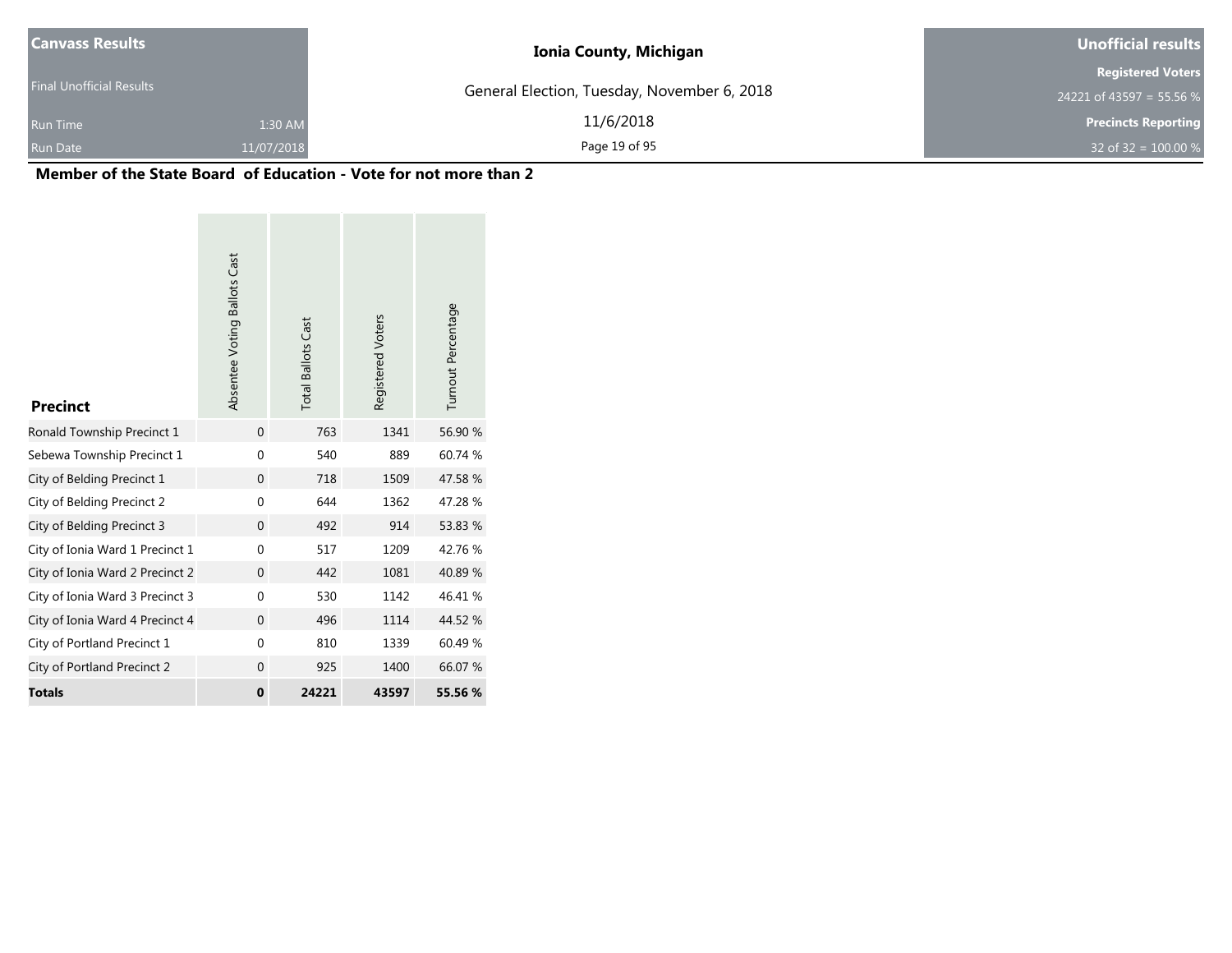| <b>Ionia County, Michigan</b> | <b>Unofficial results</b>                   |
|-------------------------------|---------------------------------------------|
|                               | <b>Registered Voters</b>                    |
|                               | 24221 of 43597 = 55.56 %                    |
| 11/6/2018<br>1:30 AM          | <b>Precincts Reporting</b>                  |
| Page 20 of 95<br>11/07/2018   | 32 of 32 = $100.00 %$                       |
|                               | General Election, Tuesday, November 6, 2018 |

| <b>Precinct</b>                     | Andrea Fischer Newman, REP | , REP<br><b>Andrew Richner</b> | DEM<br>Jordan Acker, | , DEM<br>Paul Brown | James Lewis Hudler, LIB | ari<br>John Jascob | <b>LSL</b><br>Sanger<br><b>Joe</b> | Crystal Van Sickle, UST | , GRN<br>Graves<br>Kevin A. | Marge Katchmark Sallows, NLP | Cast Votes | Election Day Voting Ballots Cast | Cast<br>Absentee Voting Ballots |
|-------------------------------------|----------------------------|--------------------------------|----------------------|---------------------|-------------------------|--------------------|------------------------------------|-------------------------|-----------------------------|------------------------------|------------|----------------------------------|---------------------------------|
| Berlin Township Precinct 1          | 492                        | 444                            | 283                  | 254                 | 24                      | 25                 | 15                                 | 26                      | 14                          | 11                           | 1588       | 1039                             | $\mathbf 0$                     |
| Boston Township Precinct 1          | 439                        | 403                            | 248                  | 239                 | $17$                    | $17$               | 16                                 | 21                      | 18                          | $14\,$                       | 1432       | 860                              | $\overline{0}$                  |
| <b>Boston Township Precinct 2</b>   | 513                        | 479                            | 207                  | 209                 | 29                      | 27                 | 20                                 | 28                      | 19                          | 14                           | 1545       | 965                              | $\overline{0}$                  |
| <b>Boston Township Precinct 3</b>   | 382                        | 365                            | 223                  | 198                 | 27                      | 25                 | 21                                 | 23                      | 19                          | $\overline{7}$               | 1290       | 769                              | $\overline{0}$                  |
| Campbell Township Precinct 1        | 643                        | 582                            | 202                  | 203                 | 24                      | 25                 | 23                                 | 36                      | 14                          | 11                           | 1763       | 1106                             | $\overline{0}$                  |
| Danby Township Precinct 1           | 639                        | 602                            | 371                  | 357                 | 30 <sup>°</sup>         | 32                 | 22                                 | 35                      | 24                          | 18                           | 2130       | 1372                             | $\boldsymbol{0}$                |
| Easton Township Precinct 1          | 305                        | 269                            | 147                  | 130                 | 15                      | $18\,$             | 14                                 | 27                      | 5                           | 5                            | 935        | 642                              | $\mathbf 0$                     |
| Easton Township Precinct 2          | 254                        | 217                            | 201                  | 177                 | 13                      | 22                 | 19                                 | 32                      | 17                          | 22                           | 974        | 661                              | $\mathbf 0$                     |
| Ionia Township Precinct 1           | 558                        | 485                            | 387                  | 362                 | 27                      | 27                 | 31                                 | 54                      | 24                          | 21                           | 1976       | 1374                             | $\overline{0}$                  |
| Keene Township Precinct 1           | 454                        | 412                            | 204                  | 176                 | 23                      | 19                 | 13                                 | 20                      | 8                           | 11                           | 1340       | 819                              | $\mathbf 0$                     |
| Lyons Township Precinct 1           | 205                        | 183                            | 147                  | 126                 | 15                      | 20                 | 13                                 | 19                      | 5                           | $\overline{7}$               | 740        | 500                              | $\mathbf 0$                     |
| Lyons Township Precinct 2           | 264                        | 289                            | 119                  | 110                 | 5                       | 9                  | 13                                 | 12                      | 6                           | 5                            | 832        | 578                              | $\overline{0}$                  |
| Lyons Township Precinct 3           | 123                        | 100                            | 105                  | 98                  | 13                      | 9                  | 9                                  | 14                      | 9                           | 9                            | 489        | 324                              | $\boldsymbol{0}$                |
| North Plains Township<br>Precinct 1 | 165                        | 147                            | 139                  | 127                 | 10                      | 12                 | 18                                 | 20                      | $\overline{7}$              | $\overline{7}$               | 652        | 443                              | $\overline{0}$                  |
| Odessa Township Precinct 1          | 359                        | 310                            | 273                  | 231                 | 24                      | 14                 | 19                                 | 26                      | 17                          | $17\,$                       | 1290       | 800                              | $\mathbf 0$                     |
| Odessa Township Precinct 2          | 466                        | 440                            | 180                  | 160                 | 19                      | 25                 | 18                                 | 23                      | 14                          | 11                           | 1356       | 850                              | $\overline{0}$                  |
| Orange Township Precinct 1          | 271                        | 243                            | 115                  | 114                 | $9\,$                   | $13\,$             | 10                                 | 19                      | $\,8\,$                     | 4                            | 806        | 530                              | $\mathbf 0$                     |
| Orleans Township Precinct 1         | 486                        | 425                            | 239                  | 230                 | 22                      | 21                 | 27                                 | 43                      | $6\,$                       | 27                           | 1526       | 975                              | $\mathbf 0$                     |
| Otisco Township Precinct 1          | 519                        | 501                            | 282                  | 272                 | 29                      | 26                 | 30                                 | 37                      | 16                          | 18                           | 1730       | 1050                             | $\mathbf 0$                     |
| Portland Township Precinct 1        | 359                        | 325                            | 246                  | 204                 | 14                      | 18                 | 10                                 | 18                      | 12                          | 9                            | 1215       | 773                              | $\mathbf 0$                     |
| Portland Township Precinct 2        | 437                        | 398                            | 232                  | 213                 | 26                      | 21                 | 20                                 | 35                      | 10                          | 17                           | 1409       | 914                              | $\mathbf 0$                     |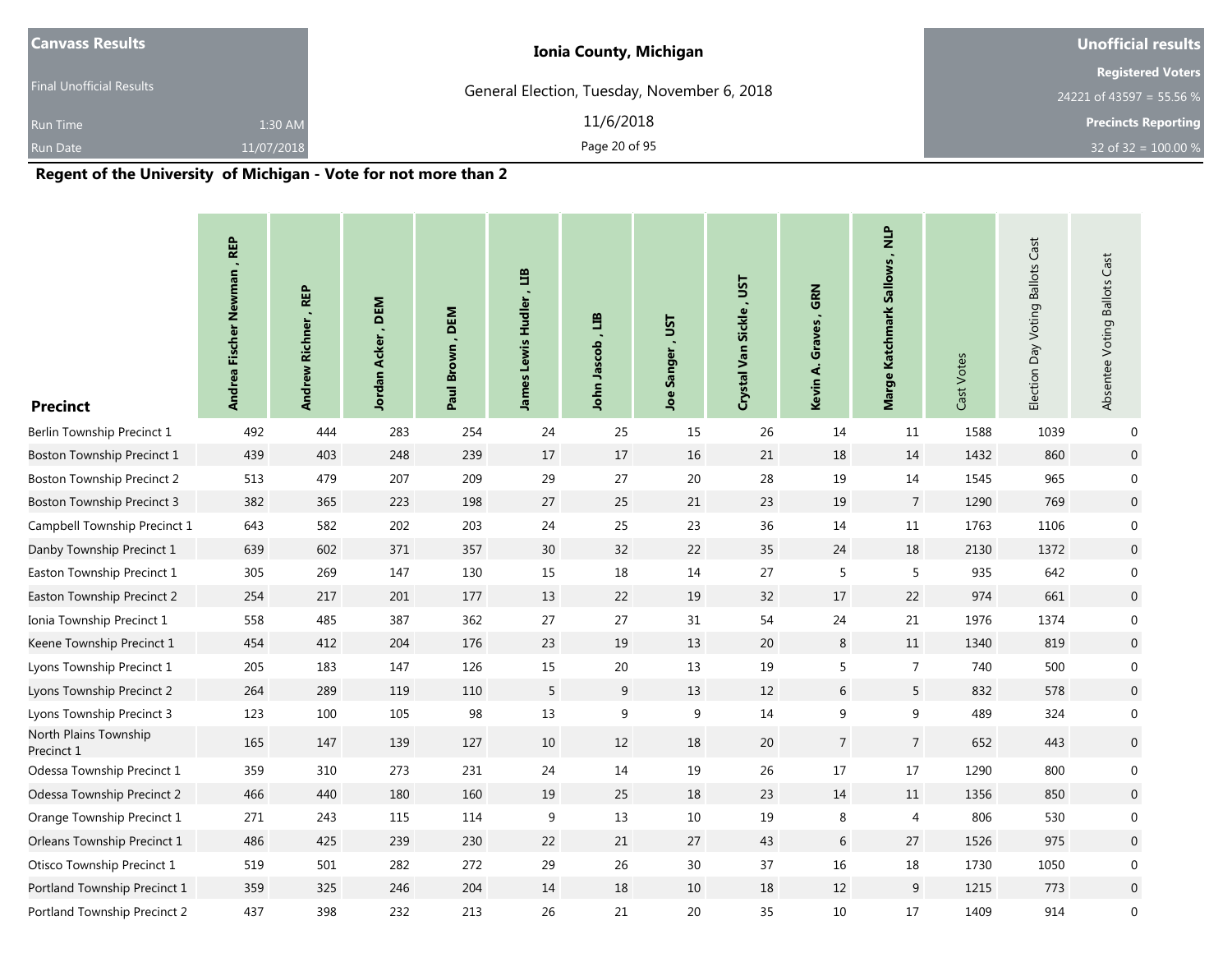| <b>Canvass Results</b>          |            | <b>Ionia County, Michigan</b>               | <b>Unofficial results</b>  |
|---------------------------------|------------|---------------------------------------------|----------------------------|
|                                 |            |                                             | <b>Registered Voters</b>   |
| <b>Final Unofficial Results</b> |            | General Election, Tuesday, November 6, 2018 | 24221 of 43597 = 55.56 %   |
| <b>Run Time</b>                 | 1:30 AM    | 11/6/2018                                   | <b>Precincts Reporting</b> |
| <b>Run Date</b>                 | 11/07/2018 | Page 21 of 95                               | 32 of 32 = $100.00\%$      |

| <b>Precinct</b>                     | <b>Total Ballots Cast</b> | Registered Voters | Turnout Percentage |
|-------------------------------------|---------------------------|-------------------|--------------------|
| Berlin Township Precinct 1          | 1039                      | 1614              | 64.37 %            |
| Boston Township Precinct 1          | 860                       | 1382              | 62.23 %            |
| Boston Township Precinct 2          | 965                       | 1588              | 60.77 %            |
| <b>Boston Township Precinct 3</b>   | 769                       | 1492              | 51.54 %            |
| Campbell Township Precinct 1        | 1106                      | 1857              | 59.56 %            |
| Danby Township Precinct 1           | 1372                      | 2248              | 61.03%             |
| Easton Township Precinct 1          | 642                       | 1113              | 57.68%             |
| Easton Township Precinct 2          | 661                       | 1276              | 51.80 %            |
| Ionia Township Precinct 1           | 1374                      | 2898              | 47.41 %            |
| Keene Township Precinct 1           | 819                       | 1288              | 63.59 %            |
| Lyons Township Precinct 1           | 500                       | 962               | 51.98 %            |
| Lyons Township Precinct 2           | 578                       | 940               | 61.49 %            |
| Lyons Township Precinct 3           | 324                       | 694               | 46.69%             |
| North Plains Township<br>Precinct 1 | 443                       | 910               | 48.68%             |
| Odessa Township Precinct 1          | 800                       | 1489              | 53.73 %            |
| Odessa Township Precinct 2          | 850                       | 1343              | 63.29 %            |
| Orange Township Precinct 1          | 530                       | 819               | 64.71%             |
| Orleans Township Precinct 1         | 975                       | 1931              | 50.49%             |
| Otisco Township Precinct 1          | 1050                      | 1772              | 59.26 %            |
| Portland Township Precinct 1        | 773                       | 1303              | 59.32 %            |
| Portland Township Precinct 2        | 914                       | 1378              | 66.33 %            |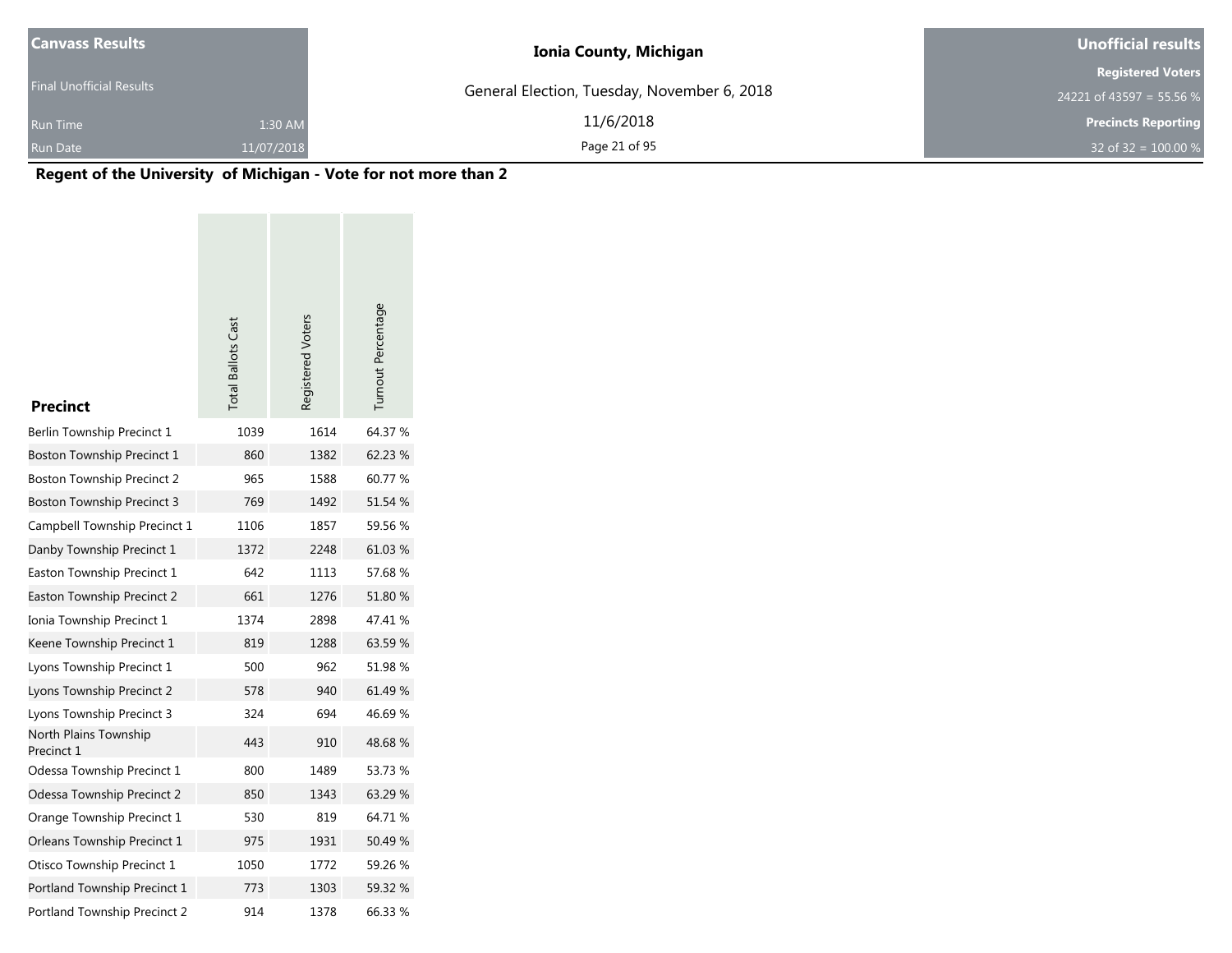| Canvass Results                 |            | <b>Ionia County, Michigan</b>               | <b>Unofficial results</b>  |
|---------------------------------|------------|---------------------------------------------|----------------------------|
|                                 |            |                                             | <b>Registered Voters</b>   |
| <b>Final Unofficial Results</b> |            | General Election, Tuesday, November 6, 2018 | 24221 of 43597 = 55.56 %   |
| <b>Run Time</b>                 | 1:30 AM    | 11/6/2018                                   | <b>Precincts Reporting</b> |
| <b>Run Date</b>                 | 11/07/2018 | Page 22 of 95                               | 32 of 32 = $100.00\%$      |

| <b>Precinct</b>                 | <b>REP</b><br>ewman<br>Ź<br><b>Fischer</b><br><b>Andrea</b> | <b>REP</b><br><b>Richner</b><br>Andrew | DEM<br><b>Acker</b><br>Jordan | DEM<br>Paul Brown | EЦ<br><b>Hudler</b><br>Lewis<br>Jame | EП<br>Jascob<br>John | JST<br>٠.<br>Sanger<br><b>go</b> | JST<br><b>Sickle</b><br>Crystal Van | <b>GRN</b><br>Graves<br>दं<br>Kevin | $\frac{p}{\mathbf{z}}$<br>Sallows<br>Katchmark<br><b>Marge</b> | Cast Votes | Cast<br>Day Voting Ballots<br>Election | Cast<br>Absentee Voting Ballots |
|---------------------------------|-------------------------------------------------------------|----------------------------------------|-------------------------------|-------------------|--------------------------------------|----------------------|----------------------------------|-------------------------------------|-------------------------------------|----------------------------------------------------------------|------------|----------------------------------------|---------------------------------|
| Ronald Township Precinct 1      | 367                                                         | 336                                    | 187                           | 172               | 21                                   | 26                   | 24                               | 38                                  | 9                                   | 12                                                             | 1192       | 763                                    | $\overline{0}$                  |
| Sebewa Township Precinct 1      | 270                                                         | 242                                    | 118                           | 108               | 10                                   | 13                   | 11                               | 19                                  | 8                                   | 3                                                              | 802        | 540                                    | $\mathbf 0$                     |
| City of Belding Precinct 1      | 304                                                         | 264                                    | 220                           | 195               | 21                                   | 19                   | 18                               | 29                                  | 15                                  | 15                                                             | 1100       | 718                                    | $\mathbf 0$                     |
| City of Belding Precinct 2      | 262                                                         | 236                                    | 220                           | 207               | 18                                   | $20\,$               | 23                               | 30                                  | 4                                   | 12                                                             | 1032       | 644                                    | 0                               |
| City of Belding Precinct 3      | 194                                                         | 170                                    | 191                           | 174               | 10                                   | $\overline{7}$       | 12                               | 24                                  | 11                                  | 14                                                             | 807        | 492                                    | $\mathbf 0$                     |
| City of Ionia Ward 1 Precinct 1 | 181                                                         | 172                                    | 197                           | 179               | 13                                   | 11                   | 6                                | 24                                  | 15                                  | 5                                                              | 803        | 517                                    | $\mathbf 0$                     |
| City of Ionia Ward 2 Precinct 2 | 168                                                         | 147                                    | 155                           | 143               | 16                                   | 16                   | 8                                | 20                                  | 9                                   | 6                                                              | 688        | 442                                    | $\mathbf 0$                     |
| City of Ionia Ward 3 Precinct 3 | 208                                                         | 185                                    | 165                           | 158               | 12                                   | 11                   | $12\,$                           | 28                                  | 5                                   | $\overline{7}$                                                 | 791        | 530                                    | 0                               |
| City of Ionia Ward 4 Precinct 4 | 177                                                         | 145                                    | 186                           | 176               | 16                                   | 20                   | 12                               | 20                                  | 14                                  | 10                                                             | 776        | 496                                    | $\pmb{0}$                       |
| City of Portland Precinct 1     | 308                                                         | 306                                    | 307                           | 285               | 27                                   | 25                   | 10                               | 15                                  | 14                                  | 9                                                              | 1306       | 810                                    | $\mathbf{0}$                    |
| City of Portland Precinct 2     | 354                                                         | 347                                    | 293                           | 280               | 22                                   | 22                   | 15                               | 26                                  | 16                                  | 13                                                             | 1388       | 925                                    | $\overline{0}$                  |
| <b>Totals</b>                   | 11126                                                       | 10169                                  | 6789                          | 6267              | 601                                  | 615                  | 532                              | 841                                 | 392                                 | 371                                                            | 37703      | 24221                                  | $\mathbf 0$                     |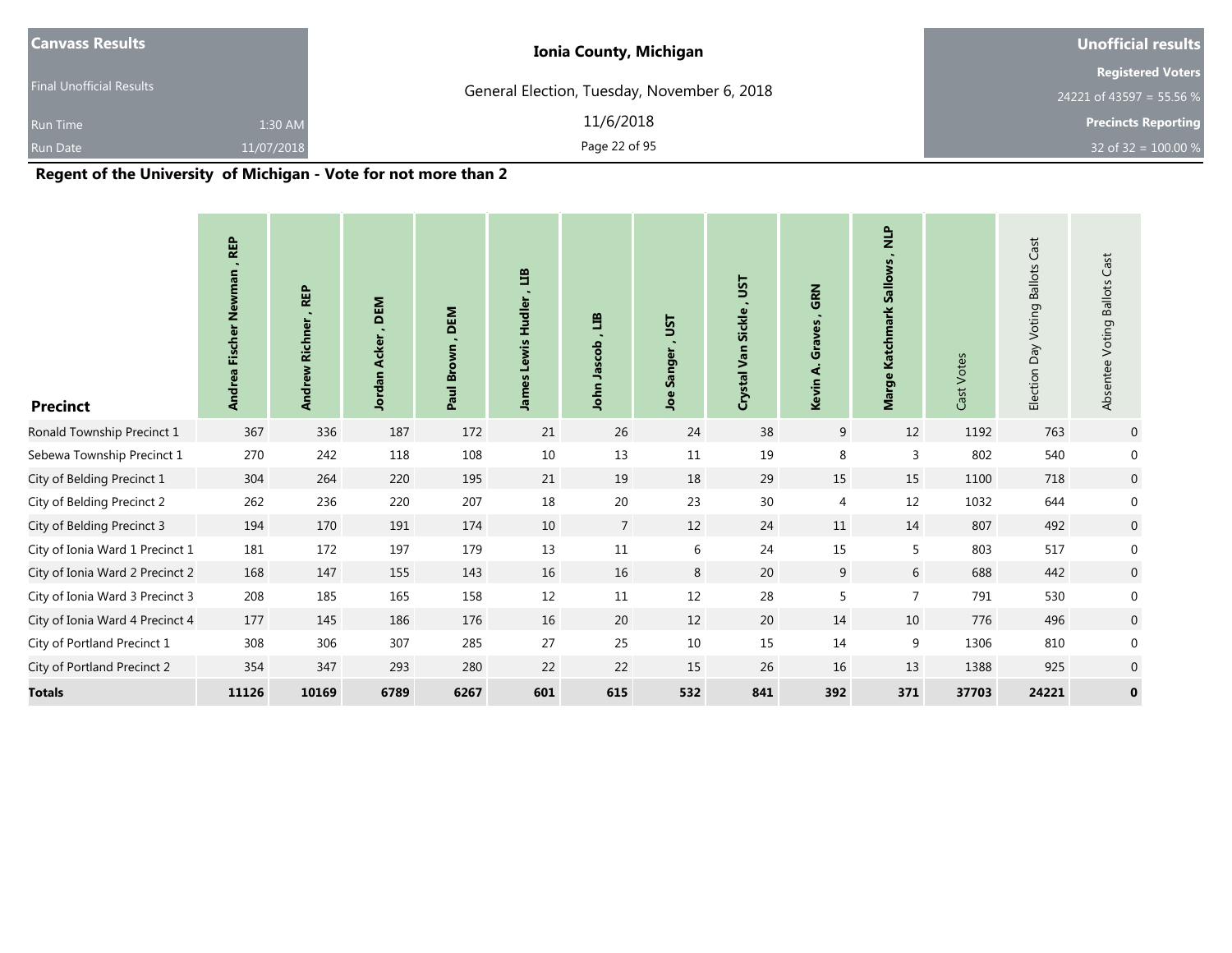| <b>Canvass Results</b>          |            | <b>Ionia County, Michigan</b>               | Unofficial results         |
|---------------------------------|------------|---------------------------------------------|----------------------------|
|                                 |            |                                             | <b>Registered Voters</b>   |
| <b>Final Unofficial Results</b> |            | General Election, Tuesday, November 6, 2018 | 24221 of 43597 = 55.56 %   |
| <b>Run Time</b>                 | 1:30 AM    | 11/6/2018                                   | <b>Precincts Reporting</b> |
| Run Date                        | 11/07/2018 | Page 23 of 95                               | 32 of 32 = $100.00\%$      |

| <b>Precinct</b>                 | <b>Total Ballots Cast</b> | Registered Voters | Turnout Percentage |
|---------------------------------|---------------------------|-------------------|--------------------|
| Ronald Township Precinct 1      | 763                       | 1341              | 56.90 %            |
| Sebewa Township Precinct 1      | 540                       | 889               | 60.74 %            |
| City of Belding Precinct 1      | 718                       | 1509              | 47.58%             |
| City of Belding Precinct 2      | 644                       | 1362              | 47.28%             |
| City of Belding Precinct 3      | 492                       | 914               | 53.83 %            |
| City of Ionia Ward 1 Precinct 1 | 517                       | 1209              | 42.76%             |
| City of Ionia Ward 2 Precinct 2 | 442                       | 1081              | 40.89%             |
| City of Ionia Ward 3 Precinct 3 | 530                       | 1142              | 46.41%             |
| City of Ionia Ward 4 Precinct 4 | 496                       | 1114              | 44.52 %            |
| City of Portland Precinct 1     | 810                       | 1339              | 60.49%             |
| City of Portland Precinct 2     | 925                       | 1400              | 66.07 %            |
| <b>Totals</b>                   | 24221                     | 43597             | 55.56 %            |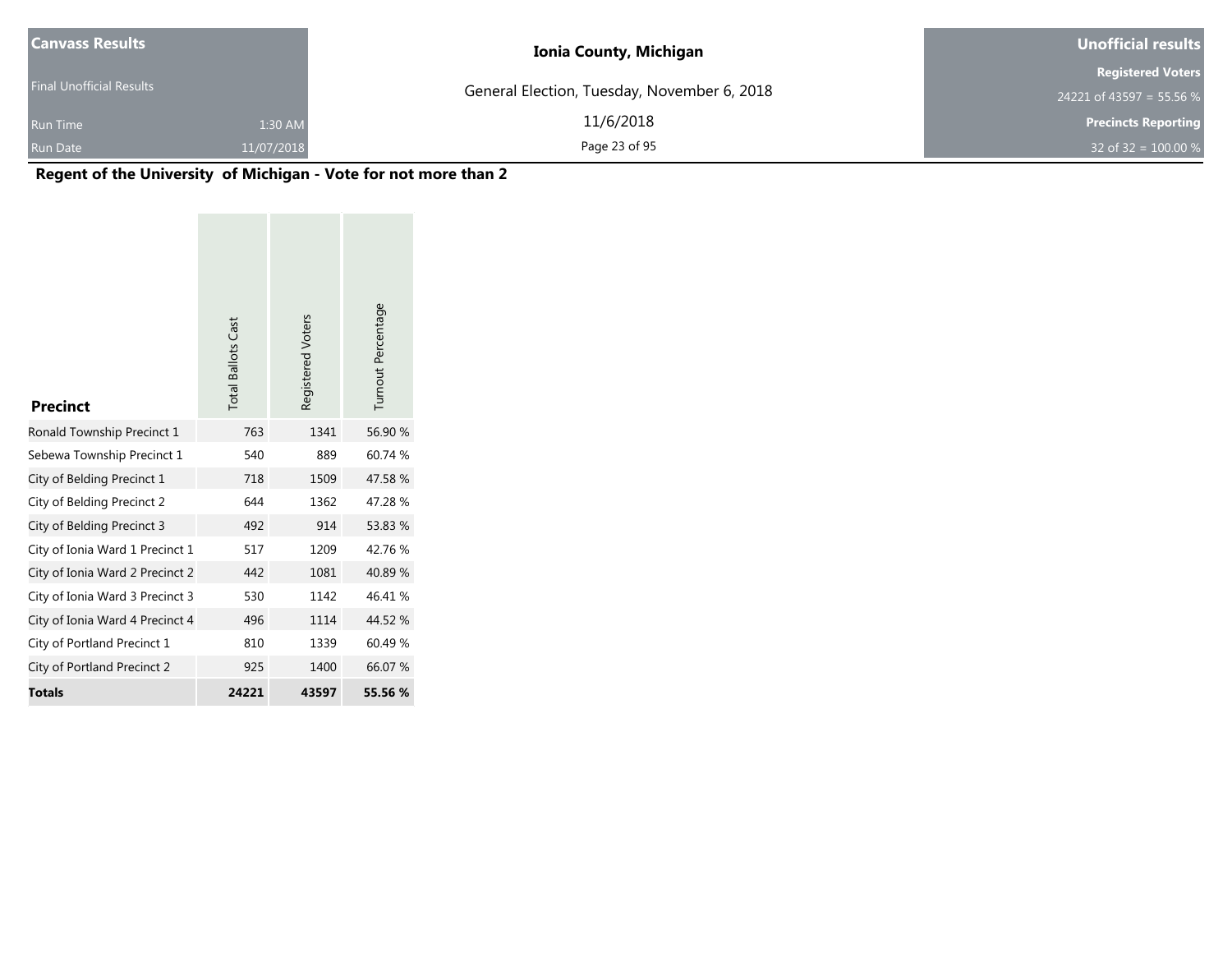|            |               | <b>Unofficial results</b>                                                    |  |  |
|------------|---------------|------------------------------------------------------------------------------|--|--|
|            |               | <b>Registered Voters</b>                                                     |  |  |
|            |               | 24221 of 43597 = 55.56 %                                                     |  |  |
| 1:30 AM    | 11/6/2018     | <b>Precincts Reporting</b>                                                   |  |  |
| 11/07/2018 | Page 24 of 95 | 32 of 32 = $100.00\%$                                                        |  |  |
|            |               | <b>Ionia County, Michigan</b><br>General Election, Tuesday, November 6, 2018 |  |  |

| <b>Precinct</b>                     | Dave Dutch, REP | <b>REP</b><br>Miller,<br>Mike | Scott, DEM<br>Brianna T. | Kelly Charron Tebay, DEM | an<br>Campbell<br>Bruce | ED<br><b>Orzechowski</b><br>Tim | LSL<br>Janet M. Sanger | John Paul Sanger , UST | <b>GRN</b><br>Aaron Mariasy | Abraham-Guzman<br>Bridgette R. .<br>NLP | Cast Votes | Election Day Voting Ballots Cast | Absentee Voting Ballots Cast |
|-------------------------------------|-----------------|-------------------------------|--------------------------|--------------------------|-------------------------|---------------------------------|------------------------|------------------------|-----------------------------|-----------------------------------------|------------|----------------------------------|------------------------------|
| Berlin Township Precinct 1          | 456             | 467                           | 280                      | 262                      | 33                      | 20                              | 27                     | 13                     | 15                          | 15                                      | 1588       | 1039                             | $\mathbf{0}$                 |
| Boston Township Precinct 1          | 414             | 421                           | 261                      | 244                      | 24                      | 22                              | 22                     | 14                     | 15                          | 14                                      | 1451       | 860                              | $\overline{0}$               |
| <b>Boston Township Precinct 2</b>   | 484             | 495                           | 219                      | 214                      | 36                      | 26                              | 33                     | 20                     | 14                          | 14                                      | 1555       | 965                              | 0                            |
| <b>Boston Township Precinct 3</b>   | 364             | 365                           | 217                      | 202                      | 32                      | 22                              | 20                     | 21                     | 14                          | 15                                      | 1272       | 769                              | $\overline{0}$               |
| Campbell Township Precinct 1        | 606             | 587                           | 227                      | 211                      | 44                      | $27$                            | 25                     | 21                     | 16                          | 12                                      | 1776       | 1106                             | 0                            |
| Danby Township Precinct 1           | 611             | 621                           | 386                      | 369                      | 48                      | $31\,$                          | 38                     | 25                     | 14                          | 15                                      | 2158       | 1372                             | $\boldsymbol{0}$             |
| Easton Township Precinct 1          | 283             | 280                           | 150                      | 140                      | 19                      | 8                               | 23                     | 18                     | 5                           | $10\,$                                  | 936        | 642                              | $\pmb{0}$                    |
| Easton Township Precinct 2          | 222             | 236                           | 219                      | 188                      | 22                      | $11\,$                          | 28                     | 22                     | 12                          | 18                                      | 978        | 661                              | $\boldsymbol{0}$             |
| Ionia Township Precinct 1           | 497             | 527                           | 406                      | 360                      | 49                      | 23                              | 34                     | 32                     | 22                          | 25                                      | 1975       | 1374                             | $\boldsymbol{0}$             |
| Keene Township Precinct 1           | 432             | 439                           | 206                      | 176                      | 27                      | 20                              | 24                     | 13                     | $\overline{4}$              | 10                                      | 1351       | 819                              | $\boldsymbol{0}$             |
| Lyons Township Precinct 1           | 185             | 196                           | 155                      | 135                      | 22                      | 8                               | 12                     | 16                     | $\overline{7}$              | 5                                       | 741        | 500                              | $\boldsymbol{0}$             |
| Lyons Township Precinct 2           | 258             | 306                           | 121                      | 110                      | 17                      | 5                               | 12                     | 5                      | 3                           | 5                                       | 842        | 578                              | $\overline{0}$               |
| Lyons Township Precinct 3           | 110             | 115                           | 117                      | 88                       | 10                      | 8                               | $10\,$                 | 10                     | 5                           | 12                                      | 485        | 324                              | $\boldsymbol{0}$             |
| North Plains Township<br>Precinct 1 | 152             | 177                           | 137                      | 124                      | 12                      | $\bf 8$                         | 21                     | 14                     | 3                           | 12                                      | 660        | 443                              | $\mathbf 0$                  |
| Odessa Township Precinct 1          | 327             | 347                           | 265                      | 241                      | 28                      | 16                              | $21\,$                 | 15                     | 12                          | 15                                      | 1287       | 800                              | $\boldsymbol{0}$             |
| Odessa Township Precinct 2          | 441             | 465                           | 190                      | 175                      | 29                      | $20\,$                          | 27                     | $11\,$                 | 8                           | 11                                      | 1377       | 850                              | $\mathbf 0$                  |
| Orange Township Precinct 1          | 250             | 257                           | 120                      | 118                      | 13                      | 7                               | 16                     | $11\,$                 | 8                           | $\overline{7}$                          | 807        | 530                              | $\pmb{0}$                    |
| Orleans Township Precinct 1         | 459             | 447                           | 266                      | 241                      | 31                      | 14                              | 37                     | 23                     | 5                           | 21                                      | 1544       | 975                              | $\boldsymbol{0}$             |
| Otisco Township Precinct 1          | 522             | 516                           | 296                      | 273                      | 38                      | 25                              | 35                     | 30                     | 8                           | 16                                      | 1759       | 1050                             | 0                            |
| Portland Township Precinct 1        | 329             | 344                           | 253                      | 223                      | 19                      | 12                              | 21                     | 14                     | 9                           | 12                                      | 1236       | 773                              | $\mathbf 0$                  |
| Portland Township Precinct 2        | 408             | 419                           | 257                      | 247                      | 22                      | 17                              | 33                     | 18                     | 5                           | 12                                      | 1438       | 914                              | $\pmb{0}$                    |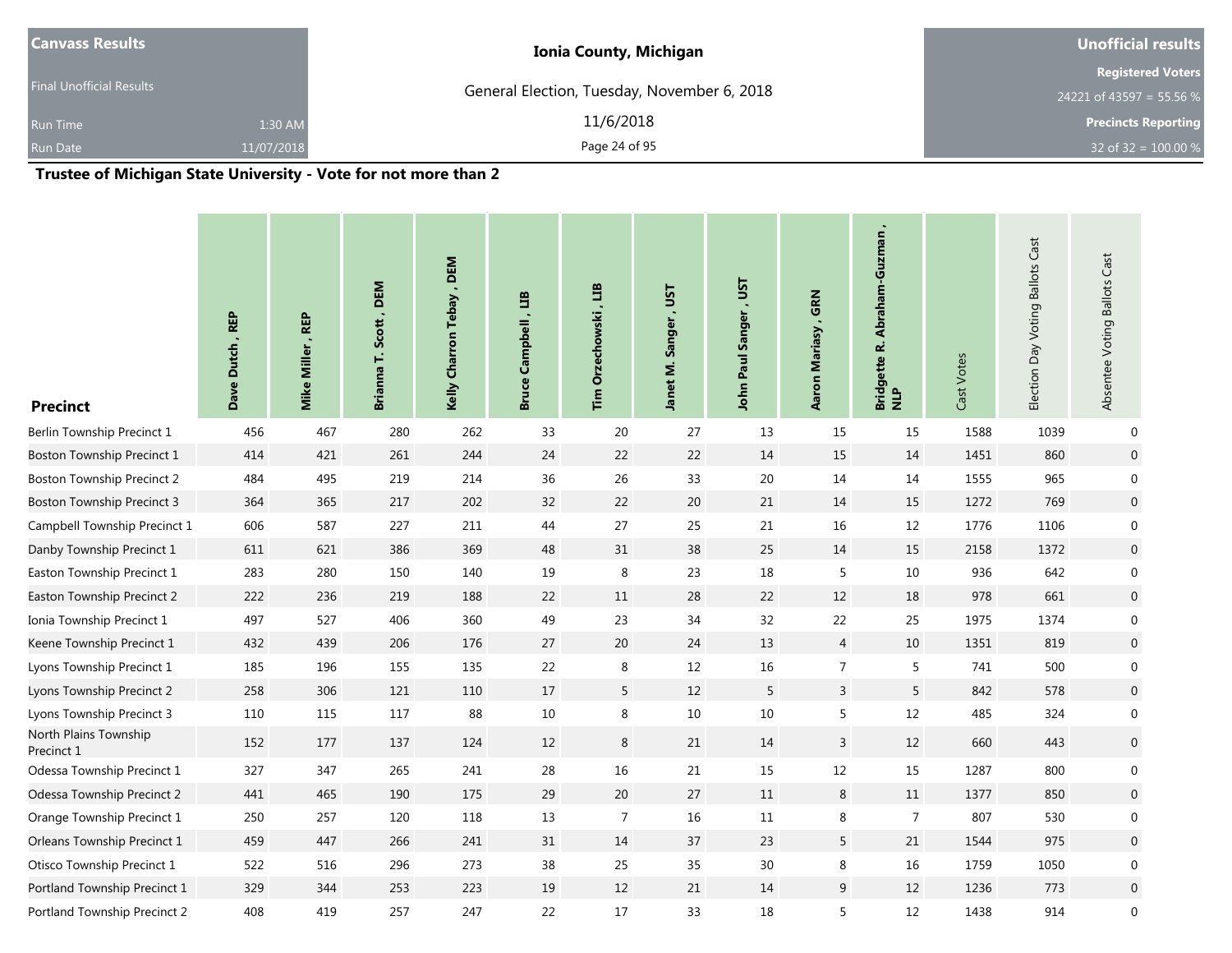| <b>Canvass Results</b>          |            | <b>Ionia County, Michigan</b>               | <b>Unofficial results</b>  |
|---------------------------------|------------|---------------------------------------------|----------------------------|
|                                 |            |                                             | <b>Registered Voters</b>   |
| <b>Final Unofficial Results</b> |            | General Election, Tuesday, November 6, 2018 | 24221 of 43597 = 55.56 %   |
| <b>Run Time</b>                 | 1:30 AM    | 11/6/2018                                   | <b>Precincts Reporting</b> |
| Run Date                        | 11/07/2018 | Page 25 of 95                               | 32 of 32 = $100.00\%$      |

| <b>Precinct</b>                     | <b>Total Ballots Cast</b> | Registered Voters | Turnout Percentage |
|-------------------------------------|---------------------------|-------------------|--------------------|
| Berlin Township Precinct 1          | 1039                      | 1614              | 64.37 %            |
| Boston Township Precinct 1          | 860                       | 1382              | 62.23 %            |
| Boston Township Precinct 2          | 965                       | 1588              | 60.77 %            |
| Boston Township Precinct 3          | 769                       | 1492              | 51.54 %            |
| Campbell Township Precinct 1        | 1106                      | 1857              | 59.56 %            |
| Danby Township Precinct 1           | 1372                      | 2248              | 61.03 %            |
| Easton Township Precinct 1          | 642                       | 1113              | 57.68%             |
| Easton Township Precinct 2          | 661                       | 1276              | 51.80 %            |
| Ionia Township Precinct 1           | 1374                      | 2898              | 47.41 %            |
| Keene Township Precinct 1           | 819                       | 1288              | 63.59%             |
| Lyons Township Precinct 1           | 500                       | 962               | 51.98 %            |
| Lyons Township Precinct 2           | 578                       | 940               | 61.49 %            |
| Lyons Township Precinct 3           | 324                       | 694               | 46.69%             |
| North Plains Township<br>Precinct 1 | 443                       | 910               | 48.68%             |
| Odessa Township Precinct 1          | 800                       | 1489              | 53.73 %            |
| Odessa Township Precinct 2          | 850                       | 1343              | 63.29 %            |
| Orange Township Precinct 1          | 530                       | 819               | 64.71 %            |
| Orleans Township Precinct 1         | 975                       | 1931              | 50.49%             |
| Otisco Township Precinct 1          | 1050                      | 1772              | 59.26 %            |
| Portland Township Precinct 1        | 773                       | 1303              | 59.32 %            |
| Portland Township Precinct 2        | 914                       | 1378              | 66.33 %            |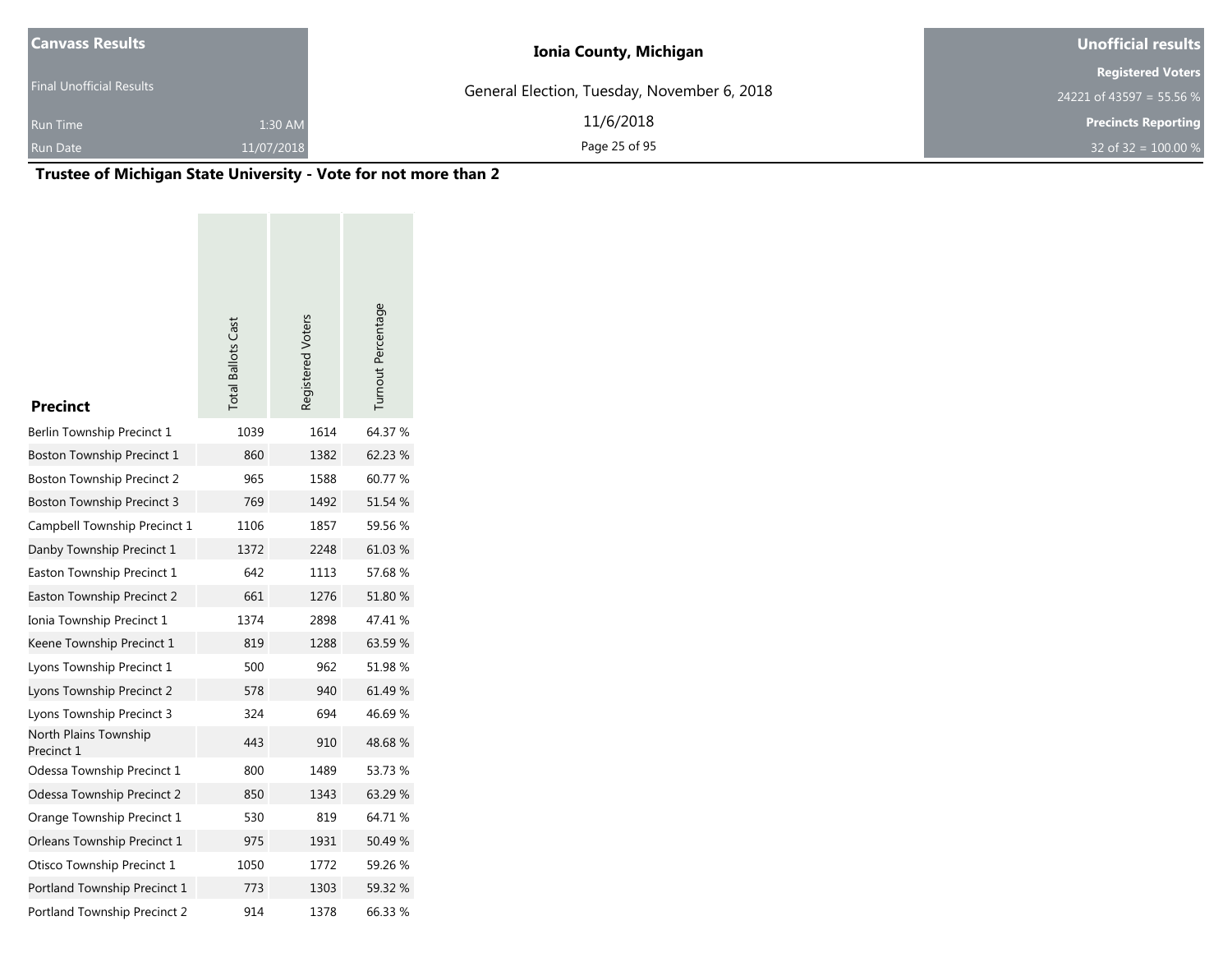|               | <b>Unofficial results</b>                                                                             |  |  |
|---------------|-------------------------------------------------------------------------------------------------------|--|--|
|               | <b>Registered Voters</b>                                                                              |  |  |
|               | 24221 of 43597 = 55.56 %                                                                              |  |  |
| 11/6/2018     | <b>Precincts Reporting</b>                                                                            |  |  |
| Page 26 of 95 | 32 of 32 = $100.00 %$                                                                                 |  |  |
|               | <b>Ionia County, Michigan</b><br>General Election, Tuesday, November 6, 2018<br>1:30 AM<br>11/07/2018 |  |  |

| <b>Precinct</b>                 | <b>REP</b><br><b>Dutch</b><br>Dave <sup>1</sup> | <b>REP</b><br><b>Miller</b><br>Mike | DEM<br>Scott,<br>Ë<br><b>Brianna</b> | DEM<br>Tebay,<br>Charron<br>Kelly | E<br>Campbell<br><b>Bruce</b> | ED<br>Orzechowski<br>$\mathbf{r}_{\mathsf{im}}$ | JSΤ<br>٠.<br>Sanger<br>Janet M. | JST<br>Sanger<br>Paul<br>John | <b>GRN</b><br><b>Mariasy</b><br>Aaron | Abraham-Guzman<br>نم<br>ette<br>Bridge<br>NLP | Cast Votes | <b>Ballots Cast</b><br>Voting<br>VeQ<br>Election | Cast<br>Absentee Voting Ballots |
|---------------------------------|-------------------------------------------------|-------------------------------------|--------------------------------------|-----------------------------------|-------------------------------|-------------------------------------------------|---------------------------------|-------------------------------|---------------------------------------|-----------------------------------------------|------------|--------------------------------------------------|---------------------------------|
| Ronald Township Precinct 1      | 340                                             | 339                                 | 195                                  | 177                               | 28                            | 19                                              | 32                              | 20                            | 9                                     | 18                                            | 1177       | 763                                              | $\overline{0}$                  |
| Sebewa Township Precinct 1      | 259                                             | 256                                 | 134                                  | 108                               | 14                            | 6                                               | 14                              | 8                             | $\overline{2}$                        | 6                                             | 807        | 540                                              | 0                               |
| City of Belding Precinct 1      | 272                                             | 285                                 | 212                                  | 212                               | 25                            | 20                                              | 24                              | 13                            | 17                                    | 14                                            | 1094       | 718                                              | $\mathbf 0$                     |
| City of Belding Precinct 2      | 239                                             | 242                                 | 227                                  | 225                               | 18                            | 12                                              | 24                              | 28                            | $10\,$                                | 10                                            | 1035       | 644                                              | 0                               |
| City of Belding Precinct 3      | 175                                             | 185                                 | 181                                  | 177                               | 21                            | 13                                              | 17                              | 13                            | 12                                    | 13                                            | 807        | 492                                              | $\overline{0}$                  |
| City of Ionia Ward 1 Precinct 1 | 166                                             | 170                                 | 196                                  | 180                               | 15                            | $10\,$                                          | 19                              | 11                            | $10\,$                                | 12                                            | 789        | 517                                              | 0                               |
| City of Ionia Ward 2 Precinct 2 | 146                                             | 155                                 | 163                                  | 143                               | 18                            | 13                                              | 12                              | 14                            | 8                                     | 13                                            | 685        | 442                                              | $\pmb{0}$                       |
| City of Ionia Ward 3 Precinct 3 | 192                                             | 200                                 | 168                                  | 157                               | 18                            | 9                                               | 20                              | 15                            | $\overline{7}$                        | 10                                            | 796        | 530                                              | 0                               |
| City of Ionia Ward 4 Precinct 4 | 157                                             | 161                                 | 196                                  | 169                               | 13                            | 15                                              | 18                              | 11                            | 11                                    | 13                                            | 764        | 496                                              | $\boldsymbol{0}$                |
| City of Portland Precinct 1     | 301                                             | 300                                 | 317                                  | 286                               | 30                            | 24                                              | 19                              | 10                            | 5                                     | 9                                             | 1301       | 810                                              | 0                               |
| City of Portland Precinct 2     | 343                                             | 361                                 | 303                                  | 287                               | 34                            | 19                                              | 23                              | 12                            | $\overline{7}$                        | 9                                             | 1398       | 925                                              | 0                               |
| <b>Totals</b>                   | 10400                                           | 10681                               | 7040                                 | 6462                              | 809                           | 510                                             | 741                             | 521                           | 302                                   | 403                                           | 37869      | 24221                                            | $\mathbf 0$                     |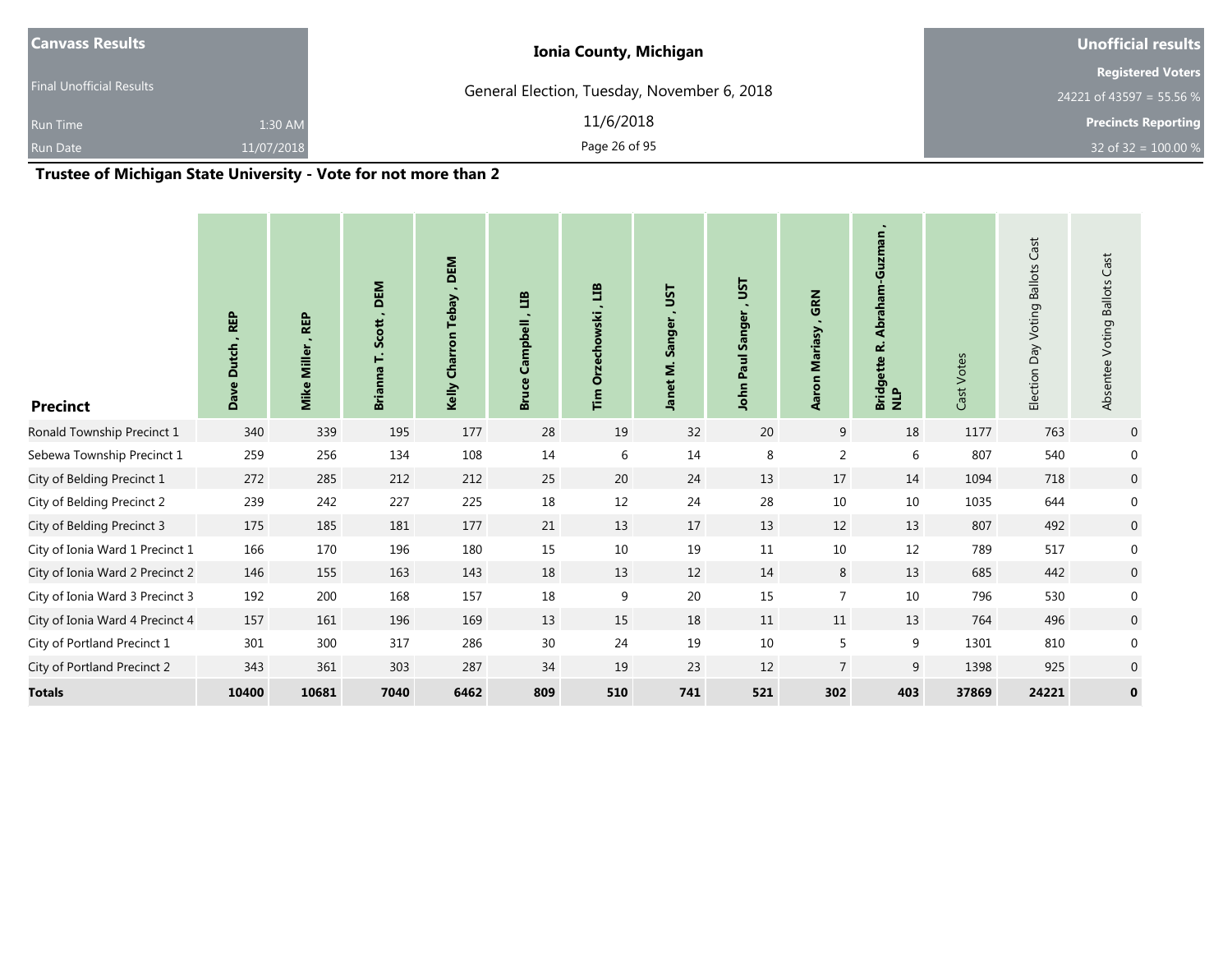| <b>Canvass Results</b>          |            | <b>Ionia County, Michigan</b>               | <b>Unofficial results</b>  |  |  |
|---------------------------------|------------|---------------------------------------------|----------------------------|--|--|
|                                 |            |                                             | <b>Registered Voters</b>   |  |  |
| <b>Final Unofficial Results</b> |            | General Election, Tuesday, November 6, 2018 | 24221 of 43597 = 55.56 %   |  |  |
| <b>Run Time</b>                 | 1:30 AM    | 11/6/2018                                   | <b>Precincts Reporting</b> |  |  |
| <b>Run Date</b>                 | 11/07/2018 | Page 27 of 95                               | 32 of 32 = $100.00\%$      |  |  |

| <b>Precinct</b>                 | <b>Total Ballots Cast</b> | Registered Voters | Turnout Percentage |
|---------------------------------|---------------------------|-------------------|--------------------|
| Ronald Township Precinct 1      | 763                       | 1341              | 56.90 %            |
| Sebewa Township Precinct 1      | 540                       | 889               | 60.74 %            |
| City of Belding Precinct 1      | 718                       | 1509              | 47.58%             |
| City of Belding Precinct 2      | 644                       | 1362              | 47.28%             |
| City of Belding Precinct 3      | 492                       | 914               | 53.83 %            |
| City of Ionia Ward 1 Precinct 1 | 517                       | 1209              | 42.76%             |
| City of Ionia Ward 2 Precinct 2 | 442                       | 1081              | 40.89%             |
| City of Ionia Ward 3 Precinct 3 | 530                       | 1142              | 46.41%             |
| City of Ionia Ward 4 Precinct 4 | 496                       | 1114              | 44.52 %            |
| City of Portland Precinct 1     | 810                       | 1339              | 60.49%             |
| City of Portland Precinct 2     | 925                       | 1400              | 66.07 %            |
| <b>Totals</b>                   | 24221                     | 43597             | 55.56 %            |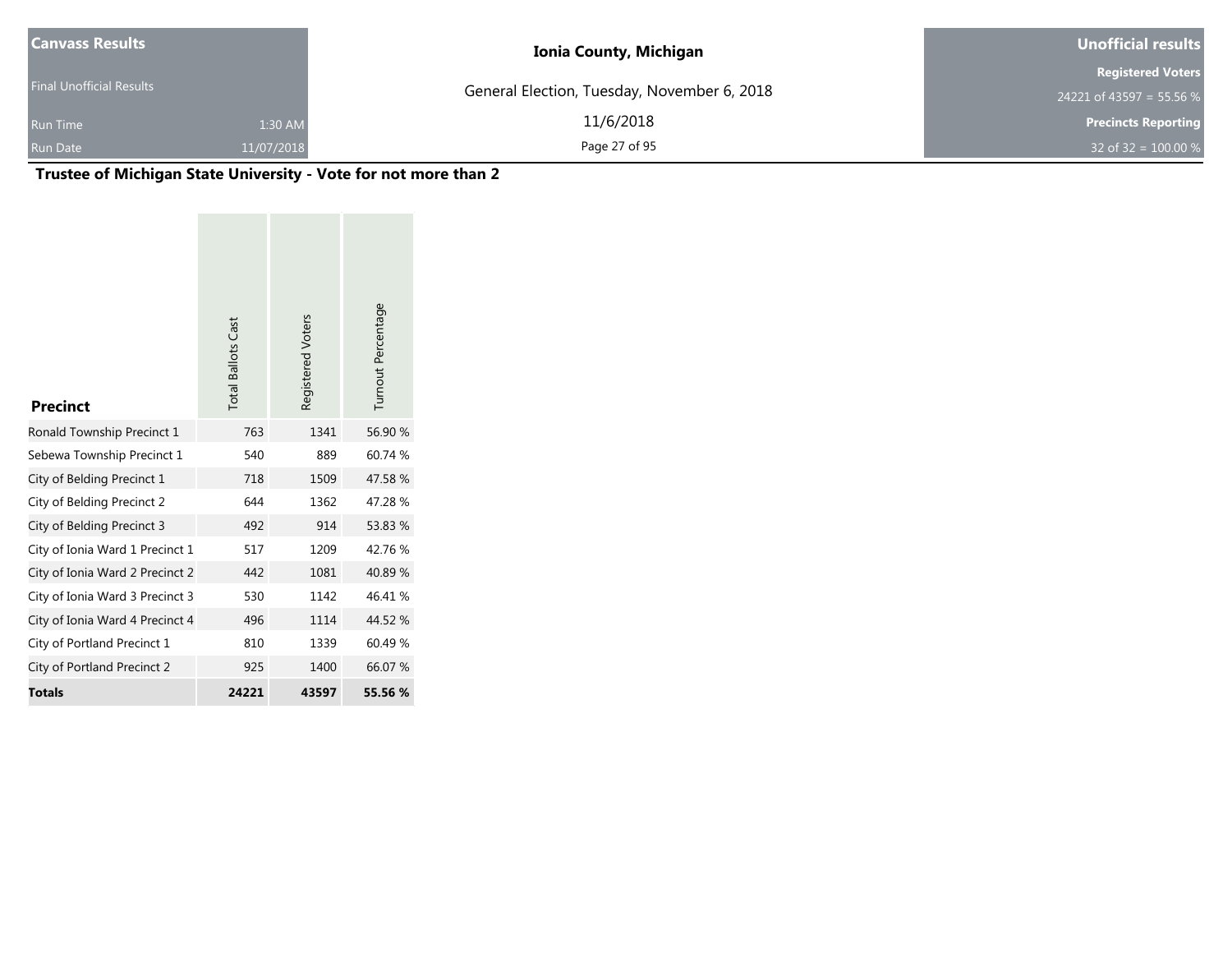| <b>Canvass Results</b>          | <b>Ionia County, Michigan</b>               | <b>Unofficial results</b>  |  |  |
|---------------------------------|---------------------------------------------|----------------------------|--|--|
|                                 |                                             | <b>Registered Voters</b>   |  |  |
| <b>Final Unofficial Results</b> | General Election, Tuesday, November 6, 2018 | 24221 of 43597 = 55.56 %   |  |  |
| 1:30 AM<br><b>Run Time</b>      | 11/6/2018                                   | <b>Precincts Reporting</b> |  |  |
| <b>Run Date</b><br>11/07/2018   | Page 28 of 95                               | 32 of 32 = $100.00\%$      |  |  |

| <b>Precinct</b>                     | Diane Dunaskiss, REP | David Nicholson, REP | , DEM<br>Barnhill<br>ن<br>Bryan | Anil Kumar, DEM | an<br>Jon Elgas | E<br>T. Hargenrader<br>John | <b>LSL</b><br>Schwartz,<br>Christine C. | Marc Joseph Sosnowski, UST | Cast Votes | Election Day Voting Ballots Cast | Absentee Voting Ballots Cast | <b>Total Ballots Cast</b> | Registered Voters |
|-------------------------------------|----------------------|----------------------|---------------------------------|-----------------|-----------------|-----------------------------|-----------------------------------------|----------------------------|------------|----------------------------------|------------------------------|---------------------------|-------------------|
| Berlin Township Precinct 1          | 485                  | 439                  | 267                             | 222             | 26              | 18                          | 36                                      | 15                         | 1508       | 1039                             | $\mathbf 0$                  | 1039                      | 1614              |
| Boston Township Precinct 1          | 425                  | 386                  | 251                             | 234             | 30              | 18                          | 28                                      | 13                         | 1385       | 860                              | $\mathbf 0$                  | 860                       | 1382              |
| <b>Boston Township Precinct 2</b>   | 501                  | 458                  | 227                             | 195             | 31              | 30                          | 39                                      | 27                         | 1508       | 965                              | $\boldsymbol{0}$             | 965                       | 1588              |
| <b>Boston Township Precinct 3</b>   | 370                  | 360                  | 214                             | 191             | 29              | $18\,$                      | 32                                      | 22                         | 1236       | 769                              | $\mathbf 0$                  | 769                       | 1492              |
| Campbell Township Precinct 1        | 605                  | 557                  | 209                             | 182             | 29              | 22                          | 45                                      | 29                         | 1678       | 1106                             | $\boldsymbol{0}$             | 1106                      | 1857              |
| Danby Township Precinct 1           | 613                  | 560                  | 358                             | 317             | 39              | 35                          | 48                                      | 29                         | 1999       | 1372                             | $\mathbf 0$                  | 1372                      | 2248              |
| Easton Township Precinct 1          | 280                  | 256                  | 151                             | 121             | 19              | 13                          | 24                                      | 15                         | 879        | 642                              | $\mathbf 0$                  | 642                       | 1113              |
| Easton Township Precinct 2          | 252                  | 208                  | 203                             | 164             | 17              | $16\,$                      | 44                                      | 25                         | 929        | 661                              | $\boldsymbol{0}$             | 661                       | 1276              |
| Ionia Township Precinct 1           | 525                  | 499                  | 361                             | 316             | 36              | 25                          | 66                                      | 43                         | 1871       | 1374                             | $\mathbf 0$                  | 1374                      | 2898              |
| Keene Township Precinct 1           | 429                  | 407                  | 178                             | 162             | 29              | 21                          | 23                                      | 15                         | 1264       | 819                              | $\boldsymbol{0}$             | 819                       | 1288              |
| Lyons Township Precinct 1           | 184                  | 180                  | 160                             | 117             | 16              | 16                          | 28                                      | 11                         | 712        | 500                              | $\mathbf 0$                  | 500                       | 962               |
| Lyons Township Precinct 2           | 287                  | 261                  | 114                             | 94              | $\,8\,$         | 6                           | 20                                      | 5                          | 795        | 578                              | $\mathbf 0$                  | 578                       | 940               |
| Lyons Township Precinct 3           | 114                  | 97                   | 106                             | 87              | 10              | 8                           | 21                                      | 7                          | 450        | 324                              | $\boldsymbol{0}$             | 324                       | 694               |
| North Plains Township<br>Precinct 1 | 164                  | 151                  | 132                             | 102             | 11              | 9                           | 35                                      | 14                         | 618        | 443                              | $\mathbf 0$                  | 443                       | 910               |
| Odessa Township Precinct 1          | 346                  | 321                  | 254                             | 215             | 22              | 19                          | 32                                      | 17                         | 1226       | 800                              | $\mathbf 0$                  | 800                       | 1489              |
| Odessa Township Precinct 2          | 462                  | 441                  | 171                             | 151             | 26              | 24                          | 23                                      | 13                         | 1311       | 850                              | $\mathbf 0$                  | 850                       | 1343              |
| Orange Township Precinct 1          | 254                  | 228                  | 113                             | 92              | 13              | 12                          | $20\,$                                  | 12                         | 744        | 530                              | $\boldsymbol{0}$             | 530                       | 819               |
| Orleans Township Precinct 1         | 471                  | 423                  | 241                             | 212             | 31              | 21                          | 55                                      | 32                         | 1486       | 975                              | $\mathbf 0$                  | 975                       | 1931              |
| Otisco Township Precinct 1          | 502                  | 489                  | 279                             | 246             | 38              | 26                          | 48                                      | 28                         | 1656       | 1050                             | $\boldsymbol{0}$             | 1050                      | 1772              |
| Portland Township Precinct 1        | 341                  | 301                  | 236                             | 197             | 18              | 13                          | 28                                      | 11                         | 1145       | 773                              | $\mathbf 0$                  | 773                       | 1303              |
| Portland Township Precinct 2        | 412                  | 368                  | 231                             | 205             | 29              | 28                          | 42                                      | 24                         | 1339       | 914                              | $\boldsymbol{0}$             | 914                       | 1378              |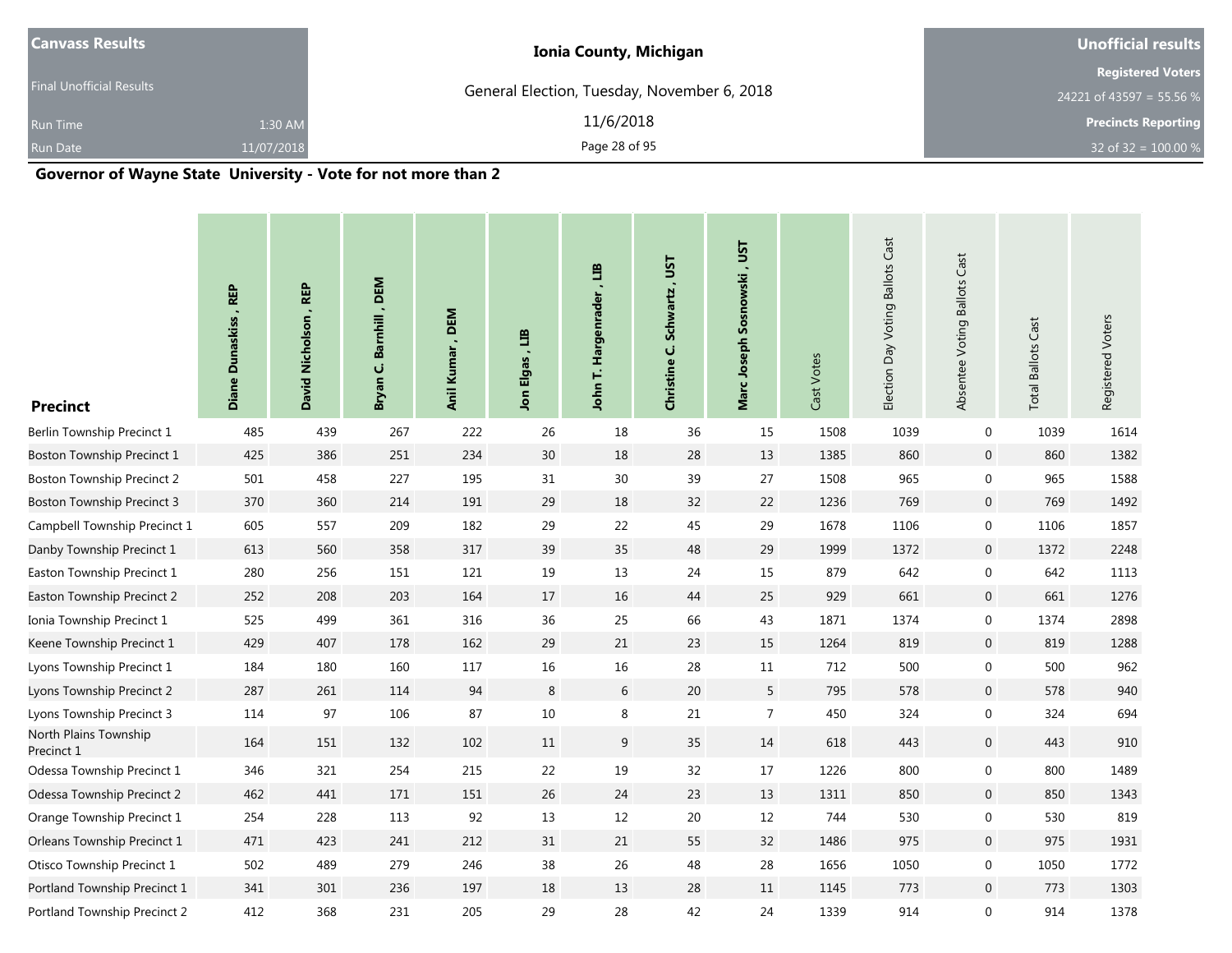| <b>Canvass Results</b>   |            | <b>Ionia County, Michigan</b>               | Unofficial results         |
|--------------------------|------------|---------------------------------------------|----------------------------|
|                          |            |                                             | <b>Registered Voters</b>   |
| Final Unofficial Results |            | General Election, Tuesday, November 6, 2018 | 24221 of 43597 = 55.56 %   |
| <b>Run Time</b>          | 1:30 AM    | 11/6/2018                                   | <b>Precincts Reporting</b> |
| <b>Run Date</b>          | 11/07/2018 | Page 29 of 95                               | 32 of 32 = $100.00\%$      |

| <b>Precinct</b>                     | Turnout Percentage |
|-------------------------------------|--------------------|
| Berlin Township Precinct 1          | 64.37 %            |
| Boston Township Precinct 1          | 62.23 %            |
| Boston Township Precinct 2          | 60.77 %            |
| <b>Boston Township Precinct 3</b>   | 51.54 %            |
| Campbell Township Precinct 1        | 59.56 %            |
| Danby Township Precinct 1           | 61.03 %            |
| Easton Township Precinct 1          | 57.68%             |
| <b>Easton Township Precinct 2</b>   | 51.80 %            |
| Ionia Township Precinct 1           | 47.41 %            |
| Keene Township Precinct 1           | 63.59%             |
| Lyons Township Precinct 1           | 51.98 %            |
| Lyons Township Precinct 2           | 61.49 %            |
| Lyons Township Precinct 3           | 46.69%             |
| North Plains Township<br>Precinct 1 | 48.68%             |
| Odessa Township Precinct 1          | 53.73 %            |
| Odessa Township Precinct 2          | 63.29 %            |
| Orange Township Precinct 1          | 64.71 %            |
| Orleans Township Precinct 1         | 50.49%             |
| Otisco Township Precinct 1          | 59.26 %            |
| Portland Township Precinct 1        | 59.32 %            |
| Portland Township Precinct 2        | 66.33 %            |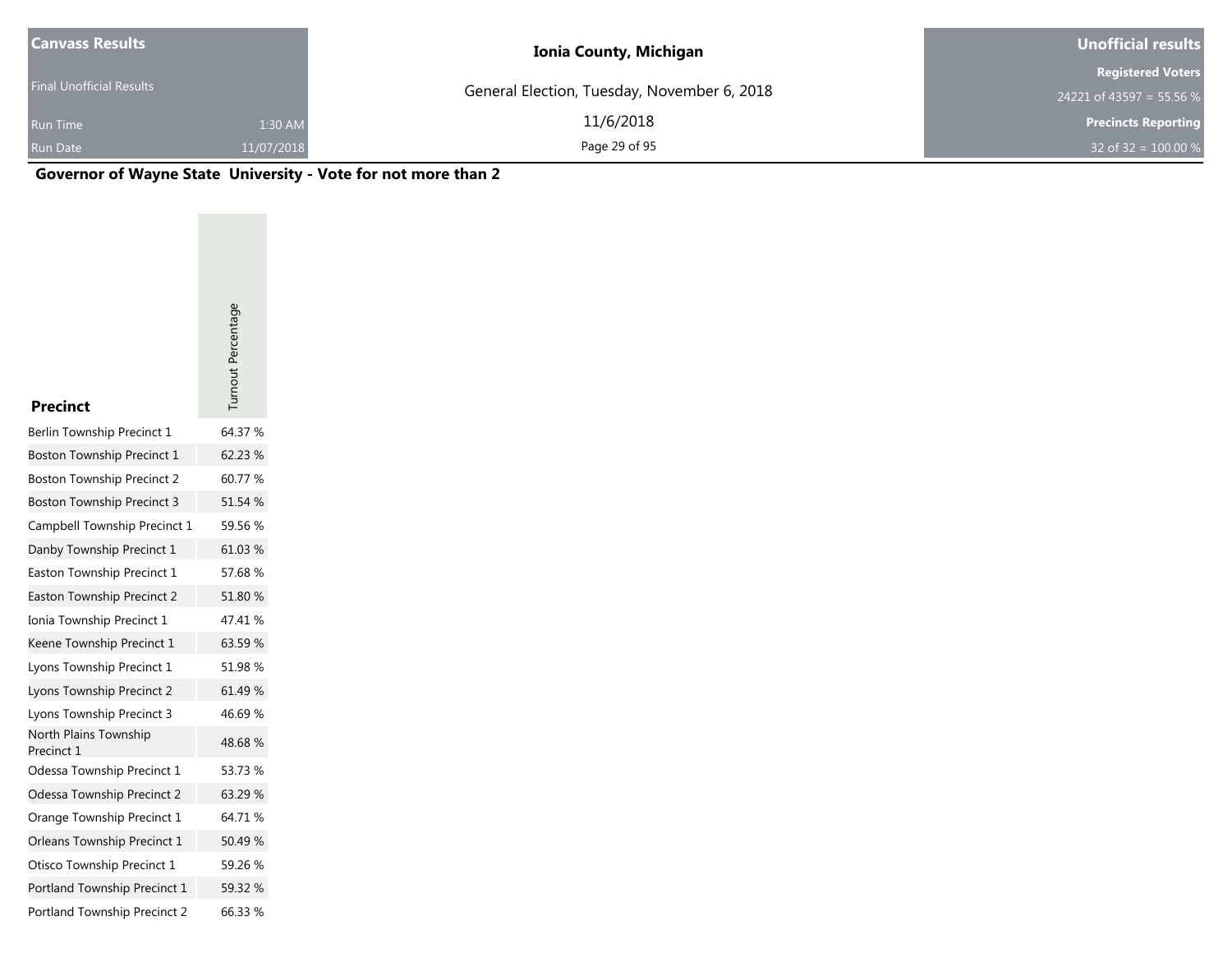|                             | <b>Unofficial results</b>                                                    |  |  |
|-----------------------------|------------------------------------------------------------------------------|--|--|
|                             | <b>Registered Voters</b>                                                     |  |  |
|                             | 24221 of 43597 = 55.56 %                                                     |  |  |
| 11/6/2018<br>1:30 AM        | <b>Precincts Reporting</b>                                                   |  |  |
| Page 30 of 95<br>11/07/2018 | 32 of 32 = $100.00\%$                                                        |  |  |
|                             | <b>Ionia County, Michigan</b><br>General Election, Tuesday, November 6, 2018 |  |  |

| <b>Precinct</b>                 | <b>REP</b><br><b>Dunaskiss</b><br>Diane I | <b>REP</b><br>David Nicholson | DEM<br>$\blacksquare$<br>Barnhill<br>ن<br>Bryan | DEM<br>٠.<br>Anil Kumar | E<br>Elgas<br>nol | ᇜ<br>Hargenrader<br>H,<br>John | JST<br>×<br><b>Schwartz</b><br>ن<br>Christine | <b>LSL</b><br>Marc Joseph Sosnowski | Cast Votes | Election Day Voting Ballots Cast | Cast<br><b>Ballots</b><br>Absentee Voting | <b>Total Ballots Cast</b> | Registered Voters |
|---------------------------------|-------------------------------------------|-------------------------------|-------------------------------------------------|-------------------------|-------------------|--------------------------------|-----------------------------------------------|-------------------------------------|------------|----------------------------------|-------------------------------------------|---------------------------|-------------------|
| Ronald Township Precinct 1      | 347                                       | 323                           | 195                                             | 146                     | 26                | 28                             | 46                                            | 25                                  | 1136       | 763                              | $\mathbf 0$                               | 763                       | 1341              |
| Sebewa Township Precinct 1      | 255                                       | 245                           | 121                                             | 97                      | 19                | 13                             | 18                                            | $\overline{7}$                      | 775        | 540                              | $\boldsymbol{0}$                          | 540                       | 889               |
| City of Belding Precinct 1      | 295                                       | 263                           | 208                                             | 187                     | 21                | 16                             | 33                                            | 15                                  | 1038       | 718                              | $\overline{0}$                            | 718                       | 1509              |
| City of Belding Precinct 2      | 250                                       | 232                           | 208                                             | 200                     | 23                | 14                             | 38                                            | 25                                  | 990        | 644                              | $\mathbf 0$                               | 644                       | 1362              |
| City of Belding Precinct 3      | 197                                       | 164                           | 170                                             | 166                     | 15                | 16                             | 27                                            | 13                                  | 768        | 492                              | $\overline{0}$                            | 492                       | 914               |
| City of Ionia Ward 1 Precinct 1 | 161                                       | 157                           | 189                                             | 192                     | 14                | 12                             | 26                                            | $\overline{7}$                      | 758        | 517                              | 0                                         | 517                       | 1209              |
| City of Ionia Ward 2 Precinct 2 | 162                                       | 142                           | 160                                             | 125                     | 18                | 16                             | 20                                            | 11                                  | 654        | 442                              | $\overline{0}$                            | 442                       | 1081              |
| City of Ionia Ward 3 Precinct 3 | 202                                       | 190                           | 157                                             | 142                     | 14                | 17                             | 25                                            | 12                                  | 759        | 530                              | 0                                         | 530                       | 1142              |
| City of Ionia Ward 4 Precinct 4 | 168                                       | 152                           | 188                                             | 156                     | 20                | 16                             | 23                                            | 15                                  | 738        | 496                              | $\mathbf 0$                               | 496                       | 1114              |
| City of Portland Precinct 1     | 314                                       | 281                           | 292                                             | 261                     | 24                | 21                             | 23                                            | 14                                  | 1230       | 810                              | $\mathbf 0$                               | 810                       | 1339              |
| City of Portland Precinct 2     | 372                                       | 318                           | 268                                             | 248                     | 29                | 28                             | 34                                            | 16                                  | 1313       | 925                              | $\mathbf 0$                               | 925                       | 1400              |
| <b>Totals</b>                   | 10745                                     | 9857                          | 6612                                            | 5742                    | 730               | 595                            | 1050                                          | 567                                 | 35898      | 24221                            | $\mathbf 0$                               | 24221                     | 43597             |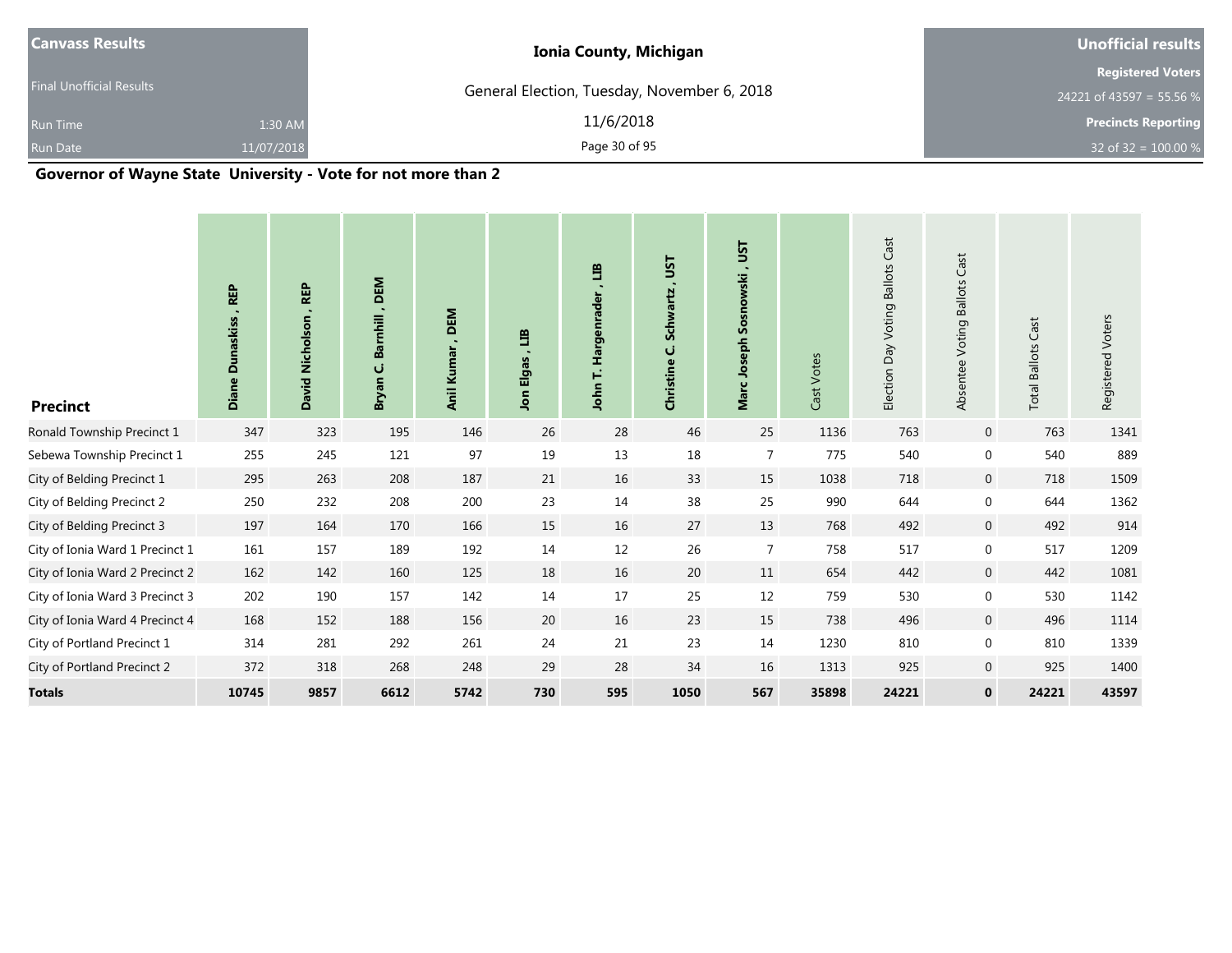| <b>Canvass Results</b>   |            | <b>Ionia County, Michigan</b>               | Unofficial results         |  |  |
|--------------------------|------------|---------------------------------------------|----------------------------|--|--|
|                          |            |                                             | <b>Registered Voters</b>   |  |  |
| Final Unofficial Results |            | General Election, Tuesday, November 6, 2018 | 24221 of 43597 = 55.56 %   |  |  |
| <b>Run Time</b>          | 1:30 AM    | 11/6/2018                                   | <b>Precincts Reporting</b> |  |  |
| <b>Run Date</b>          | 11/07/2018 | Page 31 of 95                               | 32 of 32 = $100.00\%$      |  |  |

| <b>Precinct</b>                 | Turnout Percentage |
|---------------------------------|--------------------|
| Ronald Township Precinct 1      | 56.90 %            |
| Sebewa Township Precinct 1      | 60.74 %            |
| City of Belding Precinct 1      | 47.58 %            |
| City of Belding Precinct 2      | 47.28%             |
| City of Belding Precinct 3      | 53.83 %            |
| City of Ionia Ward 1 Precinct 1 | 42.76 %            |
| City of Ionia Ward 2 Precinct 2 | 40.89 %            |
| City of Ionia Ward 3 Precinct 3 | 46.41%             |
| City of Ionia Ward 4 Precinct 4 | 44.52 %            |
| City of Portland Precinct 1     | 60.49%             |
| City of Portland Precinct 2     | 66.07 %            |
| <b>Totals</b>                   | 55.56 %            |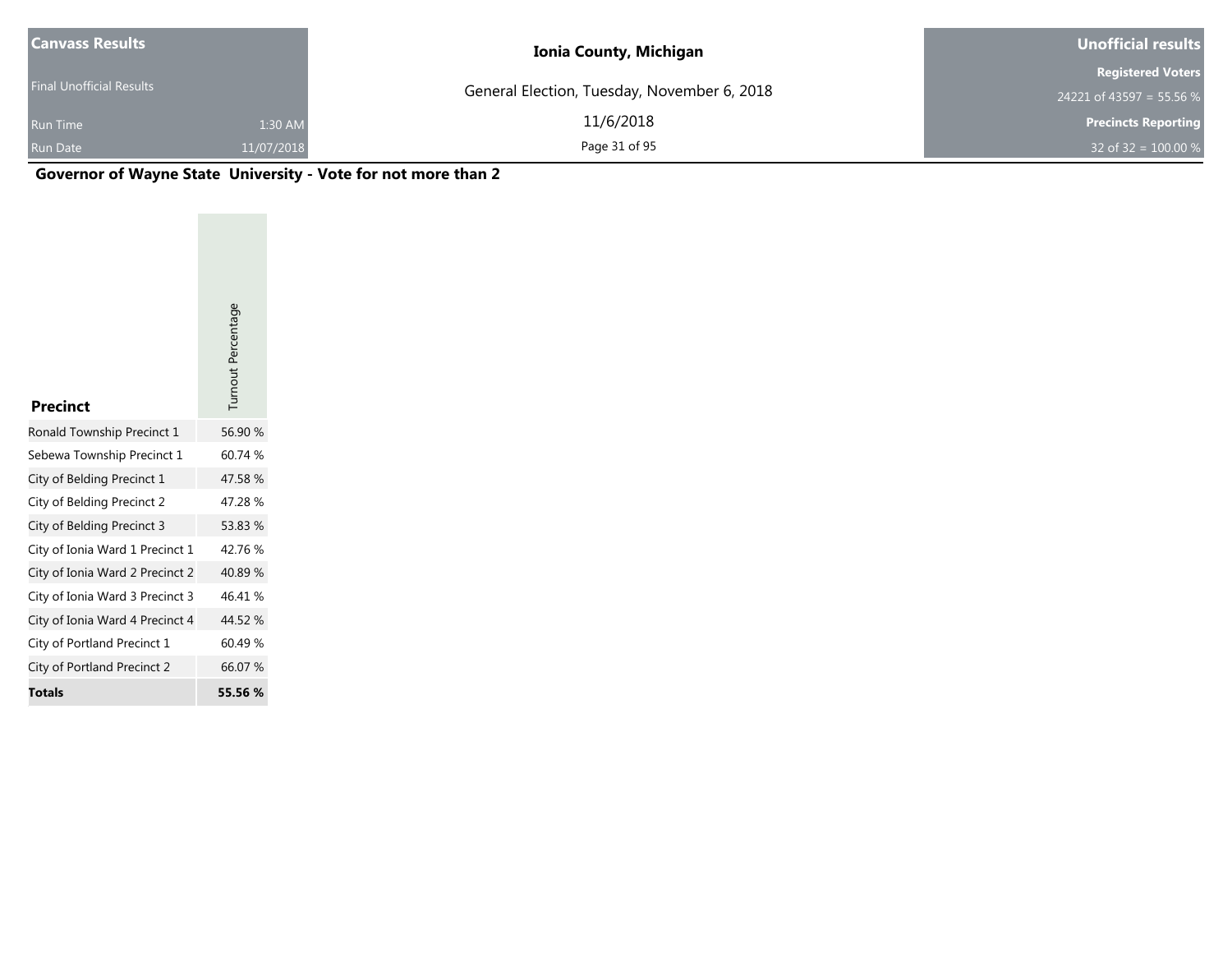| <b>Canvass Results</b>          |            | <b>Ionia County, Michigan</b>               | Unofficial results         |  |  |
|---------------------------------|------------|---------------------------------------------|----------------------------|--|--|
|                                 |            |                                             | <b>Registered Voters</b>   |  |  |
| <b>Final Unofficial Results</b> |            | General Election, Tuesday, November 6, 2018 | 24221 of 43597 = 55.56 %   |  |  |
| <b>Run Time</b>                 | 1:30 AM    | 11/6/2018                                   | <b>Precincts Reporting</b> |  |  |
| <b>Run Date</b>                 | 11/07/2018 | Page 32 of 95                               | 32 of 32 = $100.00 %$      |  |  |

## **County Commissioner 1st District - Vote for not more than 1**

| <b>Precinct</b>             | <b>REP</b><br>David R. Hodges | <b>DEM</b><br>Mason<br>Lynn S. | Cast Votes | Cast<br><b>Ballots</b><br>Election Day Voting | Cast<br><b>Ballots</b><br>Absentee Voting | <b>Total Ballots Cast</b> | Registered Voters | Turnout Percentage |
|-----------------------------|-------------------------------|--------------------------------|------------|-----------------------------------------------|-------------------------------------------|---------------------------|-------------------|--------------------|
| Orleans Township Precinct 1 | 95                            | 53                             | 148        | 151                                           | $\mathbf{0}$                              | 151                       | $\mathbf{0}$      | 0.00%              |
| Otisco Township Precinct 1  | 621                           | 377                            | 998        | 1050                                          | $\mathbf 0$                               | 1050                      | 1772              | 59.26 %            |
| City of Belding Precinct 1  | 361                           | 319                            | 680        | 718                                           | $\mathbf 0$                               | 718                       | 1509              | 47.58 %            |
| City of Belding Precinct 2  | 306                           | 300                            | 606        | 644                                           | $\mathbf{0}$                              | 644                       | 1362              | 47.28 %            |
| City of Belding Precinct 3  | 220                           | 256                            | 476        | 492                                           | $\mathbf{0}$                              | 492                       | 914               | 53.83 %            |
| <b>Totals</b>               | 1603                          | 1305                           | 2908       | 3055                                          | $\mathbf 0$                               | 3055                      | 5557              | 54.98 %            |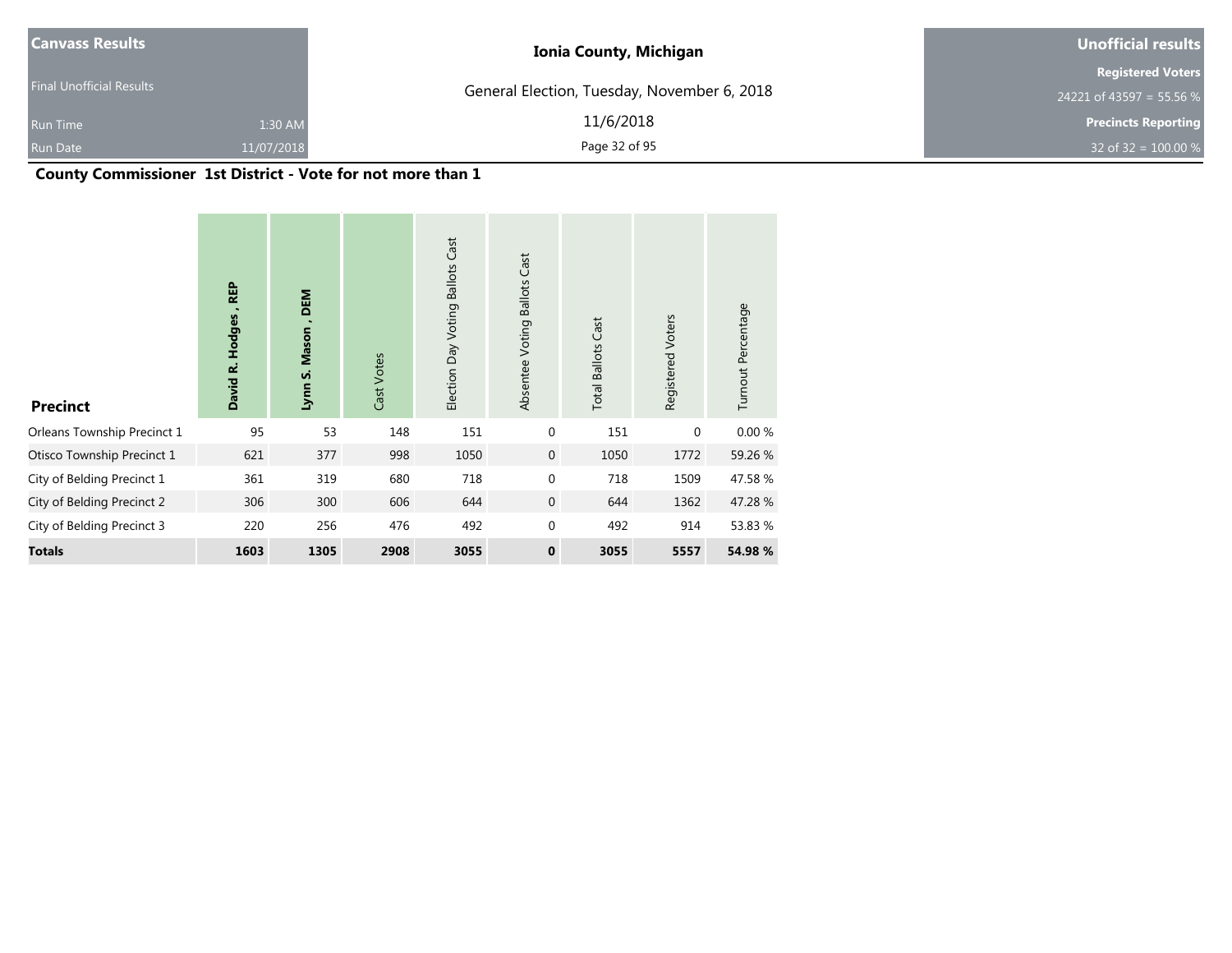| Canvass Results                 |            | <b>Ionia County, Michigan</b>               | Unofficial results         |  |  |
|---------------------------------|------------|---------------------------------------------|----------------------------|--|--|
|                                 |            |                                             | <b>Registered Voters</b>   |  |  |
| <b>Final Unofficial Results</b> |            | General Election, Tuesday, November 6, 2018 | 24221 of 43597 = 55.56 %   |  |  |
| <b>Run Time</b>                 | 1:30 AM    | 11/6/2018                                   | <b>Precincts Reporting</b> |  |  |
| <b>Run Date</b>                 | 11/07/2018 | Page 33 of 95                               | 32 of 32 = $100.00 %$      |  |  |

## **County Commissioner 2nd District - Vote for not more than 1**

| <b>Precinct</b>                   | <b>REP</b><br>Larry Tiejema | Cast Votes | Election Day Voting Ballots Cast | Absentee Voting Ballots Cast | <b>Total Ballots Cast</b> | Registered Voters | Turnout Percentage |
|-----------------------------------|-----------------------------|------------|----------------------------------|------------------------------|---------------------------|-------------------|--------------------|
| Boston Township Precinct 1        | 683                         | 683        | 860                              | $\mathbf{0}$                 | 860                       | 1382              | 62.23 %            |
| <b>Boston Township Precinct 2</b> | 769                         | 769        | 965                              | $\mathbf{0}$                 | 965                       | 1588              | 60.77 %            |
| <b>Boston Township Precinct 3</b> | 592                         | 592        | 769                              | $\Omega$                     | 769                       | 1492              | 51.54 %            |
| Easton Township Precinct 1        | 126                         | 126        | 172                              | $\overline{0}$               | 172                       | 1113              | 15.45 %            |
| Easton Township Precinct 2        | 133                         | 133        | 192                              | $\Omega$                     | 192                       | 1276              | 15.05 %            |
| Keene Township Precinct 1         | 655                         | 655        | 819                              | $\mathbf{0}$                 | 819                       | 1288              | 63.59 %            |
| <b>Totals</b>                     | 2958                        | 2958       | 3777                             | $\mathbf 0$                  | 3777                      | 8139              | 46.41%             |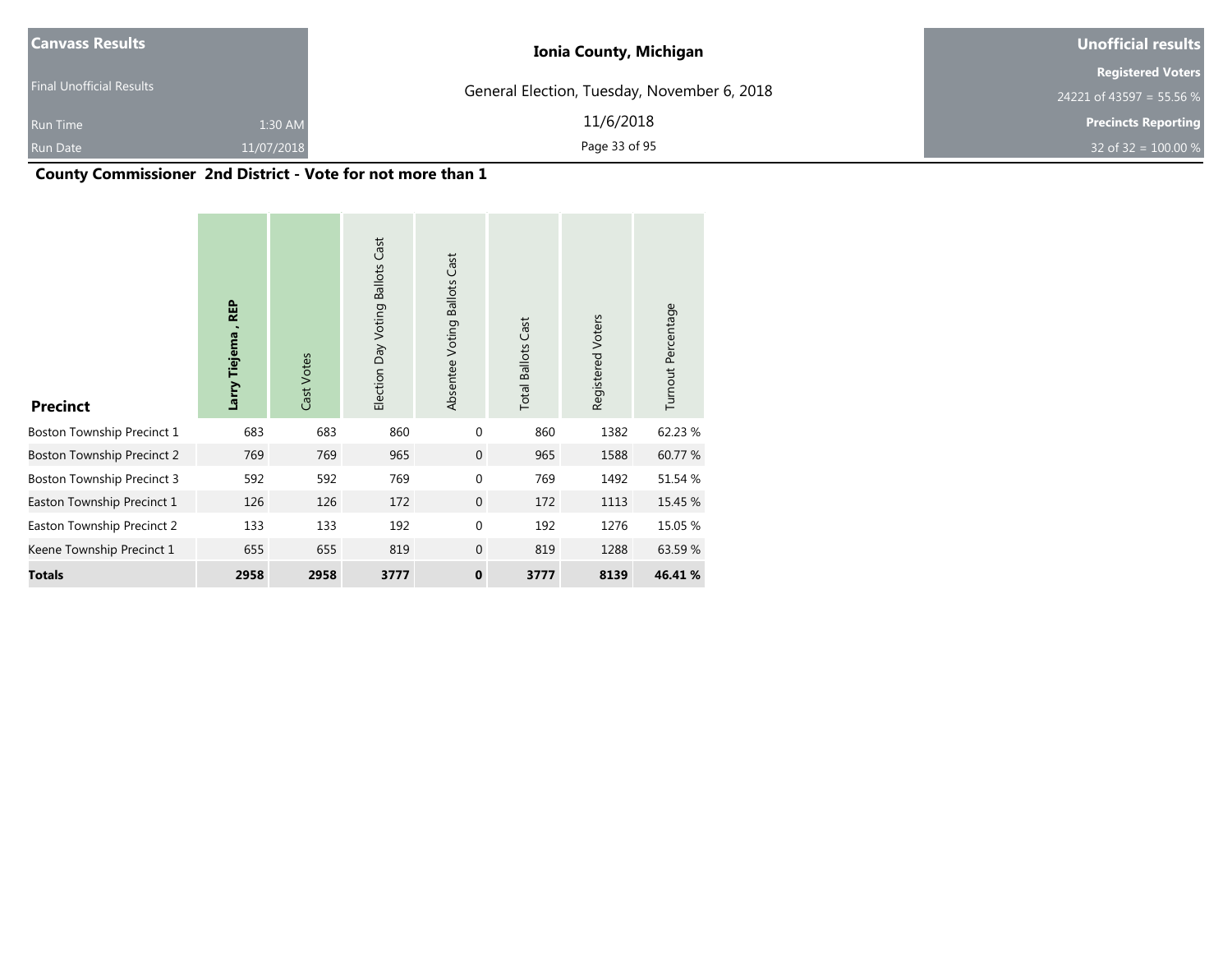| Canvass Results                 |            | <b>Ionia County, Michigan</b>               | Unofficial results         |  |  |
|---------------------------------|------------|---------------------------------------------|----------------------------|--|--|
|                                 |            |                                             | <b>Registered Voters</b>   |  |  |
| <b>Final Unofficial Results</b> |            | General Election, Tuesday, November 6, 2018 | 24221 of 43597 = 55.56 %   |  |  |
| <b>Run Time</b>                 | 1:30 AM    | 11/6/2018                                   | <b>Precincts Reporting</b> |  |  |
| <b>Run Date</b>                 | 11/07/2018 | Page 34 of 95                               | 32 of 32 = $100.00\%$      |  |  |

## **County Commissioner 3rd District - Vote for not more than 1**

| <b>Precinct</b>              | <b>REP</b><br>Banks<br>نـ<br><b>James</b> | DEM<br><b>Transue</b><br>⋖<br>Judith | Cast Votes | Cast<br><b>Ballots</b><br>Election Day Voting | Cast<br><b>Ballots</b><br>Voting<br>Absentee | <b>Total Ballots Cast</b> | Registered Voters | Turnout Percentage |
|------------------------------|-------------------------------------------|--------------------------------------|------------|-----------------------------------------------|----------------------------------------------|---------------------------|-------------------|--------------------|
| Berlin Township Precinct 1   | 623                                       | 326                                  | 949        | 1039                                          | $\mathbf{0}$                                 | 1039                      | 1614              | 64.37 %            |
| Campbell Township Precinct 1 | 728                                       | 287                                  | 1015       | 1106                                          | $\mathbf 0$                                  | 1106                      | 1857              | 59.56 %            |
| Odessa Township Precinct 1   | 425                                       | 313                                  | 738        | 800                                           | $\mathbf{0}$                                 | 800                       | 1489              | 53.73 %            |
| Odessa Township Precinct 2   | 548                                       | 238                                  | 786        | 850                                           | $\mathbf 0$                                  | 850                       | 1343              | 63.29 %            |
| Totals                       | 2324                                      | 1164                                 | 3488       | 3795                                          | $\mathbf 0$                                  | 3795                      | 6303              | 60.21 %            |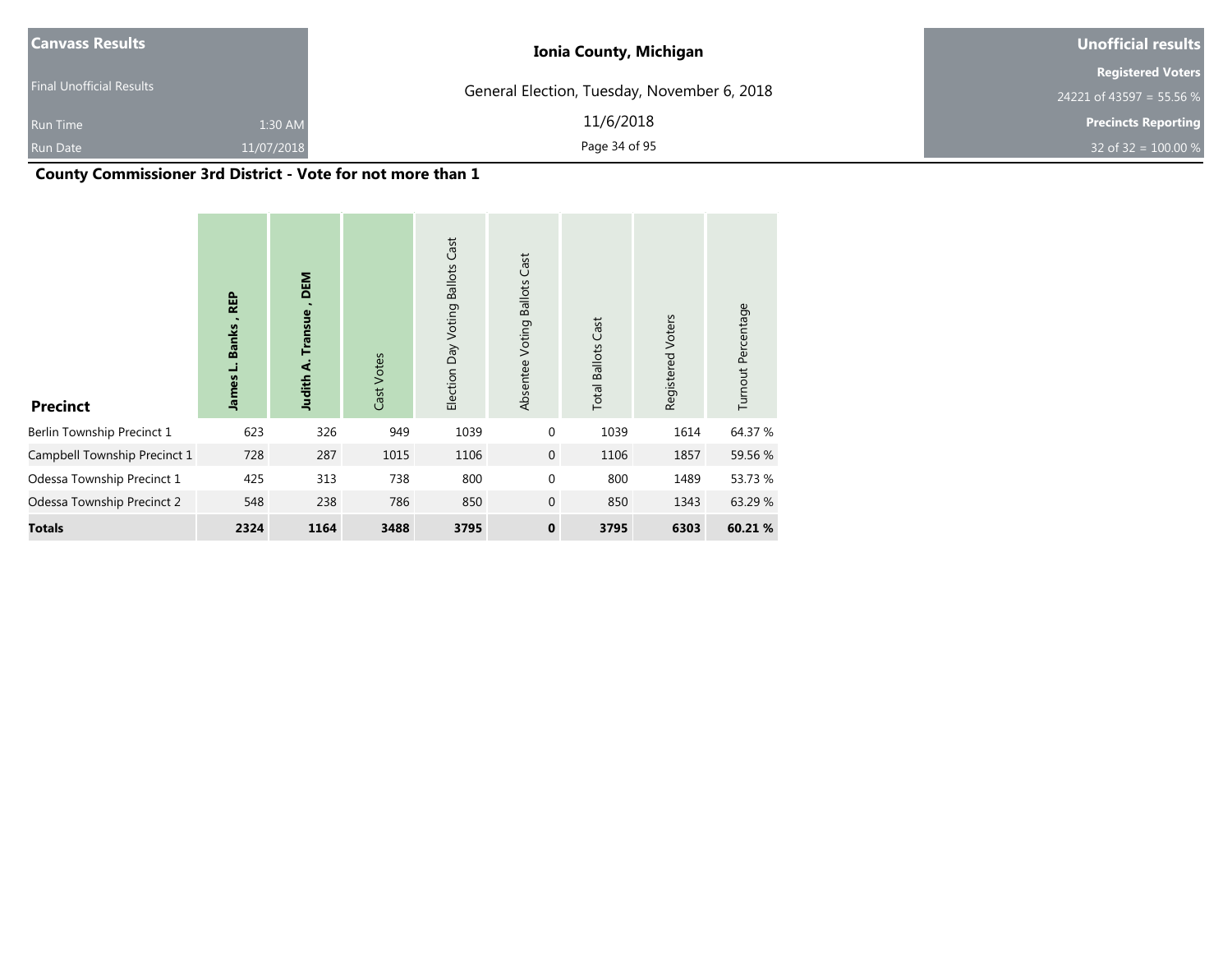| <b>Canvass Results</b>          |            | <b>Ionia County, Michigan</b>               | Unofficial results         |  |  |
|---------------------------------|------------|---------------------------------------------|----------------------------|--|--|
|                                 |            |                                             | <b>Registered Voters</b>   |  |  |
| <b>Final Unofficial Results</b> |            | General Election, Tuesday, November 6, 2018 | 24221 of 43597 = 55.56 %   |  |  |
| <b>Run Time</b>                 | 1:30 AM    | 11/6/2018                                   | <b>Precincts Reporting</b> |  |  |
| <b>Run Date</b>                 | 11/07/2018 | Page 35 of 95                               | 32 of 32 = $100.00 %$      |  |  |

## **County Commissioner 4th District - Vote for not more than 1**

| <b>Precinct</b>                 | <b>REP</b><br><b>Bredice</b><br>Chris J. | DEM<br>Cowling-Cronk<br><b>Brenda</b> | Cast Votes | Cast<br><b>Ballots</b><br>Election Day Voting | <b>Ballots Cast</b><br>Absentee Voting | <b>Total Ballots Cast</b> | Registered Voters | Turnout Percentage |
|---------------------------------|------------------------------------------|---------------------------------------|------------|-----------------------------------------------|----------------------------------------|---------------------------|-------------------|--------------------|
| Easton Township Precinct 1      | 302                                      | 137                                   | 439        | 470                                           | $\mathbf{0}$                           | 470                       | $\mathbf{0}$      | 0.00%              |
| Easton Township Precinct 2      | 271                                      | 160                                   | 431        | 469                                           | $\mathbf{0}$                           | 469                       | $\mathbf{0}$      | 0.00%              |
| City of Ionia Ward 1 Precinct 1 | 258                                      | 221                                   | 479        | 517                                           | $\mathbf 0$                            | 517                       | 1209              | 42.76%             |
| City of Ionia Ward 2 Precinct 2 | 231                                      | 187                                   | 418        | 442                                           | $\mathbf{0}$                           | 442                       | 1081              | 40.89 %            |
| City of Ionia Ward 3 Precinct 3 | 283                                      | 205                                   | 488        | 530                                           | $\mathbf{0}$                           | 530                       | 1142              | 46.41 %            |
| City of Ionia Ward 4 Precinct 4 | 228                                      | 235                                   | 463        | 496                                           | $\mathbf{0}$                           | 496                       | 1114              | 44.52 %            |
| Totals                          | 1573                                     | 1145                                  | 2718       | 2924                                          | $\mathbf 0$                            | 2924                      | 4546              | 64.32 %            |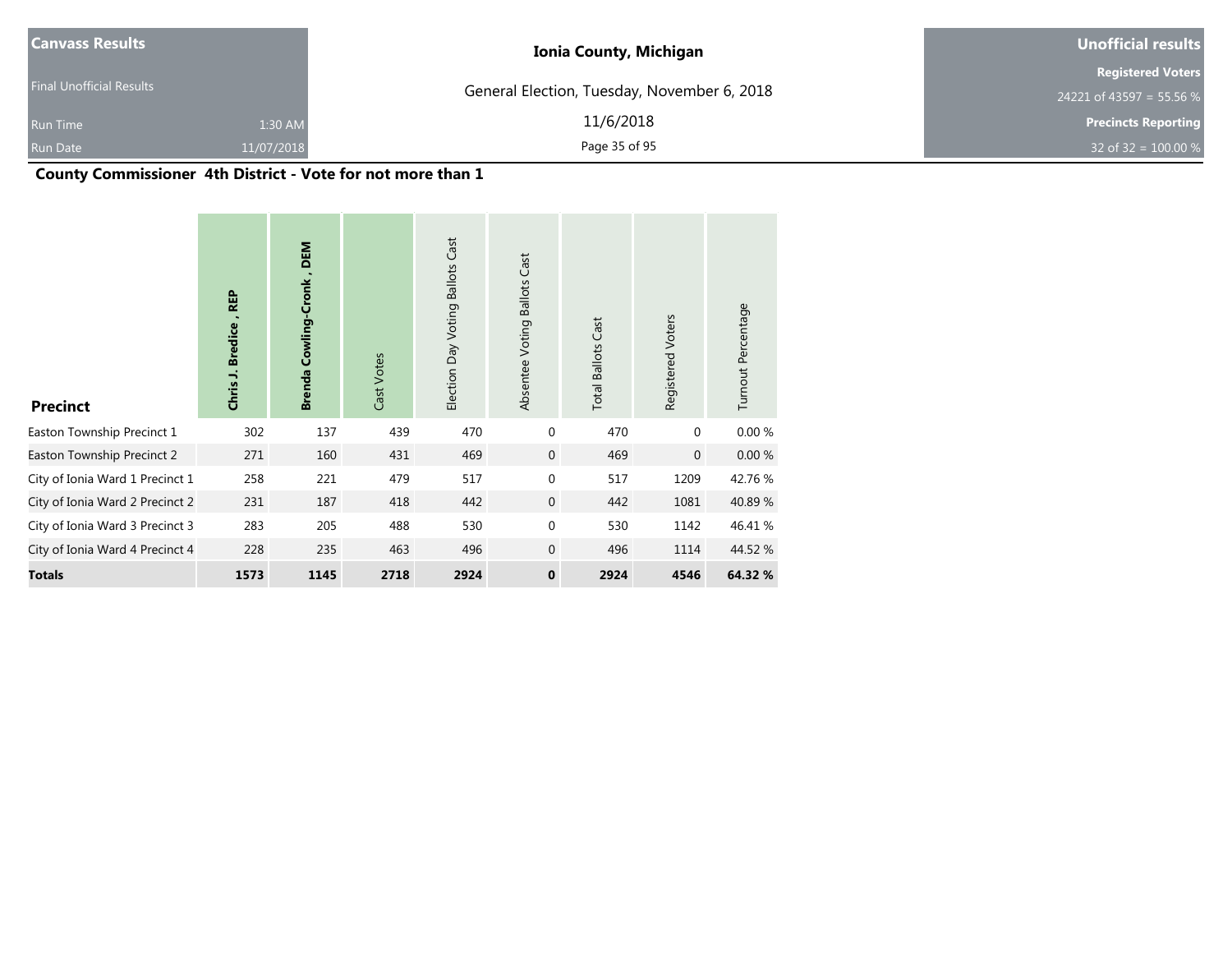| <b>Canvass Results</b>          |            | <b>Ionia County, Michigan</b>               | Unofficial results         |  |  |
|---------------------------------|------------|---------------------------------------------|----------------------------|--|--|
|                                 |            |                                             | <b>Registered Voters</b>   |  |  |
| <b>Final Unofficial Results</b> |            | General Election, Tuesday, November 6, 2018 | 24221 of 43597 = 55.56 %   |  |  |
| <b>Run Time</b>                 | 1:30 AM    | 11/6/2018                                   | <b>Precincts Reporting</b> |  |  |
| <b>Run Date</b>                 | 11/07/2018 | Page 36 of 95                               | 32 of 32 = $100.00 %$      |  |  |

## **County Commissioner 5th District - Vote for not more than 1**

| <b>Precinct</b>             | <b>REP</b><br>Wirtz<br>Scott | DEM<br>r-Spice<br>Riger<br>ب<br>Michelle | Cast Votes | Cast<br><b>Ballots</b><br>Election Day Voting | Cast<br><b>Ballots</b><br>Voting<br>Absentee | <b>Total Ballots Cast</b> | Registered Voters | Turnout Percentage |
|-----------------------------|------------------------------|------------------------------------------|------------|-----------------------------------------------|----------------------------------------------|---------------------------|-------------------|--------------------|
| Ionia Township Precinct 1   | 781                          | 448                                      | 1229       | 1374                                          | $\mathbf{0}$                                 | 1374                      | 2898              | 47.41 %            |
| Orleans Township Precinct 1 | 491                          | 264                                      | 755        | 824                                           | $\mathbf 0$                                  | 824                       | 1931              | 42.67 %            |
| Ronald Township Precinct 1  | 490                          | 222                                      | 712        | 763                                           | $\mathbf{0}$                                 | 763                       | 1341              | 56.90 %            |
| <b>Totals</b>               | 1762                         | 934                                      | 2696       | 2961                                          | $\mathbf{0}$                                 | 2961                      | 6170              | 47.99 %            |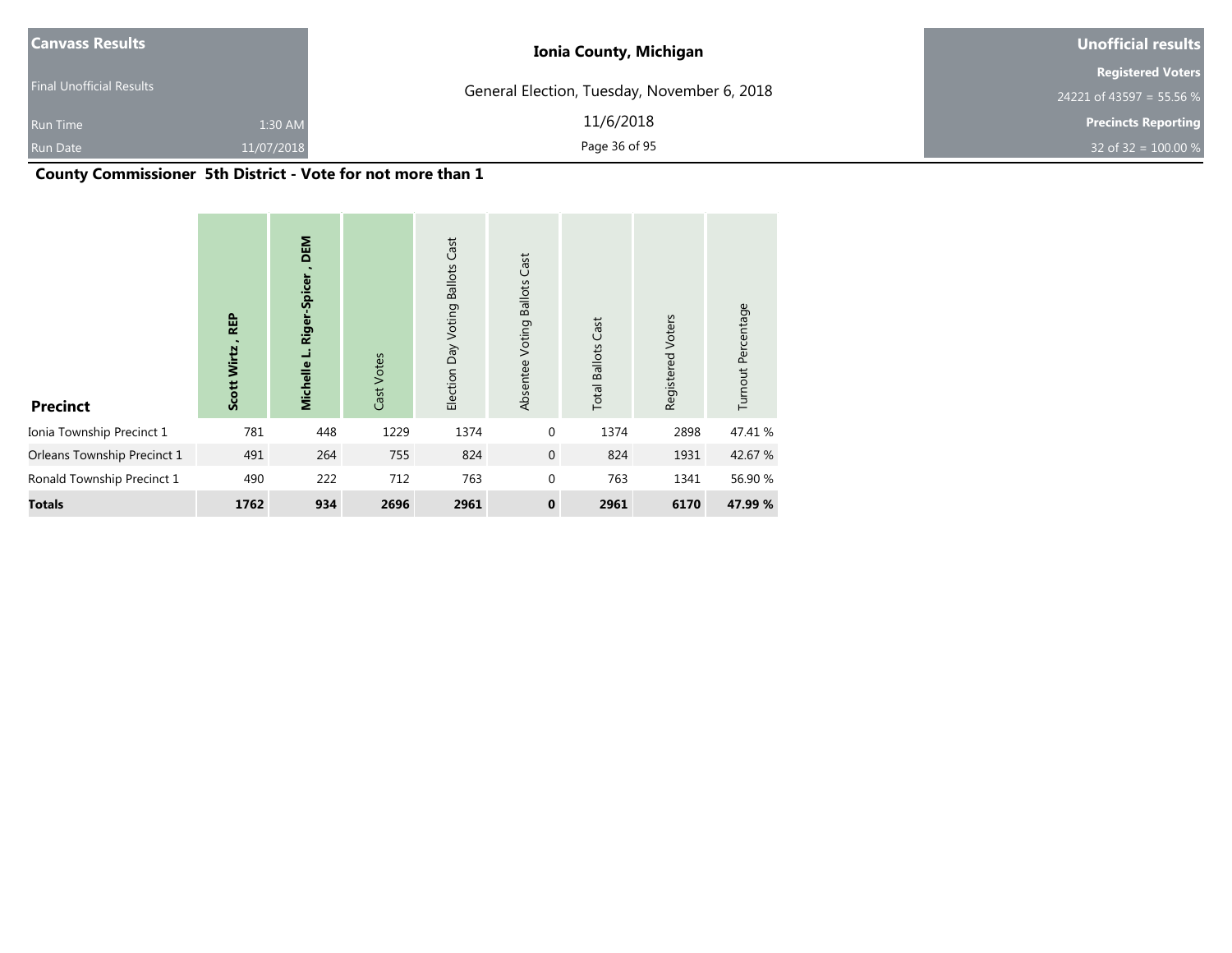| Canvass Results                 |            | <b>Ionia County, Michigan</b>               | Unofficial results         |
|---------------------------------|------------|---------------------------------------------|----------------------------|
|                                 |            |                                             | <b>Registered Voters</b>   |
| <b>Final Unofficial Results</b> |            | General Election, Tuesday, November 6, 2018 | 24221 of 43597 = 55.56 %   |
| <b>Run Time</b>                 | 1:30 AM    | 11/6/2018                                   | <b>Precincts Reporting</b> |
| <b>Run Date</b>                 | 11/07/2018 | Page 37 of 95                               | 32 of 32 = $100.00\%$      |

# **County Commissioner 6th District - Vote for not more than 1**

| <b>Precinct</b>                     | <b>REP</b><br>Jack L. Shattuck, | Cast Votes | Election Day Voting Ballots Cast | Absentee Voting Ballots Cast | <b>Total Ballots Cast</b> | Registered Voters | Turnout Percentage |
|-------------------------------------|---------------------------------|------------|----------------------------------|------------------------------|---------------------------|-------------------|--------------------|
| Lyons Township Precinct 1           | 356                             | 356        | 500                              | $\mathbf 0$                  | 500                       | 962               | 51.98%             |
| Lyons Township Precinct 2           | 449                             | 449        | 578                              | $\mathbf{0}$                 | 578                       | 940               | 61.49 %            |
| Lyons Township Precinct 3           | 226                             | 226        | 324                              | $\mathbf 0$                  | 324                       | 694               | 46.69%             |
| North Plains Township<br>Precinct 1 | 315                             | 315        | 443                              | $\mathbf 0$                  | 443                       | 910               | 48.68%             |
| Orange Township Precinct 1          | 409                             | 409        | 530                              | $\mathbf 0$                  | 530                       | 819               | 64.71%             |
| Portland Township Precinct 1        | 442                             | 442        | 579                              | $\mathbf{0}$                 | 579                       | 1303              | 44.44 %            |
| Portland Township Precinct 2        | 690                             | 690        | 914                              | $\mathbf 0$                  | 914                       | 1378              | 66.33 %            |
| <b>Totals</b>                       | 2887                            | 2887       | 3868                             | $\mathbf 0$                  | 3868                      | 7006              | 55.21 %            |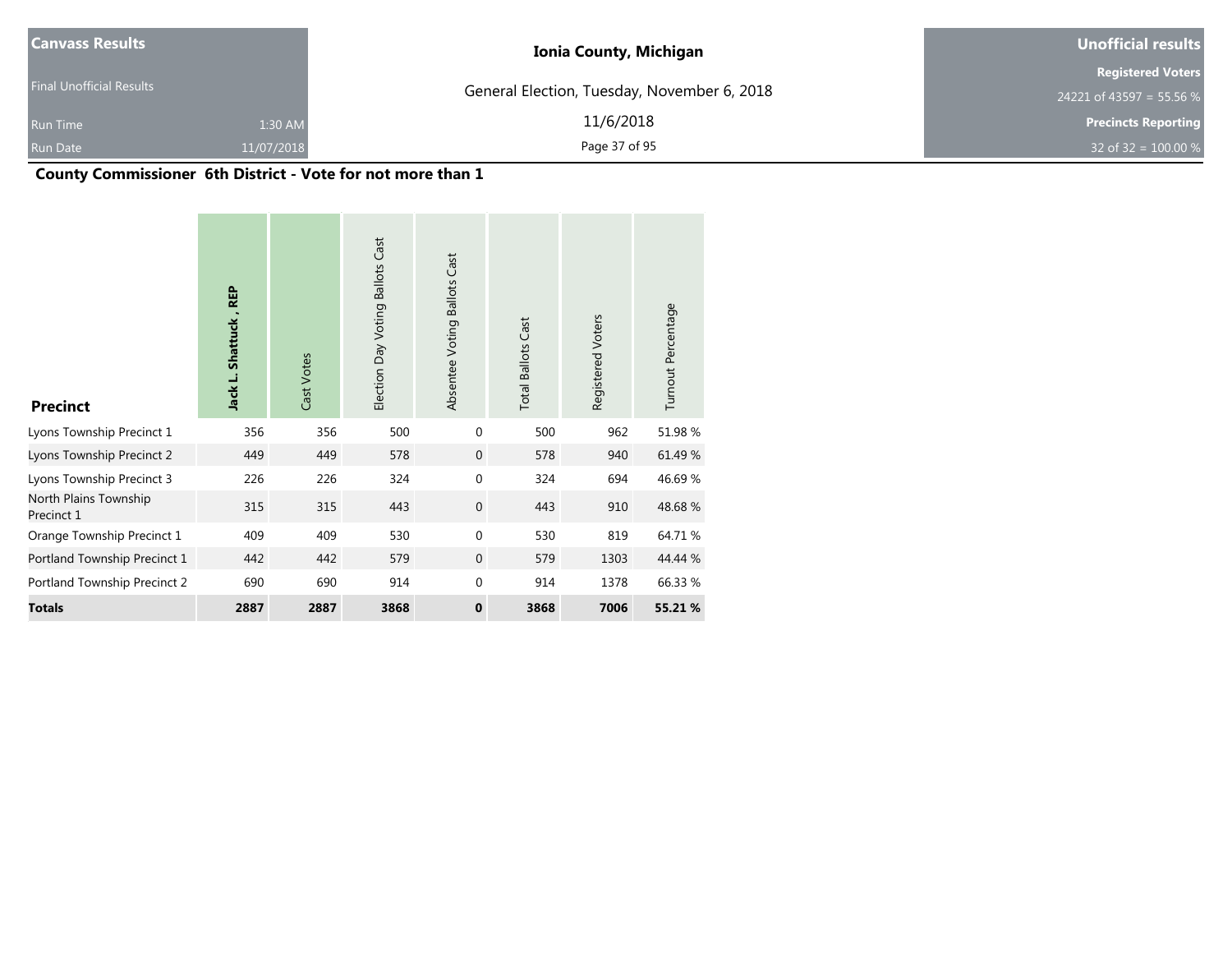| <b>Canvass Results</b>          |            | <b>Ionia County, Michigan</b>               | Unofficial results         |  |  |
|---------------------------------|------------|---------------------------------------------|----------------------------|--|--|
|                                 |            |                                             | <b>Registered Voters</b>   |  |  |
| <b>Final Unofficial Results</b> |            | General Election, Tuesday, November 6, 2018 | 24221 of 43597 = 55.56 %   |  |  |
| <b>Run Time</b>                 | 1:30 AM    | 11/6/2018                                   | <b>Precincts Reporting</b> |  |  |
| <b>Run Date</b>                 | 11/07/2018 | Page 38 of 95                               | 32 of 32 = $100.00\%$      |  |  |

# **County Commissioner 7th District - Vote for not more than 1**

| <b>Precinct</b>              | <b>REP</b><br>Georgia Richardson Sharp | DEM<br>Carol Stahl, | Cast Votes | Cast<br><b>Ballots</b><br>Election Day Voting | Cast<br><b>Ballots</b><br>Absentee Voting | <b>Total Ballots Cast</b> | Registered Voters | Turnout Percentage |
|------------------------------|----------------------------------------|---------------------|------------|-----------------------------------------------|-------------------------------------------|---------------------------|-------------------|--------------------|
| Danby Township Precinct 1    | 781                                    | 459                 | 1240       | 1372                                          | $\mathbf 0$                               | 1372                      | 2248              | 61.03 %            |
| Portland Township Precinct 1 | 118                                    | 62                  | 180        | 194                                           | 0                                         | 194                       | $\mathbf 0$       | 0.00%              |
| Sebewa Township Precinct 1   | 317                                    | 158                 | 475        | 540                                           | $\mathbf 0$                               | 540                       | 889               | 60.74 %            |
| City of Portland Precinct 1  | 380                                    | 352                 | 732        | 810                                           | $\mathbf 0$                               | 810                       | 1339              | 60.49 %            |
| City of Portland Precinct 2  | 469                                    | 354                 | 823        | 925                                           | $\mathbf 0$                               | 925                       | 1400              | 66.07 %            |
| <b>Totals</b>                | 2065                                   | 1385                | 3450       | 3841                                          | $\mathbf 0$                               | 3841                      | 5876              | 65.37 %            |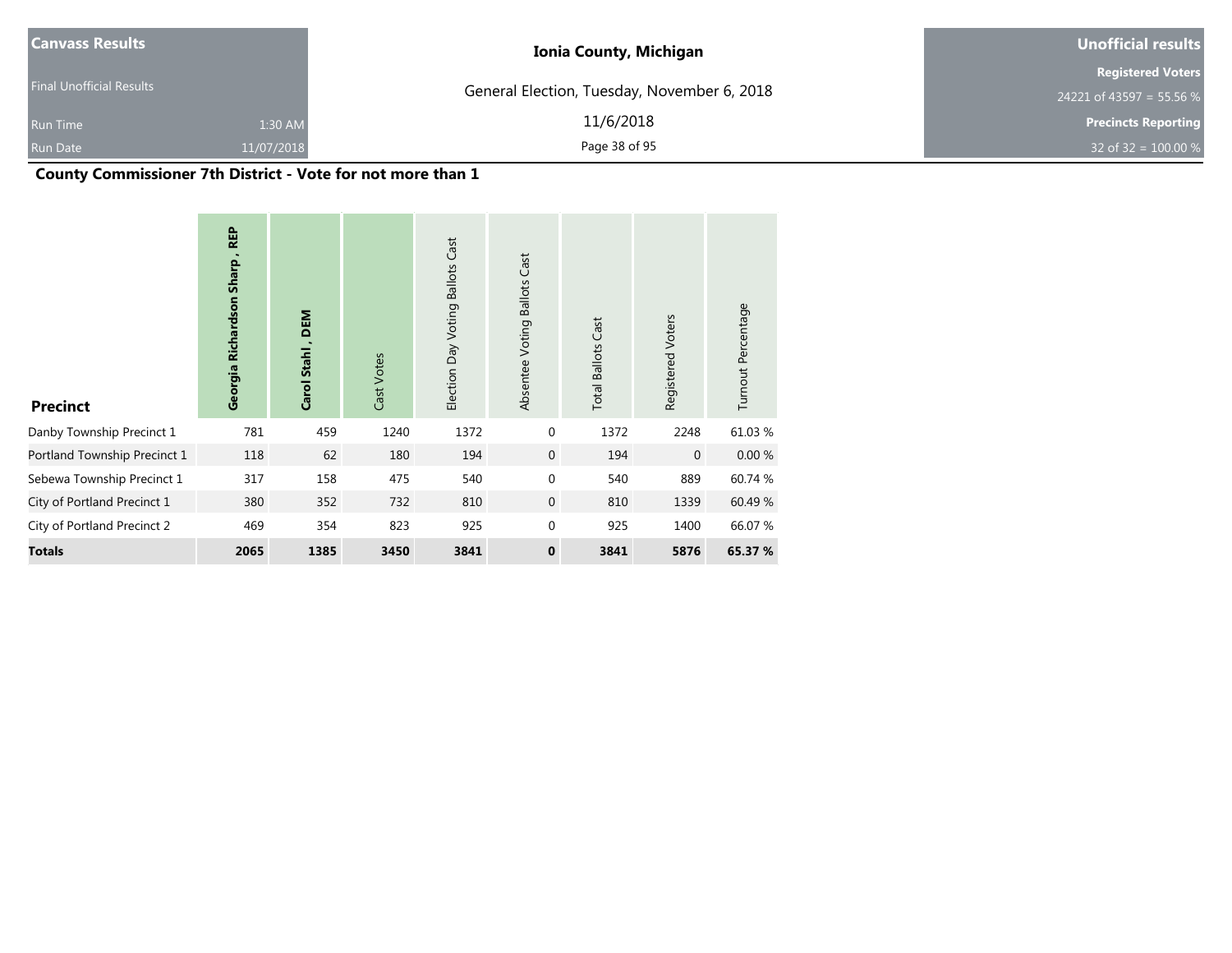| Canvass Results                 |            | <b>Ionia County, Michigan</b>               | Unofficial results         |
|---------------------------------|------------|---------------------------------------------|----------------------------|
|                                 |            |                                             | <b>Registered Voters</b>   |
| <b>Final Unofficial Results</b> |            | General Election, Tuesday, November 6, 2018 | 24221 of 43597 = 55.56 %   |
| <b>Run Time</b>                 | 1:30 AM    | 11/6/2018                                   | <b>Precincts Reporting</b> |
| <b>Run Date</b>                 | 11/07/2018 | Page 39 of 95                               | 32 of 32 = $100.00\%$      |

# **Clerk Partial Term Ending 11/20/2020 - Vote for not more than 1**

| <b>Precinct</b>                   | <b>REP</b><br><b>Cheryl Valentine</b> | Cast Votes | <b>Ballots Cast</b><br>Election Day Voting | <b>Ballots Cast</b><br>Absentee Voting | <b>Total Ballots Cast</b> | Registered Voters | Turnout Percentage |
|-----------------------------------|---------------------------------------|------------|--------------------------------------------|----------------------------------------|---------------------------|-------------------|--------------------|
| Boston Township Precinct 1        | 679                                   | 679        | 860                                        | $\mathbf{0}$                           | 860                       | 1382              | 62.23 %            |
| <b>Boston Township Precinct 2</b> | 762                                   | 762        | 965                                        | $\mathbf{0}$                           | 965                       | 1588              | 60.77 %            |
| Boston Township Precinct 3        | 593                                   | 593        | 769                                        | $\mathbf{0}$                           | 769                       | 1492              | 51.54 %            |
| <b>Totals</b>                     | 2034                                  | 2034       | 2594                                       | $\mathbf{0}$                           | 2594                      | 4462              | 58.14 %            |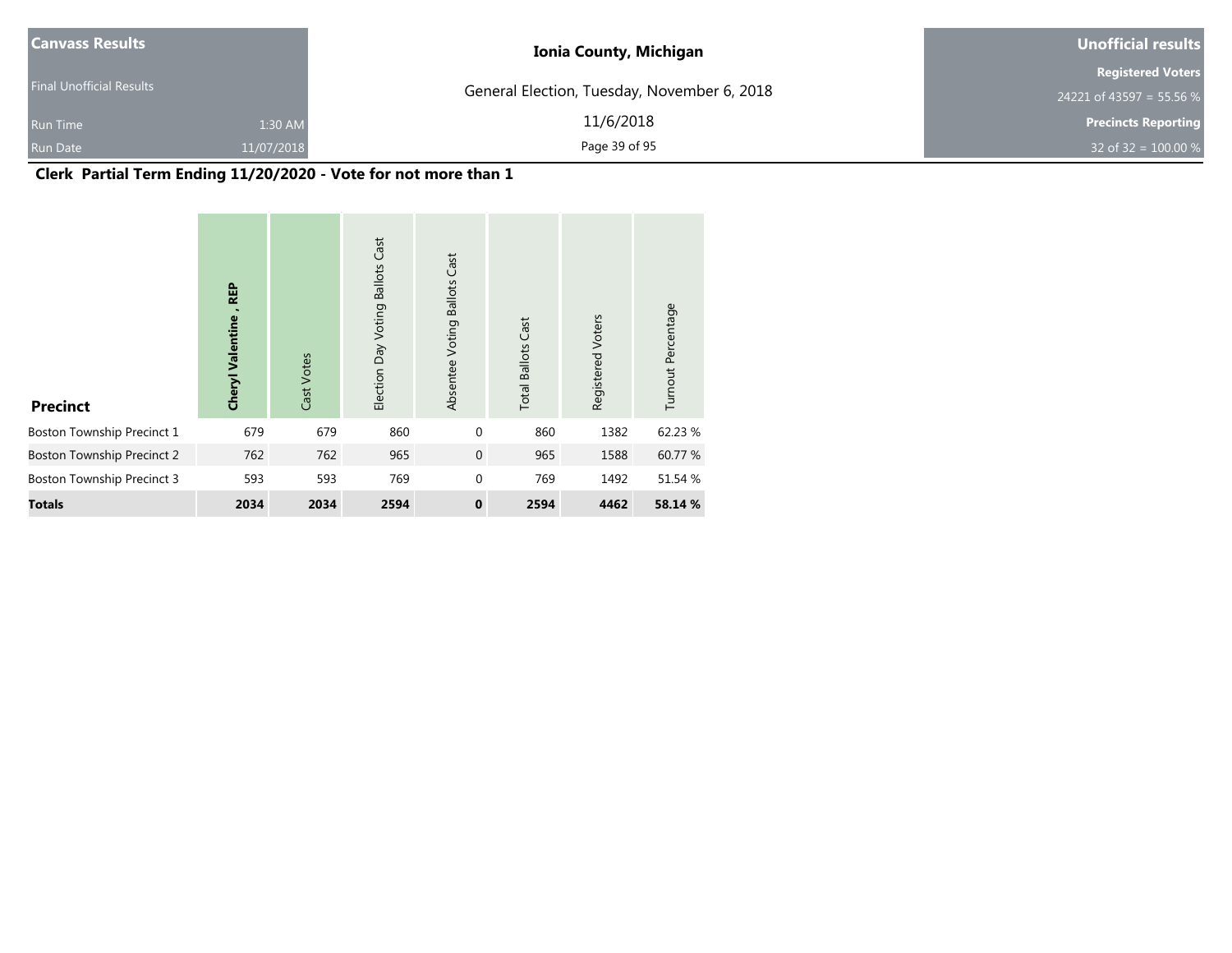| <b>Canvass Results</b>          |            | <b>Ionia County, Michigan</b>               | <b>Unofficial results</b>                            |  |  |
|---------------------------------|------------|---------------------------------------------|------------------------------------------------------|--|--|
| <b>Final Unofficial Results</b> |            | General Election, Tuesday, November 6, 2018 | <b>Registered Voters</b><br>24221 of 43597 = 55.56 % |  |  |
| <b>Run Time</b>                 | 1:30 AM    | 11/6/2018                                   | <b>Precincts Reporting</b>                           |  |  |
| <b>Run Date</b>                 | 11/07/2018 | Page 40 of 95                               | 32 of 32 = $100.00 %$                                |  |  |
|                                 |            |                                             |                                                      |  |  |

**Justice of Supreme Court - Vote for not more than 2**

| <b>Precinct</b>                     | <b>Samuel Bagenstos</b> | Megan Kathleen Cavanagh | Clement<br>Elizabeth T. | Doug Dern | Kerry Lee Morgan | Kurtis T. Wilder | Cast Votes | Election Day Voting Ballots Cast | Absentee Voting Ballots Cast | <b>Total Ballots Cast</b> | Registered Voters | Turnout Percentage |
|-------------------------------------|-------------------------|-------------------------|-------------------------|-----------|------------------|------------------|------------|----------------------------------|------------------------------|---------------------------|-------------------|--------------------|
| Berlin Township Precinct 1          | 157                     | 341                     | 512                     | 53        | 47               | 406              | 1516       | 1039                             | $\mathbf 0$                  | 1039                      | 1614              | 64.37 %            |
| Boston Township Precinct 1          | 83                      | 324                     | 470                     | 42        | 42               | 349              | 1310       | 860                              | $\mathbf 0$                  | 860                       | 1382              | 62.23 %            |
| <b>Boston Township Precinct 2</b>   | 64                      | 181                     | 558                     | 61        | 81               | 440              | 1385       | 965                              | $\boldsymbol{0}$             | 965                       | 1588              | 60.77 %            |
| <b>Boston Township Precinct 3</b>   | 69                      | 189                     | 353                     | 94        | 86               | 334              | 1125       | 769                              | $\mathbf 0$                  | 769                       | 1492              | 51.54 %            |
| Campbell Township Precinct 1        | 93                      | 248                     | 495                     | 23        | 174              | 589              | 1622       | 1106                             | $\boldsymbol{0}$             | 1106                      | 1857              | 59.56 %            |
| Danby Township Precinct 1           | 173                     | 396                     | 628                     | 36        | 69               | 638              | 1940       | 1372                             | $\mathbf 0$                  | 1372                      | 2248              | 61.03%             |
| Easton Township Precinct 1          | 115                     | 181                     | 262                     | 27        | 37               | 226              | 848        | 642                              | $\pmb{0}$                    | 642                       | 1113              | 57.68 %            |
| Easton Township Precinct 2          | 54                      | 261                     | 304                     | 65        | 53               | 192              | 929        | 661                              | $\mathbf 0$                  | 661                       | 1276              | 51.80 %            |
| Ionia Township Precinct 1           | 109                     | 302                     | 729                     | 121       | 129              | 515              | 1905       | 1374                             | $\pmb{0}$                    | 1374                      | 2898              | 47.41 %            |
| Keene Township Precinct 1           | 75                      | 199                     | 383                     | $90\,$    | 78               | 380              | 1205       | 819                              | $\mathbf 0$                  | 819                       | 1288              | 63.59%             |
| Lyons Township Precinct 1           | 52                      | 134                     | 193                     | $19\,$    | 68               | 200              | 666        | 500                              | $\pmb{0}$                    | 500                       | 962               | 51.98 %            |
| Lyons Township Precinct 2           | 48                      | 149                     | 263                     | 20        | 25               | 309              | 814        | 578                              | $\mathbf 0$                  | 578                       | 940               | 61.49 %            |
| Lyons Township Precinct 3           | 43                      | 117                     | 144                     | $17\,$    | 29               | 90               | 440        | 324                              | $\boldsymbol{0}$             | 324                       | 694               | 46.69%             |
| North Plains Township<br>Precinct 1 | 26                      | 204                     | 206                     | 39        | 31               | 138              | 644        | 443                              | $\boldsymbol{0}$             | 443                       | 910               | 48.68%             |
| Odessa Township Precinct 1          | $80\,$                  | 199                     | 439                     | 70        | 83               | 294              | 1165       | 800                              | $\mathbf 0$                  | 800                       | 1489              | 53.73 %            |
| Odessa Township Precinct 2          | 83                      | 197                     | 394                     | 107       | 106              | 391              | 1278       | 850                              | $\mathbf 0$                  | 850                       | 1343              | 63.29 %            |
| Orange Township Precinct 1          | 45                      | 125                     | 214                     | 10        | 86               | 224              | 704        | 530                              | $\boldsymbol{0}$             | 530                       | 819               | 64.71%             |
| Orleans Township Precinct 1         | 115                     | 276                     | 423                     | 54        | 54               | 489              | 1411       | 975                              | $\mathbf 0$                  | 975                       | 1931              | 50.49%             |
| Otisco Township Precinct 1          | 163                     | 331                     | 537                     | 70        | 79               | 430              | 1610       | 1050                             | $\boldsymbol{0}$             | 1050                      | 1772              | 59.26 %            |
| Portland Township Precinct 1        | 45                      | 291                     | 417                     | 48        | 47               | 272              | 1120       | 773                              | $\mathbf 0$                  | 773                       | 1303              | 59.32 %            |
| Portland Township Precinct 2        | 68                      | 234                     | 517                     | 71        | 75               | 360              | 1325       | 914                              | $\boldsymbol{0}$             | 914                       | 1378              | 66.33 %            |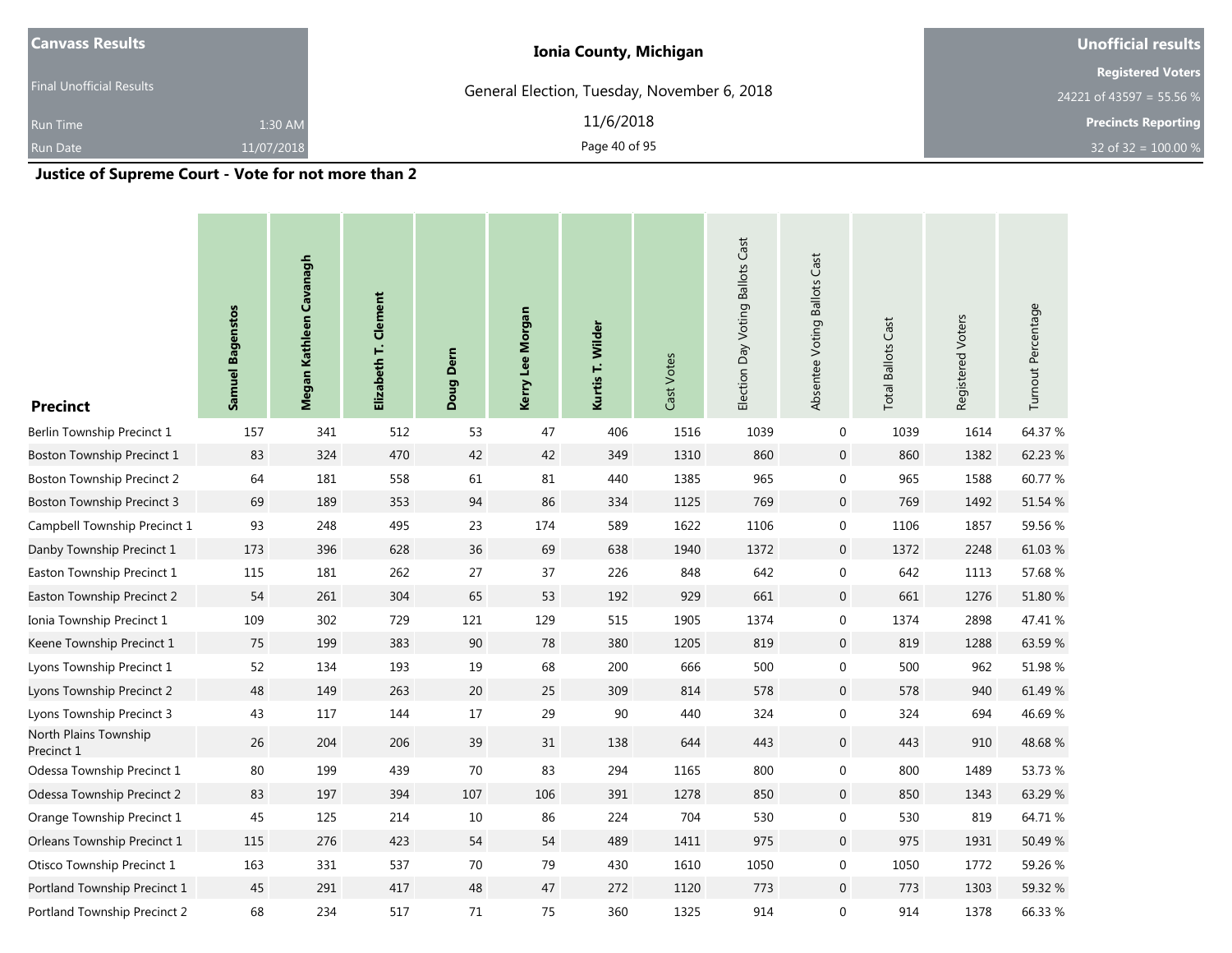| <b>Canvass Results</b>          | <b>Ionia County, Michigan</b>               | Unofficial results                                   |  |  |
|---------------------------------|---------------------------------------------|------------------------------------------------------|--|--|
| <b>Final Unofficial Results</b> | General Election, Tuesday, November 6, 2018 | <b>Registered Voters</b><br>24221 of 43597 = 55.56 % |  |  |
| 1:30 AM<br><b>Run Time</b>      | 11/6/2018                                   | <b>Precincts Reporting</b>                           |  |  |
| 11/07/2018<br><b>Run Date</b>   | Page 41 of 95                               | 32 of 32 = $100.00 %$                                |  |  |

**Justice of Supreme Court - Vote for not more than 2**

| <b>Precinct</b>                 | <b>Samuel Bagenstos</b> | Kathleen Cavanagh<br>Megan | Clement<br>Elizabeth T. | Dem<br>Doug | Kerry Lee Morgan | Kurtis T. Wilder | Cast Votes | Cast<br>Election Day Voting Ballots | Cast<br>Absentee Voting Ballots | Cast<br><b>Total Ballots</b> | Registered Voters | Turnout Percentage |
|---------------------------------|-------------------------|----------------------------|-------------------------|-------------|------------------|------------------|------------|-------------------------------------|---------------------------------|------------------------------|-------------------|--------------------|
| Ronald Township Precinct 1      | 62                      | 180                        | 299                     | 120         | 111              | 307              | 1079       | 763                                 | $\mathbf 0$                     | 763                          | 1341              | 56.90 %            |
| Sebewa Township Precinct 1      | 55                      | 124                        | 208                     | 14          | 82               | 239              | 722        | 540                                 | $\boldsymbol{0}$                | 540                          | 889               | 60.74 %            |
| City of Belding Precinct 1      | 100                     | 230                        | 288                     | 27          | 39               | 312              | 996        | 718                                 | $\mathbf 0$                     | 718                          | 1509              | 47.58 %            |
| City of Belding Precinct 2      | 104                     | 233                        | 305                     | 34          | 55               | 212              | 943        | 644                                 | $\boldsymbol{0}$                | 644                          | 1362              | 47.28%             |
| City of Belding Precinct 3      | 47                      | 201                        | 277                     | 34          | 38               | 169              | 766        | 492                                 | $\mathbf{0}$                    | 492                          | 914               | 53.83 %            |
| City of Ionia Ward 1 Precinct 1 | 66                      | 150                        | 269                     | 39          | 45               | 161              | 730        | 517                                 | $\mathbf 0$                     | 517                          | 1209              | 42.76%             |
| City of Ionia Ward 2 Precinct 2 | 43                      | 125                        | 170                     | 57          | 68               | 155              | 618        | 442                                 | $\mathbf 0$                     | 442                          | 1081              | 40.89%             |
| City of Ionia Ward 3 Precinct 3 | 59                      | 134                        | 207                     | 19          | 79               | 216              | 714        | 530                                 | 0                               | 530                          | 1142              | 46.41 %            |
| City of Ionia Ward 4 Precinct 4 | 67                      | 155                        | 242                     | 18          | 29               | 203              | 714        | 496                                 | $\mathbf 0$                     | 496                          | 1114              | 44.52 %            |
| City of Portland Precinct 1     | 142                     | 296                        | 418                     | 39          | 35               | 264              | 1194       | 810                                 | 0                               | 810                          | 1339              | 60.49%             |
| City of Portland Precinct 2     | 70                      | 343                        | 479                     | 50          | 60               | 321              | 1323       | 925                                 | $\boldsymbol{0}$                | 925                          | 1400              | 66.07 %            |
| <b>Totals</b>                   | 2575                    | 7050                       | 11603                   | 1588        | 2120             | 9825             | 34761      | 24221                               | $\mathbf 0$                     | 24221                        | 43597             | 55.56 %            |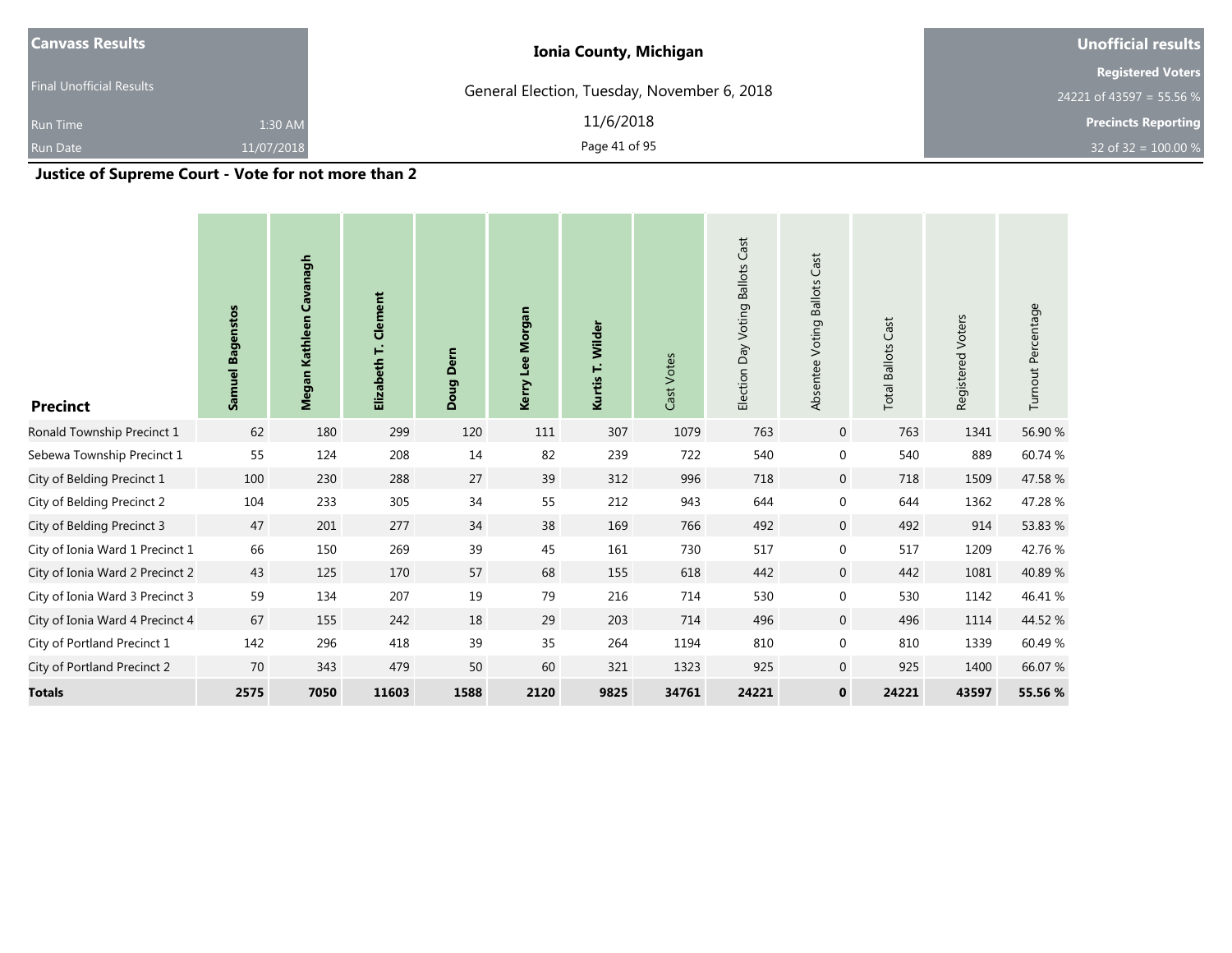| Canvass Results                 |            | <b>Ionia County, Michigan</b>               | Unofficial results         |  |  |
|---------------------------------|------------|---------------------------------------------|----------------------------|--|--|
|                                 |            |                                             | <b>Registered Voters</b>   |  |  |
| <b>Final Unofficial Results</b> |            | General Election, Tuesday, November 6, 2018 | 24221 of 43597 = 55.56 %   |  |  |
| <b>Run Time</b>                 | 1:30 AM    | 11/6/2018                                   | <b>Precincts Reporting</b> |  |  |
| <b>Run Date</b>                 | 11/07/2018 | Page 42 of 95                               | 32 of 32 = $100.00 %$      |  |  |

# **Judge of Court of Appeals 3rd District Incumbent Position - Vote for not more than 2**

| <b>Precinct</b>                     | Jane Marie Beckering | Douglas B. Shapiro | Cast Votes | Election Day Voting Ballots Cast | Absentee Voting Ballots Cast | <b>Total Ballots Cast</b> | Registered Voters | Turnout Percentage |
|-------------------------------------|----------------------|--------------------|------------|----------------------------------|------------------------------|---------------------------|-------------------|--------------------|
| Berlin Township Precinct 1          | 618                  | 568                | 1186       | 1039                             | 0                            | 1039                      | 1614              | 64.37 %            |
| Boston Township Precinct 1          | 552                  | 538                | 1090       | 860                              | $\pmb{0}$                    | 860                       | 1382              | 62.23 %            |
| <b>Boston Township Precinct 2</b>   | 591                  | 541                | 1132       | 965                              | 0                            | 965                       | 1588              | 60.77 %            |
| <b>Boston Township Precinct 3</b>   | 444                  | 448                | 892        | 769                              | $\mathbf 0$                  | 769                       | 1492              | 51.54 %            |
| Campbell Township Precinct 1        | 659                  | 600                | 1259       | 1106                             | 0                            | 1106                      | 1857              | 59.56 %            |
| Danby Township Precinct 1           | 757                  | 739                | 1496       | 1372                             | $\boldsymbol{0}$             | 1372                      | 2248              | 61.03%             |
| Easton Township Precinct 1          | 331                  | 329                | 660        | 642                              | 0                            | 642                       | 1113              | 57.68%             |
| Easton Township Precinct 2          | 362                  | 369                | 731        | 661                              | $\mathbf 0$                  | 661                       | 1276              | 51.80 %            |
| Ionia Township Precinct 1           | 791                  | 709                | 1500       | 1374                             | 0                            | 1374                      | 2898              | 47.41 %            |
| Keene Township Precinct 1           | 490                  | 505                | 995        | 819                              | $\boldsymbol{0}$             | 819                       | 1288              | 63.59%             |
| Lyons Township Precinct 1           | 280                  | 258                | 538        | 500                              | 0                            | 500                       | 962               | 51.98 %            |
| Lyons Township Precinct 2           | 313                  | 347                | 660        | 578                              | $\mathbf 0$                  | 578                       | 940               | 61.49 %            |
| Lyons Township Precinct 3           | 178                  | 152                | 330        | 324                              | $\mathbf 0$                  | 324                       | 694               | 46.69%             |
| North Plains Township<br>Precinct 1 | 254                  | 270                | 524        | 443                              | 0                            | 443                       | 910               | 48.68%             |
| Odessa Township Precinct 1          | 493                  | 459                | 952        | 800                              | 0                            | 800                       | 1489              | 53.73 %            |
| Odessa Township Precinct 2          | 499                  | 513                | 1012       | 850                              | $\boldsymbol{0}$             | 850                       | 1343              | 63.29 %            |
| Orange Township Precinct 1          | 300                  | 256                | 556        | 530                              | $\boldsymbol{0}$             | 530                       | 819               | 64.71 %            |
| Orleans Township Precinct 1         | 566                  | 612                | 1178       | 975                              | $\boldsymbol{0}$             | 975                       | 1931              | 50.49 %            |
| Otisco Township Precinct 1          | 651                  | 624                | 1275       | 1050                             | 0                            | 1050                      | 1772              | 59.26 %            |
| Portland Township Precinct 1        | 468                  | 468                | 936        | 773                              | $\mathbf 0$                  | 773                       | 1303              | 59.32 %            |
| Portland Township Precinct 2        | 544                  | 493                | 1037       | 914                              | 0                            | 914                       | 1378              | 66.33 %            |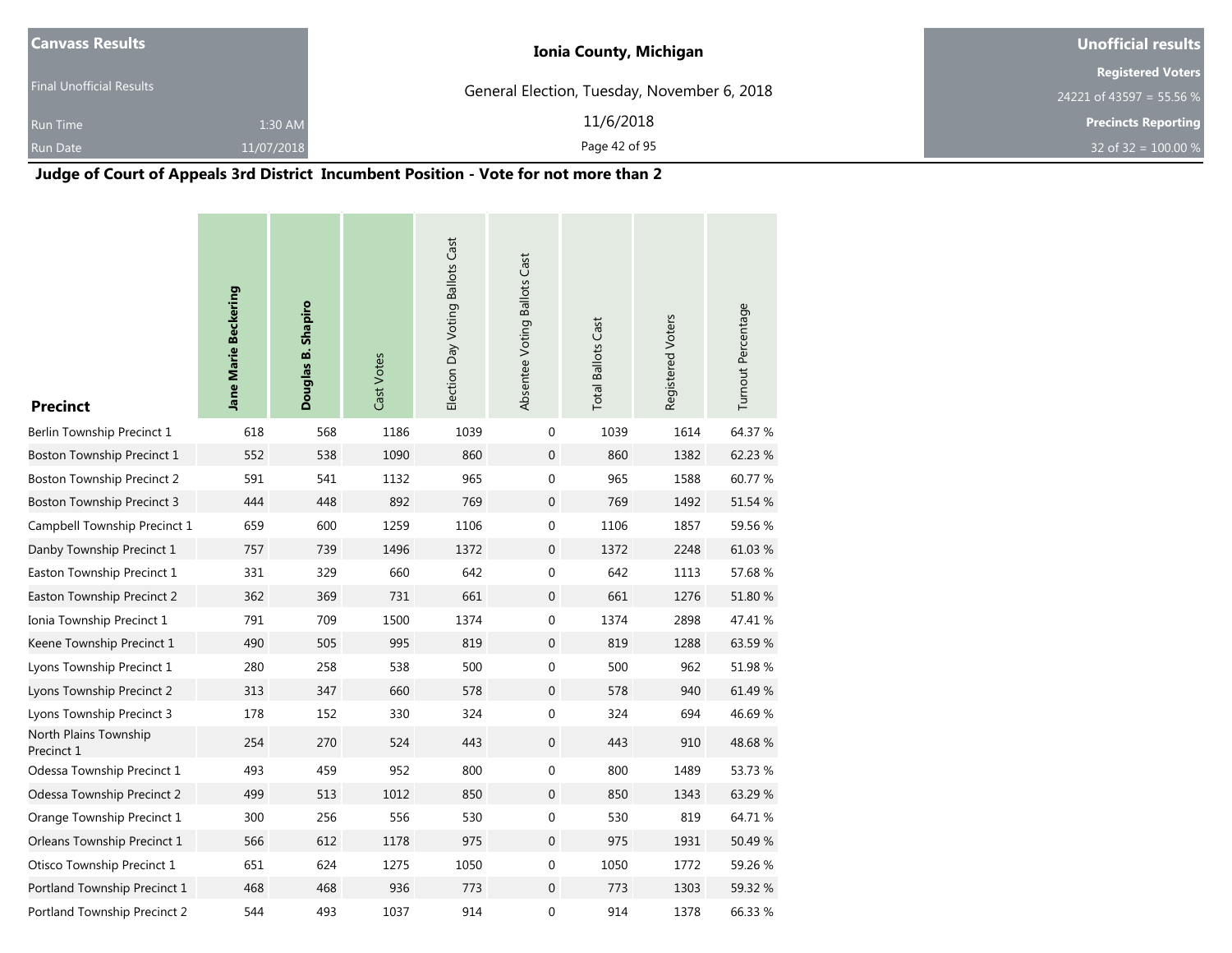| Canvass Results                 |            | <b>Ionia County, Michigan</b>               | Unofficial results         |  |
|---------------------------------|------------|---------------------------------------------|----------------------------|--|
|                                 |            |                                             | <b>Registered Voters</b>   |  |
| <b>Final Unofficial Results</b> |            | General Election, Tuesday, November 6, 2018 | 24221 of 43597 = 55.56 %   |  |
| <b>Run Time</b>                 | 1:30 AM    | 11/6/2018                                   | <b>Precincts Reporting</b> |  |
| <b>Run Date</b>                 | 11/07/2018 | Page 43 of 95                               | 32 of 32 = $100.00 %$      |  |

**Judge of Court of Appeals 3rd District Incumbent Position - Vote for not more than 2**

and the

| <b>Precinct</b>                 | Jane Marie Beckering | Shapiro<br>Douglas B. | Cast Votes | Election Day Voting Ballots Cast | Absentee Voting Ballots Cast | <b>Total Ballots Cast</b> | Registered Voters | Turnout Percentage |
|---------------------------------|----------------------|-----------------------|------------|----------------------------------|------------------------------|---------------------------|-------------------|--------------------|
| Ronald Township Precinct 1      | 451                  | 466                   | 917        | 763                              | $\mathbf 0$                  | 763                       | 1341              | 56.90 %            |
| Sebewa Township Precinct 1      | 307                  | 300                   | 607        | 540                              | 0                            | 540                       | 889               | 60.74 %            |
| City of Belding Precinct 1      | 416                  | 399                   | 815        | 718                              | $\mathbf{0}$                 | 718                       | 1509              | 47.58 %            |
| City of Belding Precinct 2      | 393                  | 368                   | 761        | 644                              | $\mathbf 0$                  | 644                       | 1362              | 47.28 %            |
| City of Belding Precinct 3      | 318                  | 307                   | 625        | 492                              | $\mathbf{0}$                 | 492                       | 914               | 53.83 %            |
| City of Ionia Ward 1 Precinct 1 | 307                  | 279                   | 586        | 517                              | $\mathbf 0$                  | 517                       | 1209              | 42.76%             |
| City of Ionia Ward 2 Precinct 2 | 255                  | 238                   | 493        | 442                              | $\mathbf{0}$                 | 442                       | 1081              | 40.89%             |
| City of Ionia Ward 3 Precinct 3 | 316                  | 286                   | 602        | 530                              | $\mathbf{0}$                 | 530                       | 1142              | 46.41%             |
| City of Ionia Ward 4 Precinct 4 | 296                  | 273                   | 569        | 496                              | $\mathbf{0}$                 | 496                       | 1114              | 44.52 %            |
| City of Portland Precinct 1     | 500                  | 464                   | 964        | 810                              | 0                            | 810                       | 1339              | 60.49%             |
| City of Portland Precinct 2     | 513                  | 518                   | 1031       | 925                              | $\mathbf{0}$                 | 925                       | 1400              | 66.07 %            |
| <b>Totals</b>                   | 14213                | 13696                 | 27909      | 24221                            | $\mathbf 0$                  | 24221                     | 43597             | 55.56 %            |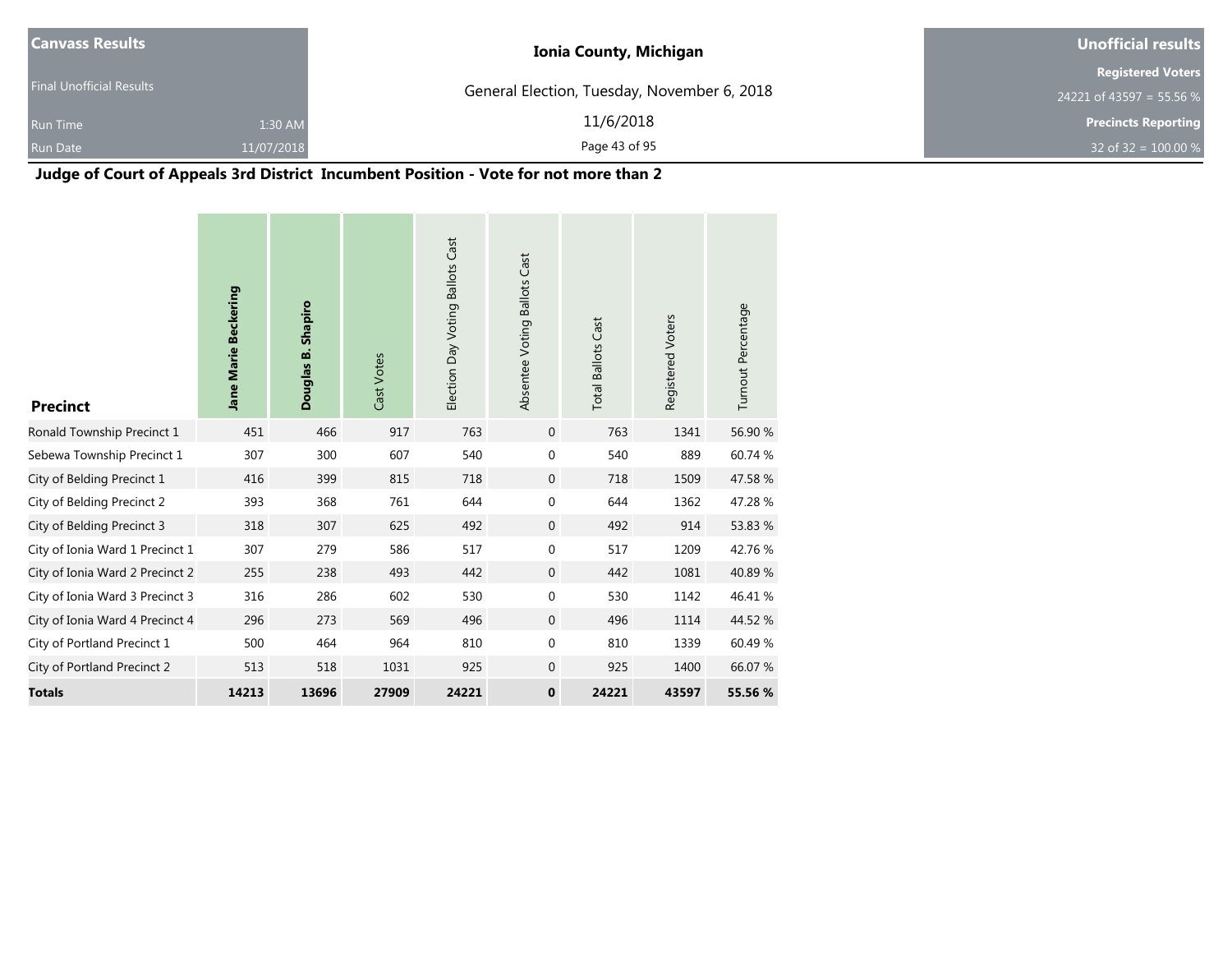| <b>Canvass Results</b>          | <b>Ionia County, Michigan</b>               | Unofficial results         |  |
|---------------------------------|---------------------------------------------|----------------------------|--|
| <b>Final Unofficial Results</b> |                                             | <b>Registered Voters</b>   |  |
|                                 | General Election, Tuesday, November 6, 2018 | 24221 of 43597 = 55.56 %   |  |
| <b>Run Time</b>                 | 11/6/2018<br>1:30 AM                        | <b>Precincts Reporting</b> |  |
| 11/07/2018<br><b>Run Date</b>   | Page 44 of 95                               | 32 of 32 = $100.00\%$      |  |

# **Judge of Probate Court Incumbent Position - Vote for not more than 1**

| <b>Precinct</b>                     | Robert S. Sykes, Jr. | Cast Votes | Election Day Voting Ballots Cast | Absentee Voting Ballots Cast | <b>Total Ballots Cast</b> | Registered Voters | Turnout Percentage |
|-------------------------------------|----------------------|------------|----------------------------------|------------------------------|---------------------------|-------------------|--------------------|
| Berlin Township Precinct 1          | 777                  | 777        | 1039                             | $\mathbf 0$                  | 1039                      | 1614              | 64.37 %            |
| <b>Boston Township Precinct 1</b>   | 642                  | 642        | 860                              | $\mathbf{0}$                 | 860                       | 1382              | 62.23 %            |
| <b>Boston Township Precinct 2</b>   | 688                  | 688        | 965                              | 0                            | 965                       | 1588              | 60.77%             |
| <b>Boston Township Precinct 3</b>   | 529                  | 529        | 769                              | $\mathbf{0}$                 | 769                       | 1492              | 51.54 %            |
| Campbell Township Precinct 1        | 741                  | 741        | 1106                             | $\boldsymbol{0}$             | 1106                      | 1857              | 59.56 %            |
| Danby Township Precinct 1           | 911                  | 911        | 1372                             | $\mathbf 0$                  | 1372                      | 2248              | 61.03%             |
| Easton Township Precinct 1          | 479                  | 479        | 642                              | $\boldsymbol{0}$             | 642                       | 1113              | 57.68%             |
| Easton Township Precinct 2          | 499                  | 499        | 661                              | $\boldsymbol{0}$             | 661                       | 1276              | 51.80 %            |
| Ionia Township Precinct 1           | 1058                 | 1058       | 1374                             | $\boldsymbol{0}$             | 1374                      | 2898              | 47.41 %            |
| Keene Township Precinct 1           | 590                  | 590        | 819                              | $\mathbf{0}$                 | 819                       | 1288              | 63.59%             |
| Lyons Township Precinct 1           | 362                  | 362        | 500                              | $\boldsymbol{0}$             | 500                       | 962               | 51.98 %            |
| Lyons Township Precinct 2           | 410                  | 410        | 578                              | $\boldsymbol{0}$             | 578                       | 940               | 61.49 %            |
| Lyons Township Precinct 3           | 249                  | 249        | 324                              | $\boldsymbol{0}$             | 324                       | 694               | 46.69%             |
| North Plains Township<br>Precinct 1 | 321                  | 321        | 443                              | $\mathbf 0$                  | 443                       | 910               | 48.68%             |
| Odessa Township Precinct 1          | 554                  | 554        | 800                              | $\boldsymbol{0}$             | 800                       | 1489              | 53.73 %            |
| Odessa Township Precinct 2          | 616                  | 616        | 850                              | $\overline{0}$               | 850                       | 1343              | 63.29 %            |
| Orange Township Precinct 1          | 371                  | 371        | 530                              | 0                            | 530                       | 819               | 64.71%             |
| Orleans Township Precinct 1         | 727                  | 727        | 975                              | $\boldsymbol{0}$             | 975                       | 1931              | 50.49%             |
| Otisco Township Precinct 1          | 747                  | 747        | 1050                             | $\mathbf 0$                  | 1050                      | 1772              | 59.26 %            |
| Portland Township Precinct 1        | 566                  | 566        | 773                              | $\overline{0}$               | 773                       | 1303              | 59.32 %            |
| Portland Township Precinct 2        | 610                  | 610        | 914                              | 0                            | 914                       | 1378              | 66.33 %            |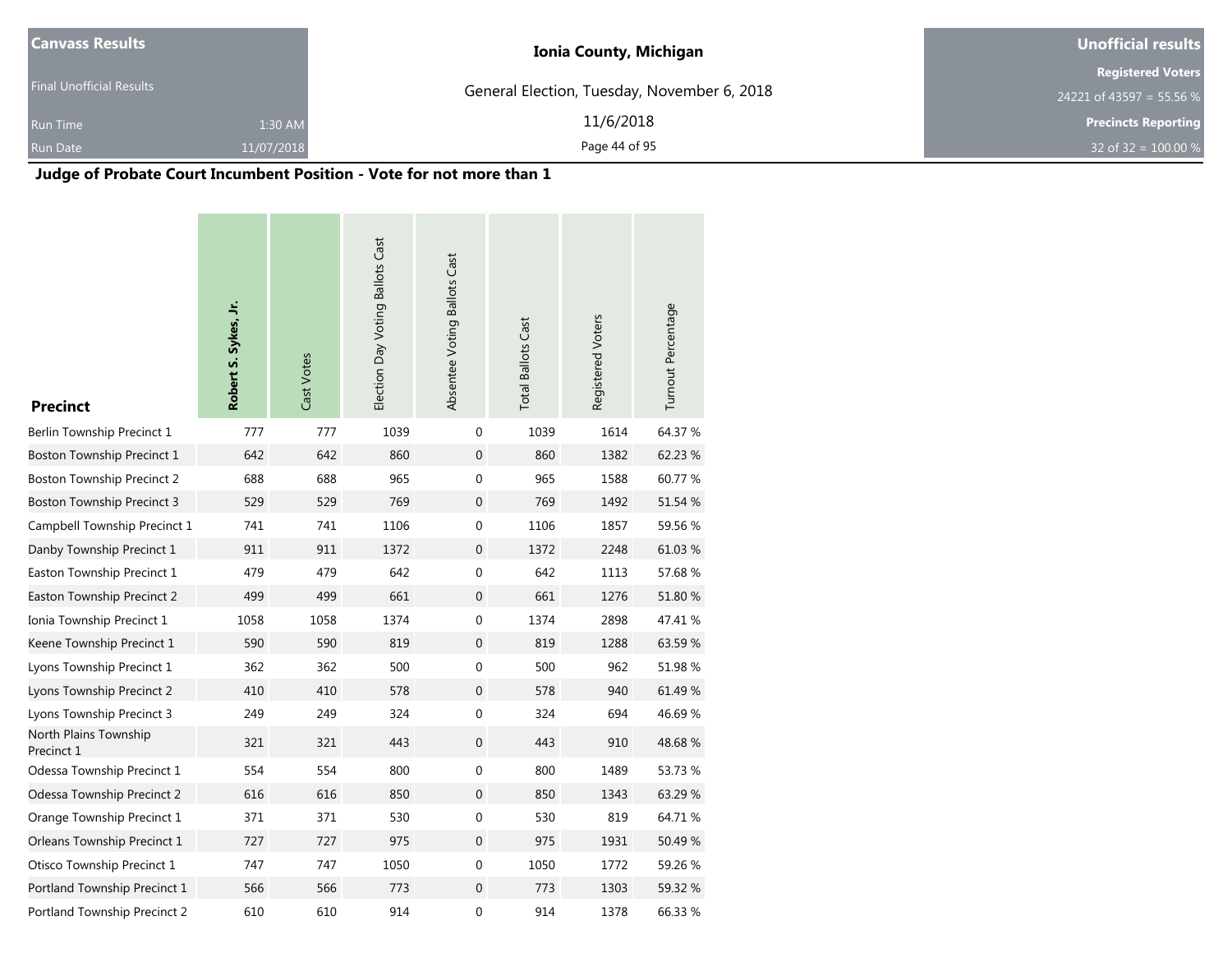| <b>Canvass Results</b>          |            | <b>Ionia County, Michigan</b>               | <b>Unofficial results</b>  |  |
|---------------------------------|------------|---------------------------------------------|----------------------------|--|
|                                 |            |                                             | <b>Registered Voters</b>   |  |
| <b>Final Unofficial Results</b> |            | General Election, Tuesday, November 6, 2018 | 24221 of 43597 = 55.56 %   |  |
| <b>Run Time</b>                 | 1:30 AM    | 11/6/2018                                   | <b>Precincts Reporting</b> |  |
| <b>Run Date</b>                 | 11/07/2018 | Page 45 of 95                               | 32 of 32 = $100.00\%$      |  |

# **Judge of Probate Court Incumbent Position - Vote for not more than 1**

| <b>Precinct</b>                 | Robert S. Sykes, Jr. | Cast Votes | Election Day Voting Ballots Cast | Absentee Voting Ballots Cast | <b>Total Ballots Cast</b> | Registered Voters | Turnout Percentage |
|---------------------------------|----------------------|------------|----------------------------------|------------------------------|---------------------------|-------------------|--------------------|
| Ronald Township Precinct 1      | 610                  | 610        | 763                              | $\mathbf{0}$                 | 763                       | 1341              | 56.90 %            |
| Sebewa Township Precinct 1      | 371                  | 371        | 540                              | $\mathbf{0}$                 | 540                       | 889               | 60.74 %            |
| City of Belding Precinct 1      | 499                  | 499        | 718                              | $\mathbf{0}$                 | 718                       | 1509              | 47.58 %            |
| City of Belding Precinct 2      | 462                  | 462        | 644                              | $\mathbf 0$                  | 644                       | 1362              | 47.28%             |
| City of Belding Precinct 3      | 369                  | 369        | 492                              | $\mathbf{0}$                 | 492                       | 914               | 53.83 %            |
| City of Ionia Ward 1 Precinct 1 | 365                  | 365        | 517                              | $\mathbf 0$                  | 517                       | 1209              | 42.76 %            |
| City of Ionia Ward 2 Precinct 2 | 342                  | 342        | 442                              | $\mathbf{0}$                 | 442                       | 1081              | 40.89%             |
| City of Ionia Ward 3 Precinct 3 | 390                  | 390        | 530                              | $\mathbf{0}$                 | 530                       | 1142              | 46.41%             |
| City of Ionia Ward 4 Precinct 4 | 381                  | 381        | 496                              | $\mathbf 0$                  | 496                       | 1114              | 44.52 %            |
| City of Portland Precinct 1     | 584                  | 584        | 810                              | $\mathbf{0}$                 | 810                       | 1339              | 60.49%             |
| City of Portland Precinct 2     | 622                  | 622        | 925                              | $\mathbf{0}$                 | 925                       | 1400              | 66.07 %            |
| <b>Totals</b>                   | 17442                | 17442      | 24221                            | $\mathbf 0$                  | 24221                     | 43597             | 55.56 %            |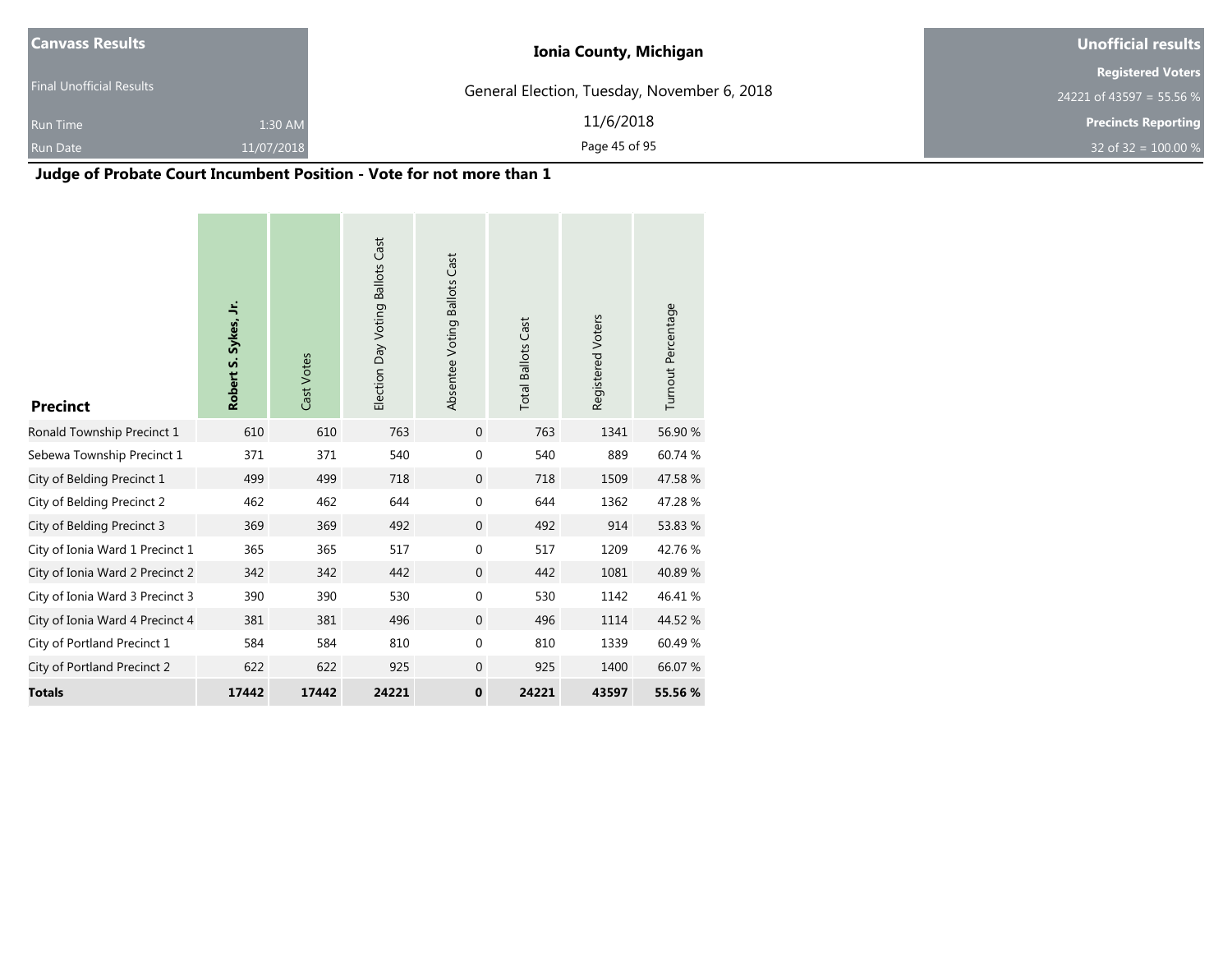| <b>Canvass Results</b>   |            | <b>Ionia County, Michigan</b>               | Unofficial results         |
|--------------------------|------------|---------------------------------------------|----------------------------|
|                          |            |                                             | <b>Registered Voters</b>   |
| Final Unofficial Results |            | General Election, Tuesday, November 6, 2018 | 24221 of 43597 = 55.56 %   |
| <b>Run Time</b>          | 1:30 AM    | 11/6/2018                                   | <b>Precincts Reporting</b> |
| <b>Run Date</b>          | 11/07/2018 | Page 46 of 95                               | 32 of 32 = $100.00 %$      |

**Board Of Trustees Member Grand Rapids Community College - Vote for not more than 2**

| <b>Precinct</b>                   | Crosby<br>Kathy S. | Sanchez<br>Carlos | <b>Sheryl Siegel</b> | Williams<br>Troy | Cast Votes | Cast<br><b>Ballots</b><br>Voting<br>Election Day | Cast<br><b>Ballots</b><br>Voting<br>Absentee | <b>Total Ballots Cast</b> | Registered Voters | Turnout Percentage |
|-----------------------------------|--------------------|-------------------|----------------------|------------------|------------|--------------------------------------------------|----------------------------------------------|---------------------------|-------------------|--------------------|
| <b>Boston Township Precinct 2</b> | 132                | 76                | 76                   | 66               | 350        | 266                                              | $\mathbf 0$                                  | 266                       | $\mathbf 0$       | 0.00 %             |
| <b>Boston Township Precinct 3</b> | 28                 | 17                | 30                   | 17               | 92         | 85                                               | $\mathbf 0$                                  | 85                        | $\overline{0}$    | 0.00%              |
| Campbell Township Precinct 1      | 10                 | $\overline{7}$    | 16                   | 14               | 47         | 37                                               | $\mathbf 0$                                  | 37                        | $\mathbf{0}$      | 0.00 %             |
| Keene Township Precinct 1         | 130                | 57                | 84                   | 87               | 358        | 281                                              | $\mathbf 0$                                  | 281                       | $\overline{0}$    | 0.00%              |
| <b>Totals</b>                     | 300                | 157               | 206                  | 184              | 847        | 669                                              | $\mathbf 0$                                  | 669                       | $\mathbf 0$       | 0.00%              |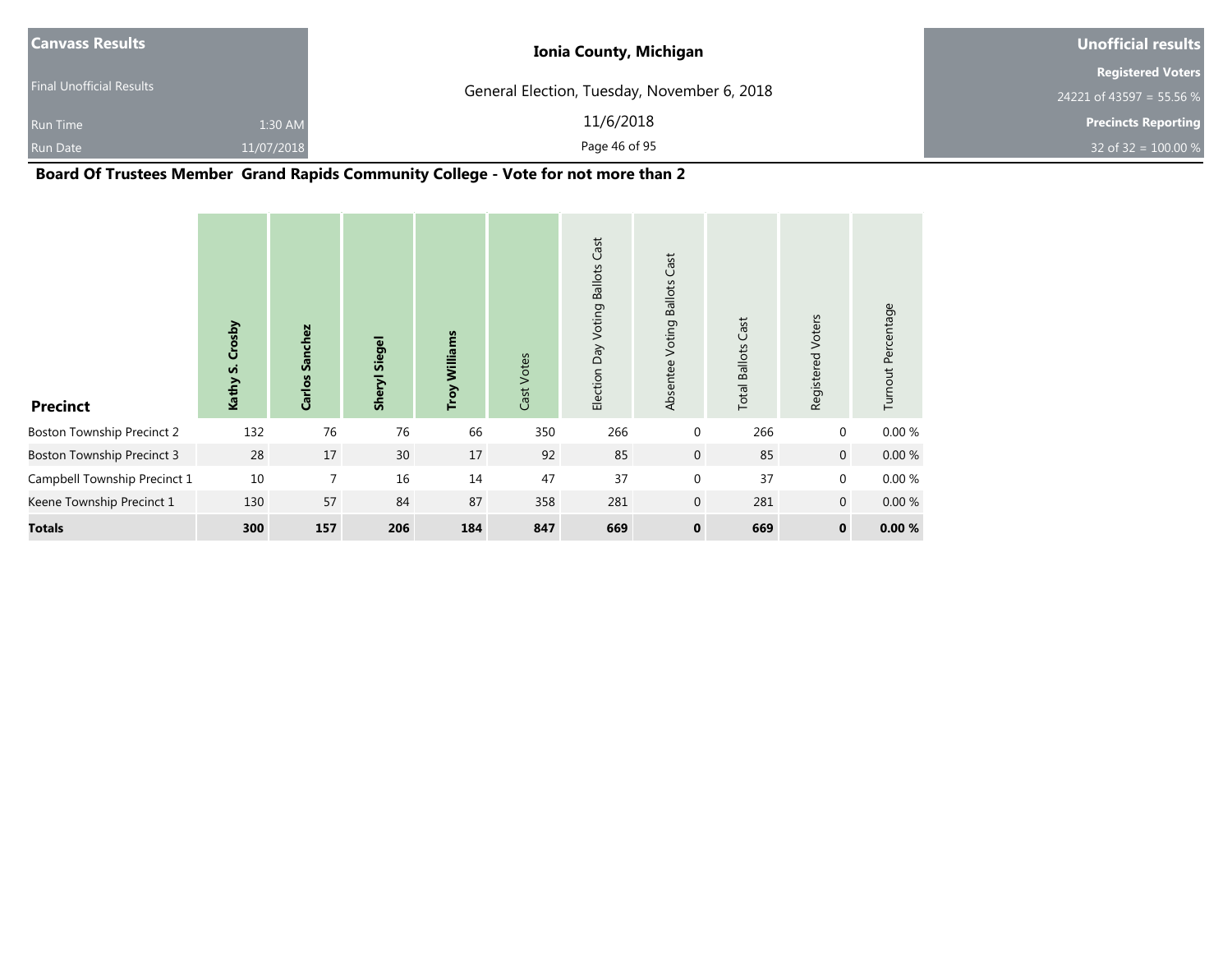| Canvass Results                 |            | <b>Ionia County, Michigan</b>               | Unofficial results         |
|---------------------------------|------------|---------------------------------------------|----------------------------|
|                                 |            |                                             | <b>Registered Voters</b>   |
| <b>Final Unofficial Results</b> |            | General Election, Tuesday, November 6, 2018 | 24221 of 43597 = 55.56 %   |
| <b>Run Time</b>                 | 1:30 AM    | 11/6/2018                                   | <b>Precincts Reporting</b> |
| <b>Run Date</b>                 | 11/07/2018 | Page 47 of 95                               | 32 of 32 = $100.00 %$      |

# **Board Of Trustees Member Lansing Community College - Vote for not more than 2**

| <b>Precinct</b>           | 5<br>Hidalgo,<br>Lawrence | <b>Myers</b><br>Shaquila | Wilbı<br>Samantha | Cast Votes | Cast<br><b>Ballots</b><br>Voting<br>Election Day | Cast<br><b>Ballots</b><br>Voting<br>Absentee | <b>Total Ballots Cast</b> | Voters<br>Registered | Turnout Percentage |
|---------------------------|---------------------------|--------------------------|-------------------|------------|--------------------------------------------------|----------------------------------------------|---------------------------|----------------------|--------------------|
| Danby Township Precinct 1 | 27                        | 23                       | 40                | 90         | 91                                               | $\mathbf{0}$                                 | 91                        | $\mathbf{0}$         | 0.00%              |
| <b>Totals</b>             | 27                        | 23                       | 40                | 90         | 91                                               | $\mathbf 0$                                  | 91                        | $\mathbf 0$          | 0.00%              |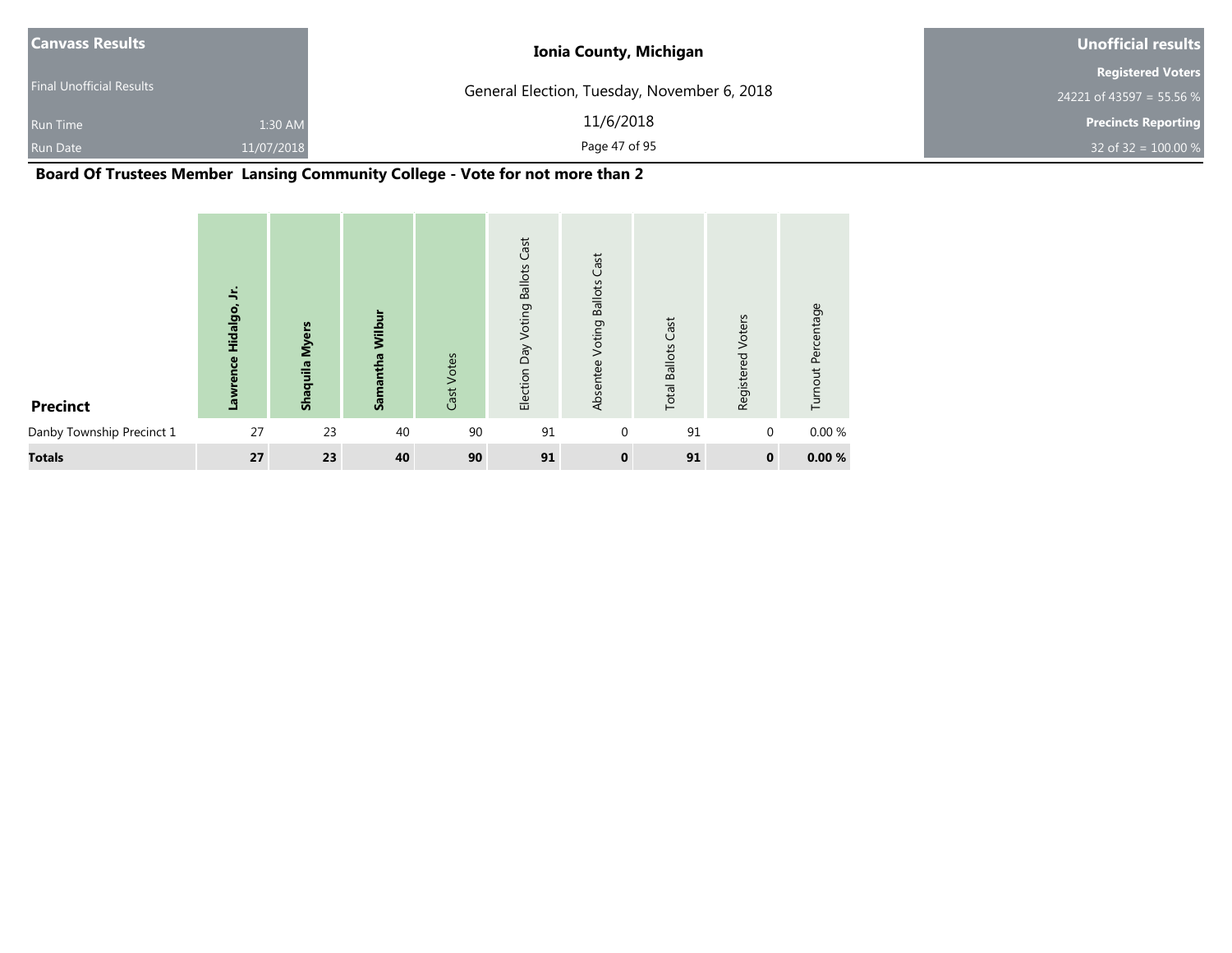| <b>Canvass Results</b>          |            | <b>Ionia County, Michigan</b>               | Unofficial results         |
|---------------------------------|------------|---------------------------------------------|----------------------------|
|                                 |            |                                             | <b>Registered Voters</b>   |
| <b>Final Unofficial Results</b> |            | General Election, Tuesday, November 6, 2018 | 24221 of 43597 = 55.56 %   |
| <b>Run Time</b>                 | 1:30 AM    | 11/6/2018                                   | <b>Precincts Reporting</b> |
| Run Date                        | 11/07/2018 | Page 48 of 95                               | 32 of 32 = $100.00 %$      |

**Board Of Trustees Member Montcalm Community College - Vote for not more than 2**

| <b>Precinct</b>                     | Carol Deuling-Ravell | Peterson<br>Kurt D. | Thelen<br>दं<br>Roger | Cast Votes     | Cast<br><b>Ballots</b><br>Election Day Voting | Cast<br><b>Ballots</b><br>Voting<br>Absentee | <b>Total Ballots Cast</b> | Registered Voters | Turnout Percentage |
|-------------------------------------|----------------------|---------------------|-----------------------|----------------|-----------------------------------------------|----------------------------------------------|---------------------------|-------------------|--------------------|
| North Plains Township<br>Precinct 1 | 110                  | 111                 | 133                   | 354            | 293                                           | $\boldsymbol{0}$                             | 293                       | 910               | 32.20 %            |
| Otisco Township Precinct 1          | $\overline{3}$       | $\overline{4}$      | $\overline{0}$        | $\overline{7}$ | 9                                             | $\mathbf{0}$                                 | 9                         | 1772              | 0.51%              |
| Ronald Township Precinct 1          | 120                  | 91                  | 115                   | 326            | 245                                           | $\boldsymbol{0}$                             | 245                       | 1341              | 18.27 %            |
| <b>Totals</b>                       | 233                  | 206                 | 248                   | 687            | 547                                           | $\mathbf 0$                                  | 547                       | 4023              | 13.60 %            |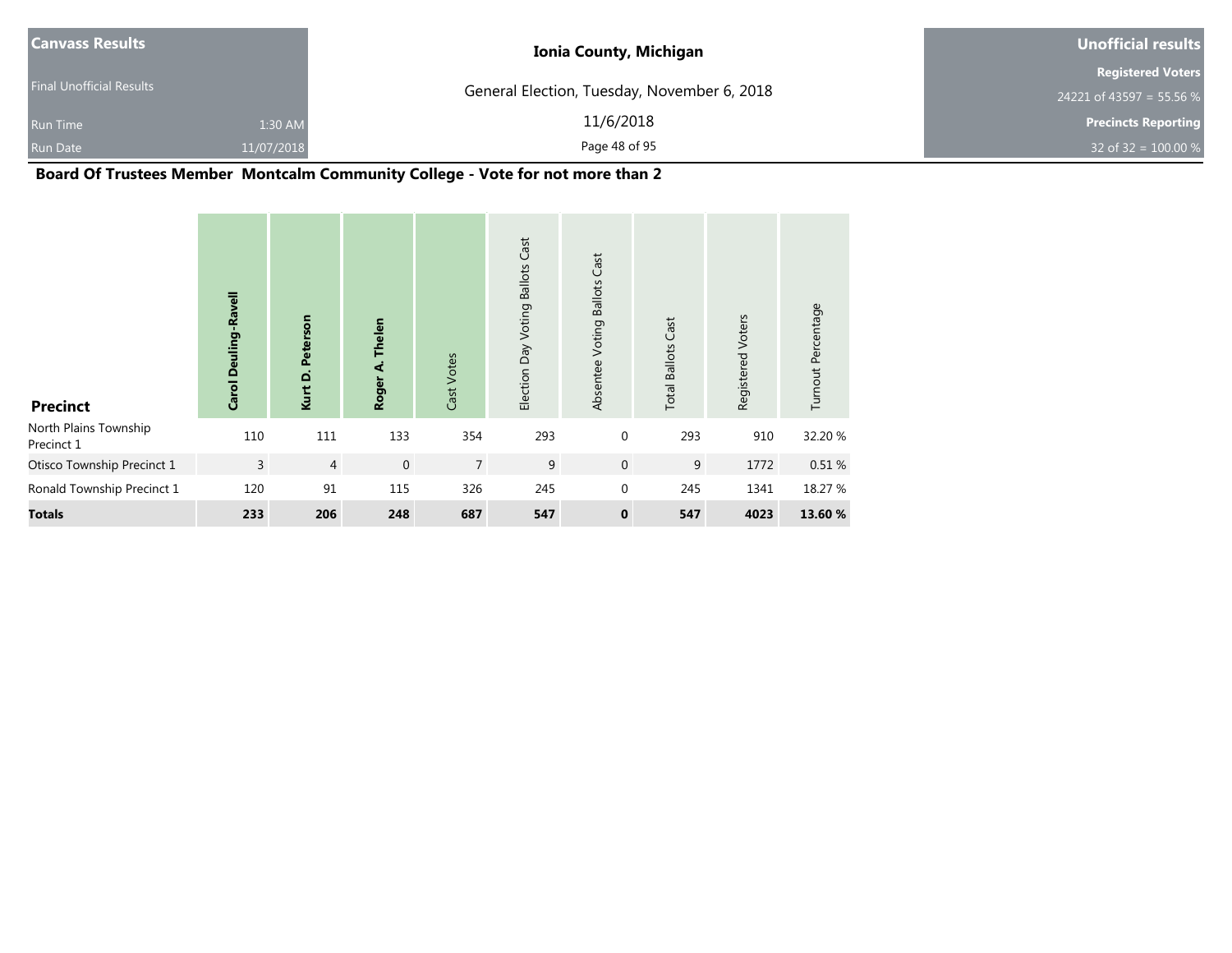| <b>Canvass Results</b>          |            | <b>Ionia County, Michigan</b>               | Unofficial results         |
|---------------------------------|------------|---------------------------------------------|----------------------------|
|                                 |            |                                             | <b>Registered Voters</b>   |
| <b>Final Unofficial Results</b> |            | General Election, Tuesday, November 6, 2018 | 24221 of 43597 = 55.56 %   |
| <b>Run Time</b>                 | 1:30 AM    | 11/6/2018                                   | <b>Precincts Reporting</b> |
| <b>Run Date</b>                 | 11/07/2018 | Page 49 of 95                               | 32 of 32 = $100.00 %$      |

**Board Of Trustees Member Montcalm Community College Partial Term Ending 12/31/2022 - Vote for not more than 1**

| <b>Precinct</b>                     | Esther M. Combs | Ginster<br>Thomas A. | Cast Votes     | Election Day Voting Ballots Cast | Cast<br><b>Ballots</b><br>Absentee Voting | <b>Total Ballots Cast</b> | Registered Voters | Turnout Percentage |
|-------------------------------------|-----------------|----------------------|----------------|----------------------------------|-------------------------------------------|---------------------------|-------------------|--------------------|
| North Plains Township<br>Precinct 1 | 115             | 98                   | 213            | 293                              | $\mathbf 0$                               | 293                       | 910               | 32.20 %            |
| Otisco Township Precinct 1          | $\overline{2}$  | $\overline{2}$       | $\overline{4}$ | 9                                | $\mathbf{0}$                              | 9                         | 1772              | 0.51%              |
| Ronald Township Precinct 1          | 106             | 88                   | 194            | 245                              | $\mathbf{0}$                              | 245                       | 1341              | 18.27 %            |
| <b>Totals</b>                       | 223             | 188                  | 411            | 547                              | $\mathbf 0$                               | 547                       | 4023              | 13.60 %            |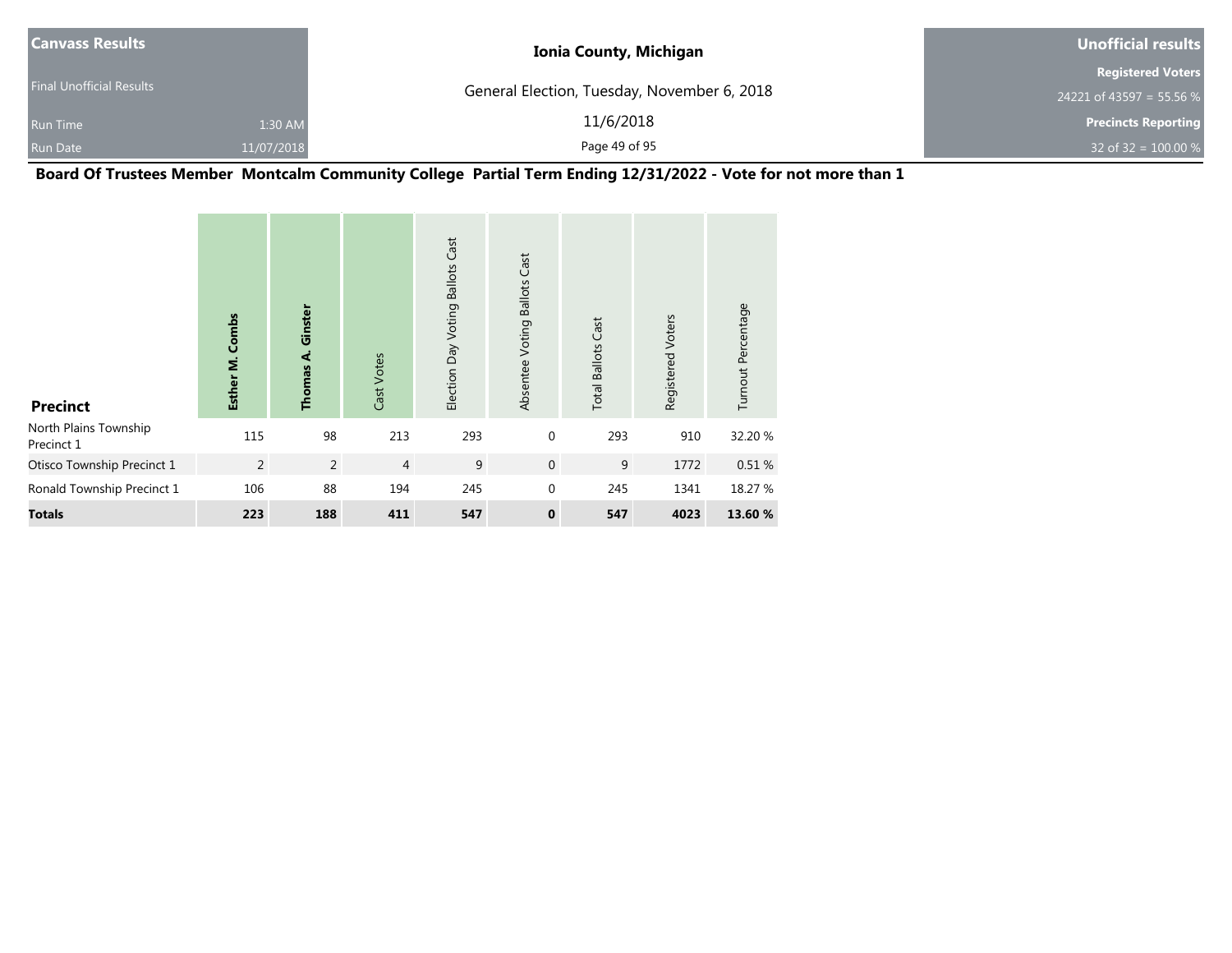| <b>Canvass Results</b>          |            | <b>Ionia County, Michigan</b>               | Unofficial results         |
|---------------------------------|------------|---------------------------------------------|----------------------------|
|                                 |            |                                             | <b>Registered Voters</b>   |
| <b>Final Unofficial Results</b> |            | General Election, Tuesday, November 6, 2018 | 24221 of 43597 = 55.56 %   |
| <b>Run Time</b>                 | 1:30 AM    | 11/6/2018                                   | <b>Precincts Reporting</b> |
| <b>Run Date</b>                 | 11/07/2018 | Page 50 of 95                               | 32 of 32 = $100.00\%$      |

**Council Member At Large - Vote for not more than 3**

| <b>Precinct</b>            | <b>Jorel Davis</b> | Feehan<br>Douglas | LaClear<br>John | Scheid<br>Mike | Cast Votes | Cast<br><b>Ballots</b><br>Voting<br>Election Day | Cast<br><b>Ballots</b><br>Voting<br>Absentee | Cast<br><b>Total Ballots</b> | Voters<br>Registered | Turnout Percentage |
|----------------------------|--------------------|-------------------|-----------------|----------------|------------|--------------------------------------------------|----------------------------------------------|------------------------------|----------------------|--------------------|
| City of Belding Precinct 1 | 299                | 263               | 195             | 320            | 1077       | 718                                              | $\boldsymbol{0}$                             | 718                          | 1509                 | 47.58 %            |
| City of Belding Precinct 2 | 235                | 283               | 208             | 333            | 1059       | 644                                              | $\overline{0}$                               | 644                          | 1362                 | 47.28 %            |
| City of Belding Precinct 3 | 188                | 195               | 177             | 270            | 830        | 492                                              | $\boldsymbol{0}$                             | 492                          | 914                  | 53.83 %            |
| <b>Totals</b>              | 722                | 741               | 580             | 923            | 2966       | 1854                                             | $\mathbf 0$                                  | 1854                         | 3785                 | 48.98 %            |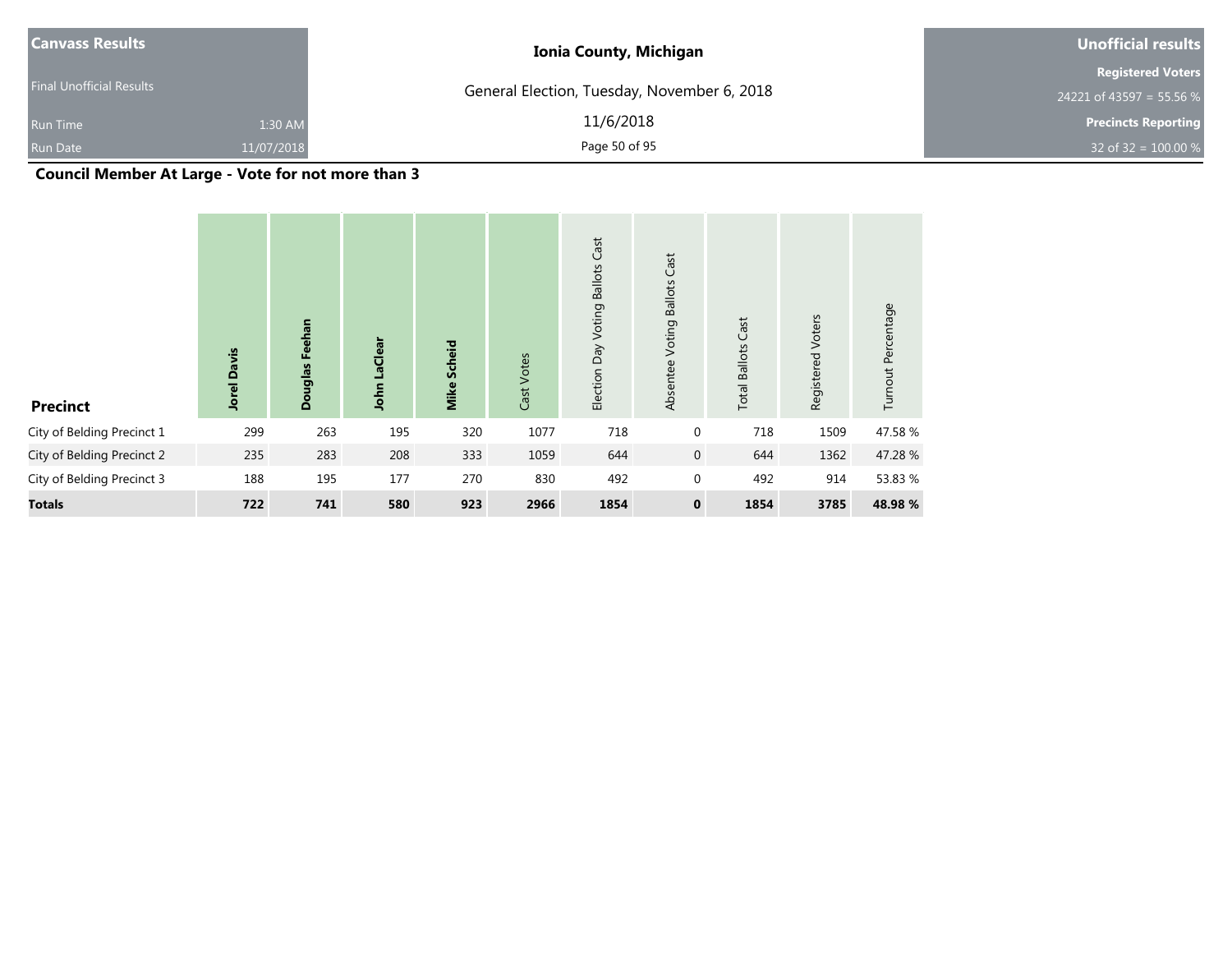| <b>Canvass Results</b>          |            | <b>Ionia County, Michigan</b>               | Unofficial results         |
|---------------------------------|------------|---------------------------------------------|----------------------------|
|                                 |            |                                             | <b>Registered Voters</b>   |
| <b>Final Unofficial Results</b> |            | General Election, Tuesday, November 6, 2018 | 24221 of 43597 = 55.56 %   |
| <b>Run Time</b>                 | 1:30 AM    | 11/6/2018                                   | <b>Precincts Reporting</b> |
| <b>Run Date</b>                 | 11/07/2018 | Page 51 of 95                               | 32 of 32 = $100.00\%$      |

# **President Village Of Clarksville - Vote for not more than 1**

| <b>Precinct</b>              | Amy Byers | Cast Votes | Cast<br>Election Day Voting Ballots | <b>Ballots Cast</b><br>Absentee Voting | <b>Total Ballots Cast</b> | Registered Voters | Turnout Percentage |
|------------------------------|-----------|------------|-------------------------------------|----------------------------------------|---------------------------|-------------------|--------------------|
| Campbell Township Precinct 1 | 142       | 142        | 177                                 | $\mathbf{0}$                           | 177                       | $\mathbf{0}$      | 0.00%              |
| <b>Totals</b>                | 142       | 142        | 177                                 | $\mathbf{0}$                           | 177                       | $\mathbf{0}$      | 0.00%              |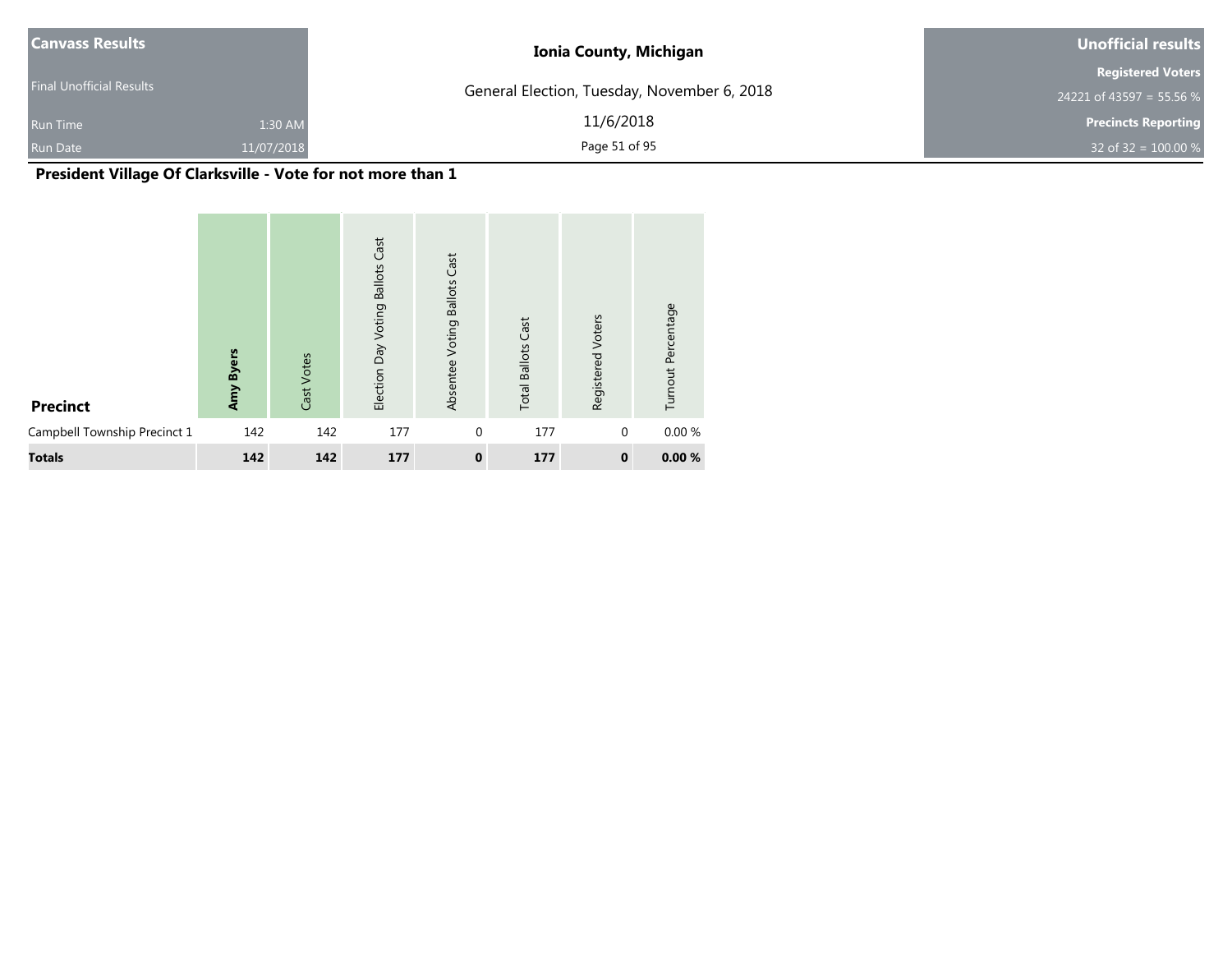| Canvass Results                 |            | <b>Ionia County, Michigan</b>               | Unofficial results         |
|---------------------------------|------------|---------------------------------------------|----------------------------|
|                                 |            |                                             | <b>Registered Voters</b>   |
| <b>Final Unofficial Results</b> |            | General Election, Tuesday, November 6, 2018 | 24221 of 43597 = 55.56 %   |
| <b>Run Time</b>                 | 1:30 AM    | 11/6/2018                                   | <b>Precincts Reporting</b> |
| <b>Run Date</b>                 | 11/07/2018 | Page 52 of 95                               | 32 of 32 = $100.00 %$      |

# **President Village Of Hubbardston - Vote for not more than 1**

| <b>Precinct</b>                     | Doug Schafer | Cast Votes | Cast<br>Election Day Voting Ballots | Absentee Voting Ballots Cast | <b>Total Ballots Cast</b> | Registered Voters | Turnout Percentage |
|-------------------------------------|--------------|------------|-------------------------------------|------------------------------|---------------------------|-------------------|--------------------|
| North Plains Township<br>Precinct 1 | 72           | 72         | 87                                  | $\mathbf 0$                  | 87                        | $\mathbf 0$       | 0.00 %             |
| <b>Totals</b>                       | 72           | 72         | 87                                  | $\mathbf 0$                  | 87                        | $\mathbf 0$       | 0.00%              |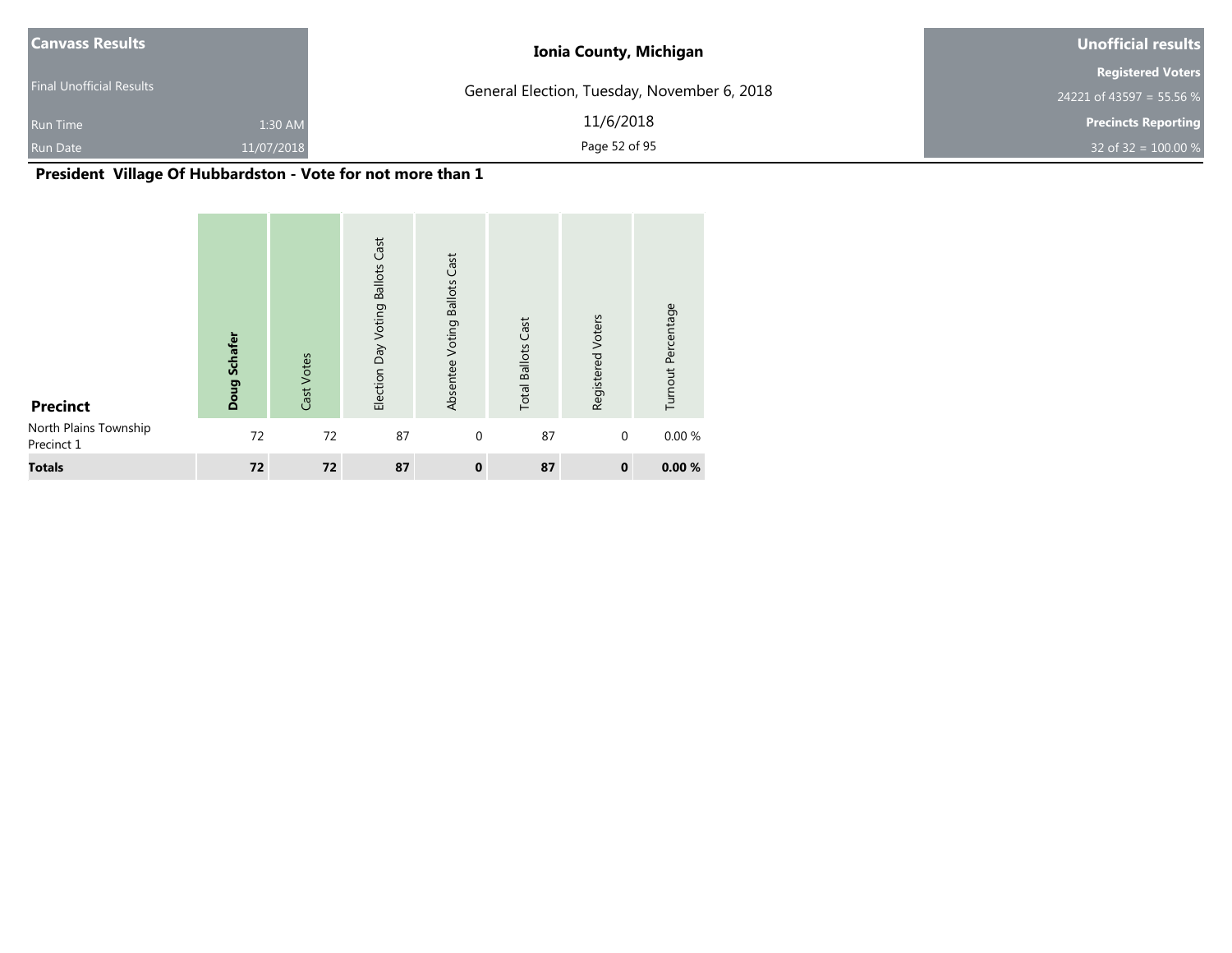| <b>Canvass Results</b>          |            | <b>Ionia County, Michigan</b>               | Unofficial results         |
|---------------------------------|------------|---------------------------------------------|----------------------------|
| <b>Final Unofficial Results</b> |            |                                             | <b>Registered Voters</b>   |
|                                 |            | General Election, Tuesday, November 6, 2018 | 24221 of 43597 = 55.56 %   |
| <b>Run Time</b>                 | 1:30 AM    | 11/6/2018                                   | <b>Precincts Reporting</b> |
| <b>Run Date</b>                 | 11/07/2018 | Page 53 of 95                               | 32 of 32 = $100.00 %$      |

**President Village Of Lyons - Vote for not more than 1**

| <b>Precinct</b>           | Fred Charles | Cast Votes | <b>Ballots Cast</b><br>Election Day Voting | <b>Ballots Cast</b><br>Absentee Voting | <b>Total Ballots Cast</b> | Registered Voters | Turnout Percentage |
|---------------------------|--------------|------------|--------------------------------------------|----------------------------------------|---------------------------|-------------------|--------------------|
| Ionia Township Precinct 1 | 7            | 7          | 10                                         | $\mathbf 0$                            | 10                        | 2898              | 0.35 %             |
| Lyons Township Precinct 1 | 183          | 183        | 231                                        | $\mathbf 0$                            | 231                       | $\mathbf 0$       | 0.00%              |
| <b>Totals</b>             | 190          | 190        | 241                                        | $\mathbf 0$                            | 241                       | 2898              | 8.32 %             |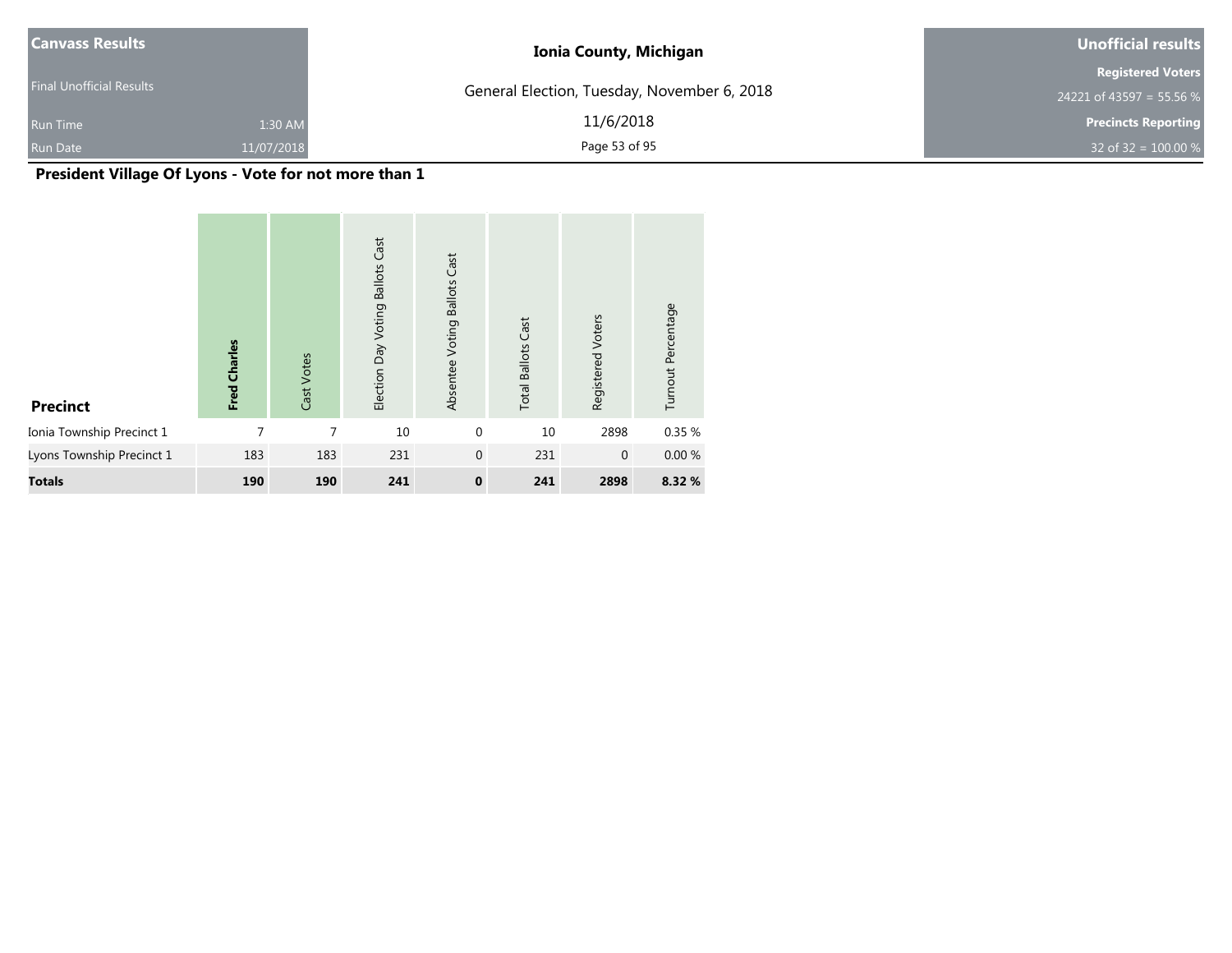| <b>Canvass Results</b>          |            | <b>Ionia County, Michigan</b>               | Unofficial results         |
|---------------------------------|------------|---------------------------------------------|----------------------------|
|                                 |            |                                             | <b>Registered Voters</b>   |
| <b>Final Unofficial Results</b> |            | General Election, Tuesday, November 6, 2018 | 24221 of 43597 = 55.56 %   |
| <b>Run Time</b>                 | 1:30 AM    | 11/6/2018                                   | <b>Precincts Reporting</b> |
| <b>Run Date</b>                 | 11/07/2018 | Page 54 of 95                               | 32 of 32 = $100.00 %$      |

**President Village Of Muir - Vote for not more than 1**

| <b>Precinct</b>           | Douglas Hyland | Cast Votes | Cast<br>Election Day Voting Ballots | <b>Ballots Cast</b><br>Absentee Voting | <b>Total Ballots Cast</b> | Registered Voters | Turnout Percentage |
|---------------------------|----------------|------------|-------------------------------------|----------------------------------------|---------------------------|-------------------|--------------------|
| Lyons Township Precinct 3 | 156            | 156        | 203                                 | $\mathbf{0}$                           | 203                       | $\mathbf{0}$      | 0.00%              |
| <b>Totals</b>             | 156            | 156        | 203                                 | $\mathbf 0$                            | 203                       | $\mathbf 0$       | 0.00%              |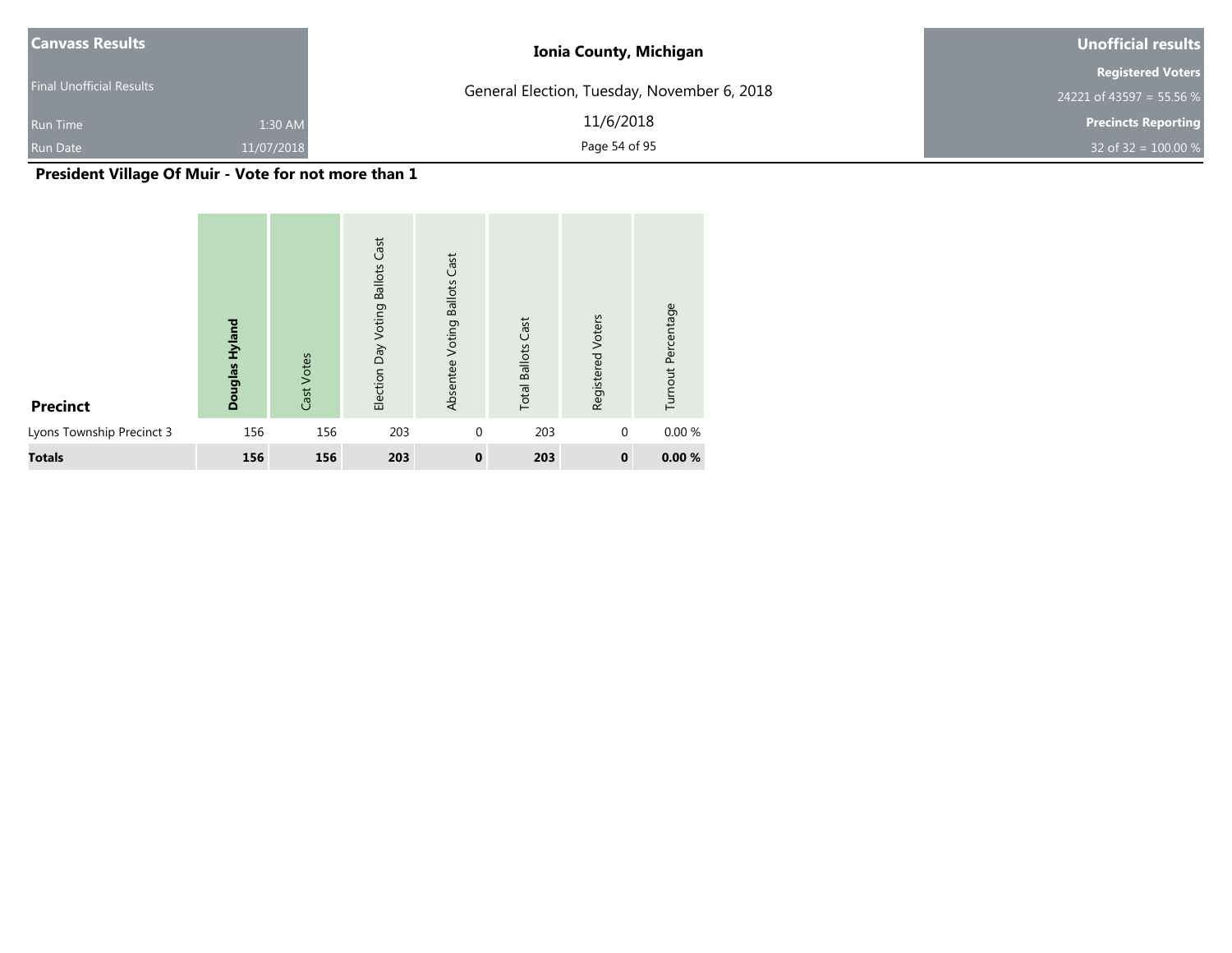| <b>Canvass Results</b>          |            | <b>Ionia County, Michigan</b>               | Unofficial results         |  |  |
|---------------------------------|------------|---------------------------------------------|----------------------------|--|--|
|                                 |            |                                             | <b>Registered Voters</b>   |  |  |
| <b>Final Unofficial Results</b> |            | General Election, Tuesday, November 6, 2018 | 24221 of 43597 = 55.56 %   |  |  |
| <b>Run Time</b>                 | 1:30 AM    | 11/6/2018                                   | <b>Precincts Reporting</b> |  |  |
| <b>Run Date</b>                 | 11/07/2018 | Page 55 of 95                               | 32 of 32 = $100.00 %$      |  |  |

**President Village Of Pewamo - Vote for not more than 1**

| <b>Precinct</b>           | <b>Zenk</b><br>Randall S. | Cast Votes | Cast<br><b>Ballots</b><br>Election Day Voting | Cast<br><b>Ballots</b><br>Absentee Voting | <b>Total Ballots Cast</b> | Registered Voters | Turnout Percentage |
|---------------------------|---------------------------|------------|-----------------------------------------------|-------------------------------------------|---------------------------|-------------------|--------------------|
| Lyons Township Precinct 2 | 188                       | 188        | 216                                           | $\mathbf{0}$                              | 216                       | $\mathbf{0}$      | 0.00%              |
| <b>Totals</b>             | 188                       | 188        | 216                                           | $\mathbf{0}$                              | 216                       | $\mathbf 0$       | 0.00%              |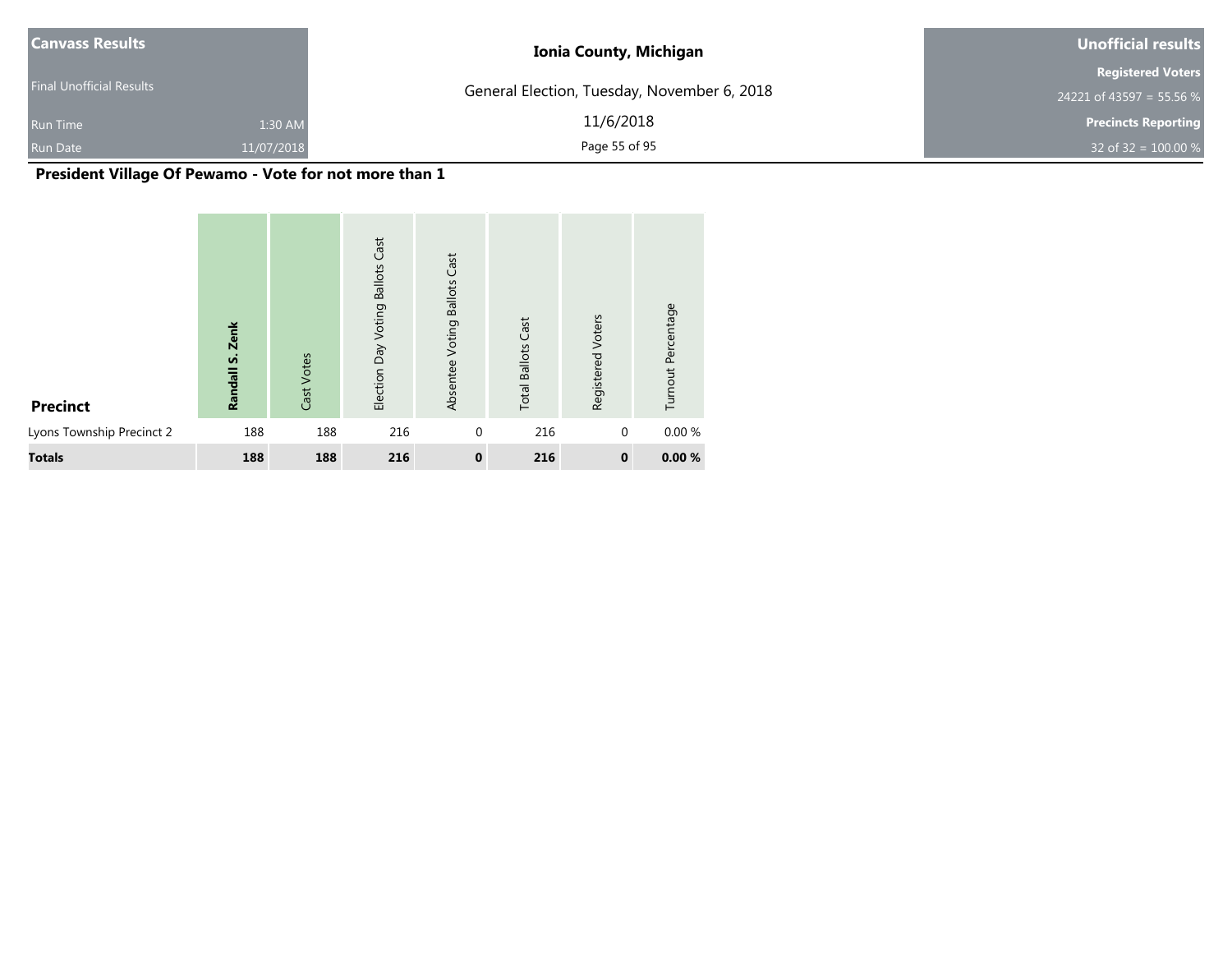| <b>Canvass Results</b>          |            | <b>Ionia County, Michigan</b>               | Unofficial results         |  |  |
|---------------------------------|------------|---------------------------------------------|----------------------------|--|--|
|                                 |            |                                             | <b>Registered Voters</b>   |  |  |
| <b>Final Unofficial Results</b> |            | General Election, Tuesday, November 6, 2018 | 24221 of 43597 = 55.56 %   |  |  |
| <b>Run Time</b>                 | 1:30 AM    | 11/6/2018                                   | <b>Precincts Reporting</b> |  |  |
| <b>Run Date</b>                 | 11/07/2018 | Page 56 of 95                               | 32 of 32 = $100.00 %$      |  |  |

# **Treasurer Village Of Clarksville - Vote for not more than 1**

| <b>Precinct</b>              | <b>Barratt</b><br>Rose M. | Cast Votes | Cast<br><b>Ballots</b><br>Election Day Voting | <b>Ballots Cast</b><br>Absentee Voting | <b>Total Ballots Cast</b> | Registered Voters | Turnout Percentage |
|------------------------------|---------------------------|------------|-----------------------------------------------|----------------------------------------|---------------------------|-------------------|--------------------|
| Campbell Township Precinct 1 | 143                       | 143        | 177                                           | $\mathbf{0}$                           | 177                       | $\mathbf{0}$      | 0.00%              |
| <b>Totals</b>                | 143                       | 143        | 177                                           | $\mathbf 0$                            | 177                       | $\mathbf{0}$      | 0.00%              |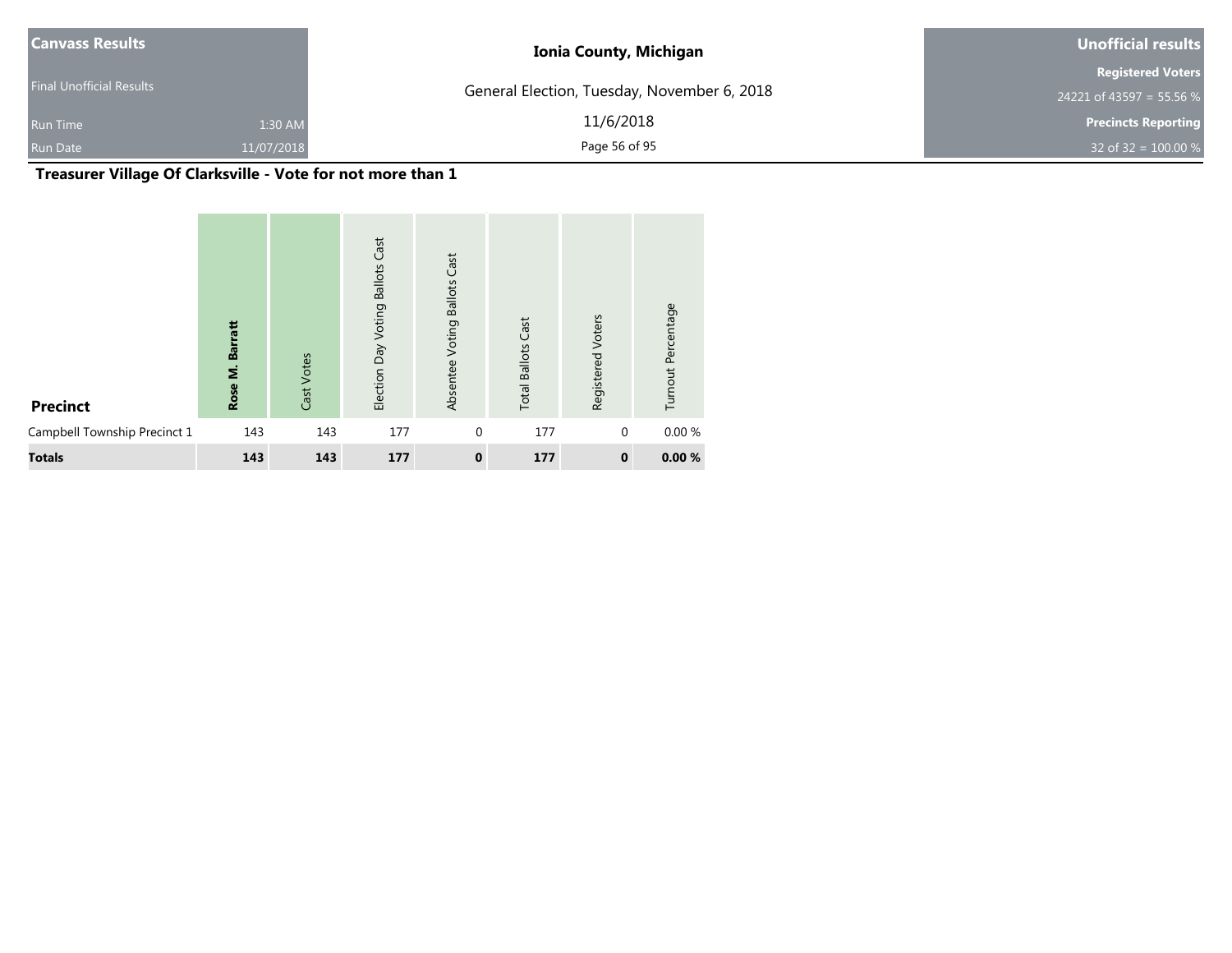| <b>Canvass Results</b>          |            | <b>Ionia County, Michigan</b>               | Unofficial results         |  |  |
|---------------------------------|------------|---------------------------------------------|----------------------------|--|--|
|                                 |            |                                             | <b>Registered Voters</b>   |  |  |
| <b>Final Unofficial Results</b> |            | General Election, Tuesday, November 6, 2018 | 24221 of 43597 = 55.56 %   |  |  |
| <b>Run Time</b>                 | 1:30 AM    | 11/6/2018                                   | <b>Precincts Reporting</b> |  |  |
| <b>Run Date</b>                 | 11/07/2018 | Page 57 of 95                               | 32 of 32 = $100.00\%$      |  |  |

# **Trustee Village Of Clarksville - Vote for not more than 3**

| <b>Precinct</b>              | Main<br>ᆜ<br><b>Bonnie</b> | <b>Mutschler</b><br><b>Robbie</b> | Sheldon<br>نم<br>Allen | Wahl<br>Robin | Cast Votes | Cast<br><b>Ballots</b><br>Voting<br>Election Day | Cast<br><b>Ballots</b><br>Voting<br>Absentee | Cast<br><b>Total Ballots</b> | Voters<br>Registered | Turnout Percentage |
|------------------------------|----------------------------|-----------------------------------|------------------------|---------------|------------|--------------------------------------------------|----------------------------------------------|------------------------------|----------------------|--------------------|
| Campbell Township Precinct 1 | 118                        | 74                                | 102                    | 83            | 377        | 177                                              | $\mathbf 0$                                  | 177                          | $\mathbf 0$          | 0.00%              |
| <b>Totals</b>                | 118                        | 74                                | 102                    | 83            | 377        | 177                                              | $\mathbf 0$                                  | 177                          | $\mathbf 0$          | 0.00%              |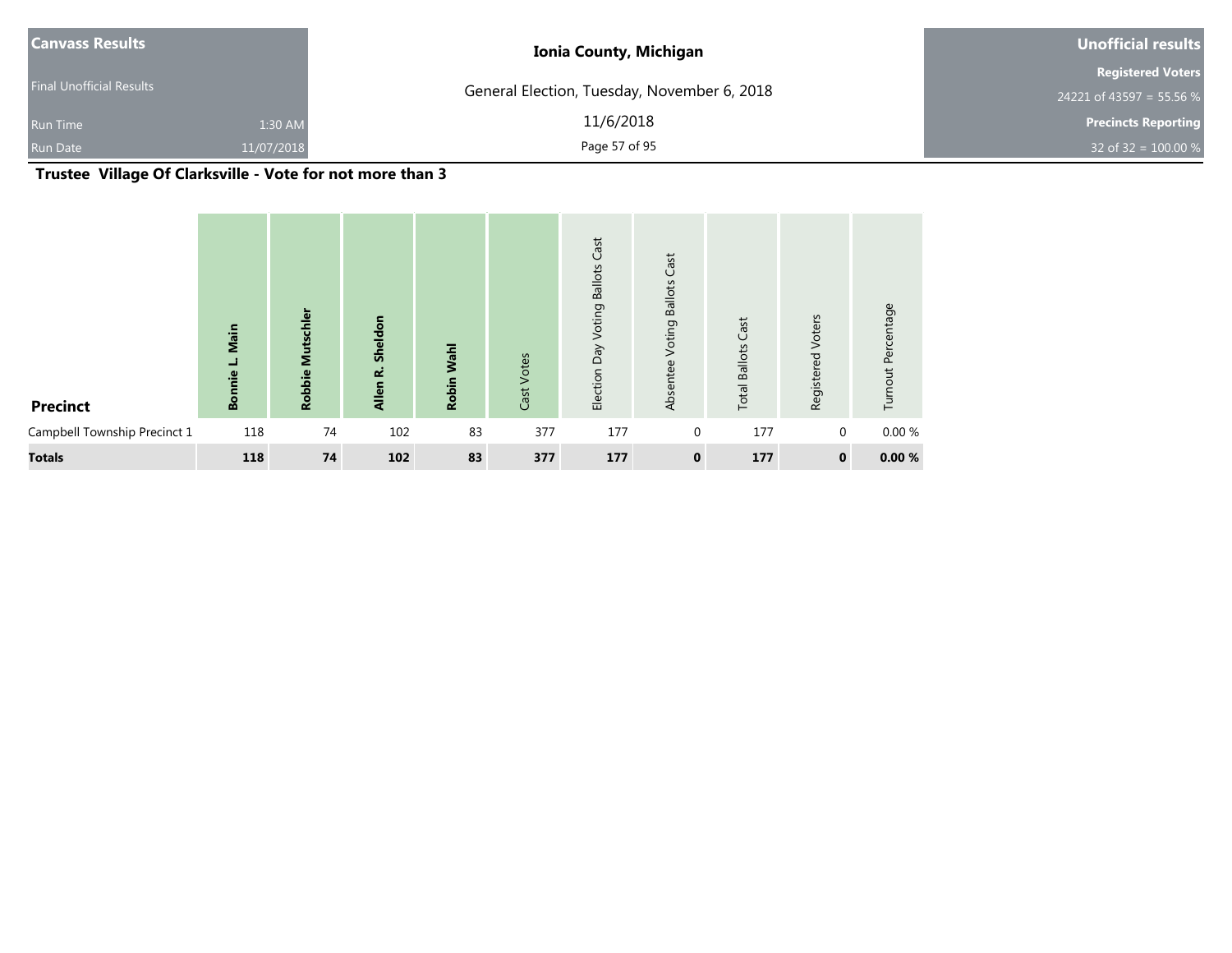| Canvass Results                 |            | <b>Ionia County, Michigan</b>               | Unofficial results         |  |  |
|---------------------------------|------------|---------------------------------------------|----------------------------|--|--|
|                                 |            |                                             | <b>Registered Voters</b>   |  |  |
| <b>Final Unofficial Results</b> |            | General Election, Tuesday, November 6, 2018 | 24221 of 43597 = 55.56 %   |  |  |
| <b>Run Time</b>                 | 1:30 AM    | 11/6/2018                                   | <b>Precincts Reporting</b> |  |  |
| <b>Run Date</b>                 | 11/07/2018 | Page 58 of 95                               | 32 of 32 = $100.00\%$      |  |  |

# **Trustee Village Of Hubbardston - Vote for not more than 2**

| <b>Precinct</b>                     | Cast Votes  | Cast<br><b>Ballots</b><br>Election Day Voting | Absentee Voting Ballots Cast | Cast<br><b>Total Ballots</b> | Registered Voters | Turnout Percentage |
|-------------------------------------|-------------|-----------------------------------------------|------------------------------|------------------------------|-------------------|--------------------|
| North Plains Township<br>Precinct 1 | $\mathbf 0$ | 87                                            | $\mathbf 0$                  | 87                           | $\mathbf{0}$      | 0.00%              |
| <b>Totals</b>                       | $\mathbf 0$ | 87                                            | $\mathbf{0}$                 | 87                           | $\mathbf 0$       | 0.00%              |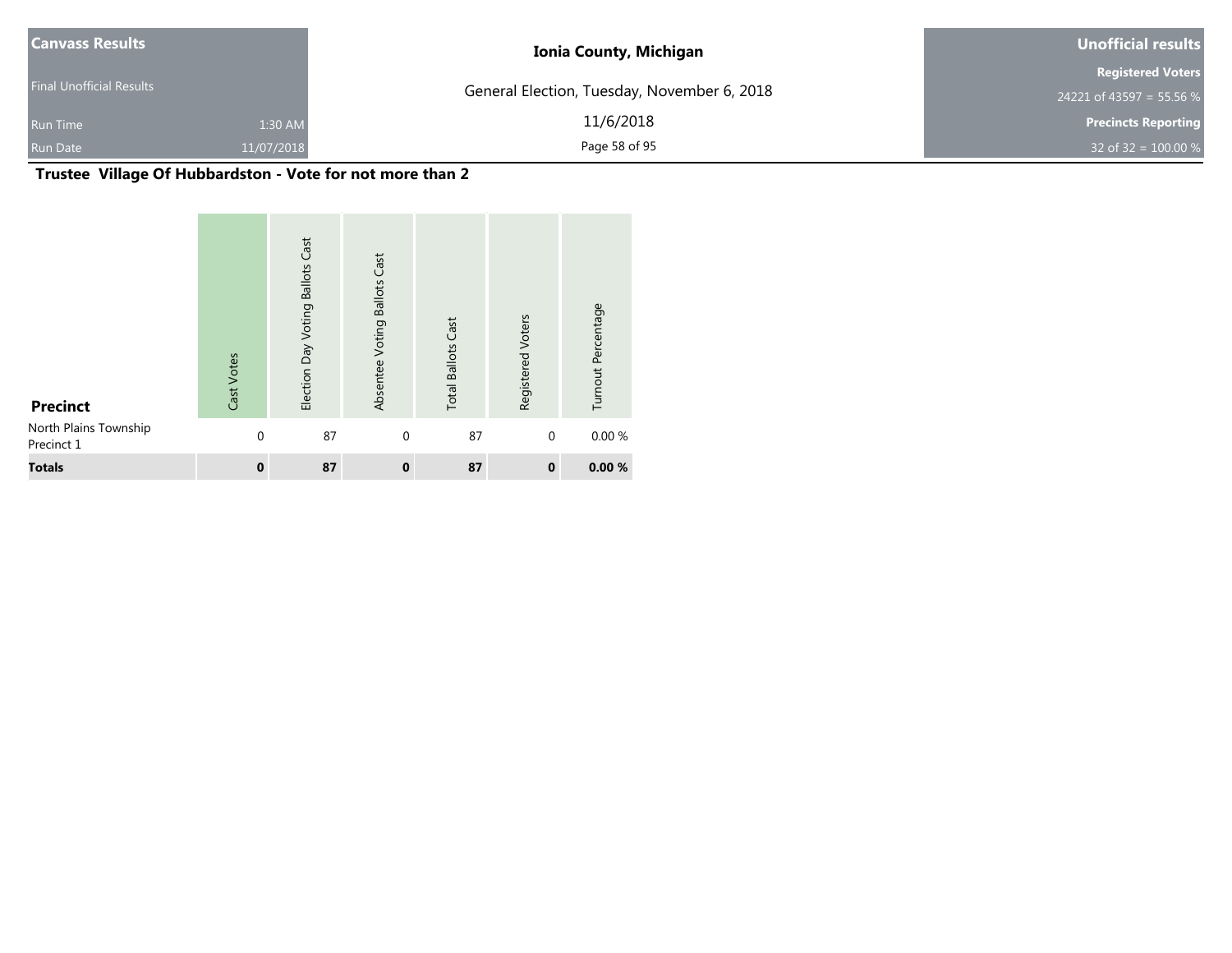| <b>Canvass Results</b>   |            | <b>Ionia County, Michigan</b>               | Unofficial results         |  |  |
|--------------------------|------------|---------------------------------------------|----------------------------|--|--|
|                          |            |                                             | <b>Registered Voters</b>   |  |  |
| Final Unofficial Results |            | General Election, Tuesday, November 6, 2018 | 24221 of 43597 = 55.56 %   |  |  |
| <b>Run Time</b>          | 1:30 AM    | 11/6/2018                                   | <b>Precincts Reporting</b> |  |  |
| Run Date                 | 11/07/2018 | Page 59 of 95                               | 32 of 32 = $100.00 %$      |  |  |

# **Trustee Village Of Lake Odessa - Vote for not more than 3**

| <b>Precinct</b>            | <b>Brighton</b><br><b>Michael</b> | tzle<br>$\overline{\mathfrak{a}}$<br><b>ن</b><br>Kay | <b>Mel McCloud</b> | <b>Deborah Moras</b> | Neeb<br>Craig | Votes<br>Cast | Cast<br><b>Ballots</b><br>Voting<br>Veq<br>Election | Cast<br><b>Voting Ballots</b><br>Absentee | Cast<br><b>Total Ballots</b> | Registered Voters | nout Percentage<br>르 |
|----------------------------|-----------------------------------|------------------------------------------------------|--------------------|----------------------|---------------|---------------|-----------------------------------------------------|-------------------------------------------|------------------------------|-------------------|----------------------|
| Odessa Township Precinct 1 | 424                               | 412                                                  | 303                | 257                  | 296           | 1692          | 800                                                 | $\mathbf 0$                               | 800                          | 1489              | 53.73 %              |
| <b>Totals</b>              | 424                               | 412                                                  | 303                | 257                  | 296           | 1692          | 800                                                 | $\mathbf 0$                               | 800                          | 1489              | 53.73 %              |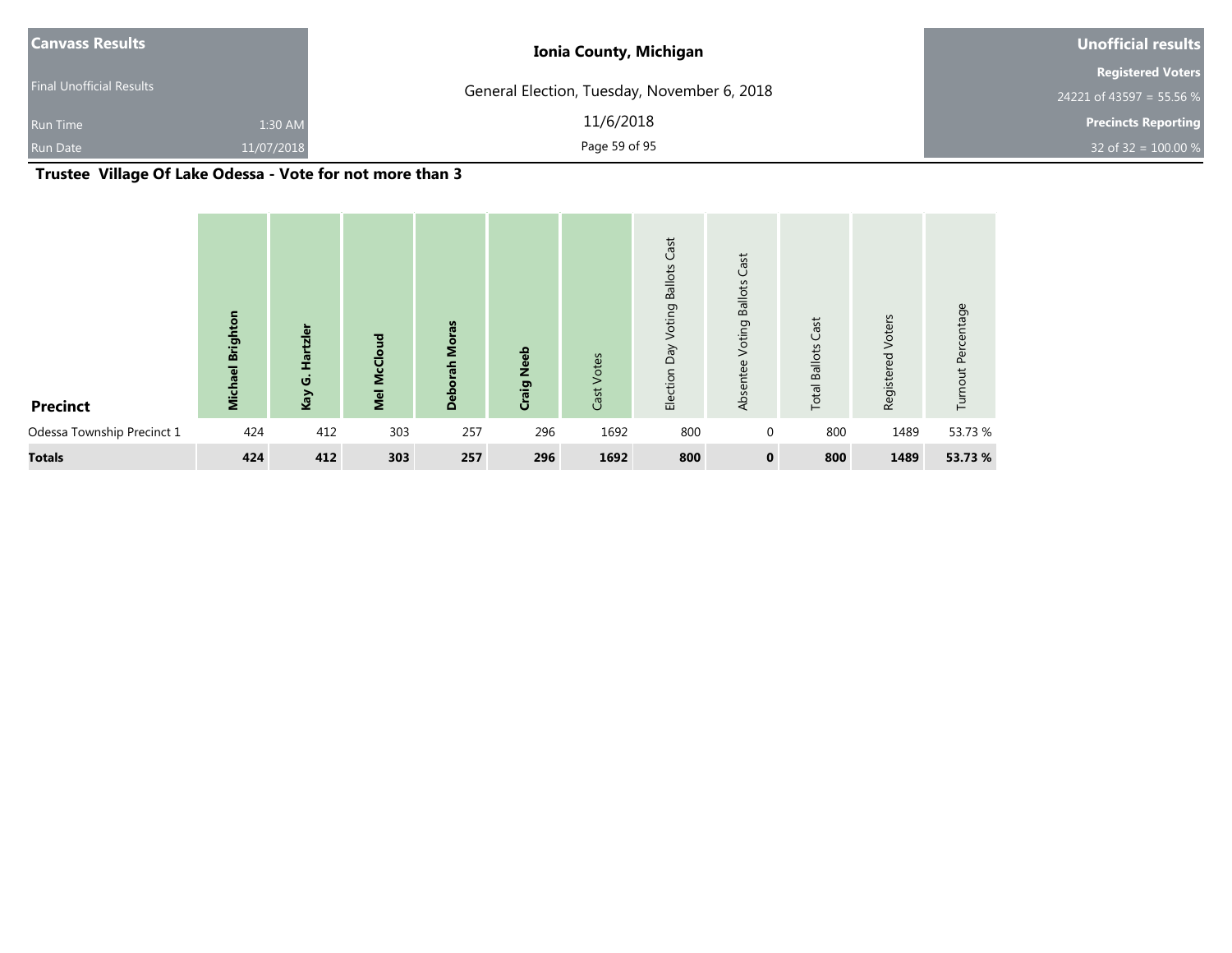| <b>Canvass Results</b>          |            | <b>Ionia County, Michigan</b>               | Unofficial results                                   |  |  |
|---------------------------------|------------|---------------------------------------------|------------------------------------------------------|--|--|
| <b>Final Unofficial Results</b> |            | General Election, Tuesday, November 6, 2018 | <b>Registered Voters</b><br>24221 of 43597 = 55.56 % |  |  |
| <b>Run Time</b>                 | 1:30 AM    | 11/6/2018                                   | <b>Precincts Reporting</b>                           |  |  |
| <b>Run Date</b>                 | 11/07/2018 | Page 60 of 95                               | 32 of $32 = 100.00 %$                                |  |  |

**Trustee Village Of Lyons - Vote for not more than 3**

| <b>Precinct</b>           | Darling<br>Max G. | Farrington<br>Joe | Russell<br>$\mathbf \omega$<br>hard<br><b>Be</b> | Cast Votes | <b>Ballots Cast</b><br>Voting<br>Election Day | Cast<br><b>Ballots</b><br>Voting<br>Absentee | Cast<br><b>Total Ballots</b> | Voters<br>Registered | Turnout Percentage |  |
|---------------------------|-------------------|-------------------|--------------------------------------------------|------------|-----------------------------------------------|----------------------------------------------|------------------------------|----------------------|--------------------|--|
| Ionia Township Precinct 1 | 5                 | 4                 | 5                                                | 14         | 10                                            | $\mathbf 0$                                  | 10                           | 2898                 | 0.35 %             |  |
| Lyons Township Precinct 1 | 133               | 123               | 128                                              | 384        | 231                                           | $\mathbf{0}$                                 | 231                          | $\mathbf 0$          | 0.00%              |  |
| <b>Totals</b>             | 138               | 127               | 133                                              | 398        | 241                                           | $\mathbf{0}$                                 | 241                          | 2898                 | 8.32 %             |  |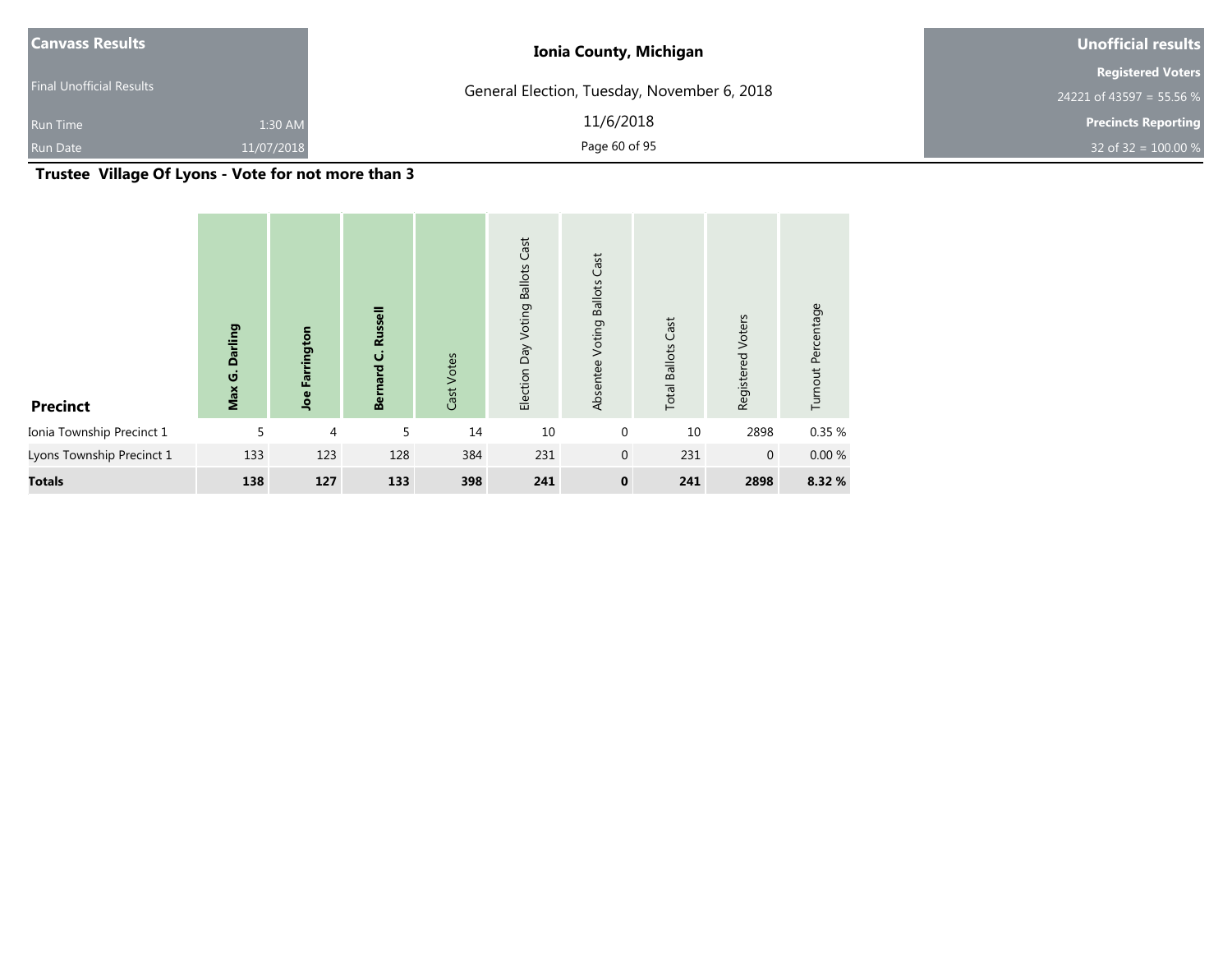| <b>Canvass Results</b>          |            | <b>Ionia County, Michigan</b>               | Unofficial results         |
|---------------------------------|------------|---------------------------------------------|----------------------------|
|                                 |            |                                             | <b>Registered Voters</b>   |
| <b>Final Unofficial Results</b> |            | General Election, Tuesday, November 6, 2018 | 24221 of 43597 = 55.56 %   |
| <b>Run Time</b>                 | 1:30 AM    | 11/6/2018                                   | <b>Precincts Reporting</b> |
| <b>Run Date</b>                 | 11/07/2018 | Page 61 of 95                               | 32 of 32 = $100.00\%$      |

**Trustee Village Of Lyons Partial Term Ending 11/20/2020 - Vote for not more than 2**

| <b>Precinct</b>           | Cassondra Keller | Cast Votes | <b>Ballots Cast</b><br>Election Day Voting | Absentee Voting Ballots Cast | <b>Total Ballots Cast</b> | Registered Voters | Turnout Percentage |
|---------------------------|------------------|------------|--------------------------------------------|------------------------------|---------------------------|-------------------|--------------------|
| Ionia Township Precinct 1 | 5                | 5          | 10                                         | $\mathbf 0$                  | 10                        | 2898              | 0.35 %             |
| Lyons Township Precinct 1 | 170              | 170        | 231                                        | $\mathbf 0$                  | 231                       | $\mathbf{0}$      | 0.00%              |
| <b>Totals</b>             | 175              | 175        | 241                                        | $\bf{0}$                     | 241                       | 2898              | 8.32 %             |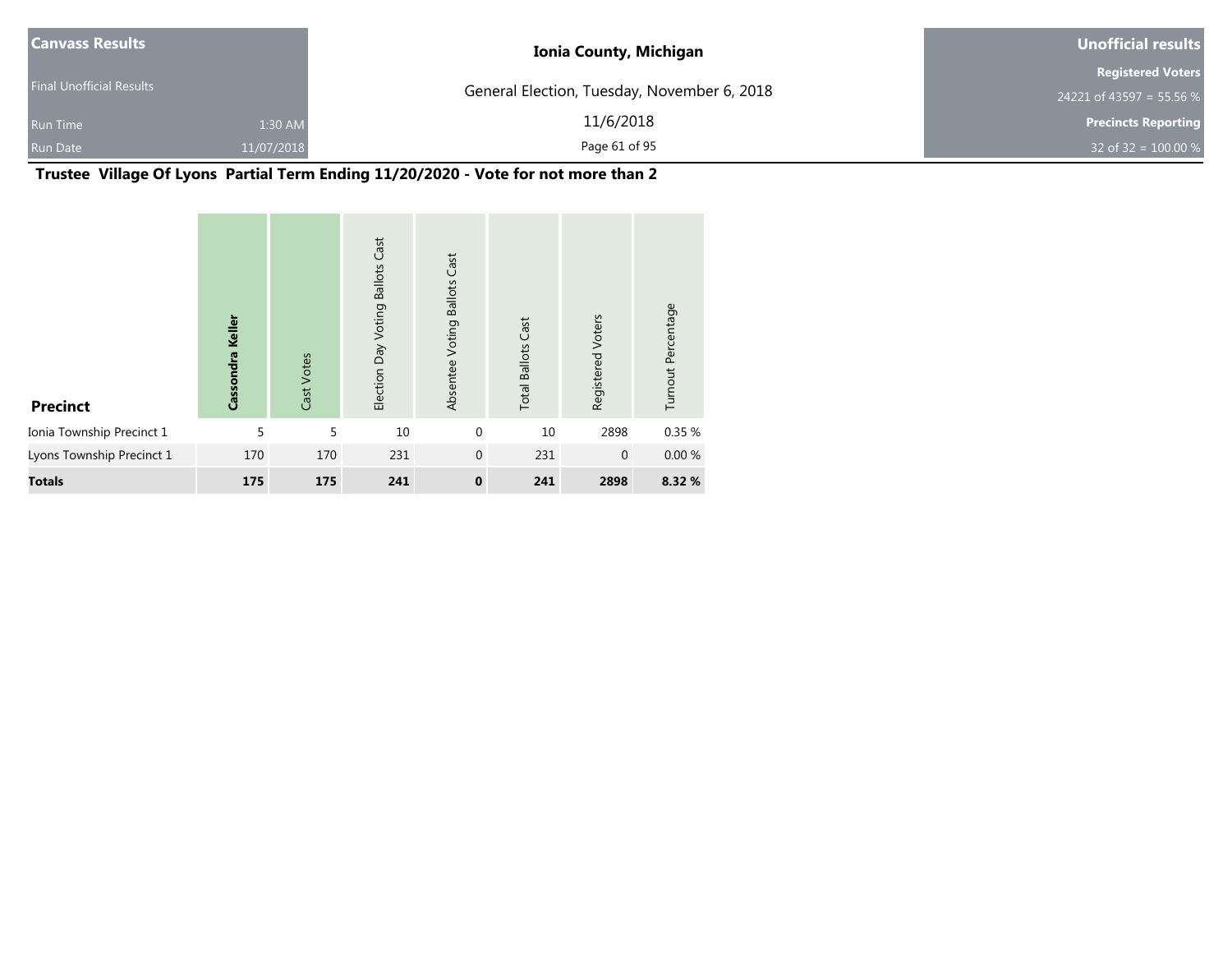| <b>Canvass Results</b>          |            | <b>Ionia County, Michigan</b>               | Unofficial results         |  |  |
|---------------------------------|------------|---------------------------------------------|----------------------------|--|--|
|                                 |            |                                             | <b>Registered Voters</b>   |  |  |
| <b>Final Unofficial Results</b> |            | General Election, Tuesday, November 6, 2018 | 24221 of 43597 = 55.56 %   |  |  |
| <b>Run Time</b>                 | 1:30 AM    | 11/6/2018                                   | <b>Precincts Reporting</b> |  |  |
| <b>Run Date</b>                 | 11/07/2018 | Page 62 of 95                               | 32 of 32 = $100.00 %$      |  |  |

**Trustee Village Of Muir - Vote for not more than 3**

| <b>Precinct</b>           | Herbstreith<br>$\overline{\phantom{a}}$<br>Robert | Derek Kacos | Cast Votes | Cast<br><b>Ballots</b><br>Voting<br>Election Day | Cast<br><b>Ballots</b><br>Voting<br>Absentee | <b>Total Ballots Cast</b> | Voters<br>Registered | Turnout Percentage |
|---------------------------|---------------------------------------------------|-------------|------------|--------------------------------------------------|----------------------------------------------|---------------------------|----------------------|--------------------|
| Lyons Township Precinct 3 | 115                                               | 109         | 224        | 203                                              | $\mathbf{0}$                                 | 203                       | $\mathbf{0}$         | 0.00%              |
| <b>Totals</b>             | 115                                               | 109         | 224        | 203                                              | $\mathbf 0$                                  | 203                       | $\mathbf 0$          | 0.00%              |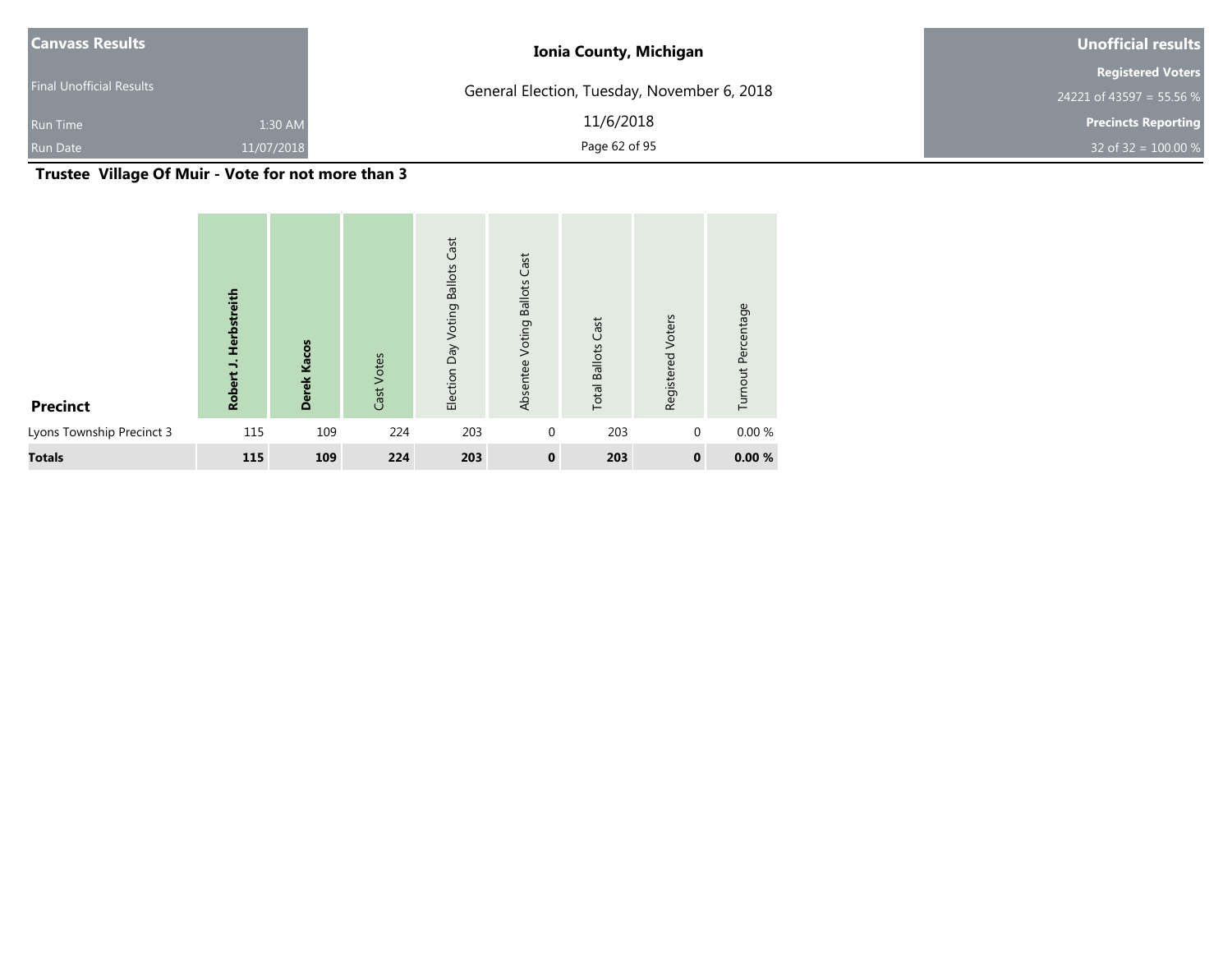| <b>Canvass Results</b>          |            | <b>Ionia County, Michigan</b>               | Unofficial results         |
|---------------------------------|------------|---------------------------------------------|----------------------------|
|                                 |            |                                             | <b>Registered Voters</b>   |
| <b>Final Unofficial Results</b> |            | General Election, Tuesday, November 6, 2018 | 24221 of 43597 = 55.56 %   |
| <b>Run Time</b>                 | 1:30 AM    | 11/6/2018                                   | <b>Precincts Reporting</b> |
| <b>Run Date</b>                 | 11/07/2018 | Page 63 of 95                               | 32 of 32 = $100.00 %$      |

**Trustee Village Of Pewamo - Vote for not more than 3**

| <b>Precinct</b>           | Heckman<br>Dan | Roe<br><b>Tanner</b> | Wiggers<br>Jacob | Cast Votes | Cast<br>Election Day Voting Ballots | Cast<br><b>Ballots</b><br>Voting<br>Absentee | Cast<br><b>Total Ballots</b> | Voters<br>Registered | Turnout Percentage |
|---------------------------|----------------|----------------------|------------------|------------|-------------------------------------|----------------------------------------------|------------------------------|----------------------|--------------------|
| Lyons Township Precinct 2 | 179            | 128                  | 134              | 441        | 216                                 | $\mathbf 0$                                  | 216                          | $\mathbf 0$          | 0.00 %             |
| <b>Totals</b>             | 179            | 128                  | 134              | 441        | 216                                 | $\mathbf{0}$                                 | 216                          | $\mathbf 0$          | 0.00%              |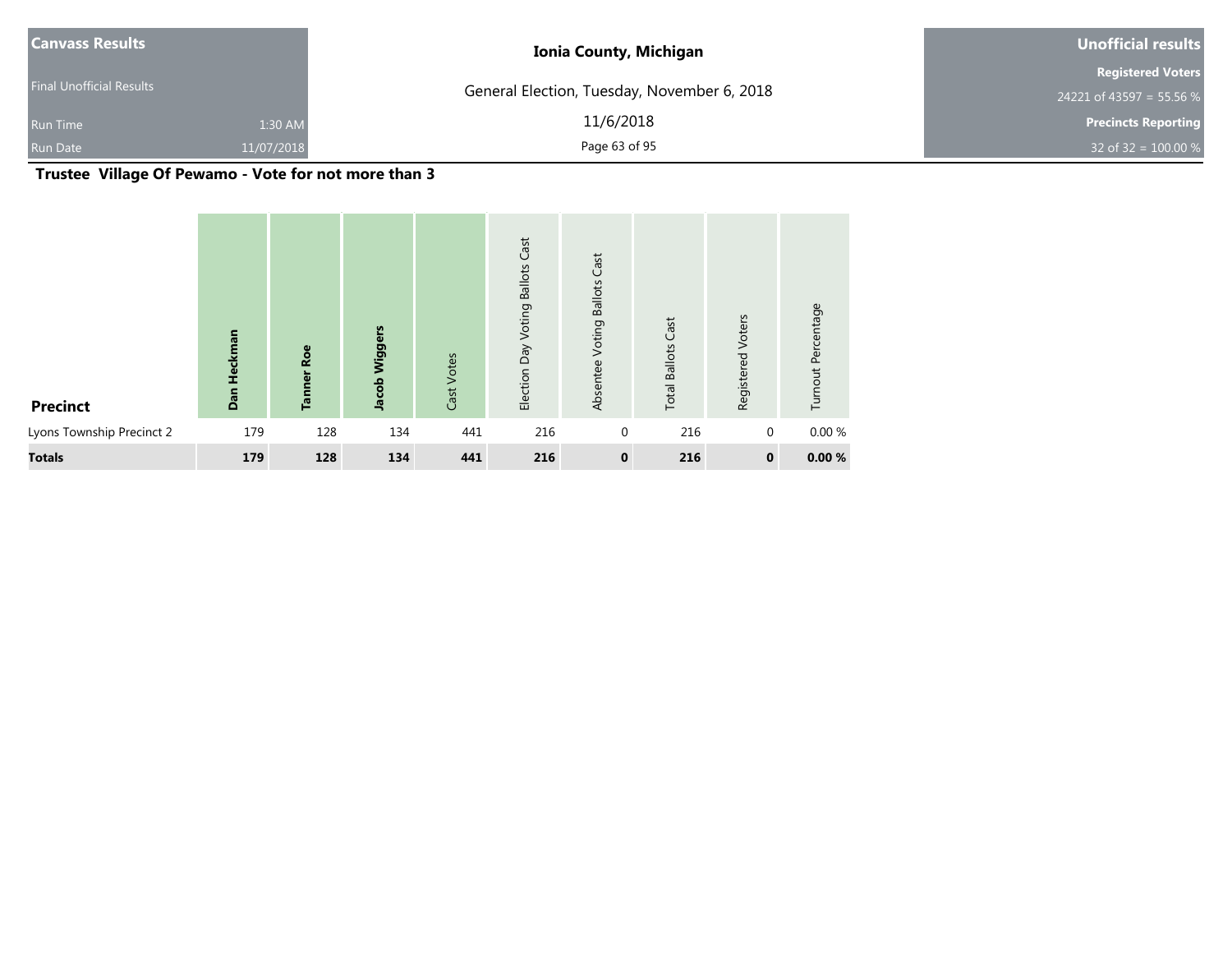| <b>Canvass Results</b>          |            | <b>Ionia County, Michigan</b>               | Unofficial results         |  |  |
|---------------------------------|------------|---------------------------------------------|----------------------------|--|--|
|                                 |            |                                             | <b>Registered Voters</b>   |  |  |
| <b>Final Unofficial Results</b> |            | General Election, Tuesday, November 6, 2018 | 24221 of 43597 = 55.56 %   |  |  |
| <b>Run Time</b>                 | 1:30 AM    | 11/6/2018                                   | <b>Precincts Reporting</b> |  |  |
| <b>Run Date</b>                 | 11/07/2018 | Page 64 of 95                               | 32 of 32 = $100.00\%$      |  |  |

**Trustee Village Of Saranac - Vote for not more than 3**

| <b>Precinct</b>                   | <b>Adam Andrew Doll</b> | Cast Votes | <b>Ballots Cast</b><br>Election Day Voting | Absentee Voting Ballots Cast | <b>Total Ballots Cast</b> | Registered Voters | Turnout Percentage |
|-----------------------------------|-------------------------|------------|--------------------------------------------|------------------------------|---------------------------|-------------------|--------------------|
| Boston Township Precinct 1        | 267                     | 267        | 333                                        | $\mathbf 0$                  | 333                       | 1382              | 24.10 %            |
| <b>Boston Township Precinct 3</b> | 173                     | 173        | 214                                        | $\mathbf 0$                  | 214                       | 1492              | 14.34 %            |
| <b>Totals</b>                     | 440                     | 440        | 547                                        | $\mathbf 0$                  | 547                       | 2874              | 19.03 %            |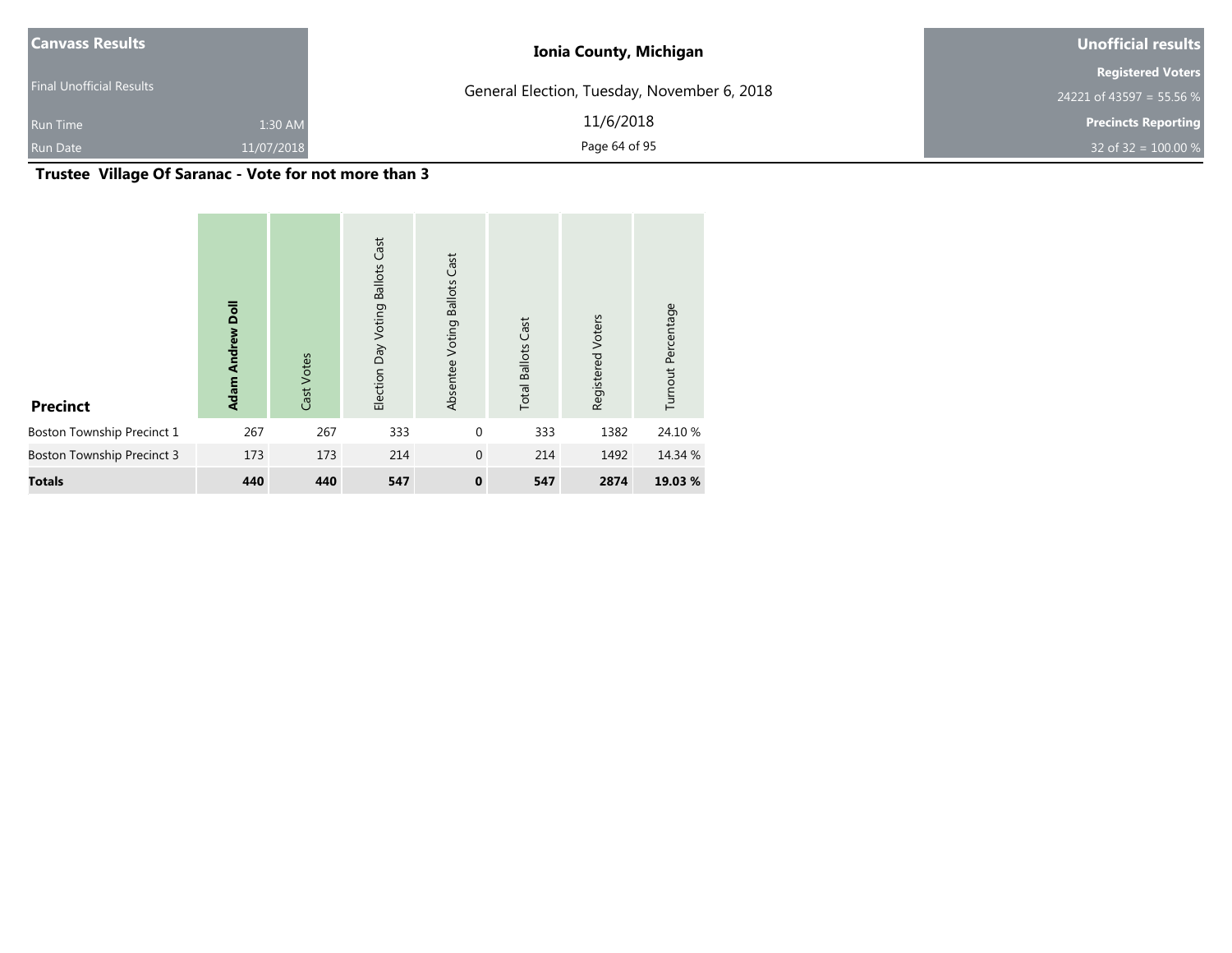| <b>Canvass Results</b>          |            | <b>Ionia County, Michigan</b>               | Unofficial results         |
|---------------------------------|------------|---------------------------------------------|----------------------------|
|                                 |            |                                             | <b>Registered Voters</b>   |
| <b>Final Unofficial Results</b> |            | General Election, Tuesday, November 6, 2018 | 24221 of 43597 = 55.56 %   |
| <b>Run Time</b>                 | 1:30 AM    | 11/6/2018                                   | <b>Precincts Reporting</b> |
| <b>Run Date</b>                 | 11/07/2018 | Page 65 of 95                               | 32 of 32 = $100.00 %$      |

# **Trustee Village of Muir Partial Term Ending 11/20/2020 - Vote for not more than 1**

| <b>Precinct</b>           | Cast Votes   | Cast<br><b>Ballots</b><br>Election Day Voting | Cast<br><b>Ballots</b><br>Absentee Voting | <b>Total Ballots Cast</b> | Registered Voters | Turnout Percentage |
|---------------------------|--------------|-----------------------------------------------|-------------------------------------------|---------------------------|-------------------|--------------------|
| Lyons Township Precinct 3 | $\mathbf{0}$ | 203                                           | $\mathbf{0}$                              | 203                       | $\mathbf{0}$      | 0.00 %             |
| <b>Totals</b>             | $\mathbf 0$  | 203                                           | $\bf{0}$                                  | 203                       | $\bf{0}$          | 0.00%              |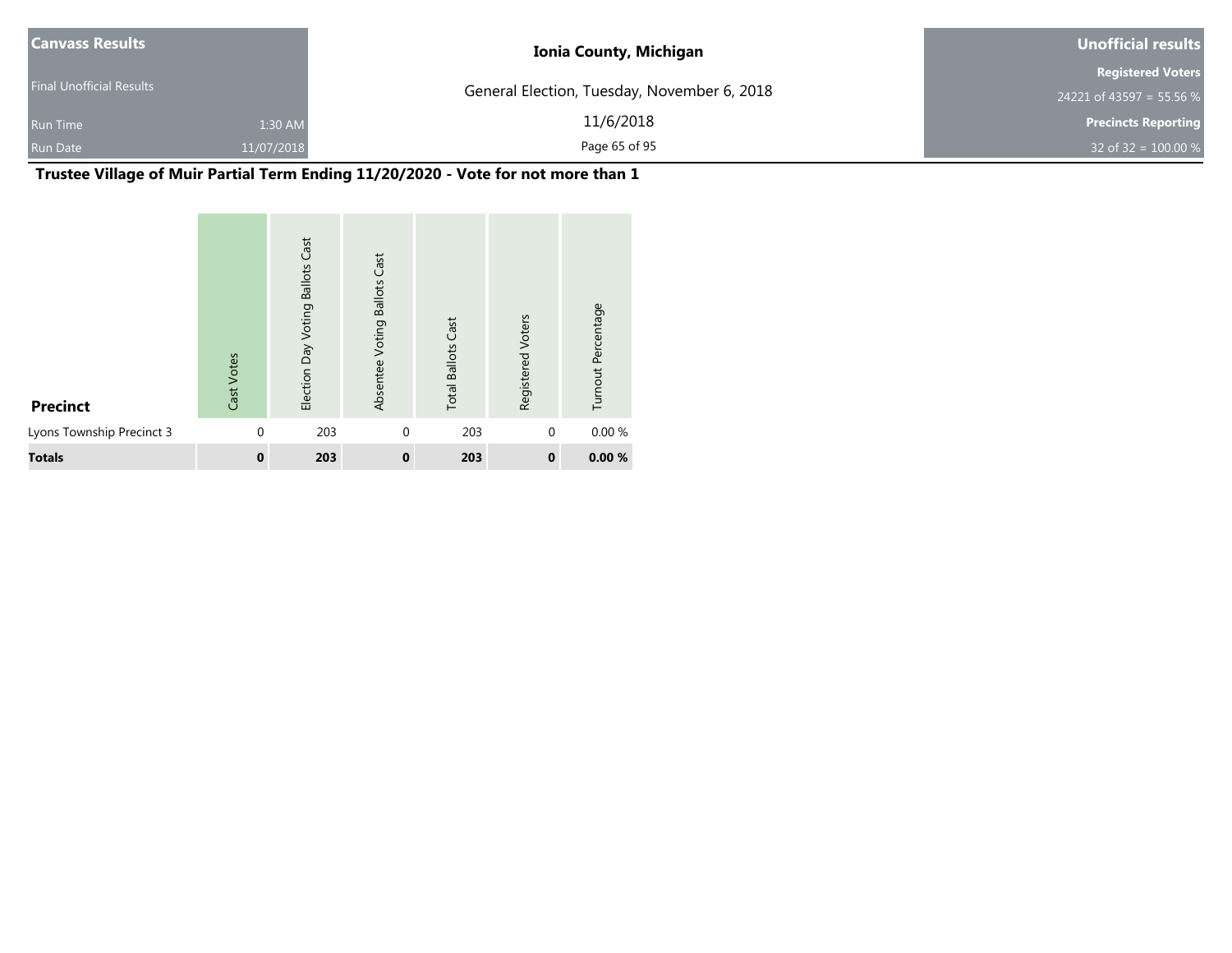| <b>Canvass Results</b>          |            | <b>Ionia County, Michigan</b>               | Unofficial results         |  |  |
|---------------------------------|------------|---------------------------------------------|----------------------------|--|--|
| <b>Final Unofficial Results</b> |            | General Election, Tuesday, November 6, 2018 | <b>Registered Voters</b>   |  |  |
|                                 |            |                                             | 24221 of 43597 = 55.56 %   |  |  |
| <b>Run Time</b>                 | 1:30 AM    | 11/6/2018                                   | <b>Precincts Reporting</b> |  |  |
| <b>Run Date</b>                 | 11/07/2018 | Page 66 of 95                               | 32 of 32 = $100.00\%$      |  |  |

#### **Board Member Belding Area Schools - Vote for not more than 2**

| <b>Precinct</b>             | Douglas W. Lamborne | Candy Straubel-Sower | <b>Troy VanMeter</b> | Cast Votes | Election Day Voting Ballots Cast | <b>Ballots Cast</b><br>Absentee Voting | <b>Total Ballots Cast</b> | Registered Voters | Turnout Percentage |
|-----------------------------|---------------------|----------------------|----------------------|------------|----------------------------------|----------------------------------------|---------------------------|-------------------|--------------------|
| Easton Township Precinct 1  | 16                  | 15                   | 10                   | 41         | 29                               | $\mathbf{0}$                           | 29                        | $\mathbf{0}$      | 0.00%              |
| Keene Township Precinct 1   | 56                  | 76                   | 37                   | 169        | 151                              | $\mathbf 0$                            | 151                       | 1288              | 11.72 %            |
| Orleans Township Precinct 1 | 281                 | 369                  | 235                  | 885        | 694                              | $\mathbf 0$                            | 694                       | 1931              | 35.94 %            |
| Otisco Township Precinct 1  | 553                 | 606                  | 264                  | 1423       | 1041                             | $\overline{0}$                         | 1041                      | $\overline{0}$    | 0.00%              |
| City of Belding Precinct 1  | 337                 | 415                  | 182                  | 934        | 718                              | $\mathbf{0}$                           | 718                       | 1509              | 47.58%             |
| City of Belding Precinct 2  | 295                 | 344                  | 168                  | 807        | 644                              | $\overline{0}$                         | 644                       | 1362              | 47.28 %            |
| City of Belding Precinct 3  | 259                 | 298                  | 125                  | 682        | 492                              | $\mathbf 0$                            | 492                       | 914               | 53.83 %            |
| <b>Totals</b>               | 1797                | 2123                 | 1021                 | 4941       | 3769                             | $\bf{0}$                               | 3769                      | 7004              | 53.81 %            |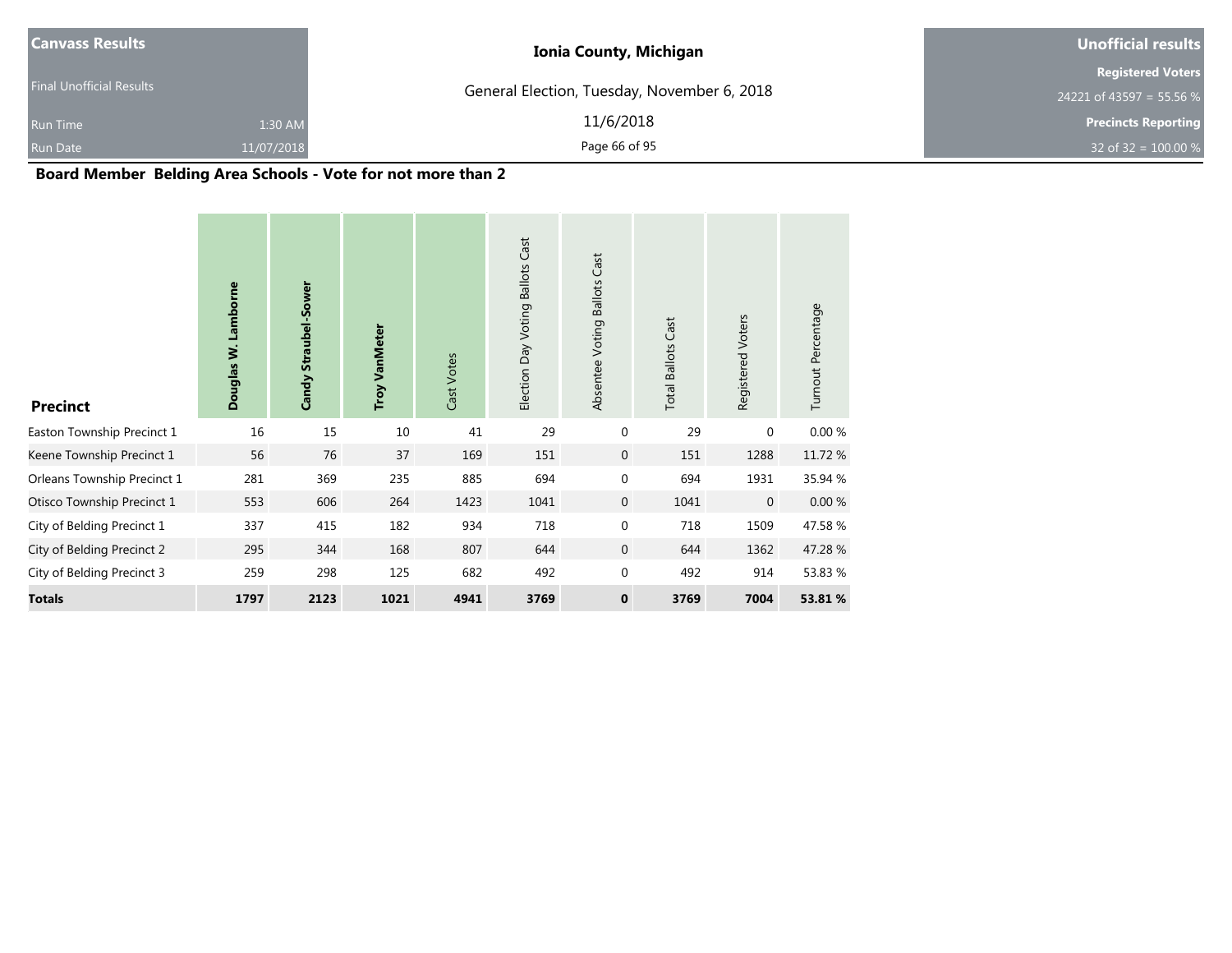| <b>Canvass Results</b>          | <b>Ionia County, Michigan</b>               | <b>Unofficial results</b>  |
|---------------------------------|---------------------------------------------|----------------------------|
|                                 |                                             | <b>Registered Voters</b>   |
| <b>Final Unofficial Results</b> | General Election, Tuesday, November 6, 2018 | 24221 of 43597 = 55.56 %   |
| 1:30 AM<br><b>Run Time</b>      | 11/6/2018                                   | <b>Precincts Reporting</b> |
| 11/07/2018<br><b>Run Date</b>   | Page 67 of 95                               | 32 of 32 = $100.00 %$      |

# **Board Member Carson City-Crystal Area Schools - Vote for not more than 3**

| <b>Precinct</b>                     | Neil Kapustka | Holly M. Keiffer | <b>McAlvey</b><br>Gregg | Niemi<br>نم<br><b>Matthew</b> | Cast Votes | Cast<br><b>Ballots</b><br>Voting<br>VeQ<br>Election | Cast<br><b>Ballots</b><br>Voting<br>Absentee | Cast<br><b>Total Ballots</b> | Voters<br>Registered | Turnout Percentage |
|-------------------------------------|---------------|------------------|-------------------------|-------------------------------|------------|-----------------------------------------------------|----------------------------------------------|------------------------------|----------------------|--------------------|
| North Plains Township<br>Precinct 1 | 156           | 180              | 165                     | 65                            | 566        | 293                                                 | 0                                            | 293                          | 910                  | 32.20 %            |
| Ronald Township Precinct 1          | 80            | 154              | 110                     | 70                            | 414        | 242                                                 | $\mathbf{0}$                                 | 242                          | 1341                 | 18.05 %            |
| <b>Totals</b>                       | 236           | 334              | 275                     | 135                           | 980        | 535                                                 | $\mathbf 0$                                  | 535                          | 2251                 | 23.77 %            |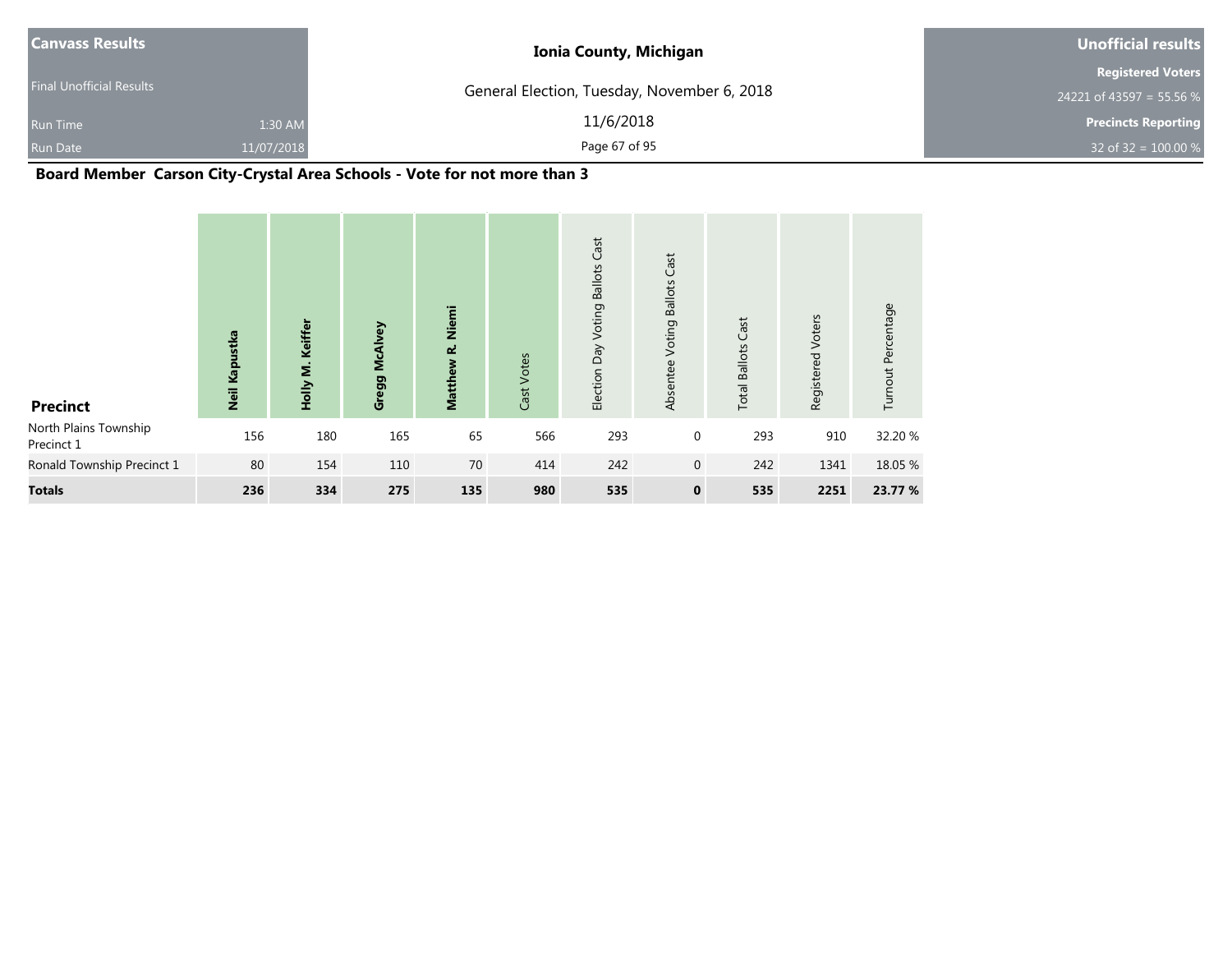| <b>Canvass Results</b>          |            | <b>Ionia County, Michigan</b>               | Unofficial results         |
|---------------------------------|------------|---------------------------------------------|----------------------------|
|                                 |            |                                             | <b>Registered Voters</b>   |
| <b>Final Unofficial Results</b> |            | General Election, Tuesday, November 6, 2018 | 24221 of 43597 = 55.56 %   |
| <b>Run Time</b>                 | 1:30 AM    | 11/6/2018                                   | <b>Precincts Reporting</b> |
| <b>Run Date</b>                 | 11/07/2018 | Page 68 of 95                               | 32 of 32 = $100.00 %$      |

#### **Board Member Central Montcalm Public School - Vote for not more than 3**

| <b>Precinct</b>            | <b>Brennan Bowen</b> | Ryan<br><b>Brandy</b> | Cast Votes | Cast<br><b>Ballots</b><br>Election Day Voting | Cast<br><b>Ballots</b><br>Voting<br>Absentee | <b>Total Ballots Cast</b> | Voters<br>Registered | Turnout Percentage |
|----------------------------|----------------------|-----------------------|------------|-----------------------------------------------|----------------------------------------------|---------------------------|----------------------|--------------------|
| Ronald Township Precinct 1 | 3                    | 2                     | 5          | 3                                             | $\mathbf{0}$                                 | 3                         | 0                    | 0.00%              |
| <b>Totals</b>              | 3                    | $\overline{2}$        | 5          | 3                                             | $\mathbf{0}$                                 | 3                         | $\mathbf 0$          | 0.00%              |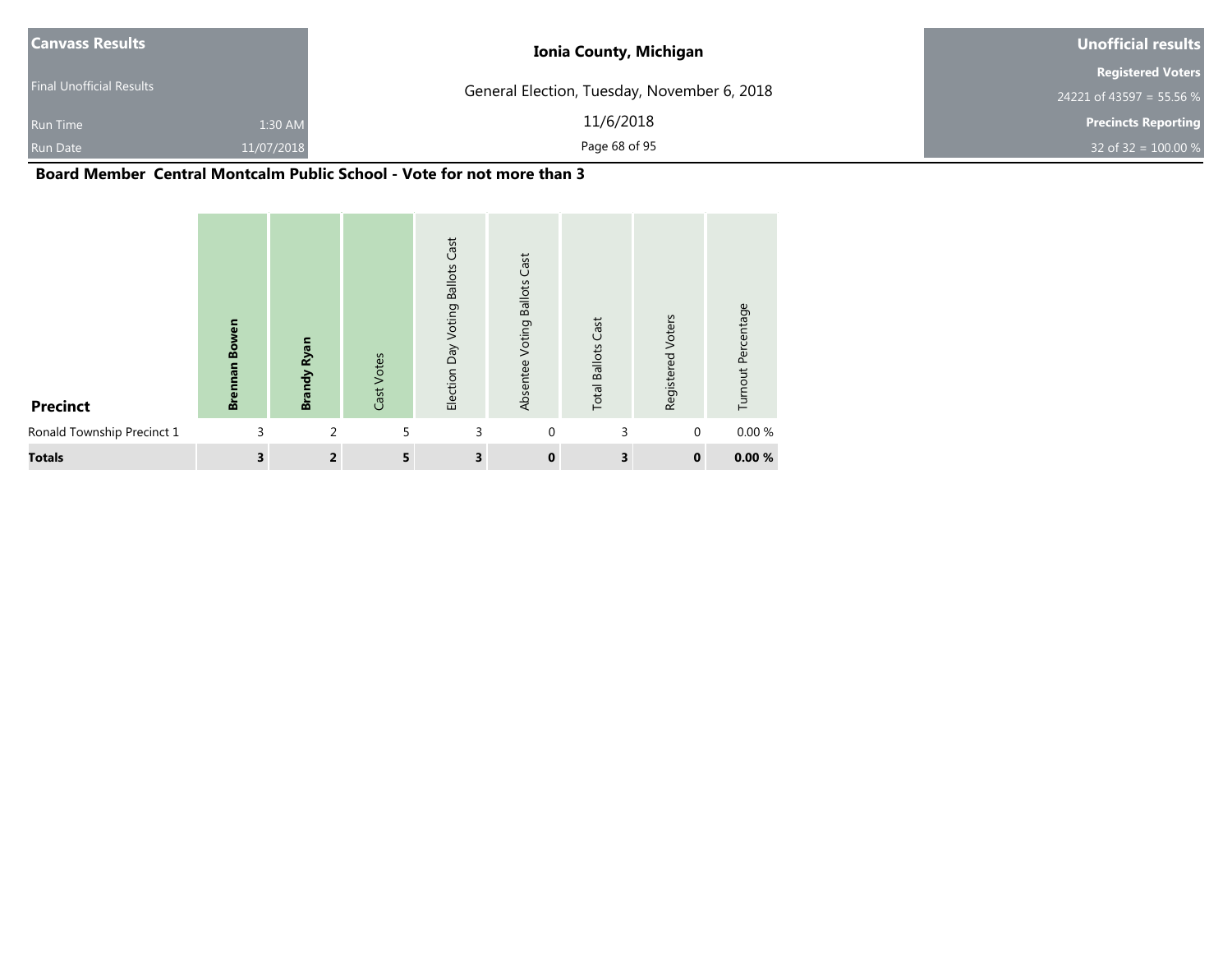| <b>Canvass Results</b>          |            | <b>Ionia County, Michigan</b>               | <b>Unofficial results</b>  |
|---------------------------------|------------|---------------------------------------------|----------------------------|
|                                 |            |                                             | <b>Registered Voters</b>   |
| <b>Final Unofficial Results</b> |            | General Election, Tuesday, November 6, 2018 | 24221 of 43597 = 55.56 %   |
| <b>Run Time</b>                 | 1:30 AM    | 11/6/2018                                   | <b>Precincts Reporting</b> |
| <b>Run Date</b>                 | 11/07/2018 | Page 69 of 95                               | 32 of 32 = $100.00\%$      |

# **Board Member Grand Ledge Public Schools - Vote for not more than 3**

| <b>Precinct</b>           | Cwayna<br>┙<br>Benjamin | Shiflett<br><b>Jon</b> | Smith<br>rod <sub>T.</sub><br>들 | Cast Votes | Election Day Voting Ballots Cast | Cast<br><b>Ballots</b><br>Voting<br>Absentee | <b>Total Ballots Cast</b> | Voters<br>Registered | Turnout Percentage |
|---------------------------|-------------------------|------------------------|---------------------------------|------------|----------------------------------|----------------------------------------------|---------------------------|----------------------|--------------------|
| Danby Township Precinct 1 | 38                      | 42                     | 51                              | 131        | 91                               | $\mathbf{0}$                                 | 91                        | 0                    | 0.00%              |
| <b>Totals</b>             | 38                      | 42                     | 51                              | 131        | 91                               | $\mathbf 0$                                  | 91                        | $\mathbf 0$          | 0.00%              |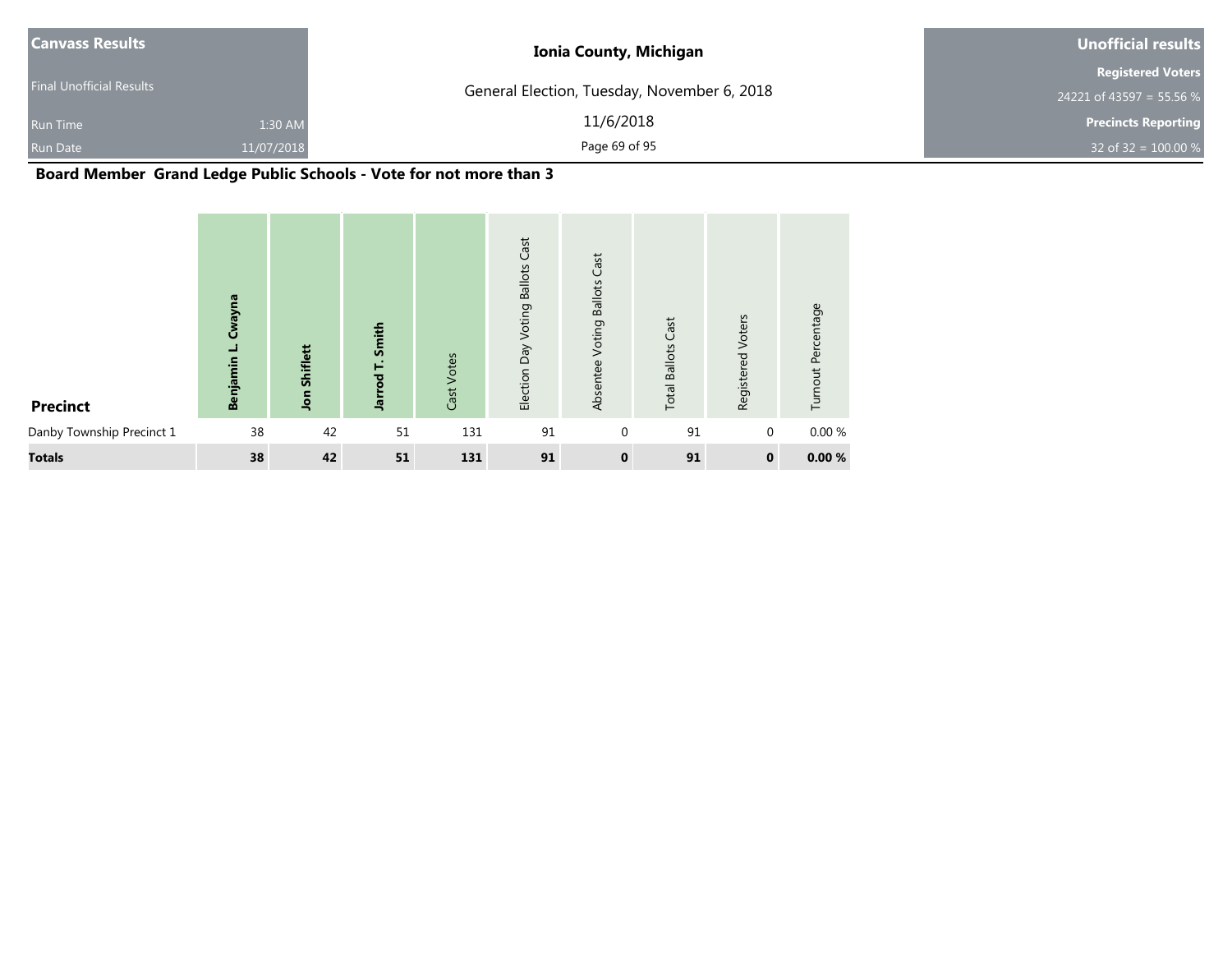| <b>Canvass Results</b>          |            | <b>Ionia County, Michigan</b>               | Unofficial results         |
|---------------------------------|------------|---------------------------------------------|----------------------------|
|                                 |            |                                             | <b>Registered Voters</b>   |
| <b>Final Unofficial Results</b> |            | General Election, Tuesday, November 6, 2018 | 24221 of 43597 = 55.56 %   |
| <b>Run Time</b>                 | 1:30 AM    | 11/6/2018                                   | <b>Precincts Reporting</b> |
| <b>Run Date</b>                 | 11/07/2018 | Page 70 of 95                               | 32 of 32 = $100.00 %$      |

#### **Board Member Greenville Public Schools - Vote for not more than 2**

| <b>Precinct</b>            | Anderson<br>James H. | Charlie Mahar  | Raven<br>Š.<br>John | Cast Votes | Election Day Voting Ballots Cast | Cast<br><b>Ballots</b><br>Voting<br>Absentee | <b>Total Ballots Cast</b> | Registered Voters | Turnout Percentage |
|----------------------------|----------------------|----------------|---------------------|------------|----------------------------------|----------------------------------------------|---------------------------|-------------------|--------------------|
| Otisco Township Precinct 1 | 3                    | $\overline{4}$ | 3                   | 10         | 9                                | $\Omega$                                     | 9                         | 1772              | 0.51%              |
| <b>Totals</b>              | 3                    | $\overline{4}$ | 3                   | 10         | 9                                | $\mathbf 0$                                  | 9                         | 1772              | 0.51%              |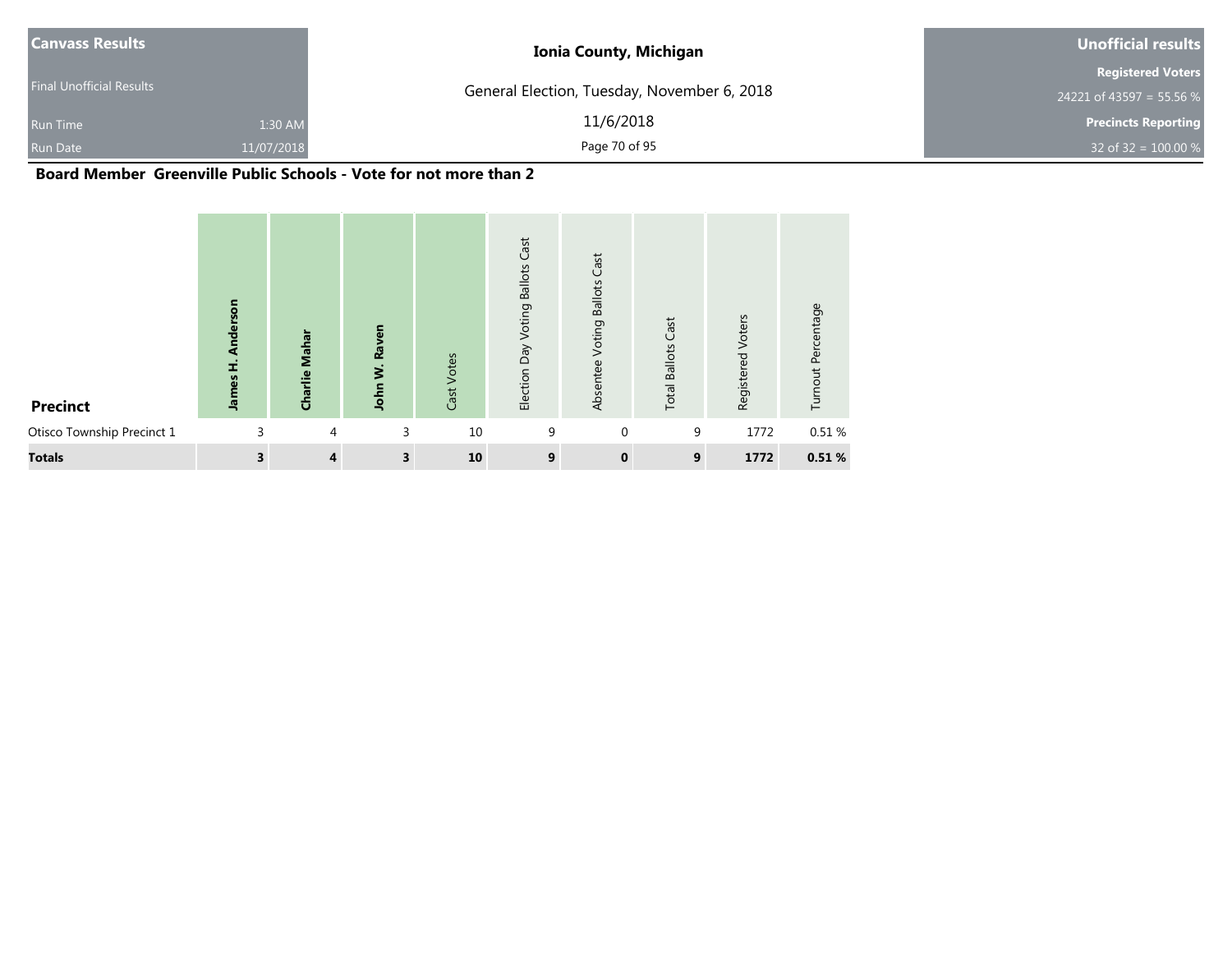| <b>Canvass Results</b>          |            | <b>Ionia County, Michigan</b>               | Unofficial results         |
|---------------------------------|------------|---------------------------------------------|----------------------------|
|                                 |            |                                             | <b>Registered Voters</b>   |
| <b>Final Unofficial Results</b> |            | General Election, Tuesday, November 6, 2018 | 24221 of 43597 = 55.56 %   |
| <b>Run Time</b>                 | 1:30 AM    | 11/6/2018                                   | <b>Precincts Reporting</b> |
| <b>Run Date</b>                 | 11/07/2018 | Page 71 of 95                               | 32 of 32 = $100.00 %$      |

#### **Board Member Greenville Public Schools Partial Term Ending 12/31/2020 - Vote for not more than 1**

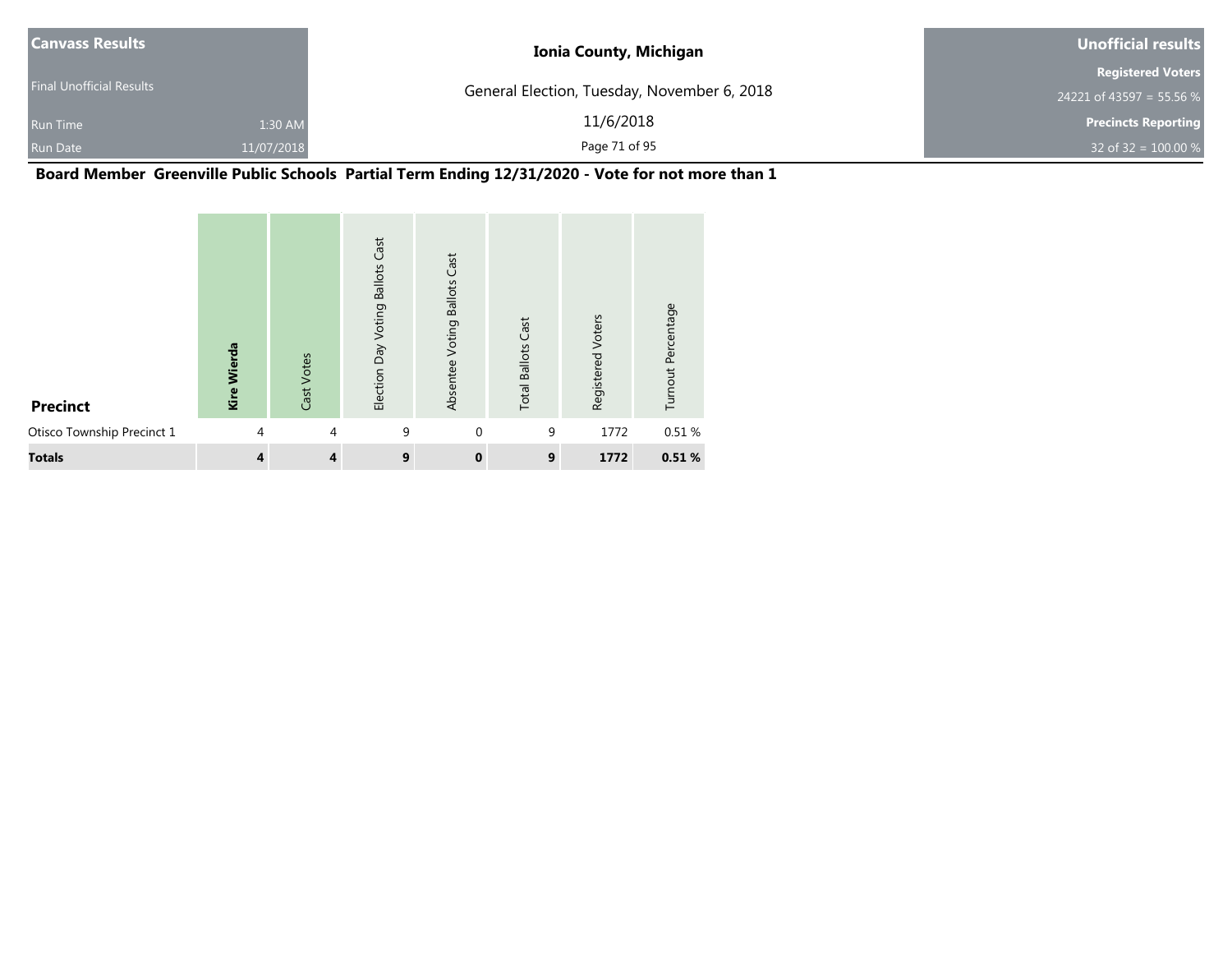| <b>Canvass Results</b>          | <b>Ionia County, Michigan</b>               | Unofficial results         |
|---------------------------------|---------------------------------------------|----------------------------|
|                                 |                                             | <b>Registered Voters</b>   |
| <b>Final Unofficial Results</b> | General Election, Tuesday, November 6, 2018 | 24221 of 43597 = 55.56 %   |
| 1:30 AM<br><b>Run Time</b>      | 11/6/2018                                   | <b>Precincts Reporting</b> |
| <b>Run Date</b><br>11/07/2018   | Page 72 of 95                               | 32 of 32 = $100.00 %$      |

#### **Board Member Ionia Public Schools - Vote for not more than 2**

| <b>Precinct</b>                     | Thomas D. Batista | Margot Cook    | Sarah Gorby | <b>Reion Smith</b> | Cast Votes | Election Day Voting Ballots Cast | Absentee Voting Ballots Cast | <b>Total Ballots Cast</b> | Registered Voters | Turnout Percentage |
|-------------------------------------|-------------------|----------------|-------------|--------------------|------------|----------------------------------|------------------------------|---------------------------|-------------------|--------------------|
| Berlin Township Precinct 1          | 184               | 185            | 182         | 65                 | 616        | 432                              | $\mathbf 0$                  | 432                       | $\mathbf 0$       | 0.00 %             |
| Easton Township Precinct 1          | 84                | 121            | 127         | 37                 | 369        | 257                              | $\mathbf 0$                  | 257                       | $\mathbf 0$       | $0.00 \%$          |
| Easton Township Precinct 2          | 150               | 216            | 238         | 71                 | 675        | 496                              | $\mathbf 0$                  | 496                       | $\boldsymbol{0}$  | $0.00\ \%$         |
| Ionia Township Precinct 1           | 436               | 512            | 655         | 227                | 1830       | 1256                             | $\mathbf{0}$                 | 1256                      | 2898              | 43.34 %            |
| Lyons Township Precinct 1           | 157               | 170            | 187         | 70                 | 584        | 460                              | $\mathbf 0$                  | 460                       | 956               | 48.12%             |
| Lyons Township Precinct 3           | 92                | 138            | 187         | 54                 | 471        | 324                              | $\mathbf{0}$                 | 324                       | 694               | 46.69%             |
| North Plains Township<br>Precinct 1 | 33                | 39             | 51          | 13                 | 136        | 98                               | $\mathbf 0$                  | 98                        | $\mathbf{0}$      | $0.00 \%$          |
| Orange Township Precinct 1          | 57                | 64             | 110         | 37                 | 268        | 173                              | $\mathbf{0}$                 | 173                       | $\mathbf{0}$      | 0.00 %             |
| Orleans Township Precinct 1         | 109               | 109            | 141         | 34                 | 393        | 278                              | $\mathbf 0$                  | 278                       | $\mathbf 0$       | 0.00 %             |
| Portland Township Precinct 2        | $\mathbf{0}$      | $\overline{2}$ | 2           | $\mathbf{1}$       | 5          | 3                                | $\mathbf{0}$                 | $\overline{3}$            | 1378              | 0.22 %             |
| Ronald Township Precinct 1          | 169               | 206            | 320         | 84                 | 779        | 518                              | $\mathbf 0$                  | 518                       | $\mathbf 0$       | 0.00 %             |
| City of Ionia Ward 1 Precinct 1     | 176               | 250            | 200         | 116                | 742        | 517                              | $\mathbf{0}$                 | 517                       | 1209              | 42.76%             |
| City of Ionia Ward 2 Precinct 2     | 165               | 217            | 188         | 77                 | 647        | 442                              | $\mathbf 0$                  | 442                       | 1081              | 40.89%             |
| City of Ionia Ward 3 Precinct 3     | 190               | 269            | 222         | 87                 | 768        | 530                              | $\mathbf 0$                  | 530                       | 1142              | 46.41 %            |
| City of Ionia Ward 4 Precinct 4     | 213               | 223            | 225         | 85                 | 746        | 496                              | $\mathbf 0$                  | 496                       | 1114              | 44.52 %            |
| <b>Totals</b>                       | 2215              | 2721           | 3035        | 1058               | 9029       | 6280                             | $\mathbf 0$                  | 6280                      | 10472             | 59.97 %            |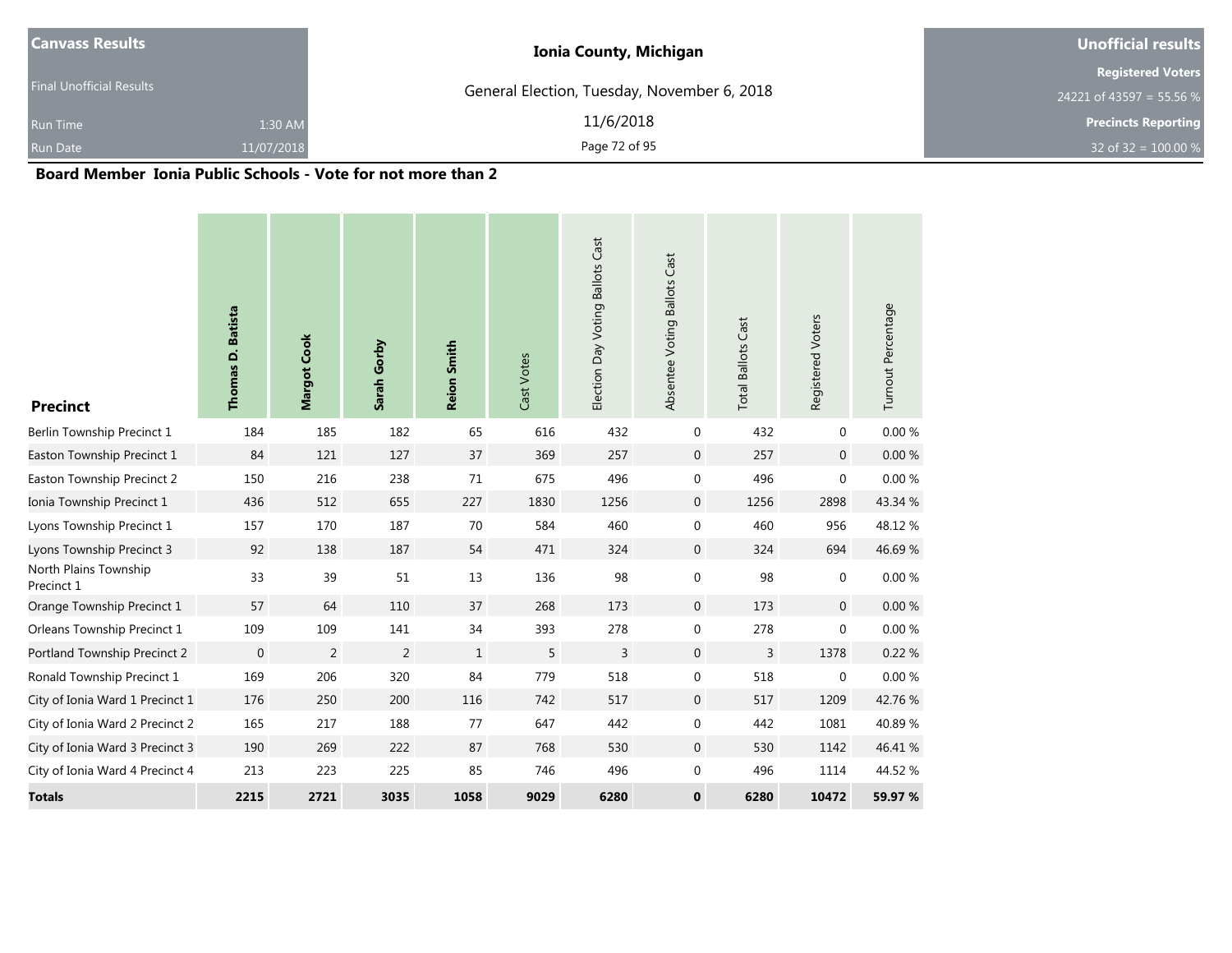| <b>Canvass Results</b>          |            | <b>Ionia County, Michigan</b>               | Unofficial results         |
|---------------------------------|------------|---------------------------------------------|----------------------------|
|                                 |            |                                             | <b>Registered Voters</b>   |
| <b>Final Unofficial Results</b> |            | General Election, Tuesday, November 6, 2018 | 24221 of 43597 = 55.56 %   |
| <b>Run Time</b>                 | 1:30 AM    | 11/6/2018                                   | <b>Precincts Reporting</b> |
| <b>Run Date</b>                 | 11/07/2018 | Page 73 of 95                               | 32 of 32 = $100.00 %$      |

#### **Board Member Lakewood Public Schools - Vote for not more than 2**

| <b>Precinct</b>                   | Steve St. Laurent | Cast Votes     | Election Day Voting Ballots Cast | Absentee Voting Ballots Cast | <b>Total Ballots Cast</b> | Registered Voters | Turnout Percentage |
|-----------------------------------|-------------------|----------------|----------------------------------|------------------------------|---------------------------|-------------------|--------------------|
| Berlin Township Precinct 1        | 75                | 75             | 109                              | $\Omega$                     | 109                       | 1614              | 6.75 %             |
| Boston Township Precinct 1        | 44                | 44             | 60                               | $\mathbf{0}$                 | 60                        | $\Omega$          | 0.00%              |
| <b>Boston Township Precinct 2</b> | 9                 | 9              | 16                               | $\Omega$                     | 16                        | $\mathbf{0}$      | 0.00%              |
| Campbell Township Precinct 1      | 685               | 685            | 1069                             | $\Omega$                     | 1069                      | 1857              | 57.57 %            |
| Danby Township Precinct 1         | 11                | 11             | 12                               | $\Omega$                     | 12                        | 2248              | 0.53 %             |
| Odessa Township Precinct 1        | 552               | 552            | 800                              | $\mathbf{0}$                 | 800                       | 1489              | 53.73 %            |
| Odessa Township Precinct 2        | 575               | 575            | 850                              | $\Omega$                     | 850                       | 1343              | 63.29 %            |
| Orange Township Precinct 1        | $\overline{4}$    | $\overline{4}$ | 5                                | $\mathbf{0}$                 | 5                         | 9                 | 55.56 %            |
| Sebewa Township Precinct 1        | 204               | 204            | 325                              | $\mathbf{0}$                 | 325                       | 889               | 36.56 %            |
| <b>Totals</b>                     | 2159              | 2159           | 3246                             | $\mathbf 0$                  | 3246                      | 9449              | 34.35 %            |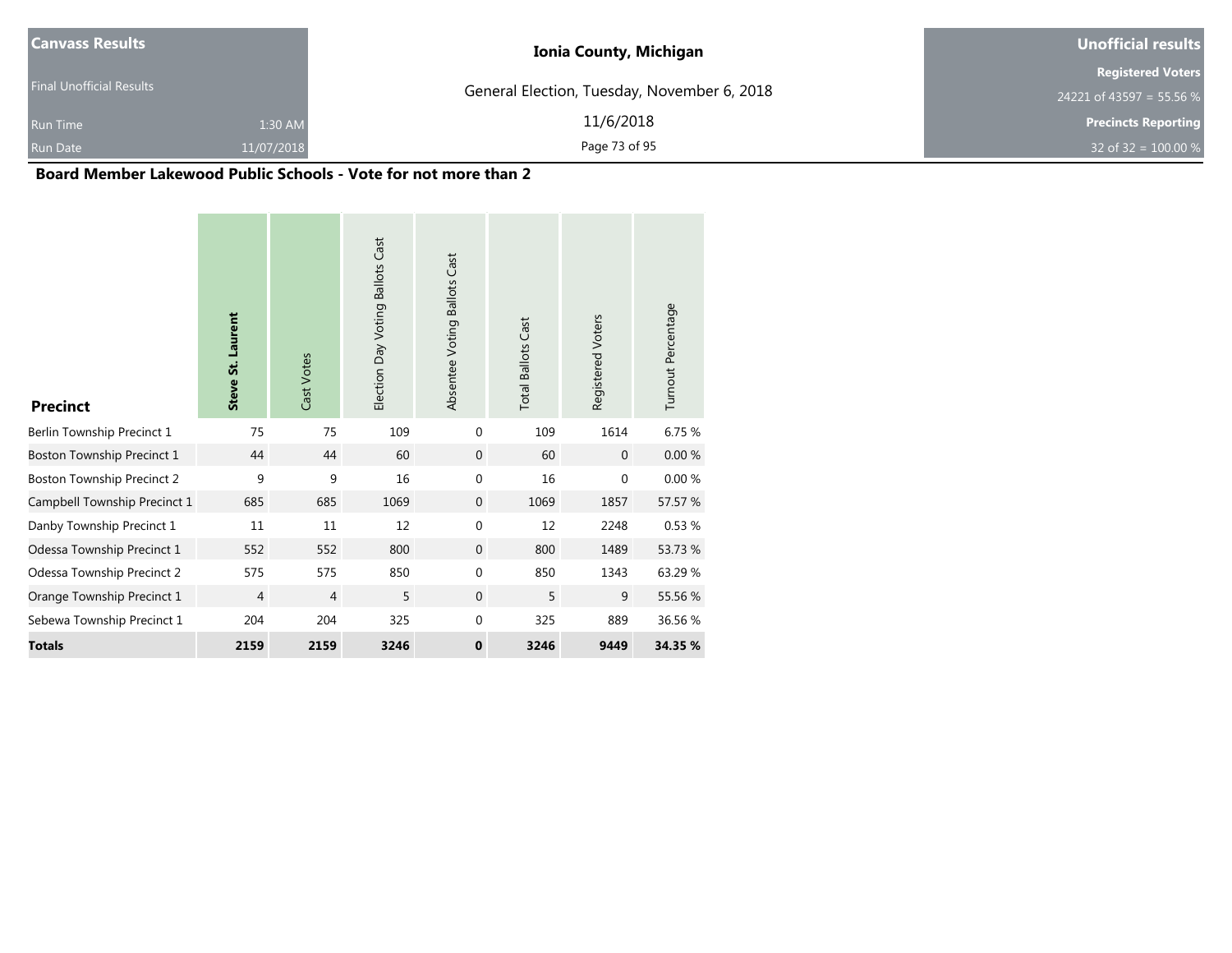| <b>Canvass Results</b>          |            | <b>Ionia County, Michigan</b>               | Unofficial results         |  |  |
|---------------------------------|------------|---------------------------------------------|----------------------------|--|--|
|                                 |            |                                             | <b>Registered Voters</b>   |  |  |
| <b>Final Unofficial Results</b> |            | General Election, Tuesday, November 6, 2018 | 24221 of 43597 = 55.56 %   |  |  |
| <b>Run Time</b>                 | 1:30 AM    | 11/6/2018                                   | <b>Precincts Reporting</b> |  |  |
| <b>Run Date</b>                 | 11/07/2018 | Page 74 of 95                               | 32 of 32 = $100.00 %$      |  |  |

#### **Board Member Lowell Area Schools - Vote for not more than 3**

| <b>Precinct</b>                   | Gary Blough | <b>Nugent</b><br>Patrick D. | rner<br>5<br>James | Cast Votes | Election Day Voting Ballots Cast | Cast<br><b>Ballots</b><br>Voting<br>Absentee | Cast<br><b>Total Ballots</b> | Registered Voters | Turnout Percentage |
|-----------------------------------|-------------|-----------------------------|--------------------|------------|----------------------------------|----------------------------------------------|------------------------------|-------------------|--------------------|
| <b>Boston Township Precinct 2</b> | 195         | 173                         | 143                | 511        | 266                              | $\mathbf 0$                                  | 266                          | $\mathbf 0$       | 0.00%              |
| <b>Boston Township Precinct 3</b> | 47          | 50                          | 36                 | 133        | 85                               | $\mathbf 0$                                  | 85                           | $\mathbf 0$       | 0.00%              |
| Campbell Township Precinct 1      | 21          | 20                          | 18                 | 59         | 34                               | $\mathbf 0$                                  | 34                           | $\mathbf 0$       | 0.00%              |
| Keene Township Precinct 1         | 186         | 191                         | 161                | 538        | 281                              | $\mathbf{0}$                                 | 281                          | $\mathbf 0$       | 0.00%              |
| <b>Totals</b>                     | 449         | 434                         | 358                | 1241       | 666                              | $\bf{0}$                                     | 666                          | $\mathbf 0$       | 0.00%              |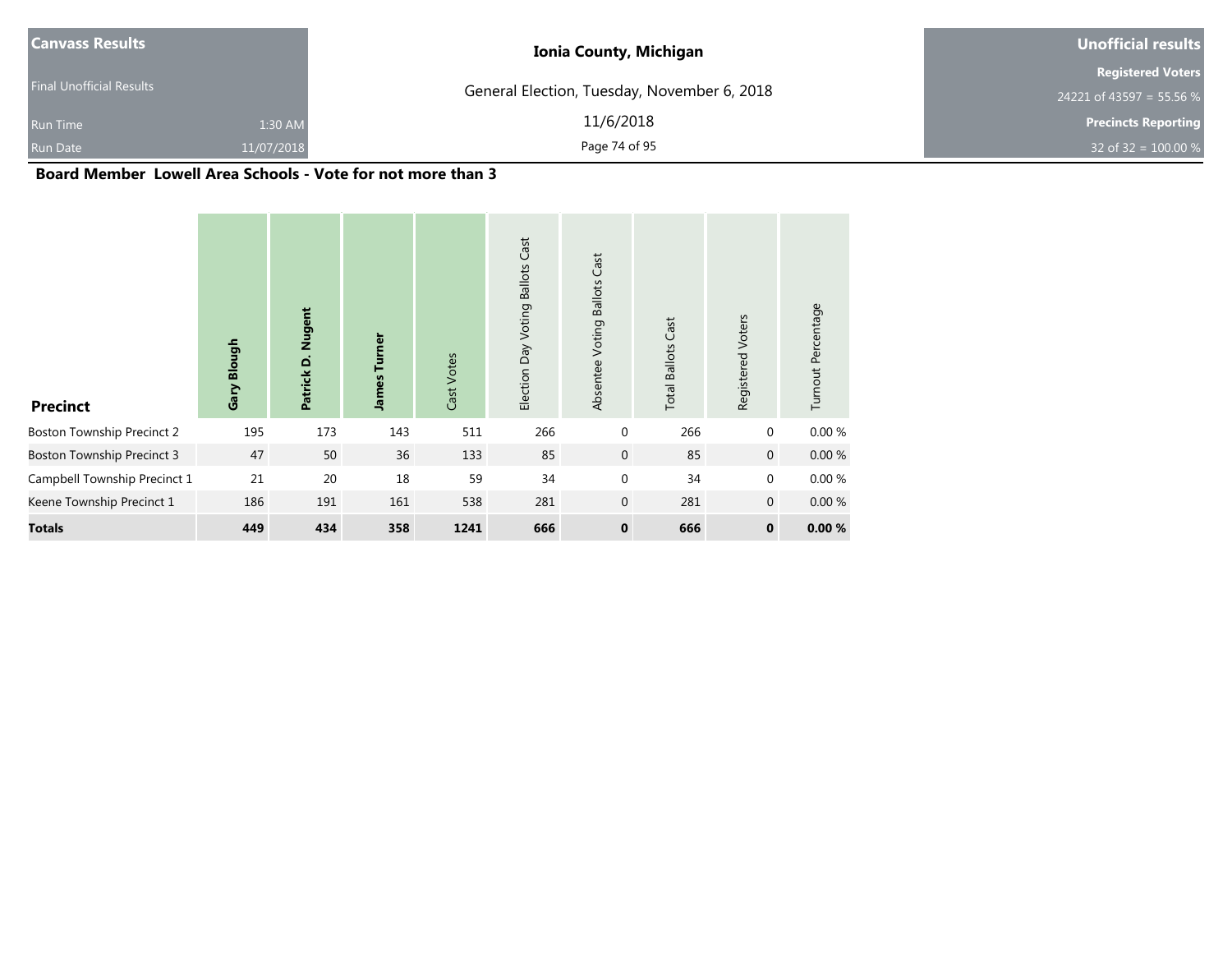| <b>Canvass Results</b>          |            | <b>Ionia County, Michigan</b>               | Unofficial results         |
|---------------------------------|------------|---------------------------------------------|----------------------------|
|                                 |            |                                             | <b>Registered Voters</b>   |
| <b>Final Unofficial Results</b> |            | General Election, Tuesday, November 6, 2018 | 24221 of 43597 = 55.56 %   |
| Run Time                        | 1:30 AM    | 11/6/2018                                   | <b>Precincts Reporting</b> |
| <b>Run Date</b>                 | 11/07/2018 | Page 75 of 95                               | 32 of 32 = $100.00 %$      |

## **Board Member Lowell Area Schools Partial Term Ending 12/31/2020 - Vote for not more than 1**

| <b>Precinct</b>                   | ミ<br>Stephens,<br>Danny L. | Cast Votes | <b>Ballots Cast</b><br>Election Day Voting | <b>Ballots Cast</b><br>Absentee Voting | <b>Total Ballots Cast</b> | Registered Voters | Turnout Percentage |
|-----------------------------------|----------------------------|------------|--------------------------------------------|----------------------------------------|---------------------------|-------------------|--------------------|
| <b>Boston Township Precinct 2</b> | 189                        | 189        | 266                                        | $\mathbf{0}$                           | 266                       | $\mathbf{0}$      | 0.00%              |
| <b>Boston Township Precinct 3</b> | 52                         | 52         | 85                                         | $\mathbf 0$                            | 85                        | $\mathbf 0$       | 0.00%              |
| Campbell Township Precinct 1      | 20                         | 20         | 34                                         | $\mathbf 0$                            | 34                        | $\mathbf{0}$      | 0.00%              |
| Keene Township Precinct 1         | 201                        | 201        | 281                                        | $\mathbf{0}$                           | 281                       | $\mathbf{0}$      | 0.00%              |
| <b>Totals</b>                     | 462                        | 462        | 666                                        | $\mathbf 0$                            | 666                       | $\mathbf{0}$      | 0.00%              |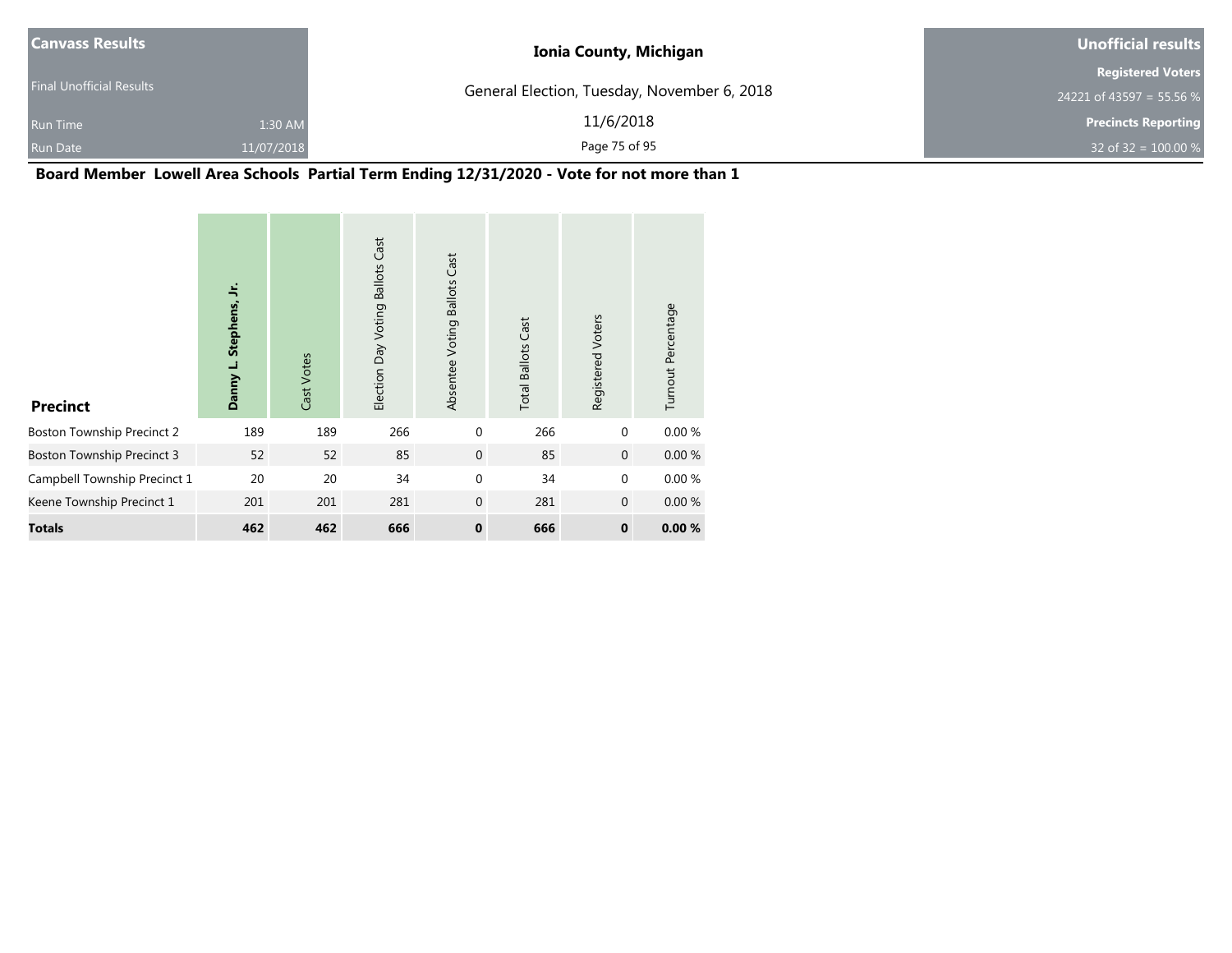| <b>Canvass Results</b>          |            | <b>Ionia County, Michigan</b>               | Unofficial results         |
|---------------------------------|------------|---------------------------------------------|----------------------------|
|                                 |            |                                             | <b>Registered Voters</b>   |
| <b>Final Unofficial Results</b> |            | General Election, Tuesday, November 6, 2018 | 24221 of 43597 = 55.56 %   |
| <b>Run Time</b>                 | 1:30 AM    | 11/6/2018                                   | <b>Precincts Reporting</b> |
| <b>Run Date</b>                 | 11/07/2018 | Page 76 of 95                               | 32 of 32 = $100.00 %$      |

### **Board Member Pewamo-Westphalia Schools - Vote for not more than 2**

| <b>Precinct</b>                     | <b>Trina Anderson</b> | Henning<br><b>Brianne</b> | Timothy M. Schafer | Cast Votes  | <b>Ballots Cast</b><br>Election Day Voting | Cast<br><b>Ballots</b><br>Absentee Voting | <b>Total Ballots Cast</b> | Registered Voters | Turnout Percentage |
|-------------------------------------|-----------------------|---------------------------|--------------------|-------------|--------------------------------------------|-------------------------------------------|---------------------------|-------------------|--------------------|
| Lyons Township Precinct 1           | $\mathbf 0$           | $\mathbf 0$               | $\mathbf{0}$       | $\mathbf 0$ | $\mathbf 0$                                | $\mathbf 0$                               | 0                         | 6                 | 0.00%              |
| Lyons Township Precinct 2           | 185                   | 322                       | 316                | 823         | 551                                        | $\mathbf 0$                               | 551                       | $\mathbf 0$       | $0.00 \%$          |
| North Plains Township<br>Precinct 1 | 22                    | 25                        | 30                 | 77          | 52                                         | $\mathbf 0$                               | 52                        | 0                 | 0.00%              |
| Portland Township Precinct 2        | 45                    | 37                        | 45                 | 127         | 81                                         | $\mathbf 0$                               | 81                        | $\mathbf 0$       | $0.00 \%$          |
| <b>Totals</b>                       | 252                   | 384                       | 391                | 1027        | 684                                        | $\mathbf 0$                               | 684                       | $\bf 6$           | 11,400.00<br>%     |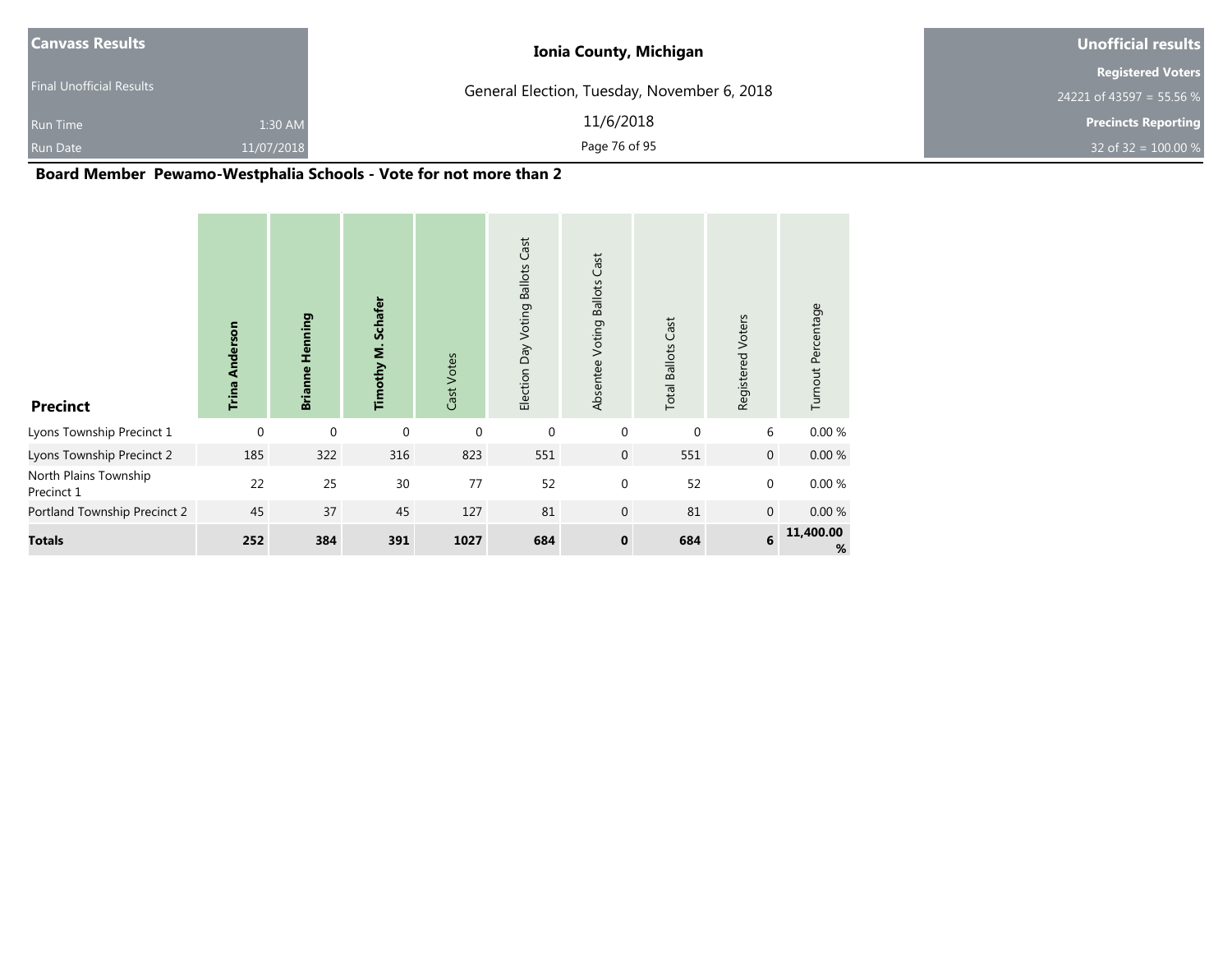| <b>Canvass Results</b>          |            | <b>Ionia County, Michigan</b>               | Unofficial results         |
|---------------------------------|------------|---------------------------------------------|----------------------------|
|                                 |            |                                             | <b>Registered Voters</b>   |
| <b>Final Unofficial Results</b> |            | General Election, Tuesday, November 6, 2018 | 24221 of 43597 = 55.56 %   |
| <b>Run Time</b>                 | 1:30 AM    | 11/6/2018                                   | <b>Precincts Reporting</b> |
| <b>Run Date</b>                 | 11/07/2018 | Page 77 of 95                               | 32 of 32 = $100.00 %$      |

## **Board Member Pewamo-Westphalia Schools Partial Term Ending 12/31/2022 - Vote for not more than 1**

| <b>Precinct</b>                     | Kathy Wood  | Cast Votes  | Election Day Voting Ballots Cast | Absentee Voting Ballots Cast | <b>Total Ballots Cast</b> | Registered Voters | Turnout Percentage |
|-------------------------------------|-------------|-------------|----------------------------------|------------------------------|---------------------------|-------------------|--------------------|
| Lyons Township Precinct 1           | $\mathbf 0$ | $\mathbf 0$ | $\mathbf{0}$                     | $\mathbf{0}$                 | $\mathbf 0$               | 6                 | 0.00%              |
| Lyons Township Precinct 2           | 444         | 444         | 551                              | $\mathbf 0$                  | 551                       | $\mathbf{0}$      | 0.00%              |
| North Plains Township<br>Precinct 1 | 42          | 42          | 52                               | $\mathbf 0$                  | 52                        | $\mathbf{0}$      | 0.00%              |
| Portland Township Precinct 2        | 72          | 72          | 81                               | $\mathbf{0}$                 | 81                        | $\mathbf{0}$      | 0.00%              |
| <b>Totals</b>                       | 558         | 558         | 684                              | $\mathbf 0$                  | 684                       | 6                 | 11,400.00<br>%     |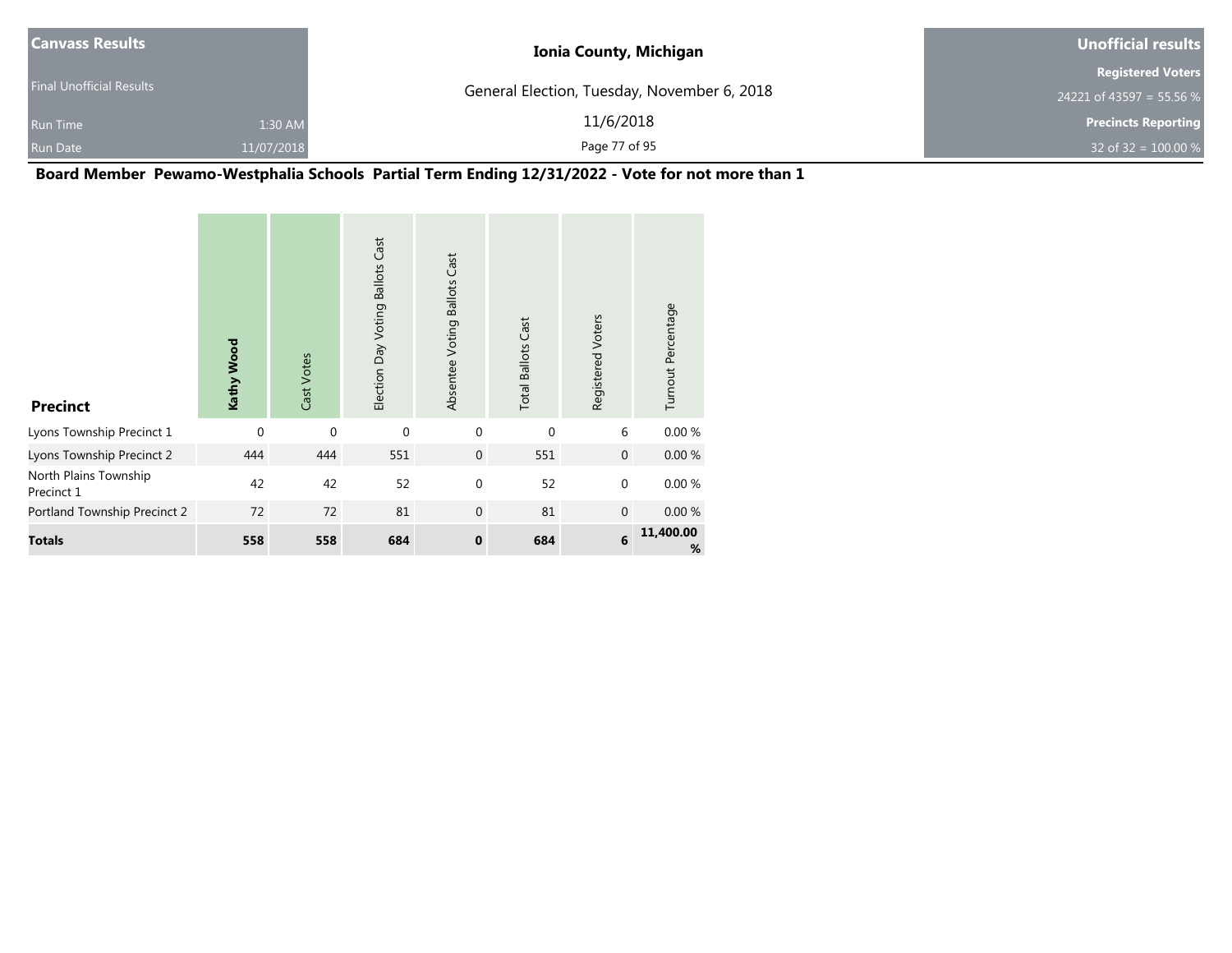| <b>Canvass Results</b>          | <b>Ionia County, Michigan</b>               | <b>Unofficial results</b>  |
|---------------------------------|---------------------------------------------|----------------------------|
| <b>Final Unofficial Results</b> |                                             | <b>Registered Voters</b>   |
|                                 | General Election, Tuesday, November 6, 2018 | 24221 of 43597 = 55.56 %   |
| Run Time                        | 11/6/2018<br>1:30 AM                        | <b>Precincts Reporting</b> |
| Run Date                        | Page 78 of 95<br>11/07/2018                 | 32 of 32 = $100.00 %$      |

#### **Board Member Portland Public Schools - Vote for not more than 2**

| <b>Precinct</b>              | Patrick M. Duff | Brian Pohl | Cast Votes | Election Day Voting Ballots Cast | Absentee Voting Ballots Cast | <b>Total Ballots Cast</b> | Registered Voters | Turnout Percentage |
|------------------------------|-----------------|------------|------------|----------------------------------|------------------------------|---------------------------|-------------------|--------------------|
| Danby Township Precinct 1    | 833             | 803        | 1636       | 1269                             | $\mathbf 0$                  | 1269                      | 0                 | 0.00%              |
| Lyons Township Precinct 1    | 23              | 31         | 54         | 40                               | $\mathbf{0}$                 | 40                        | $\mathbf 0$       | $0.00 \%$          |
| Lyons Township Precinct 2    | 11              | 18         | 29         | 27                               | $\mathbf 0$                  | 27                        | 940               | 2.87 %             |
| Orange Township Precinct 1   | 182             | 183        | 365        | 291                              | $\mathbf{0}$                 | 291                       | 810               | 35.93 %            |
| Portland Township Precinct 1 | 545             | 527        | 1072       | 773                              | $\mathbf{0}$                 | 773                       | 1303              | 59.32 %            |
| Portland Township Precinct 2 | 550             | 543        | 1093       | 830                              | $\mathbf{0}$                 | 830                       | $\overline{0}$    | 0.00%              |
| Sebewa Township Precinct 1   | 140             | 131        | 271        | 215                              | $\mathbf{0}$                 | 215                       | 0                 | 0.00 %             |
| City of Portland Precinct 1  | 578             | 508        | 1086       | 810                              | $\mathbf{0}$                 | 810                       | 1339              | 60.49%             |
| City of Portland Precinct 2  | 658             | 612        | 1270       | 925                              | 0                            | 925                       | 1400              | 66.07 %            |
| <b>Totals</b>                | 3520            | 3356       | 6876       | 5180                             | 0                            | 5180                      | 5792              | 89.43 %            |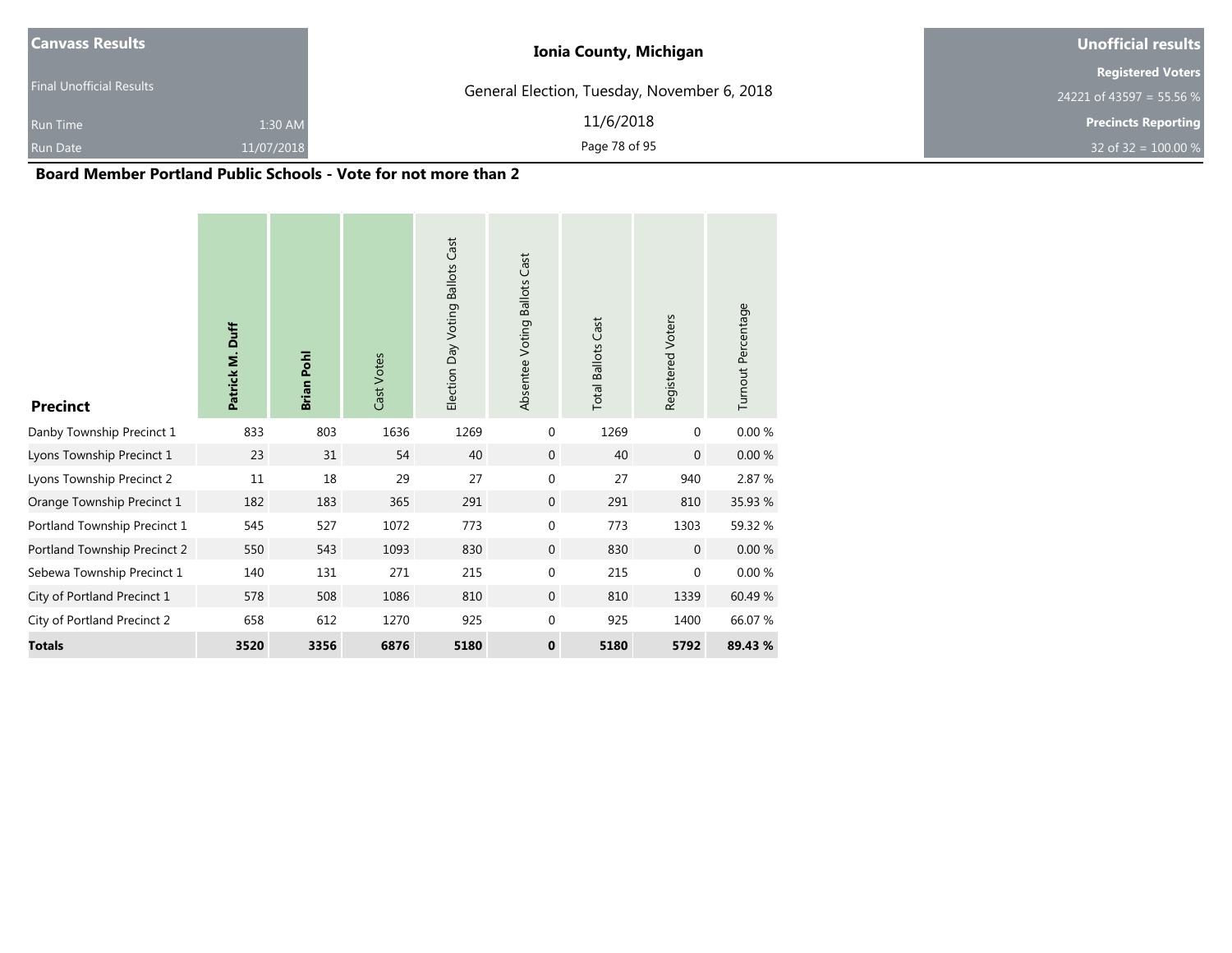| <b>Canvass Results</b>          |            | <b>Ionia County, Michigan</b>               | Unofficial results         |
|---------------------------------|------------|---------------------------------------------|----------------------------|
|                                 |            |                                             | <b>Registered Voters</b>   |
| <b>Final Unofficial Results</b> |            | General Election, Tuesday, November 6, 2018 | 24221 of 43597 = 55.56 %   |
| <b>Run Time</b>                 | 1:30 AM    | 11/6/2018                                   | <b>Precincts Reporting</b> |
| <b>Run Date</b>                 | 11/07/2018 | Page 79 of 95                               | 32 of 32 = $100.00\%$      |

## **Board Member Portland Public Schools Partial Term Ending 12/31/2022 - Vote for not more than 1**

| <b>Precinct</b>              | Douglas A. Logel, Jr. | Cast Votes | Election Day Voting Ballots Cast | Absentee Voting Ballots Cast | <b>Total Ballots Cast</b> | Registered Voters | Turnout Percentage |
|------------------------------|-----------------------|------------|----------------------------------|------------------------------|---------------------------|-------------------|--------------------|
| Danby Township Precinct 1    | 913                   | 913        | 1269                             | $\mathbf{0}$                 | 1269                      | $\mathbf{0}$      | 0.00 %             |
| Lyons Township Precinct 1    | 28                    | 28         | 40                               | $\mathbf{0}$                 | 40                        | $\Omega$          | 0.00%              |
| Lyons Township Precinct 2    | 20                    | 20         | 27                               | $\mathbf 0$                  | 27                        | 940               | 2.87 %             |
| Orange Township Precinct 1   | 198                   | 198        | 291                              | $\mathbf{0}$                 | 291                       | 810               | 35.93 %            |
| Portland Township Precinct 1 | 592                   | 592        | 773                              | $\mathbf 0$                  | 773                       | 1303              | 59.32 %            |
| Portland Township Precinct 2 | 604                   | 604        | 830                              | $\mathbf{0}$                 | 830                       | $\mathbf{0}$      | $0.00 \%$          |
| Sebewa Township Precinct 1   | 161                   | 161        | 215                              | $\Omega$                     | 215                       | $\Omega$          | 0.00%              |
| City of Portland Precinct 1  | 639                   | 639        | 810                              | $\mathbf{0}$                 | 810                       | 1339              | 60.49%             |
| City of Portland Precinct 2  | 700                   | 700        | 925                              | $\mathbf 0$                  | 925                       | 1400              | 66.07%             |
| <b>Totals</b>                | 3855                  | 3855       | 5180                             | $\mathbf 0$                  | 5180                      | 5792              | 89.43 %            |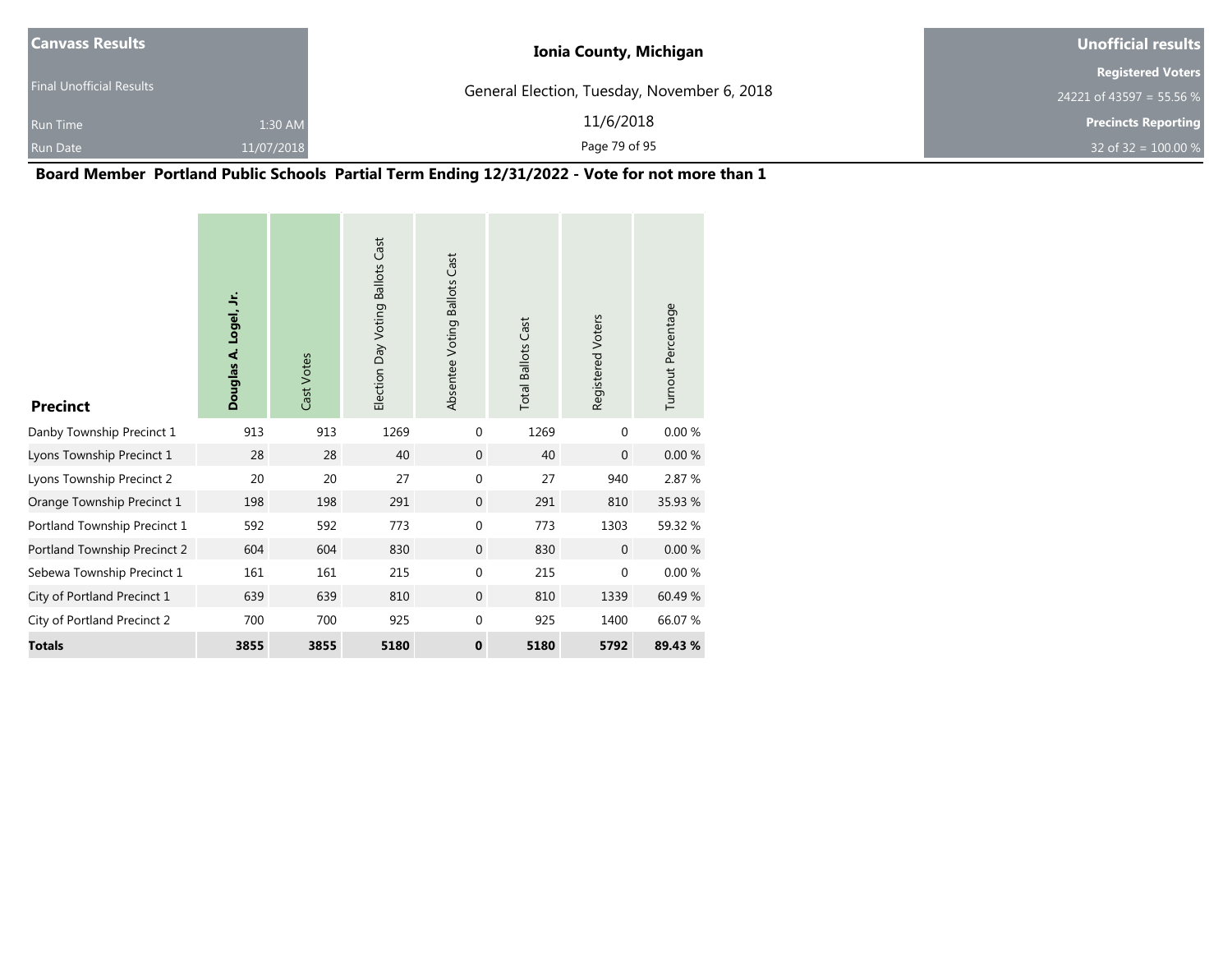| <b>Canvass Results</b>          |            | <b>Ionia County, Michigan</b>               | Unofficial results         |
|---------------------------------|------------|---------------------------------------------|----------------------------|
|                                 |            |                                             | <b>Registered Voters</b>   |
| <b>Final Unofficial Results</b> |            | General Election, Tuesday, November 6, 2018 | 24221 of 43597 = 55.56 %   |
| <b>Run Time</b>                 | 1:30 AM    | 11/6/2018                                   | <b>Precincts Reporting</b> |
| <b>Run Date</b>                 | 11/07/2018 | Page 80 of 95                               | 32 of 32 = $100.00 %$      |

## **Board Member Portland Public Schools Partial Term Ending 12/31/2020 - Vote for not more than 1**

**Contract Contract** 

 $\sim$ 

| <b>Precinct</b>              | Kathy A. Foote | Cast Votes | Election Day Voting Ballots Cast | Absentee Voting Ballots Cast | <b>Total Ballots Cast</b> | Registered Voters | Turnout Percentage |
|------------------------------|----------------|------------|----------------------------------|------------------------------|---------------------------|-------------------|--------------------|
| Danby Township Precinct 1    | 900            | 900        | 1269                             | 0                            | 1269                      | $\Omega$          | 0.00%              |
| Lyons Township Precinct 1    | 29             | 29         | 40                               | $\mathbf{0}$                 | 40                        | $\mathbf{0}$      | 0.00%              |
| Lyons Township Precinct 2    | 18             | 18         | 27                               | $\mathbf 0$                  | 27                        | 940               | 2.87 %             |
| Orange Township Precinct 1   | 204            | 204        | 291                              | $\mathbf{0}$                 | 291                       | 810               | 35.93 %            |
| Portland Township Precinct 1 | 587            | 587        | 773                              | 0                            | 773                       | 1303              | 59.32 %            |
| Portland Township Precinct 2 | 595            | 595        | 830                              | $\mathbf{0}$                 | 830                       | $\mathbf{0}$      | 0.00%              |
| Sebewa Township Precinct 1   | 158            | 158        | 215                              | 0                            | 215                       | $\mathbf{0}$      | 0.00%              |
| City of Portland Precinct 1  | 630            | 630        | 810                              | $\mathbf{0}$                 | 810                       | 1339              | 60.49 %            |
| City of Portland Precinct 2  | 687            | 687        | 925                              | 0                            | 925                       | 1400              | 66.07 %            |
| <b>Totals</b>                | 3808           | 3808       | 5180                             | $\mathbf{0}$                 | 5180                      | 5792              | 89.43%             |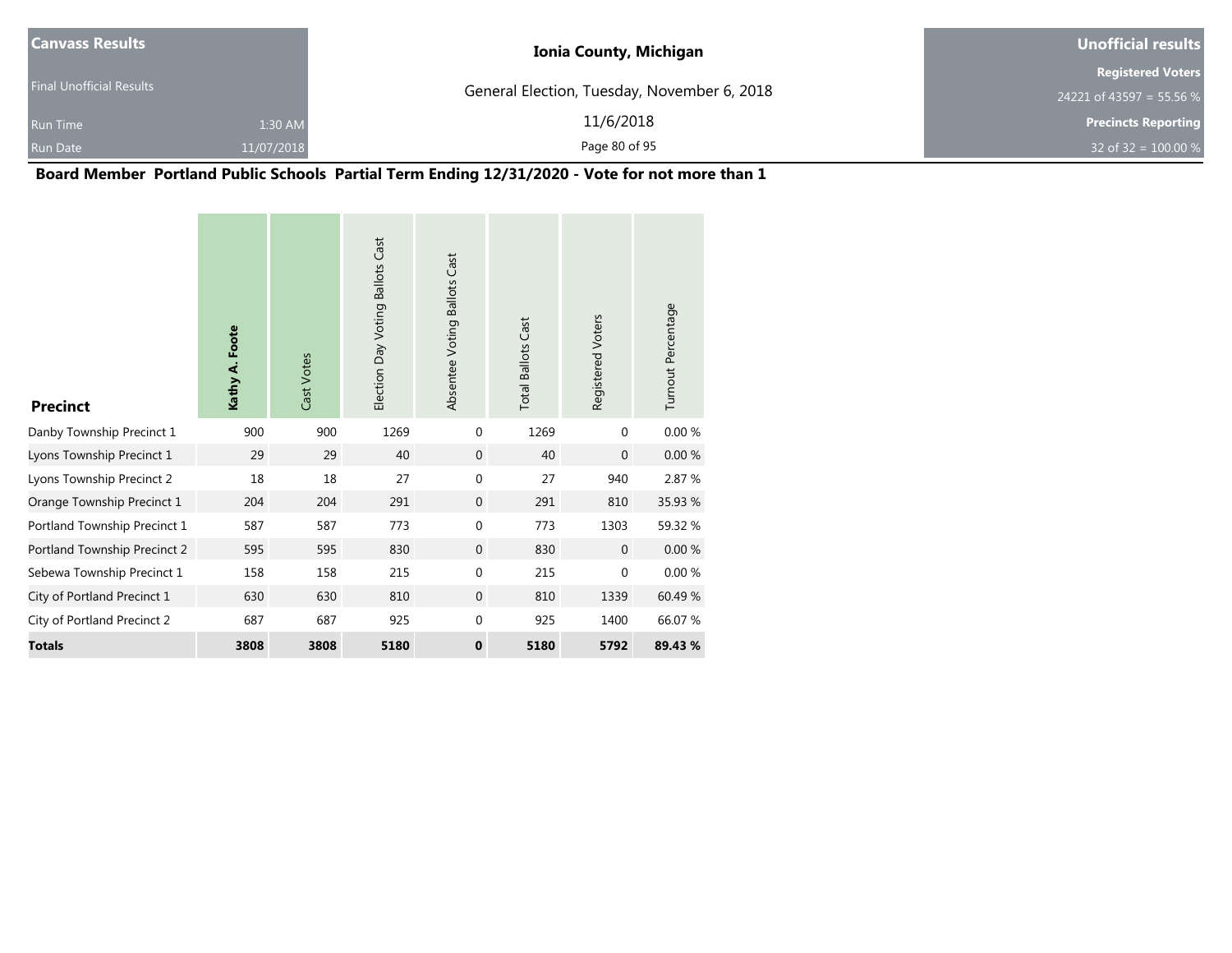| <b>Canvass Results</b>          | <b>Ionia County, Michigan</b>               | <b>Unofficial results</b>  |  |  |
|---------------------------------|---------------------------------------------|----------------------------|--|--|
| <b>Final Unofficial Results</b> |                                             | <b>Registered Voters</b>   |  |  |
|                                 | General Election, Tuesday, November 6, 2018 | 24221 of 43597 = 55.56 %   |  |  |
| 1:30 AM<br><b>Run Time</b>      | 11/6/2018                                   | <b>Precincts Reporting</b> |  |  |
| <b>Run Date</b><br>11/07/2018   | Page 81 of 95                               | 32 of 32 = $100.00\%$      |  |  |

## **Board Member Saranac Community Schools - Vote for not more than 3**

| <b>Precinct</b>                   | Sarah J. Doll | Price<br>David L. | Theodore Van Kuiken | Cast Votes  | Cast<br><b>Ballots</b><br>Election Day Voting | <b>Ballots Cast</b><br>Absentee Voting | <b>Total Ballots Cast</b> | Registered Voters | Turnout Percentage |
|-----------------------------------|---------------|-------------------|---------------------|-------------|-----------------------------------------------|----------------------------------------|---------------------------|-------------------|--------------------|
| Berlin Township Precinct 1        | 264           | 250               | 226                 | 740         | 411                                           | $\mathbf{0}$                           | 411                       | $\Omega$          | 0.00%              |
| Boston Township Precinct 1        | 572           | 504               | 473                 | 1549        | 800                                           | $\mathbf 0$                            | 800                       | 1382              | 57.89 %            |
| <b>Boston Township Precinct 2</b> | 426           | 379               | 329                 | 1134        | 683                                           | $\mathbf 0$                            | 683                       | 1588              | 43.01%             |
| <b>Boston Township Precinct 3</b> | 451           | 391               | 380                 | 1222        | 684                                           | $\mathbf 0$                            | 684                       | 1492              | 45.84 %            |
| Campbell Township Precinct 1      | $\mathbf{0}$  | $\mathbf{0}$      | $\boldsymbol{0}$    | $\mathbf 0$ | $\mathbf 0$                                   | $\mathbf{0}$                           | $\mathbf 0$               | $\mathbf{0}$      | 0.00 %             |
| Easton Township Precinct 1        | 13            | 12                | 10                  | 35          | 25                                            | $\mathbf 0$                            | 25                        | 1113              | 2.25 %             |
| Easton Township Precinct 2        | 99            | 96                | 86                  | 281         | 165                                           | $\mathbf 0$                            | 165                       | 1276              | 12.93 %            |
| Keene Township Precinct 1         | 257           | 241               | 216                 | 714         | 387                                           | $\mathbf{0}$                           | 387                       | $\mathbf{0}$      | 0.00%              |
| <b>Totals</b>                     | 2082          | 1873              | 1720                | 5675        | 3155                                          | $\mathbf{0}$                           | 3155                      | 6851              | 46.05 %            |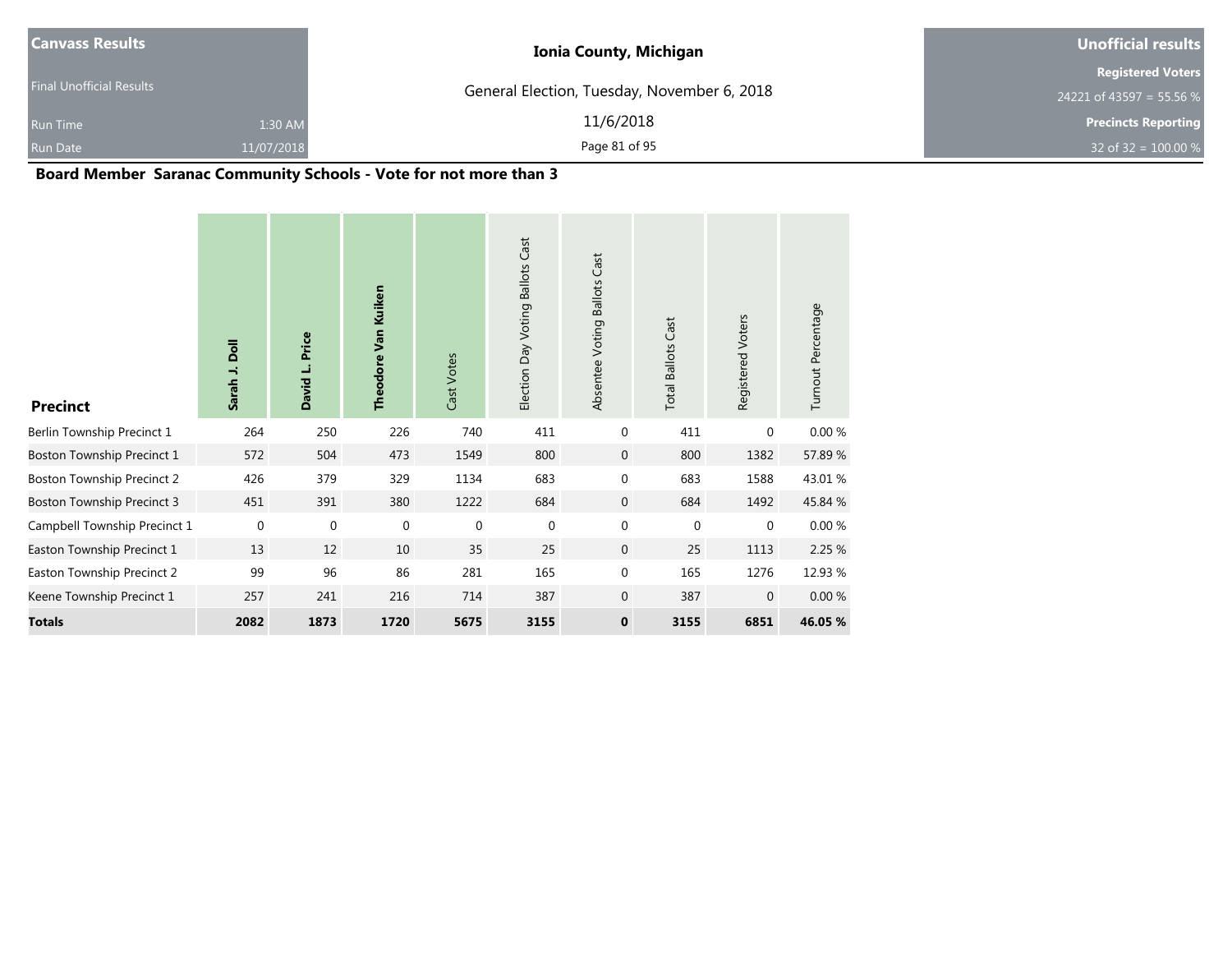| <b>Canvass Results</b>          |            | <b>Ionia County, Michigan</b>               | Unofficial results         |
|---------------------------------|------------|---------------------------------------------|----------------------------|
|                                 |            |                                             | <b>Registered Voters</b>   |
| <b>Final Unofficial Results</b> |            | General Election, Tuesday, November 6, 2018 | 24221 of 43597 = 55.56 %   |
| <b>Run Time</b>                 | 1:30 AM    | 11/6/2018                                   | <b>Precincts Reporting</b> |
| Run Date                        | 11/07/2018 | Page 82 of 95                               | 32 of 32 = $100.00 %$      |

## **Board Member Saranac Community Schools Partial Term Ending 12/31/2020 - Vote for not more than 1**

| <b>Precinct</b>                   | <b>Chad Elliott</b> | Cast Votes  | Election Day Voting Ballots Cast | Absentee Voting Ballots Cast | <b>Total Ballots Cast</b> | Registered Voters | Turnout Percentage |
|-----------------------------------|---------------------|-------------|----------------------------------|------------------------------|---------------------------|-------------------|--------------------|
| Berlin Township Precinct 1        | 299                 | 299         | 411                              | 0                            | 411                       | $\mathbf{0}$      | 0.00%              |
| Boston Township Precinct 1        | 589                 | 589         | 800                              | $\mathbf{0}$                 | 800                       | 1382              | 57.89 %            |
| <b>Boston Township Precinct 2</b> | 456                 | 456         | 683                              | 0                            | 683                       | 1588              | 43.01%             |
| <b>Boston Township Precinct 3</b> | 465                 | 465         | 684                              | $\mathbf{0}$                 | 684                       | 1492              | 45.84 %            |
| Campbell Township Precinct 1      | $\mathbf 0$         | $\mathbf 0$ | $\mathbf{0}$                     | $\mathbf 0$                  | $\mathbf 0$               | $\mathbf{0}$      | 0.00%              |
| Easton Township Precinct 1        | 16                  | 16          | 25                               | $\mathbf{0}$                 | 25                        | 1113              | 2.25 %             |
| Easton Township Precinct 2        | 115                 | 115         | 165                              | $\mathbf 0$                  | 165                       | 1276              | 12.93 %            |
| Keene Township Precinct 1         | 280                 | 280         | 387                              | $\mathbf{0}$                 | 387                       | $\mathbf{0}$      | 0.00%              |
| <b>Totals</b>                     | 2220                | 2220        | 3155                             | $\mathbf 0$                  | 3155                      | 6851              | 46.05 %            |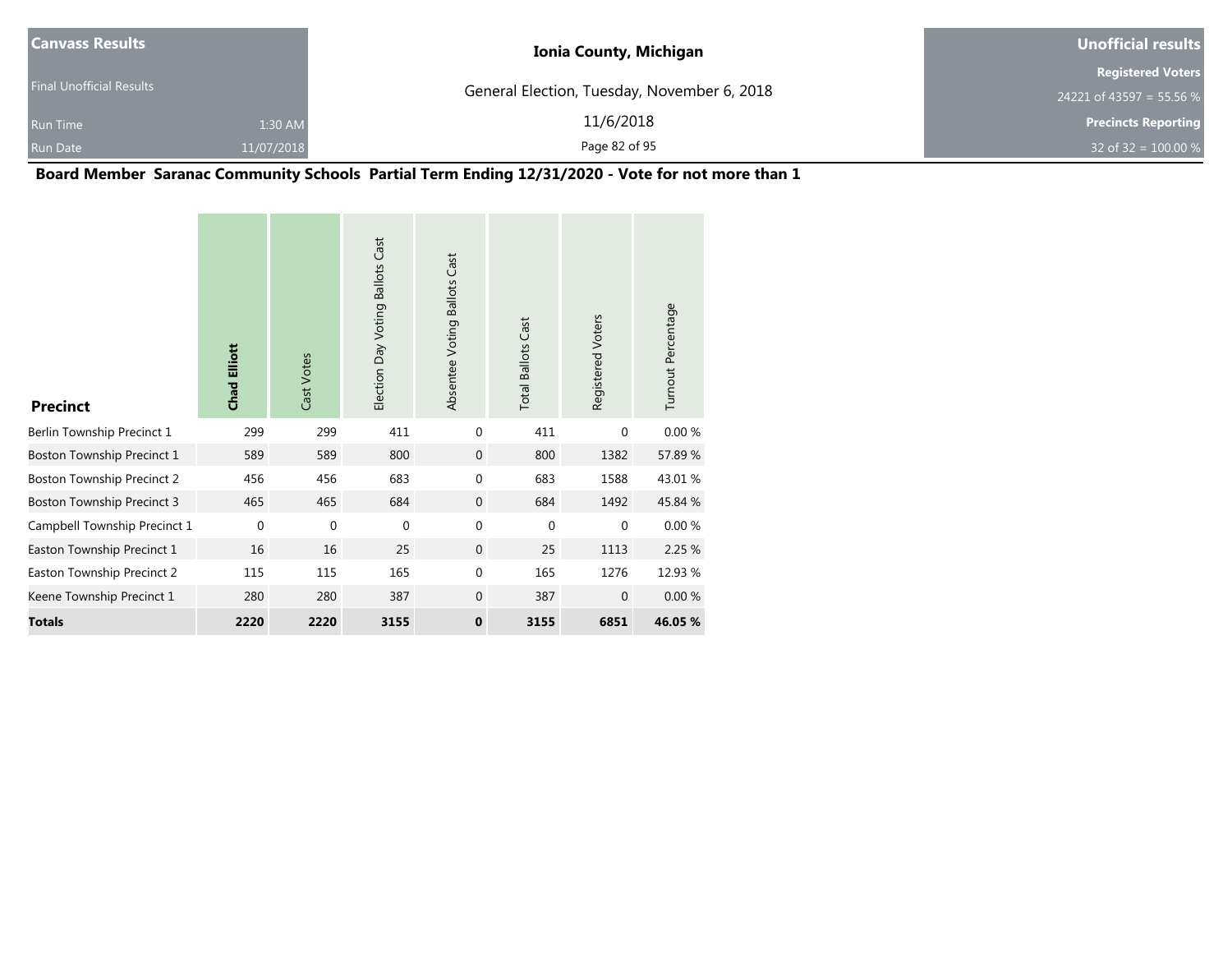| <b>Canvass Results</b>          |            | <b>Ionia County, Michigan</b>               | Unofficial results         |
|---------------------------------|------------|---------------------------------------------|----------------------------|
|                                 |            |                                             | <b>Registered Voters</b>   |
| <b>Final Unofficial Results</b> |            | General Election, Tuesday, November 6, 2018 | 24221 of 43597 = 55.56 %   |
| <b>Run Time</b>                 | 1:30 AM    | 11/6/2018                                   | <b>Precincts Reporting</b> |
| <b>Run Date</b>                 | 11/07/2018 | Page 83 of 95                               | 32 of 32 = $100.00 %$      |

## **Board Member Thornapple-Kellogg Schools - Vote for not more than 2**

| <b>Precinct</b>              | <b>Alden</b><br>Sarah | ۴<br>§<br>≷<br>စို့<br>ن<br>Matthew | Cast Votes | Cast<br><b>Ballots</b><br>Election Day Voting | Cast<br><b>Ballots</b><br>Voting<br>Absentee | <b>Total Ballots Cast</b> | Voters<br>Registered | Turnout Percentage |
|------------------------------|-----------------------|-------------------------------------|------------|-----------------------------------------------|----------------------------------------------|---------------------------|----------------------|--------------------|
| Campbell Township Precinct 1 | 2                     | 3                                   | 5          | 3                                             | $\mathbf{0}$                                 | 3                         | $\mathbf{0}$         | 0.00%              |
| <b>Totals</b>                | $\overline{2}$        | 3                                   | 5          | 3                                             | $\bf{0}$                                     | 3                         | $\mathbf 0$          | 0.00%              |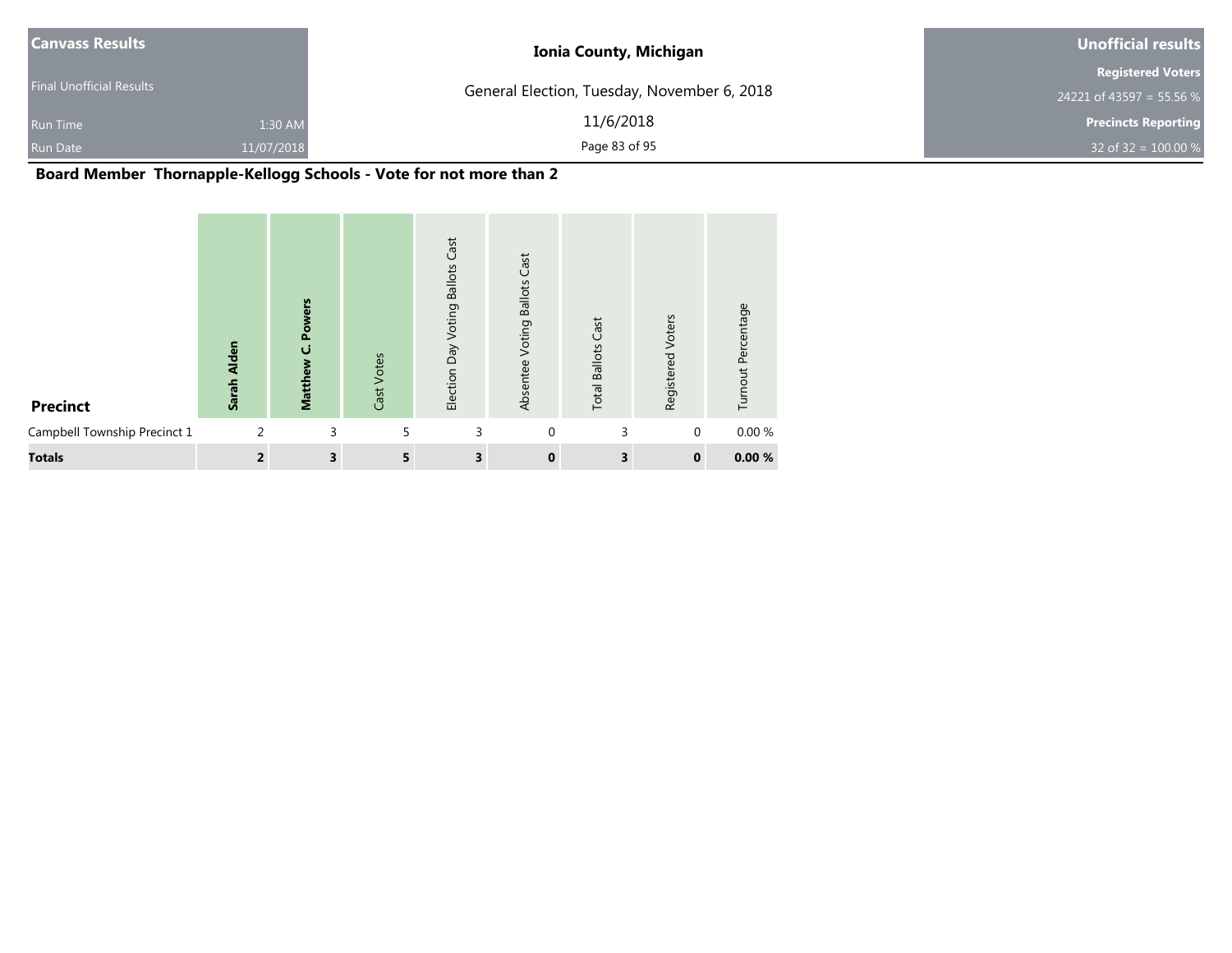| <b>Canvass Results</b>          | <b>Ionia County, Michigan</b>               | <b>Unofficial results</b>  |
|---------------------------------|---------------------------------------------|----------------------------|
| <b>Final Unofficial Results</b> |                                             | <b>Registered Voters</b>   |
|                                 | General Election, Tuesday, November 6, 2018 | 24221 of 43597 = 55.56 %   |
| 1:30 AM<br><b>Run Time</b>      | 11/6/2018                                   | <b>Precincts Reporting</b> |
| 11/07/2018<br><b>Run Date</b>   | Page 84 of 95                               | 32 of 32 = $100.00 %$      |

| <b>Precinct</b>                     | YES | $\frac{8}{2}$ | Cast Votes | Election Day Voting Ballots Cast | Absentee Voting Ballots Cast | <b>Total Ballots Cast</b> | Registered Voters | Turnout Percentage |
|-------------------------------------|-----|---------------|------------|----------------------------------|------------------------------|---------------------------|-------------------|--------------------|
| Berlin Township Precinct 1          | 439 | 590           | 1029       | 1039                             | $\mathbf 0$                  | 1039                      | 1614              | 64.37 %            |
| Boston Township Precinct 1          | 439 | 412           | 851        | 860                              | $\mathbf 0$                  | 860                       | 1382              | 62.23 %            |
| <b>Boston Township Precinct 2</b>   | 467 | 476           | 943        | 965                              | 0                            | 965                       | 1588              | 60.77 %            |
| <b>Boston Township Precinct 3</b>   | 422 | 339           | 761        | 769                              | $\mathbf 0$                  | 769                       | 1492              | 51.54 %            |
| Campbell Township Precinct 1        | 488 | 607           | 1095       | 1106                             | 0                            | 1106                      | 1857              | 59.56 %            |
| Danby Township Precinct 1           | 651 | 700           | 1351       | 1372                             | $\mathbf{0}$                 | 1372                      | 2248              | 61.03%             |
| Easton Township Precinct 1          | 313 | 320           | 633        | 642                              | 0                            | 642                       | 1113              | 57.68 %            |
| Easton Township Precinct 2          | 359 | 296           | 655        | 661                              | $\mathbf 0$                  | 661                       | 1276              | 51.80 %            |
| Ionia Township Precinct 1           | 724 | 619           | 1343       | 1374                             | 0                            | 1374                      | 2898              | 47.41 %            |
| Keene Township Precinct 1           | 417 | 390           | 807        | 819                              | $\mathbf 0$                  | 819                       | 1288              | 63.59 %            |
| Lyons Township Precinct 1           | 300 | 186           | 486        | 500                              | 0                            | 500                       | 962               | 51.98 %            |
| Lyons Township Precinct 2           | 193 | 367           | 560        | 578                              | $\mathbf{0}$                 | 578                       | 940               | 61.49 %            |
| Lyons Township Precinct 3           | 193 | 130           | 323        | 324                              | 0                            | 324                       | 694               | 46.69%             |
| North Plains Township<br>Precinct 1 | 240 | 194           | 434        | 443                              | $\mathbf{0}$                 | 443                       | 910               | 48.68%             |
| Odessa Township Precinct 1          | 446 | 337           | 783        | 800                              | $\boldsymbol{0}$             | 800                       | 1489              | 53.73 %            |
| Odessa Township Precinct 2          | 370 | 470           | 840        | 850                              | $\mathbf 0$                  | 850                       | 1343              | 63.29 %            |
| Orange Township Precinct 1          | 245 | 277           | 522        | 530                              | 0                            | 530                       | 819               | 64.71 %            |
| Orleans Township Precinct 1         | 510 | 453           | 963        | 975                              | $\boldsymbol{0}$             | 975                       | 1931              | 50.49 %            |
| Otisco Township Precinct 1          | 534 | 503           | 1037       | 1050                             | 0                            | 1050                      | 1772              | 59.26 %            |
| Portland Township Precinct 1        | 354 | 402           | 756        | 773                              | $\mathbf 0$                  | 773                       | 1303              | 59.32 %            |
| Portland Township Precinct 2        | 414 | 486           | 900        | 914                              | 0                            | 914                       | 1378              | 66.33 %            |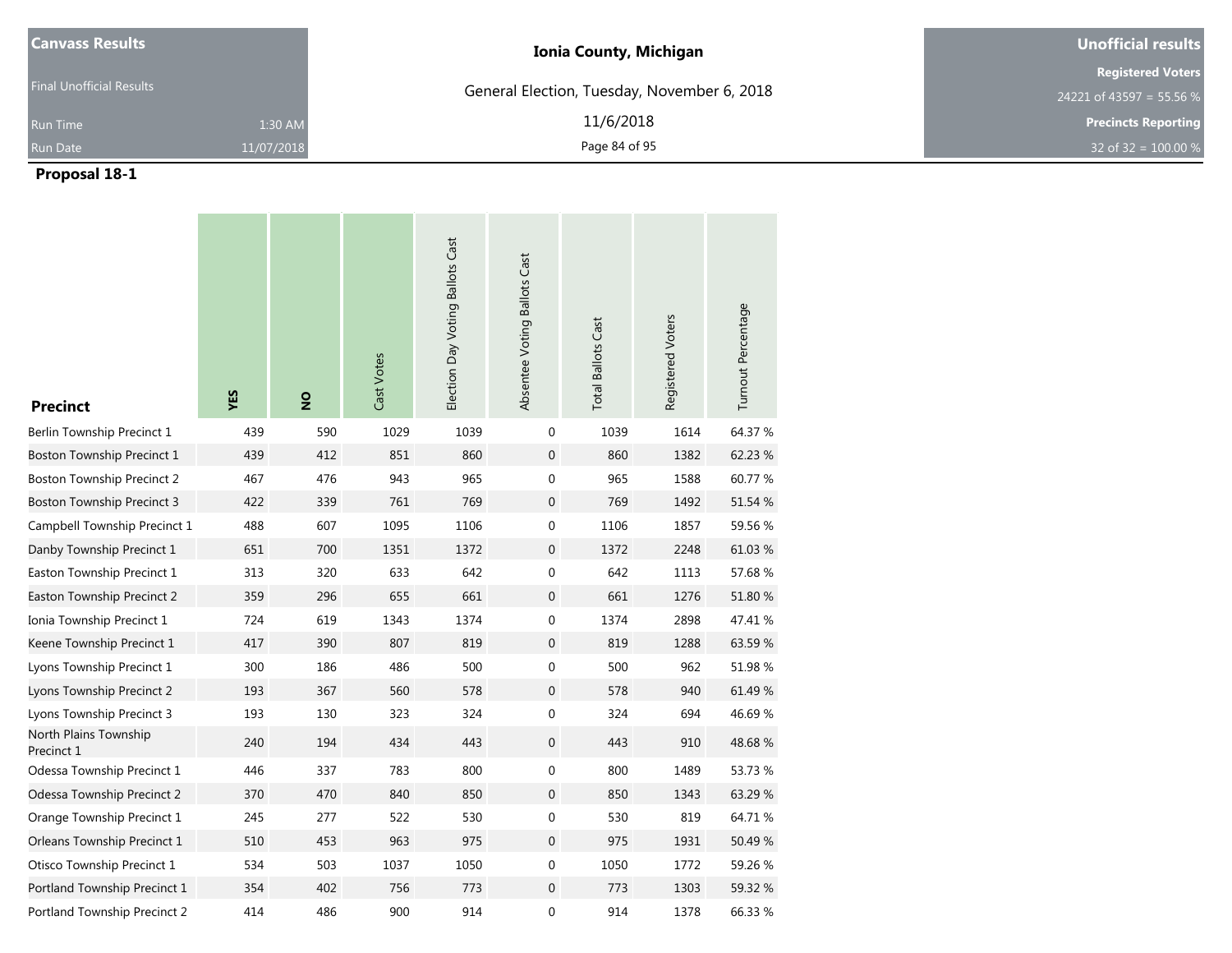| <b>Canvass Results</b>          | <b>Ionia County, Michigan</b>               | Unofficial results         |
|---------------------------------|---------------------------------------------|----------------------------|
| <b>Final Unofficial Results</b> |                                             | <b>Registered Voters</b>   |
|                                 | General Election, Tuesday, November 6, 2018 | 24221 of 43597 = 55.56 %   |
| 1:30 AM<br><b>Run Time</b>      | 11/6/2018                                   | <b>Precincts Reporting</b> |
| <b>Run Date</b><br>11/07/2018   | Page 85 of 95                               | 32 of 32 = $100.00 %$      |

| <b>Precinct</b>                 | YES   | $\overline{2}$ | Cast Votes | Election Day Voting Ballots Cast | Absentee Voting Ballots Cast | <b>Total Ballots Cast</b> | Registered Voters | Turnout Percentage |
|---------------------------------|-------|----------------|------------|----------------------------------|------------------------------|---------------------------|-------------------|--------------------|
| Ronald Township Precinct 1      | 358   | 402            | 760        | 763                              | $\mathbf{0}$                 | 763                       | 1341              | 56.90 %            |
| Sebewa Township Precinct 1      | 221   | 310            | 531        | 540                              | $\mathbf 0$                  | 540                       | 889               | 60.74 %            |
| City of Belding Precinct 1      | 408   | 294            | 702        | 718                              | $\mathbf{0}$                 | 718                       | 1509              | 47.58 %            |
| City of Belding Precinct 2      | 351   | 269            | 620        | 644                              | 0                            | 644                       | 1362              | 47.28 %            |
| City of Belding Precinct 3      | 280   | 192            | 472        | 492                              | $\mathbf{0}$                 | 492                       | 914               | 53.83 %            |
| City of Ionia Ward 1 Precinct 1 | 314   | 197            | 511        | 517                              | $\boldsymbol{0}$             | 517                       | 1209              | 42.76 %            |
| City of Ionia Ward 2 Precinct 2 | 303   | 137            | 440        | 442                              | $\overline{0}$               | 442                       | 1081              | 40.89%             |
| City of Ionia Ward 3 Precinct 3 | 316   | 208            | 524        | 530                              | $\boldsymbol{0}$             | 530                       | 1142              | 46.41 %            |
| City of Ionia Ward 4 Precinct 4 | 308   | 184            | 492        | 496                              | $\mathbf 0$                  | 496                       | 1114              | 44.52 %            |
| City of Portland Precinct 1     | 479   | 320            | 799        | 810                              | $\mathbf 0$                  | 810                       | 1339              | 60.49%             |
| City of Portland Precinct 2     | 455   | 461            | 916        | 925                              | $\mathbf{0}$                 | 925                       | 1400              | 66.07 %            |
| <b>Totals</b>                   | 12311 | 11528          | 23839      | 24221                            | $\mathbf 0$                  | 24221                     | 43597             | 55.56 %            |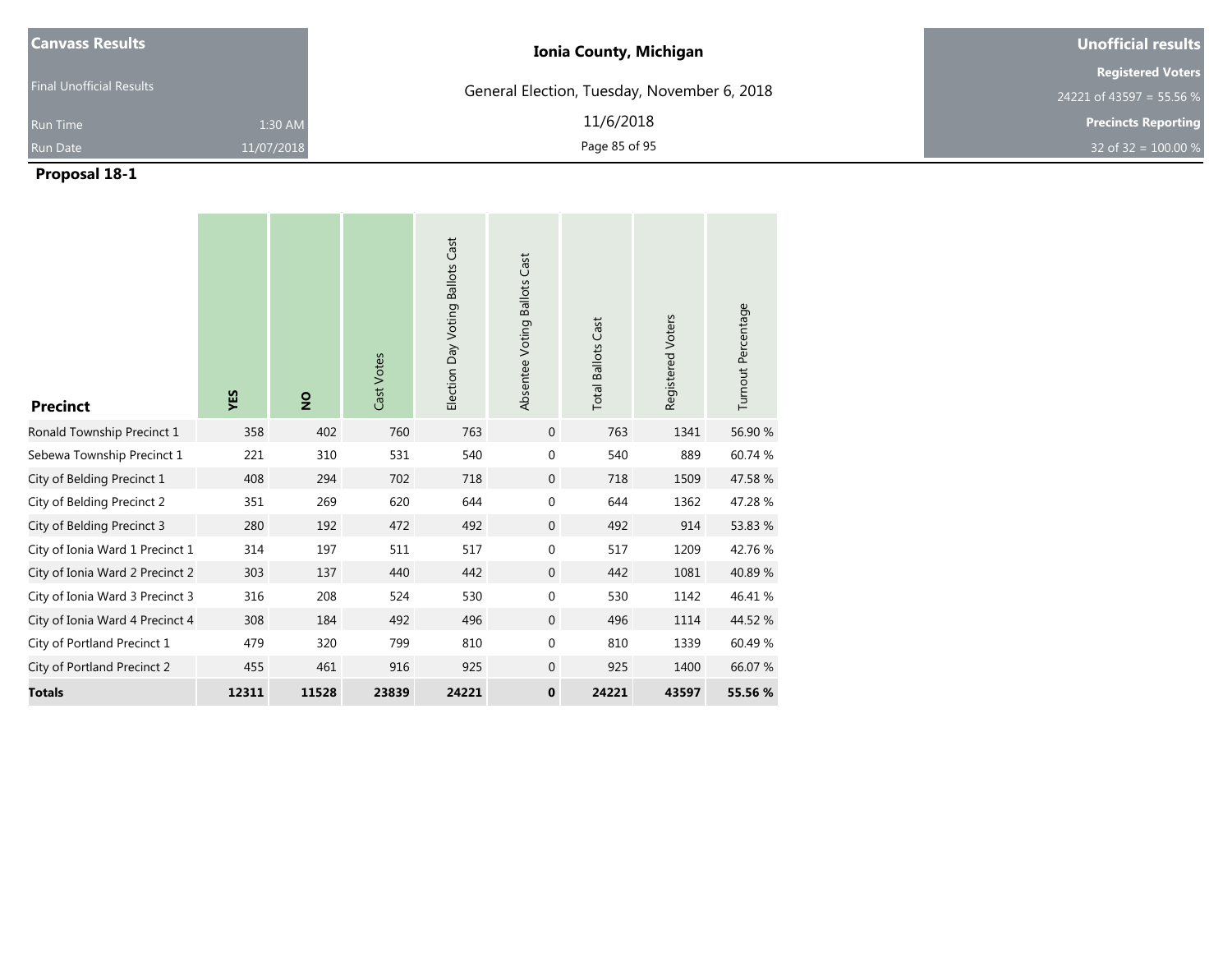| <b>Canvass Results</b>          |            | <b>Ionia County, Michigan</b>               | Unofficial results                                   |
|---------------------------------|------------|---------------------------------------------|------------------------------------------------------|
| <b>Final Unofficial Results</b> |            | General Election, Tuesday, November 6, 2018 | <b>Registered Voters</b><br>24221 of 43597 = 55.56 % |
| <b>Run Time</b>                 | 1:30 AM    | 11/6/2018                                   | <b>Precincts Reporting</b>                           |
| <b>Run Date</b>                 | 11/07/2018 | Page 86 of 95                               | 32 of 32 = $100.00 %$                                |

| <b>Precinct</b>                     | YES | $\frac{1}{2}$ | Cast Votes | Election Day Voting Ballots Cast | Absentee Voting Ballots Cast | <b>Total Ballots Cast</b> | Registered Voters | Turnout Percentage |
|-------------------------------------|-----|---------------|------------|----------------------------------|------------------------------|---------------------------|-------------------|--------------------|
| Berlin Township Precinct 1          | 498 | 508           | 1006       | 1039                             | $\mathbf 0$                  | 1039                      | 1614              | 64.37 %            |
| Boston Township Precinct 1          | 492 | 343           | 835        | 860                              | $\mathbf{0}$                 | 860                       | 1382              | 62.23 %            |
| <b>Boston Township Precinct 2</b>   | 480 | 455           | 935        | 965                              | $\boldsymbol{0}$             | 965                       | 1588              | 60.77 %            |
| <b>Boston Township Precinct 3</b>   | 405 | 334           | 739        | 769                              | $\mathbf{0}$                 | 769                       | 1492              | 51.54 %            |
| Campbell Township Precinct 1        | 495 | 584           | 1079       | 1106                             | $\boldsymbol{0}$             | 1106                      | 1857              | 59.56 %            |
| Danby Township Precinct 1           | 740 | 582           | 1322       | 1372                             | $\boldsymbol{0}$             | 1372                      | 2248              | 61.03%             |
| Easton Township Precinct 1          | 308 | 320           | 628        | 642                              | 0                            | 642                       | 1113              | 57.68 %            |
| Easton Township Precinct 2          | 369 | 263           | 632        | 661                              | $\mathbf 0$                  | 661                       | 1276              | 51.80 %            |
| Ionia Township Precinct 1           | 703 | 586           | 1289       | 1374                             | $\boldsymbol{0}$             | 1374                      | 2898              | 47.41 %            |
| Keene Township Precinct 1           | 418 | 378           | 796        | 819                              | $\mathbf{0}$                 | 819                       | 1288              | 63.59 %            |
| Lyons Township Precinct 1           | 304 | 175           | 479        | 500                              | 0                            | 500                       | 962               | 51.98 %            |
| Lyons Township Precinct 2           | 285 | 262           | 547        | 578                              | $\boldsymbol{0}$             | 578                       | 940               | 61.49 %            |
| Lyons Township Precinct 3           | 182 | 135           | 317        | 324                              | $\boldsymbol{0}$             | 324                       | 694               | 46.69%             |
| North Plains Township<br>Precinct 1 | 223 | 199           | 422        | 443                              | $\mathbf{0}$                 | 443                       | 910               | 48.68%             |
| Odessa Township Precinct 1          | 423 | 340           | 763        | 800                              | 0                            | 800                       | 1489              | 53.73 %            |
| Odessa Township Precinct 2          | 396 | 433           | 829        | 850                              | $\mathbf{0}$                 | 850                       | 1343              | 63.29 %            |
| Orange Township Precinct 1          | 246 | 262           | 508        | 530                              | 0                            | 530                       | 819               | 64.71 %            |
| Orleans Township Precinct 1         | 504 | 434           | 938        | 975                              | $\boldsymbol{0}$             | 975                       | 1931              | 50.49 %            |
| Otisco Township Precinct 1          | 505 | 521           | 1026       | 1050                             | 0                            | 1050                      | 1772              | 59.26 %            |
| Portland Township Precinct 1        | 425 | 316           | 741        | 773                              | $\mathbf 0$                  | 773                       | 1303              | 59.32 %            |
| Portland Township Precinct 2        | 472 | 401           | 873        | 914                              | 0                            | 914                       | 1378              | 66.33 %            |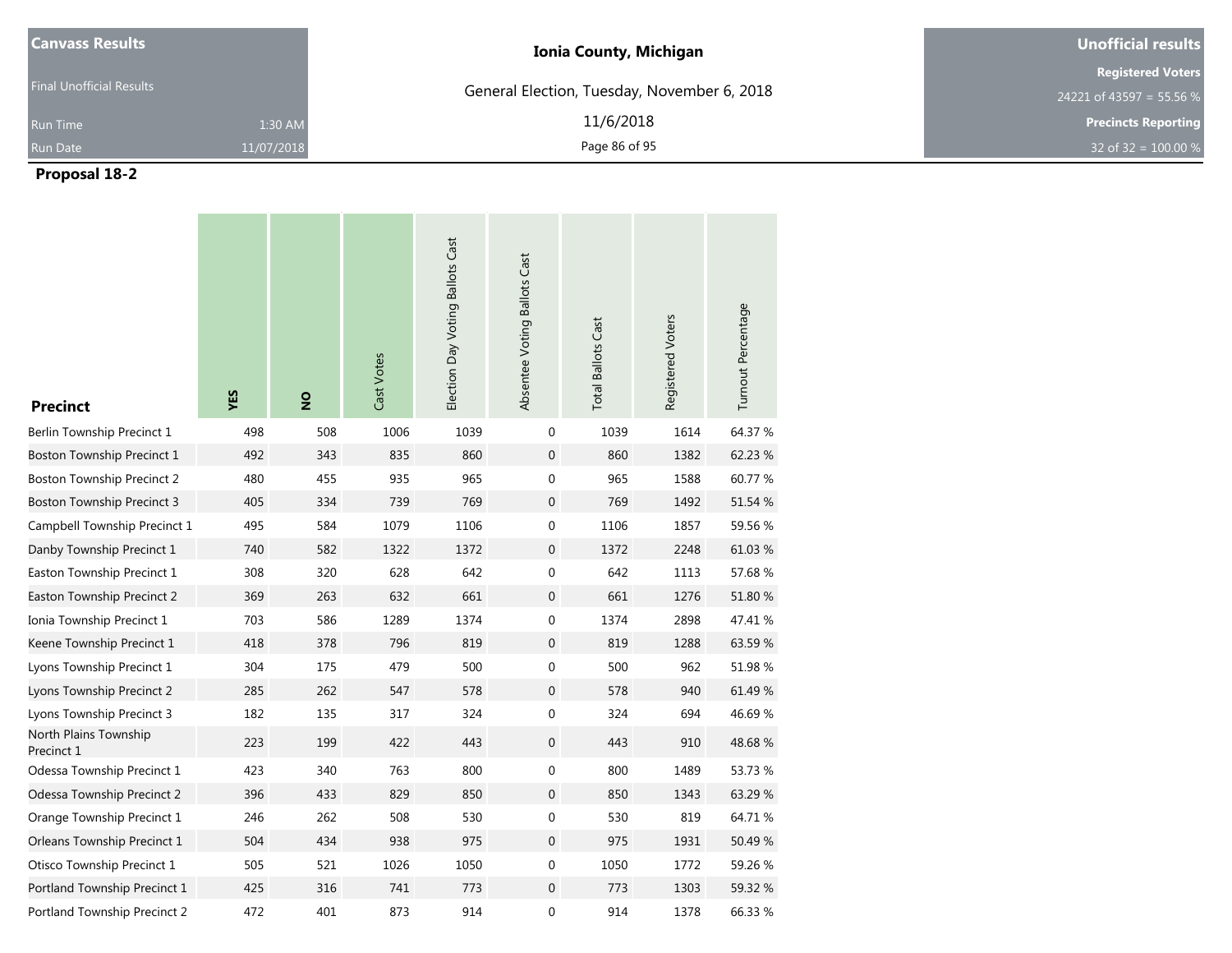| <b>Canvass Results</b>          | <b>Ionia County, Michigan</b>               | Unofficial results         |
|---------------------------------|---------------------------------------------|----------------------------|
| <b>Final Unofficial Results</b> |                                             | <b>Registered Voters</b>   |
|                                 | General Election, Tuesday, November 6, 2018 | 24221 of 43597 = 55.56 %   |
| 1:30 AM<br><b>Run Time</b>      | 11/6/2018                                   | <b>Precincts Reporting</b> |
| <b>Run Date</b><br>11/07/2018   | Page 87 of 95                               | 32 of 32 = $100.00 %$      |

| <b>Precinct</b>                 | YES   | $\overline{2}$ | Cast Votes | Election Day Voting Ballots Cast | Absentee Voting Ballots Cast | <b>Total Ballots Cast</b> | Registered Voters | Turnout Percentage |
|---------------------------------|-------|----------------|------------|----------------------------------|------------------------------|---------------------------|-------------------|--------------------|
| Ronald Township Precinct 1      | 388   | 358            | 746        | 763                              | $\mathbf 0$                  | 763                       | 1341              | 56.90 %            |
| Sebewa Township Precinct 1      | 260   | 258            | 518        | 540                              | $\mathbf 0$                  | 540                       | 889               | 60.74 %            |
| City of Belding Precinct 1      | 388   | 295            | 683        | 718                              | $\mathbf 0$                  | 718                       | 1509              | 47.58 %            |
| City of Belding Precinct 2      | 329   | 277            | 606        | 644                              | $\mathbf 0$                  | 644                       | 1362              | 47.28 %            |
| City of Belding Precinct 3      | 282   | 181            | 463        | 492                              | $\mathbf{0}$                 | 492                       | 914               | 53.83 %            |
| City of Ionia Ward 1 Precinct 1 | 320   | 171            | 491        | 517                              | $\mathbf 0$                  | 517                       | 1209              | 42.76%             |
| City of Ionia Ward 2 Precinct 2 | 277   | 152            | 429        | 442                              | $\mathbf 0$                  | 442                       | 1081              | 40.89%             |
| City of Ionia Ward 3 Precinct 3 | 277   | 220            | 497        | 530                              | $\mathbf{0}$                 | 530                       | 1142              | 46.41%             |
| City of Ionia Ward 4 Precinct 4 | 308   | 175            | 483        | 496                              | $\mathbf 0$                  | 496                       | 1114              | 44.52 %            |
| City of Portland Precinct 1     | 489   | 304            | 793        | 810                              | $\mathbf 0$                  | 810                       | 1339              | 60.49%             |
| City of Portland Precinct 2     | 571   | 333            | 904        | 925                              | $\mathbf{0}$                 | 925                       | 1400              | 66.07 %            |
| <b>Totals</b>                   | 12762 | 10555          | 23317      | 24221                            | $\mathbf 0$                  | 24221                     | 43597             | 55.56 %            |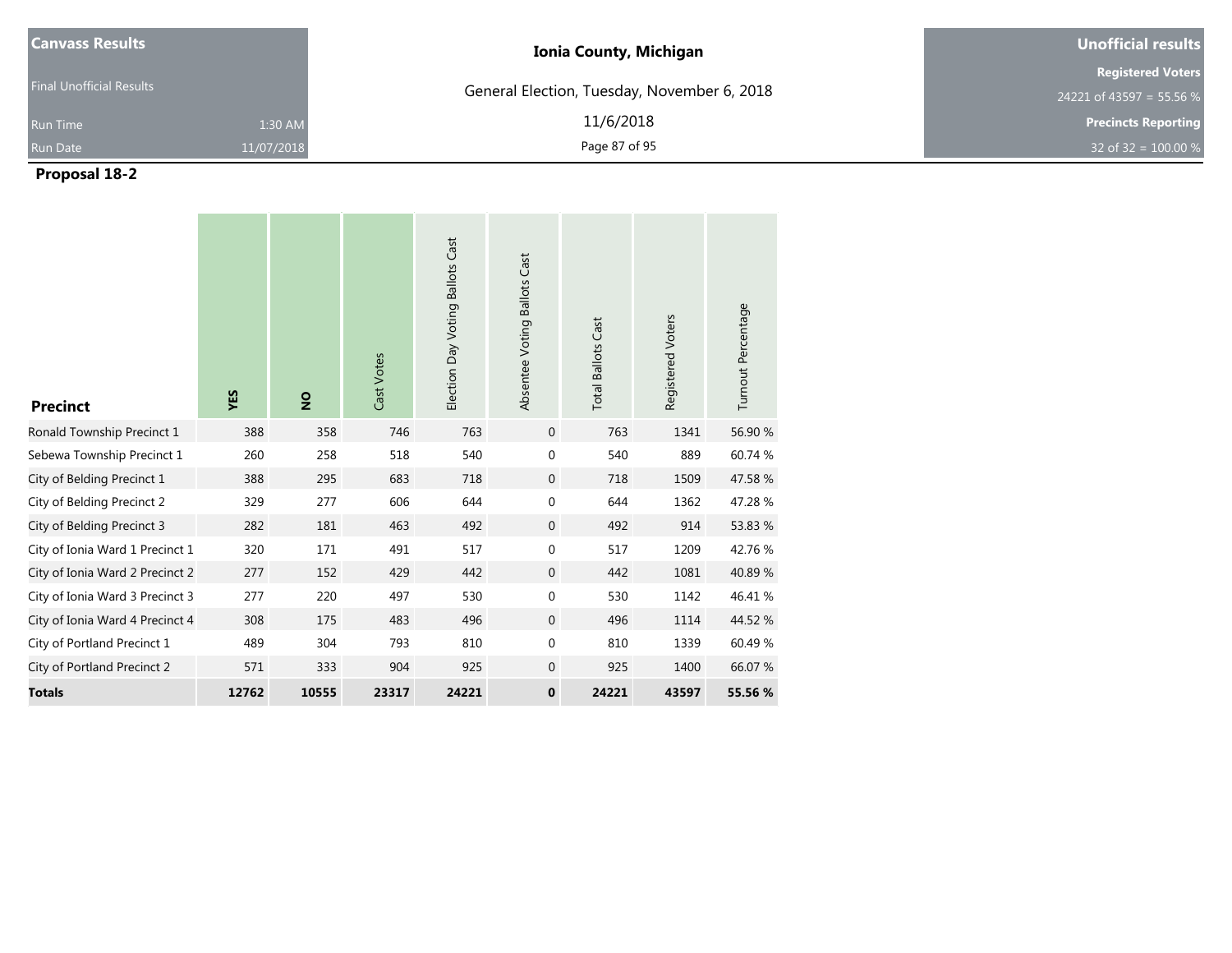| <b>Canvass Results</b>          | <b>Ionia County, Michigan</b>               | Unofficial results         |
|---------------------------------|---------------------------------------------|----------------------------|
|                                 |                                             | <b>Registered Voters</b>   |
| <b>Final Unofficial Results</b> | General Election, Tuesday, November 6, 2018 | 24221 of 43597 = 55.56 %   |
| 1:30 AM<br><b>Run Time</b>      | 11/6/2018                                   | <b>Precincts Reporting</b> |
| 11/07/2018<br><b>Run Date</b>   | Page 88 of 95                               | 32 of 32 = $100.00 %$      |

| <b>Precinct</b>                     | YES | $\frac{9}{2}$ | Cast Votes | Election Day Voting Ballots Cast | Absentee Voting Ballots Cast | <b>Total Ballots Cast</b> | Registered Voters | Turnout Percentage |
|-------------------------------------|-----|---------------|------------|----------------------------------|------------------------------|---------------------------|-------------------|--------------------|
| Berlin Township Precinct 1          | 571 | 431           | 1002       | 1039                             | 0                            | 1039                      | 1614              | 64.37 %            |
| Boston Township Precinct 1          | 521 | 326           | 847        | 860                              | $\mathbf 0$                  | 860                       | 1382              | 62.23 %            |
| <b>Boston Township Precinct 2</b>   | 516 | 422           | 938        | 965                              | 0                            | 965                       | 1588              | 60.77 %            |
| <b>Boston Township Precinct 3</b>   | 457 | 293           | 750        | 769                              | $\mathbf 0$                  | 769                       | 1492              | 51.54 %            |
| Campbell Township Precinct 1        | 554 | 522           | 1076       | 1106                             | 0                            | 1106                      | 1857              | 59.56 %            |
| Danby Township Precinct 1           | 796 | 532           | 1328       | 1372                             | $\mathbf{0}$                 | 1372                      | 2248              | 61.03%             |
| Easton Township Precinct 1          | 352 | 263           | 615        | 642                              | 0                            | 642                       | 1113              | 57.68 %            |
| Easton Township Precinct 2          | 395 | 228           | 623        | 661                              | $\mathbf 0$                  | 661                       | 1276              | 51.80 %            |
| Ionia Township Precinct 1           | 825 | 470           | 1295       | 1374                             | 0                            | 1374                      | 2898              | 47.41 %            |
| Keene Township Precinct 1           | 442 | 359           | 801        | 819                              | $\mathbf 0$                  | 819                       | 1288              | 63.59 %            |
| Lyons Township Precinct 1           | 325 | 159           | 484        | 500                              | 0                            | 500                       | 962               | 51.98 %            |
| Lyons Township Precinct 2           | 281 | 263           | 544        | 578                              | $\mathbf{0}$                 | 578                       | 940               | 61.49 %            |
| Lyons Township Precinct 3           | 202 | 112           | 314        | 324                              | 0                            | 324                       | 694               | 46.69%             |
| North Plains Township<br>Precinct 1 | 263 | 157           | 420        | 443                              | $\mathbf{0}$                 | 443                       | 910               | 48.68%             |
| Odessa Township Precinct 1          | 485 | 277           | 762        | 800                              | $\boldsymbol{0}$             | 800                       | 1489              | 53.73 %            |
| Odessa Township Precinct 2          | 430 | 396           | 826        | 850                              | $\mathbf 0$                  | 850                       | 1343              | 63.29 %            |
| Orange Township Precinct 1          | 271 | 235           | 506        | 530                              | 0                            | 530                       | 819               | 64.71 %            |
| Orleans Township Precinct 1         | 564 | 376           | 940        | 975                              | $\boldsymbol{0}$             | 975                       | 1931              | 50.49 %            |
| Otisco Township Precinct 1          | 553 | 466           | 1019       | 1050                             | 0                            | 1050                      | 1772              | 59.26 %            |
| Portland Township Precinct 1        | 471 | 273           | 744        | 773                              | $\mathbf 0$                  | 773                       | 1303              | 59.32 %            |
| Portland Township Precinct 2        | 519 | 357           | 876        | 914                              | 0                            | 914                       | 1378              | 66.33 %            |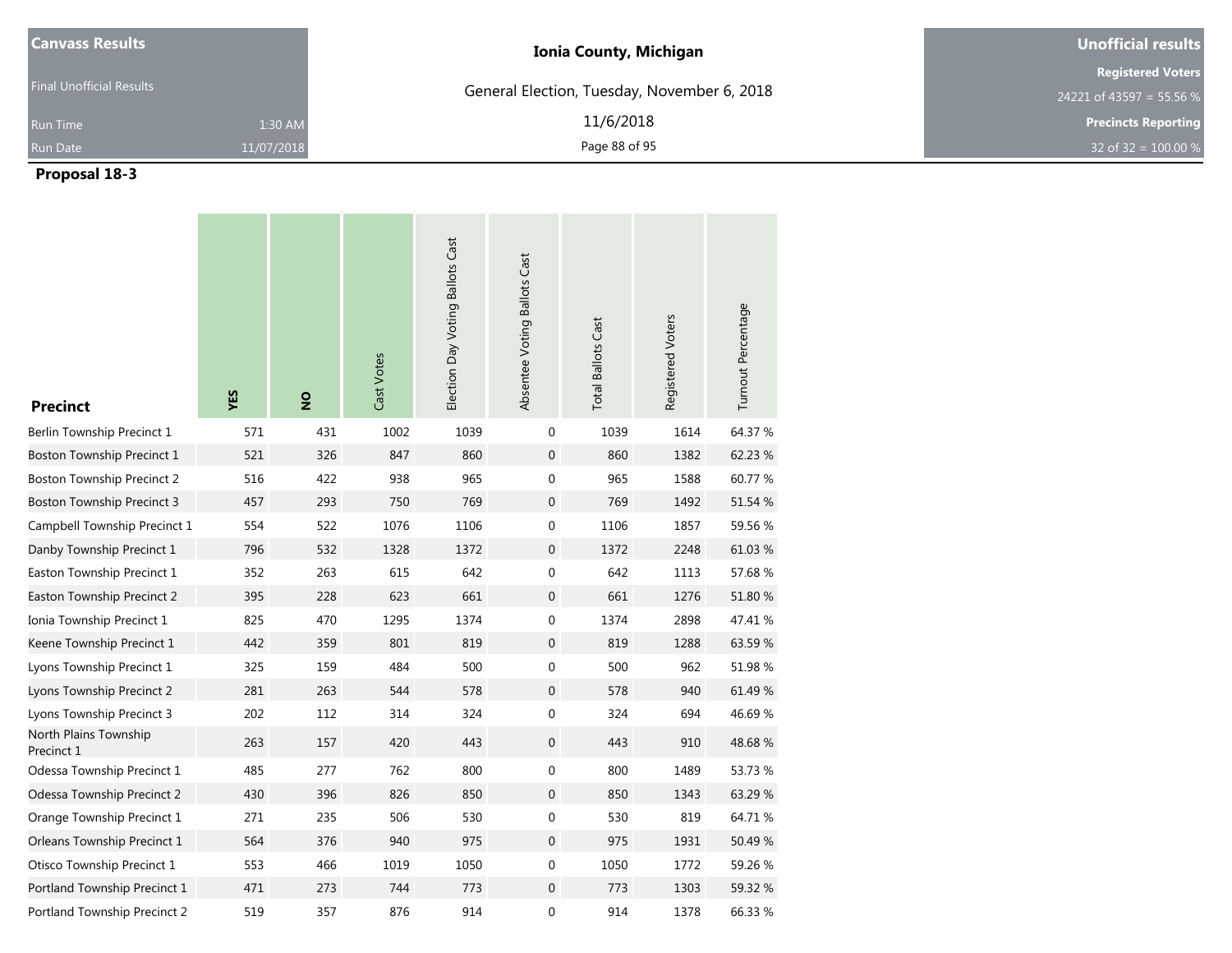| <b>Canvass Results</b>          |            | <b>Ionia County, Michigan</b>               | Unofficial results         |
|---------------------------------|------------|---------------------------------------------|----------------------------|
| <b>Final Unofficial Results</b> |            |                                             | <b>Registered Voters</b>   |
|                                 |            | General Election, Tuesday, November 6, 2018 | 24221 of 43597 = 55.56 %   |
| <b>Run Time</b>                 | 1:30 AM    | 11/6/2018                                   | <b>Precincts Reporting</b> |
| <b>Run Date</b>                 | 11/07/2018 | Page 89 of 95                               | 32 of 32 = $100.00 %$      |

| <b>Precinct</b>                 | YES   | $\frac{1}{2}$ | Cast Votes | Election Day Voting Ballots Cast | Absentee Voting Ballots Cast | <b>Total Ballots Cast</b> | Registered Voters | Turnout Percentage |
|---------------------------------|-------|---------------|------------|----------------------------------|------------------------------|---------------------------|-------------------|--------------------|
| Ronald Township Precinct 1      | 412   | 329           | 741        | 763                              | $\mathbf 0$                  | 763                       | 1341              | 56.90 %            |
| Sebewa Township Precinct 1      | 293   | 234           | 527        | 540                              | 0                            | 540                       | 889               | 60.74 %            |
| City of Belding Precinct 1      | 457   | 235           | 692        | 718                              | $\mathbf{0}$                 | 718                       | 1509              | 47.58 %            |
| City of Belding Precinct 2      | 386   | 222           | 608        | 644                              | 0                            | 644                       | 1362              | 47.28 %            |
| City of Belding Precinct 3      | 293   | 175           | 468        | 492                              | $\mathbf 0$                  | 492                       | 914               | 53.83 %            |
| City of Ionia Ward 1 Precinct 1 | 342   | 146           | 488        | 517                              | $\mathbf 0$                  | 517                       | 1209              | 42.76 %            |
| City of Ionia Ward 2 Precinct 2 | 301   | 125           | 426        | 442                              | $\overline{0}$               | 442                       | 1081              | 40.89%             |
| City of Ionia Ward 3 Precinct 3 | 330   | 171           | 501        | 530                              | $\mathbf 0$                  | 530                       | 1142              | 46.41 %            |
| City of Ionia Ward 4 Precinct 4 | 323   | 151           | 474        | 496                              | $\overline{0}$               | 496                       | 1114              | 44.52 %            |
| City of Portland Precinct 1     | 545   | 252           | 797        | 810                              | 0                            | 810                       | 1339              | 60.49%             |
| City of Portland Precinct 2     | 595   | 305           | 900        | 925                              | $\mathbf{0}$                 | 925                       | 1400              | 66.07 %            |
| <b>Totals</b>                   | 14070 | 9262          | 23332      | 24221                            | $\mathbf 0$                  | 24221                     | 43597             | 55.56 %            |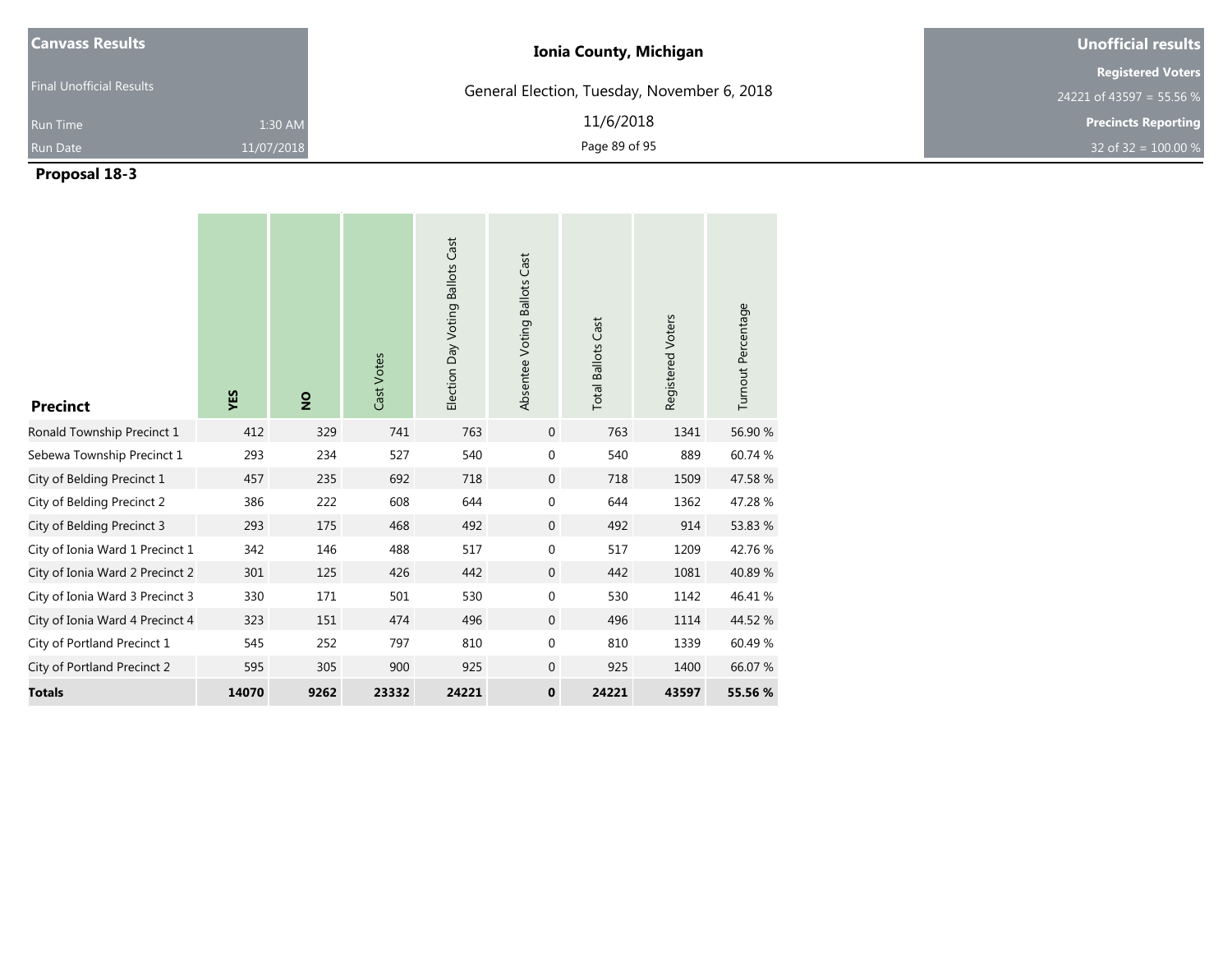| <b>Canvass Results</b>          |            | <b>Ionia County, Michigan</b>               | Unofficial results         |
|---------------------------------|------------|---------------------------------------------|----------------------------|
|                                 |            |                                             | <b>Registered Voters</b>   |
| <b>Final Unofficial Results</b> |            | General Election, Tuesday, November 6, 2018 | 24221 of 43597 = 55.56 %   |
| <b>Run Time</b>                 | 1:30 AM    | 11/6/2018                                   | <b>Precincts Reporting</b> |
| Run Date                        | 11/07/2018 | Page 90 of 95                               | 32 of 32 = $100.00 %$      |

**Grand Ledge Public Schools Bonding Proposal**

| <b>Precinct</b>           | YES | $\overline{2}$ | Cast Votes | Cast<br><b>Ballots</b><br>Voting<br>Election Day | Cast<br><b>Ballots</b><br>Voting<br>Absentee | <b>Total Ballots Cast</b> | Voters<br>Registered | Turnout Percentage |
|---------------------------|-----|----------------|------------|--------------------------------------------------|----------------------------------------------|---------------------------|----------------------|--------------------|
| Danby Township Precinct 1 | 41  | 45             | 86         | 91                                               | $\mathbf{0}$                                 | 91                        | $\mathbf{0}$         | 0.00 %             |
| <b>Totals</b>             | 41  | 45             | 86         | 91                                               | $\bf{0}$                                     | 91                        | $\mathbf 0$          | 0.00%              |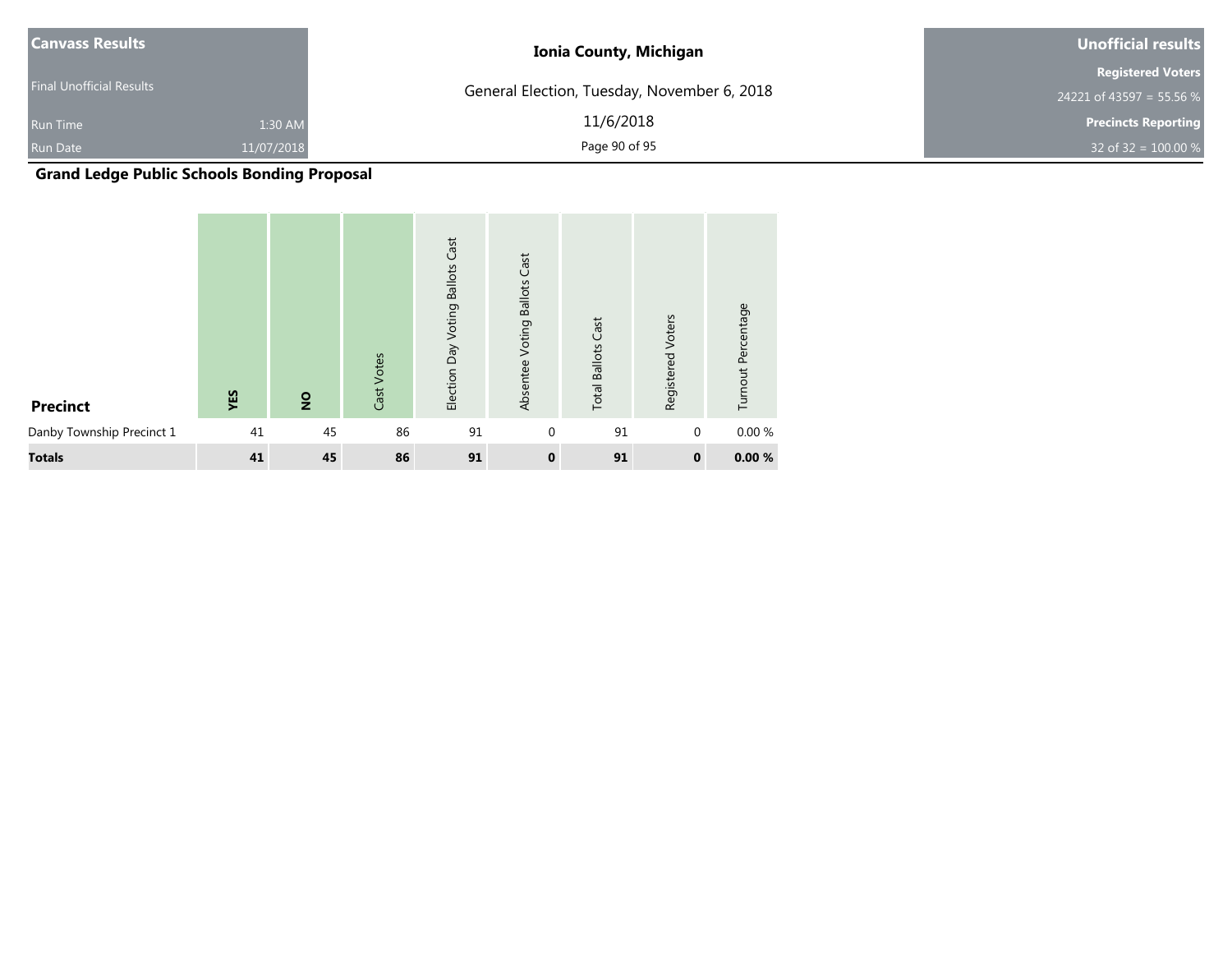| <b>Canvass Results</b>          |            | <b>Ionia County, Michigan</b>               | Unofficial results         |
|---------------------------------|------------|---------------------------------------------|----------------------------|
|                                 |            |                                             | <b>Registered Voters</b>   |
| <b>Final Unofficial Results</b> |            | General Election, Tuesday, November 6, 2018 | 24221 of 43597 = 55.56 %   |
| <b>Run Time</b>                 | 1:30 AM    | 11/6/2018                                   | <b>Precincts Reporting</b> |
| Run Date                        | 11/07/2018 | Page 91 of 95                               | 32 of 32 = $100.00 %$      |

**Grand Ledge Public Schools Bonding Proposal**

| <b>Precinct</b>           | YES | $\overline{2}$ | Cast Votes | Cast<br>Voting Ballots<br>Election Day | Cast<br><b>Ballots</b><br>Voting<br>Absentee | <b>Total Ballots Cast</b> | Voters<br>Registered | Turnout Percentage |
|---------------------------|-----|----------------|------------|----------------------------------------|----------------------------------------------|---------------------------|----------------------|--------------------|
| Danby Township Precinct 1 | 40  | 44             | 84         | 91                                     | $\mathbf{0}$                                 | 91                        | $\mathbf{0}$         | 0.00%              |
| <b>Totals</b>             | 40  | 44             | 84         | 91                                     | $\bf{0}$                                     | 91                        | $\mathbf 0$          | 0.00%              |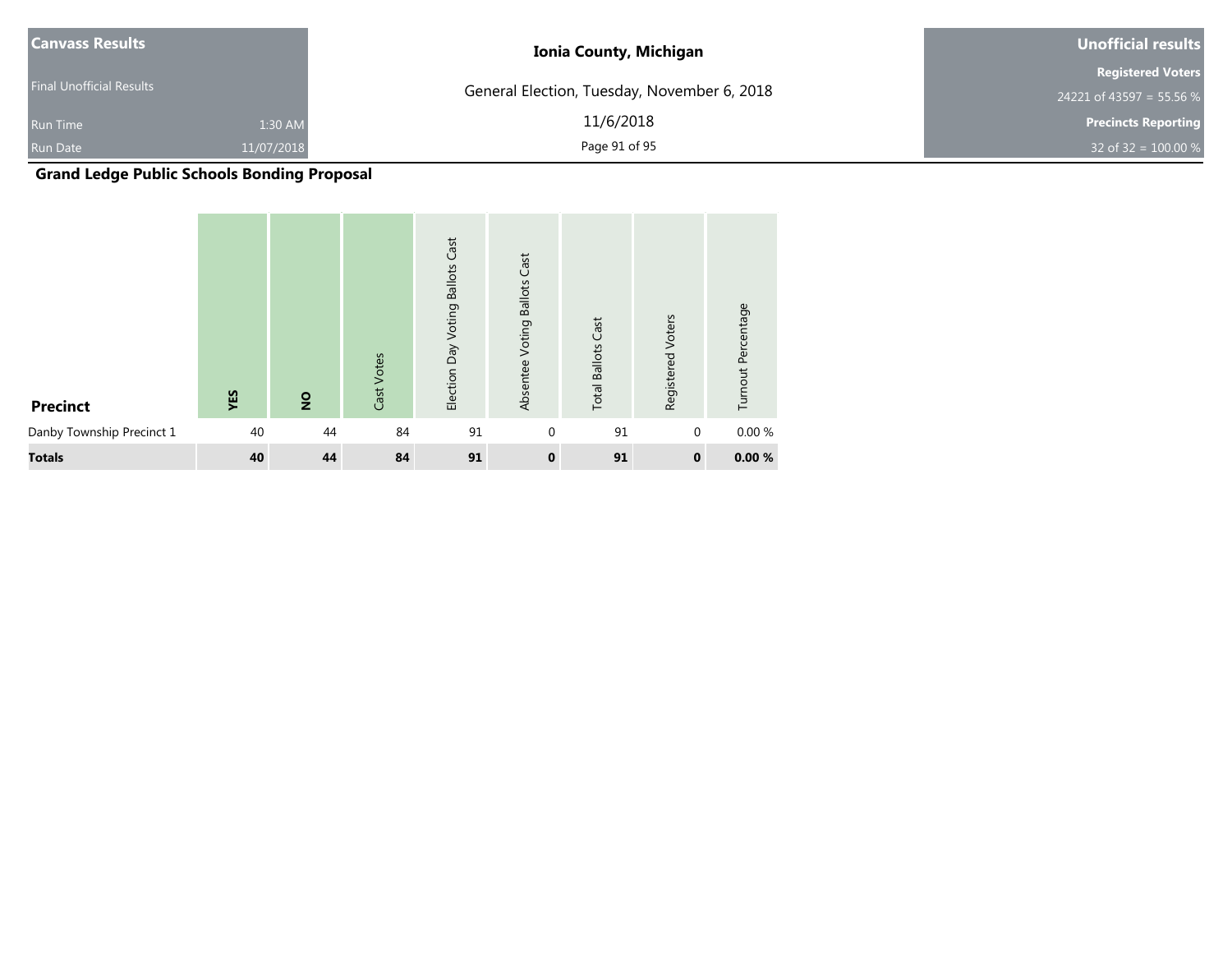| <b>Canvass Results</b>          |            | <b>Ionia County, Michigan</b>               | Unofficial results         |  |  |
|---------------------------------|------------|---------------------------------------------|----------------------------|--|--|
|                                 |            |                                             | <b>Registered Voters</b>   |  |  |
| <b>Final Unofficial Results</b> |            | General Election, Tuesday, November 6, 2018 | 24221 of 43597 = 55.56 %   |  |  |
| <b>Run Time</b>                 | 1:30 AM    | 11/6/2018                                   | <b>Precincts Reporting</b> |  |  |
| <b>Run Date</b>                 | 11/07/2018 | Page 92 of 95                               | 32 of 32 = $100.00 %$      |  |  |

# **Greenville Public Schools Operating Millage Renewal Proposal**

| <b>Precinct</b>            | YES | $\overline{2}$ | Cast Votes | Cast<br><b>Ballots</b><br>Election Day Voting | Cast<br><b>Ballots</b><br>Voting<br>Absentee | <b>Total Ballots Cast</b> | Voters<br>Registered | Turnout Percentage |
|----------------------------|-----|----------------|------------|-----------------------------------------------|----------------------------------------------|---------------------------|----------------------|--------------------|
| Otisco Township Precinct 1 |     | 6<br>3         | 9          | 9                                             | $\Omega$                                     | 9                         | 1772                 | 0.51 %             |
| <b>Totals</b>              |     | 3<br>6         | 9          | 9                                             | $\mathbf{0}$                                 | 9                         | 1772                 | 0.51%              |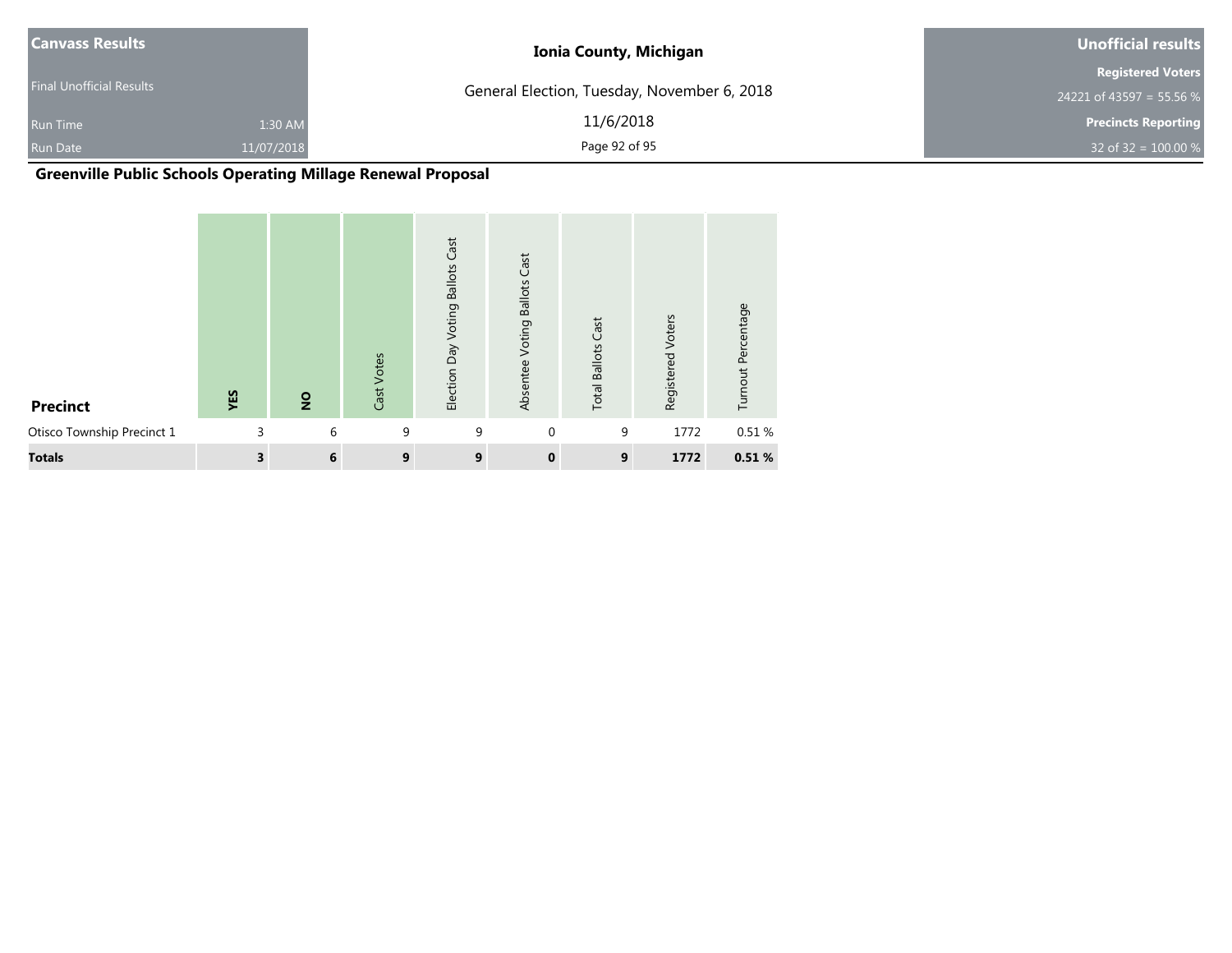| <b>Canvass Results</b>          |            | <b>Ionia County, Michigan</b>               | <b>Unofficial results</b>  |  |  |
|---------------------------------|------------|---------------------------------------------|----------------------------|--|--|
|                                 |            |                                             | <b>Registered Voters</b>   |  |  |
| <b>Final Unofficial Results</b> |            | General Election, Tuesday, November 6, 2018 | 24221 of 43597 = 55.56 %   |  |  |
| <b>Run Time</b>                 | 1:30 AM    | 11/6/2018                                   | <b>Precincts Reporting</b> |  |  |
| <b>Run Date</b>                 | 11/07/2018 | Page 93 of 95                               | 32 of 32 = $100.00\%$      |  |  |

# **I. Clinton County Regional Education Service Agency**

| <b>Precinct</b>                     | YES      | $\overline{2}$ | Cast Votes | <b>Ballots Cast</b><br>Election Day Voting | Absentee Voting Ballots Cast | <b>Total Ballots Cast</b> | Registered Voters | Turnout Percentage |
|-------------------------------------|----------|----------------|------------|--------------------------------------------|------------------------------|---------------------------|-------------------|--------------------|
| Lyons Township Precinct 1           | $\Omega$ | $\mathbf{0}$   | $\Omega$   | $\mathbf{0}$                               | $\mathbf 0$                  | $\Omega$                  | 6                 | 0.00 %             |
| Lyons Township Precinct 2           | 277      | 207            | 484        | 551                                        | $\mathbf{0}$                 | 551                       | $\mathbf 0$       | $0.00 \%$          |
| North Plains Township<br>Precinct 1 | 22       | 25             | 47         | 52                                         | $\mathbf{0}$                 | 52                        | 0                 | 0.00%              |
| Portland Township Precinct 2        | 41       | 34             | 75         | 81                                         | $\mathbf{0}$                 | 81                        | $\mathbf 0$       | 0.00%              |
| <b>Totals</b>                       | 340      | 266            | 606        | 684                                        | $\mathbf 0$                  | 684                       | 6                 | 11,400.00<br>%     |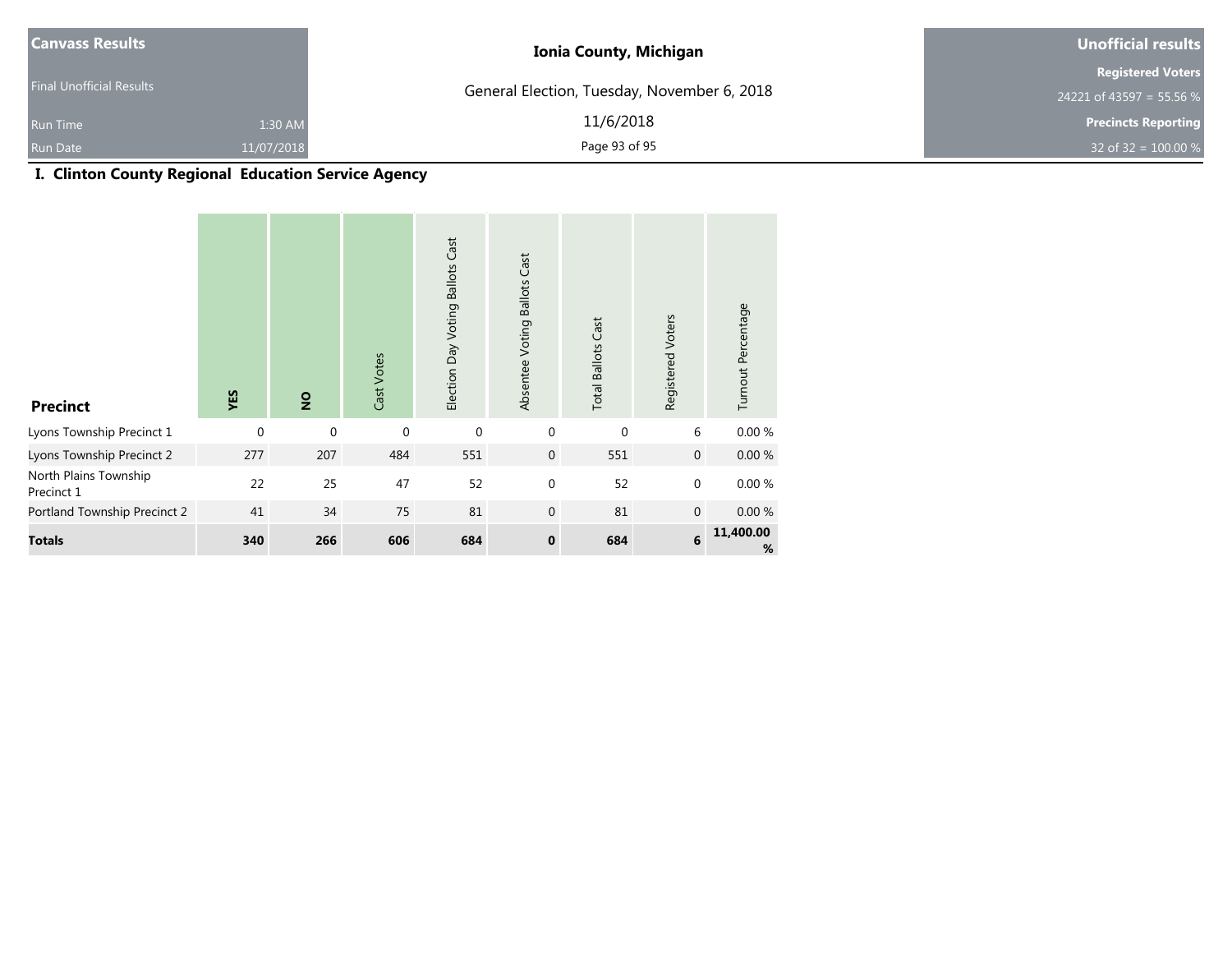| <b>Canvass Results</b>          |            | <b>Ionia County, Michigan</b>               | Unofficial results         |
|---------------------------------|------------|---------------------------------------------|----------------------------|
| <b>Final Unofficial Results</b> |            |                                             | <b>Registered Voters</b>   |
|                                 |            | General Election, Tuesday, November 6, 2018 | 24221 of 43597 = 55.56 %   |
| <b>Run Time</b>                 | 1:30 AM    | 11/6/2018                                   | <b>Precincts Reporting</b> |
| Run Date                        | 11/07/2018 | Page 94 of 95                               | 32 of 32 = $100.00 %$      |

## **II. Clinton County Regional Education Service Agency**

| <b>Precinct</b>                     | YES         | $\overline{2}$ | Cast Votes   | Election Day Voting Ballots Cast | Absentee Voting Ballots Cast | <b>Total Ballots Cast</b> | Registered Voters | Turnout Percentage |
|-------------------------------------|-------------|----------------|--------------|----------------------------------|------------------------------|---------------------------|-------------------|--------------------|
| Lyons Township Precinct 1           | $\mathbf 0$ | $\mathbf 0$    | $\mathbf{0}$ | $\mathbf 0$                      | $\mathbf{0}$                 | $\Omega$                  | 6                 | 0.00 %             |
| Lyons Township Precinct 2           | 290         | 199            | 489          | 551                              | $\mathbf 0$                  | 551                       | $\mathbf{0}$      | 0.00%              |
| North Plains Township<br>Precinct 1 | 23          | 24             | 47           | 52                               | $\mathbf{0}$                 | 52                        | 0                 | 0.00%              |
| Portland Township Precinct 2        | 42          | 31             | 73           | 81                               | $\mathbf{0}$                 | 81                        | $\overline{0}$    | 0.00%              |
| <b>Totals</b>                       | 355         | 254            | 609          | 684                              | $\mathbf{0}$                 | 684                       | 6                 | 11,400.00<br>%     |